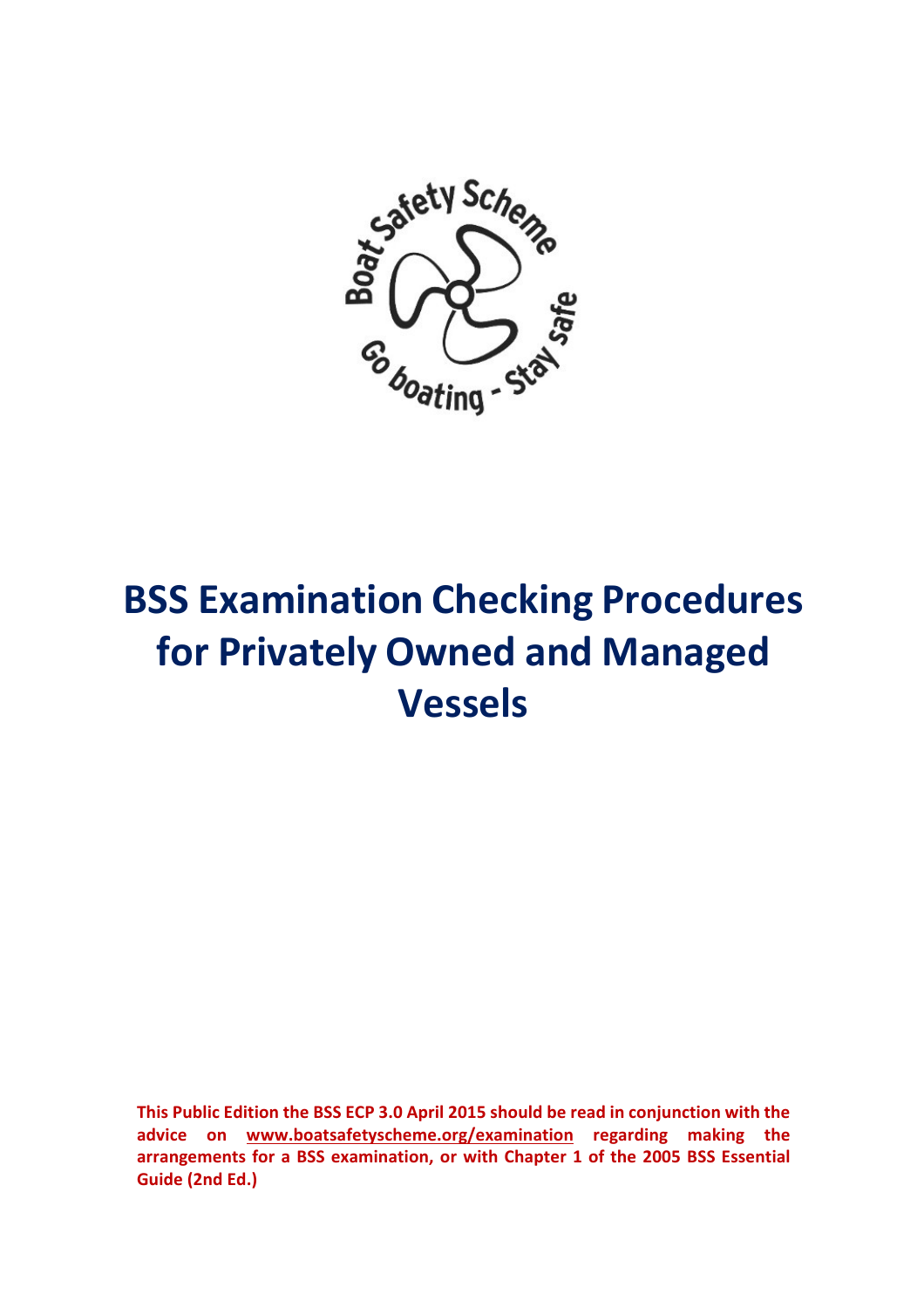# **TABLE OF REVISIONS**

| <b>Date</b> | Rev. Ref   No. of | <b>Revisions</b> |                      | <b>Page Description</b>                                                                                                                                                    |
|-------------|-------------------|------------------|----------------------|----------------------------------------------------------------------------------------------------------------------------------------------------------------------------|
| Sep 2013    | 1.0               | 4                | 2.<br>62.            | Introduces table of revisions<br>8.10.5 Introduces the need to apply actions described Appendix A if a<br>fault is determined.                                             |
|             |                   |                  | 64.                  | 9.2.1 inserts 'closable' in front of the word 'valve' for clarity                                                                                                          |
|             |                   |                  | 69.                  | Increases the time for holding down the test button on Bubble Testers to<br>60 seconds; AND introduces a check for ensuring the tester is fitted the<br>correct way round; |
| Apr 2015    | 2.0               | 5                | $\mathbf{1}$ .<br>2. | Edition revision information on title page.<br>Amends the table of revisions as per these below.                                                                           |
|             |                   |                  | 48.                  | 7.7.3R An alternative and equivalent standard added for high-pressure LPG<br>hoses i.e. BS EN 16436 Class 3.                                                               |
|             |                   |                  | 52.                  | 7.9.1R Two alternative and equivalent standards added for low-pressure LPG<br>hoses i.e. BS EN 16436 Class 2 and BS EN 16436 Class 3.                                      |
|             |                   |                  | 59.                  | 8.6.1R Two alternative and equivalent standards added for low-pressure LPG<br>hoses i.e. BS EN 16436 Class 2 and BS EN 16436 Class 3.                                      |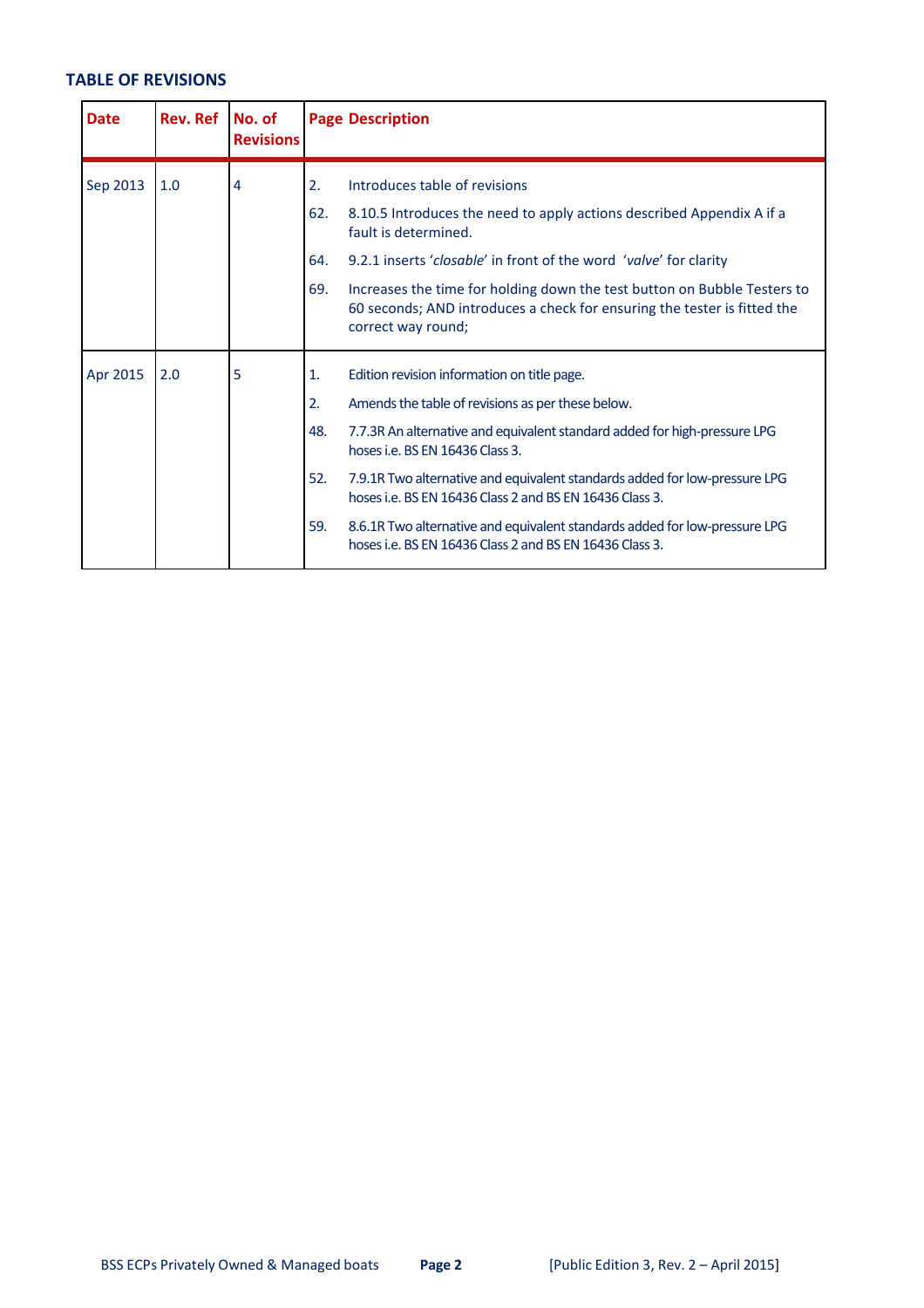| accessible for<br>inspection                    | Made available for inspection and capable of being seen and reached.                                                                                                                                                                                                                                                |
|-------------------------------------------------|---------------------------------------------------------------------------------------------------------------------------------------------------------------------------------------------------------------------------------------------------------------------------------------------------------------------|
| accommodation space                             | Space surrounded by permanent boat structure in which there is provision<br>for any of the following activities: sleeping, cooking, eating, washing/toilet,<br>navigation, steering. Spaces intended exclusively for storage, open cockpits<br>with or without canvas enclosures and engine rooms are not included. |
| appliance                                       | A device or piece of equipment designed for a particular use, used for<br>performing or for facilitating the performance of a particular function.<br>(Examples include but are not limited to: heaters; boilers; cookers;<br>refrigerators; lights; and, 'bullseye' decklights).                                   |
| appliance with<br>continuously-burning<br>flame | Appliances designed to be left unattended with the main burners<br>operating over long periods. Examples include LPG fridges, cooker ovens,<br>central heating boilers and space heaters.                                                                                                                           |
| battery space or box                            | An enclosure specifically designed to contain the batteries only.                                                                                                                                                                                                                                                   |
| damage or<br>deterioration                      | Damage or deterioration materially affecting, or likely to affect, the<br>integrity, efficiency or operation of the item or device. [For example, a<br>crack through the bowl of a clear bowl filter would constitute damage<br>warranting a fail but damaged paint or a torn label on the filter would not]        |
| electrical equipment<br>space                   | A dedicated space used to contain electrical equipment e.g. distribution<br>boards, invertors, etc., and nothing else.                                                                                                                                                                                              |
| engine space                                    | Space or compartment of the boat containing main or auxiliary engine(s).                                                                                                                                                                                                                                            |
| ventilation                                     | fixed ventilation - Ventilation that cannot be closed without the use of<br>tools.                                                                                                                                                                                                                                  |
|                                                 | total effective area of fixed ventilation - The total area of fixed ventilation<br>provision, as measured.                                                                                                                                                                                                          |
|                                                 | calculated fixed ventilation - The ventilation requirement as calculated<br>using the formula at Appendix K.                                                                                                                                                                                                        |
| interior of the vessel                          | Anywhere within the confines of the hull apart from:                                                                                                                                                                                                                                                                |
|                                                 | those areas where the arrangements of a self-draining cockpit helps<br>prevent leaked fuel or LPG entering any space, including<br>accommodation, engine and bilge spaces [see Check Item 7.1.1 for full<br>criteria];                                                                                              |
|                                                 | open locations on deck or on a cabin roof where leaked fuel would flow<br>directly overboard unimpeded and where any openings into any space or<br>any source of ignition are not within one metre distance.                                                                                                        |
| light manual force                              | The application of a minimum manual force entirely proportionate to the<br>potential for movement of the item being checked.                                                                                                                                                                                        |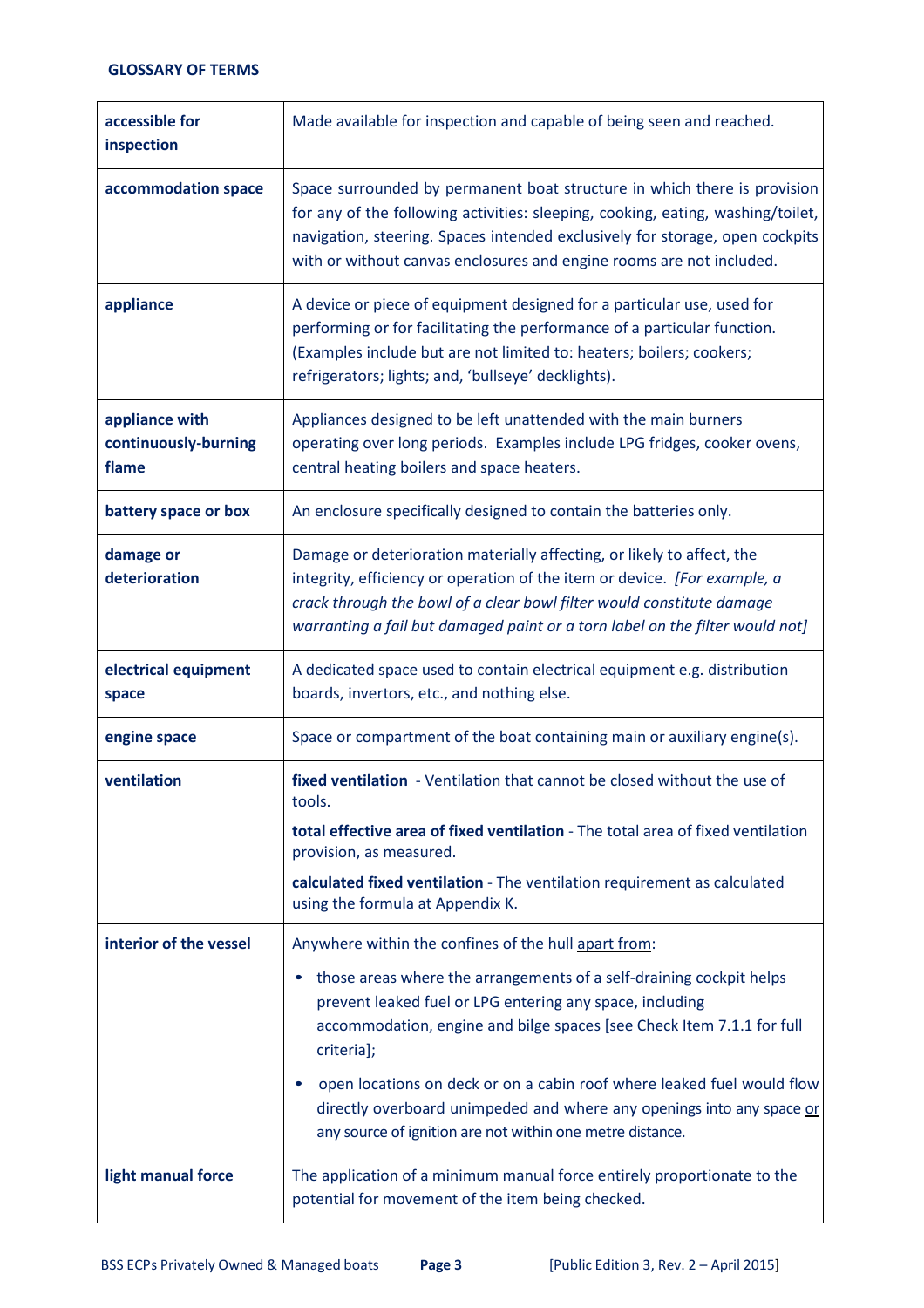| lines, pipes and hoses              | Line is a generic term referring to the overall facility, i.e. fuel-filling line.                                                                                                                                                                                                                                                                                                |
|-------------------------------------|----------------------------------------------------------------------------------------------------------------------------------------------------------------------------------------------------------------------------------------------------------------------------------------------------------------------------------------------------------------------------------|
|                                     | Pipe refers to rigid metallic lines, i.e. fuel filling pipe.                                                                                                                                                                                                                                                                                                                     |
|                                     | Hose refers to a line made of flexible material, i.e. fuel filling hose.                                                                                                                                                                                                                                                                                                         |
| open-flue appliances                | Open-flue appliances take their air for combustion from the space in which<br>they are installed.                                                                                                                                                                                                                                                                                |
|                                     | Open-flue appliances will always be fitted with a draught diverter, which<br>provides a draught break between the primary flue on the appliance and<br>the secondary flue connecting the draught diverter and the flue terminal.                                                                                                                                                 |
| open vessel                         | A vessel in which all the accommodation is completely open to the<br>elements.                                                                                                                                                                                                                                                                                                   |
| portable appliance                  | An appliance which is not permanently connected to a fuel supply and/or<br>where its location is not permanent.                                                                                                                                                                                                                                                                  |
| pre-made                            | Where an item or connection, such as on a hose assembly or electrical<br>cable, has been made within the intention that it will be permanent. It will<br>not be possible to take apart any such items or connections without<br>causing permanent damage                                                                                                                         |
| readily accessible                  | Capable of being reached for operation, inspection or maintenance<br>without removal of any craft structure or use of any tools or removal of<br>any item of portable equipment stowed in places intended for storage of<br>portable equipment such as lockers, drawers or shelves.                                                                                              |
| sanitation system                   | A system comprising equipment designed for installation on board a<br>vessel, to receive, retain, treat or discharge sewage, and equipment using<br>any process to treat such sewage.                                                                                                                                                                                            |
| sea-going boat                      | A boat that is used on tidal waters.                                                                                                                                                                                                                                                                                                                                             |
| seen, reached                       | Seen - Where an item can be assessed with the naked eye, or by the use of<br>a mirror.                                                                                                                                                                                                                                                                                           |
|                                     | Reached - Where an item can be touched and assessed by hand.                                                                                                                                                                                                                                                                                                                     |
| suitable proprietary<br>manufacture | An item or device that is, on the face of it, manufactured for the purpose<br>determined during the examination. [For example, a solenoid controlled<br>valve in the LPG cylinder locker must be presumed suitable, but examiners<br>must not accept valves marked not suitable for use with LPG or DIY<br>arrangements with 'home-fashioned'- style linkages or exposed motors] |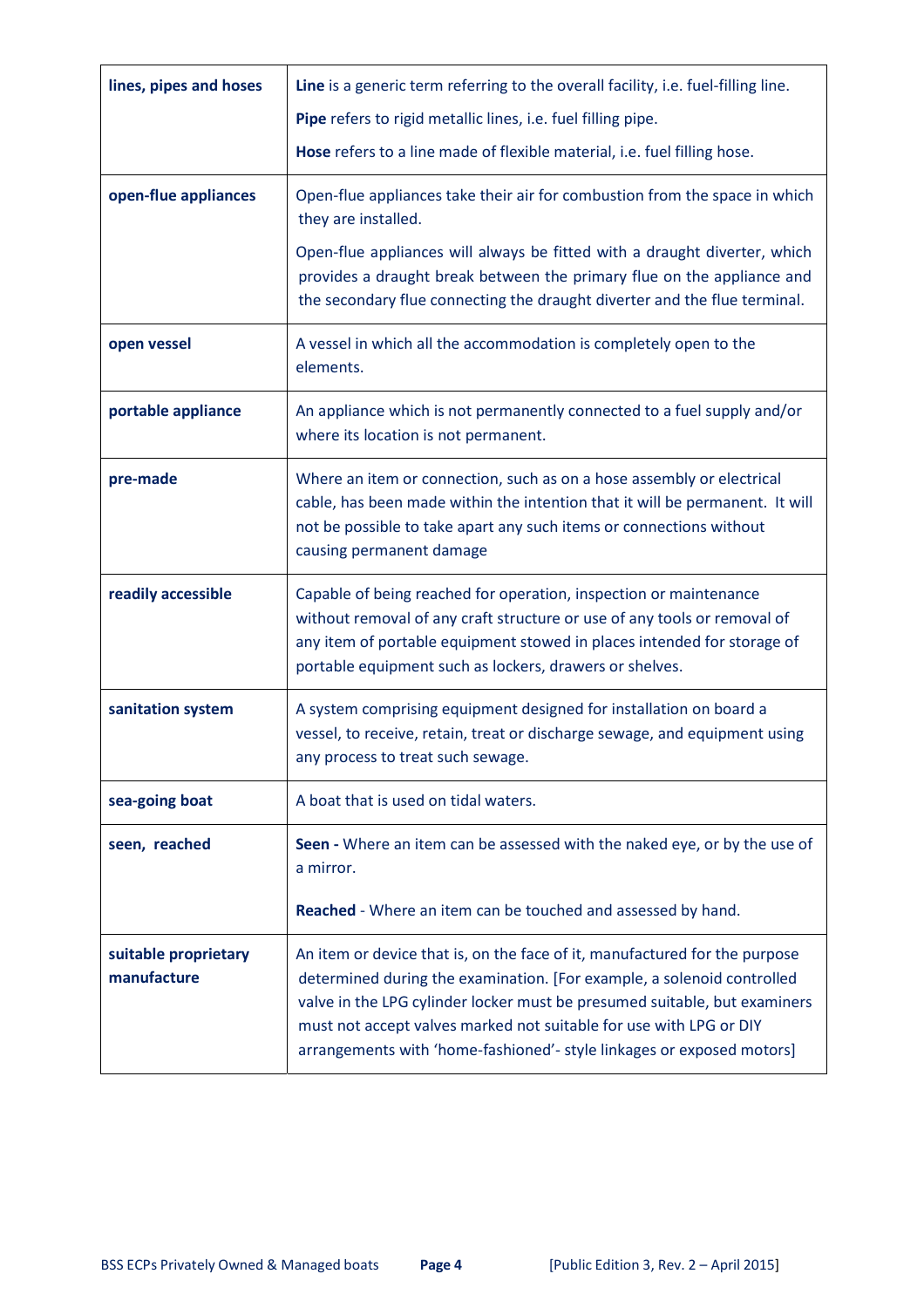# **BSS Examination Checking Procedures – Part 2**

# **Permanently installed fuel systems and fixed engines**

#### **There are seven relevant BSS general requirements:**

- **1. All permanently installed fuel systems and fixed engines must be designed, installed and maintained in a way that minimisesthe risks of explosion, or of fire starting or spreading.**
- **2. Fuel filling arrangements must prevent any overflow from entering the interior of the vessel.**
- **3. All fuel filling points must clearly identify the fuel in use.**
- **4. Marking must be provided to identify the location of fuel system emergency shut‐off devices, or their means of operation, which are not in open view.**
- **5. All permanently installed fuel systems must be designed, installed and maintained to ensure fuel‐ tight integrity.**
- **6. All permanently installed fuel tanks and fuel system connections must be accessible for inspection.**
- **7. The pressure systems of steam‐powered installations must have a current inspection certificate issued by a recognised competent person.**

# **2.1 Fuel filling points**

| 2.1.1                 | Does the location and condition of the fuel filling point ensure that any fuel overflow is<br>prevented from entering the interior of the vessel?                                                                                                                                                                                |                                                                                                                                                                                                                                                                                                                                                                                                                                                       | R |
|-----------------------|----------------------------------------------------------------------------------------------------------------------------------------------------------------------------------------------------------------------------------------------------------------------------------------------------------------------------------|-------------------------------------------------------------------------------------------------------------------------------------------------------------------------------------------------------------------------------------------------------------------------------------------------------------------------------------------------------------------------------------------------------------------------------------------------------|---|
| the vessel.<br>point. | Check the location of fuel filling points<br>and assess the potential for any<br>overflowing fuel to enter the interior of<br>Check the condition of fuel filling<br>points where they can be seen or<br>reached, and assess the potential for<br>any overflowing fuel to enter the<br>interior of the vessel around the filling | Fuel overflowing from filling points must be prevented from<br>entering any part of the interior of the vessel.<br>Accordingly, fuel filling points must be positioned so that<br>• the camber or configuration of the deck; or,<br>a coaming; or,<br>• a diverter arrangement;<br>causes any overflow to discharge overboard;<br>Fuel filling points must be secure, and free of signs of<br>damage or deterioration which could lead to overflowing |   |
|                       |                                                                                                                                                                                                                                                                                                                                  | fuel entering the interior of the vessel.                                                                                                                                                                                                                                                                                                                                                                                                             |   |

NOTE – this requirement does not apply to the following provided there is no risk of unseen spillage:

• historic (i.e. bona fide ex‐working boat) diesel‐engined narrowboats;

• diesel tanks, of up to a maximum capacity of 27 litres.

NOTE – open vessels such as RIBs having a continuous deck or sole that is fuel-tight to the interior of the vessel and bilge spaces, meet this requirement.

NOTE – diesel fuel fillers onto self-draining cockpits having a continuous deck or sole which is fuel-tight to the interior of the vessel, including bilge spaces, meet this requirement.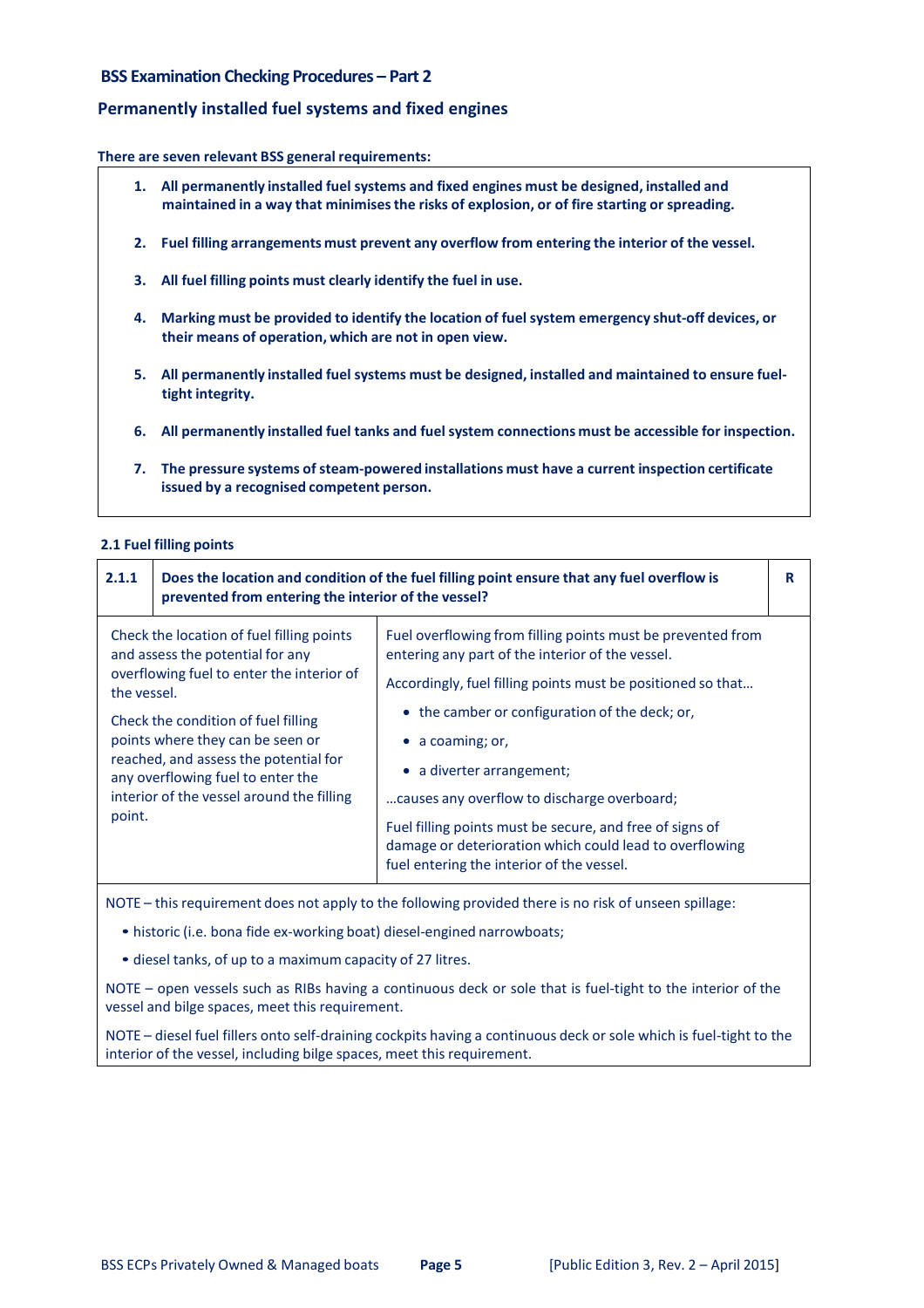| 2.1.2                                                        |                                                                                                  | Is the fuel in use correctly and clearly marked on or adjacent to the fuel filling point?                        | R |
|--------------------------------------------------------------|--------------------------------------------------------------------------------------------------|------------------------------------------------------------------------------------------------------------------|---|
| Check for markings on or adjacent<br>to fuel filling points. |                                                                                                  | The specific fuel type in use must be correctly and clearly marked on or<br>adjacent to all fuel filling points: |   |
|                                                              |                                                                                                  | · 'DIESEL', 'FUEL OIL', 'GAS OIL', 'DERV', or 'BIODIESEL'; or,                                                   |   |
|                                                              |                                                                                                  | • 'PETROL', or 'GASOLINE'; or,                                                                                   |   |
|                                                              |                                                                                                  | • 'LPG BUTANE/PROPANE' as appropriate; or,                                                                       |   |
|                                                              |                                                                                                  | • 'PARAFFIN'; or,                                                                                                |   |
|                                                              |                                                                                                  | • 'PETROIL'.                                                                                                     |   |
|                                                              | NOTE - the use of embossed tape (e.g. Dymo) or other lettering that can become illegible through |                                                                                                                  |   |

cleaning or normal use is not acceptable. The marking must be legible with all lettering complete.

NOTE – marking fuel filling points solely with 'fuel' or 'gas' is not acceptable.

NOTE – marking fuel filling points with the internationally accepted symbol is acceptable. If an examiner is unable to verify a symbol, the BSS Office should be contacted for guidance.

| 2.1.3                                                                                                                                               | Are all disused fuel filling points disabled?             |                                                                                       | R |
|-----------------------------------------------------------------------------------------------------------------------------------------------------|-----------------------------------------------------------|---------------------------------------------------------------------------------------|---|
|                                                                                                                                                     | Check all fuel filling points and other deck connections. | Unused fuel filling points<br>must be permanently                                     |   |
| Identify any that are marked as fuel filling points, or that may be taken to be<br>fuel filling points, but are no longer connected to a fuel tank. |                                                           | disabled to such an extent<br>that it would require the use<br>of tools to remove the |   |
| Check for signs of disabling.<br>disabling method.                                                                                                  |                                                           |                                                                                       |   |
| NOTE – the use of a suitable proprietary adhesive to secure filling point caps or plugs in place etc meets this                                     |                                                           |                                                                                       |   |

requirement.

| 2.1.4                                                        | Is the internal diameter of the fuel filling point at least 31.5mm (1%in)?                                                                                                     |                                                                                              | R |  |
|--------------------------------------------------------------|--------------------------------------------------------------------------------------------------------------------------------------------------------------------------------|----------------------------------------------------------------------------------------------|---|--|
| Measure the internal diameter of each<br>fuel filling point. |                                                                                                                                                                                | Fuel filling points must have a minimum internal diameter of<br>$31.5$ mm $(1\frac{1}{1})$ . |   |  |
|                                                              | Safety notice - metallic measuring devices are not to be used on metallic petrol filling points.                                                                               |                                                                                              |   |  |
|                                                              | NOTE – if it is not practicable to measure the internal diameter at fuel filling points, an estimate based upon<br>the external diameter of the fuel filling line can be made. |                                                                                              |   |  |

# **2.2 Fuel filling lines**

| 2.2.1                                                                                                                                                                                                          | fuel filling hose connections accessible for inspection?                                   | Are the fuel filling line connections free of signs of leaks and in good condition, and are all                                                                 |  |
|----------------------------------------------------------------------------------------------------------------------------------------------------------------------------------------------------------------|--------------------------------------------------------------------------------------------|-----------------------------------------------------------------------------------------------------------------------------------------------------------------|--|
| touch.                                                                                                                                                                                                         | Check for the presence of fuel filling hose<br>connections, and the condition by sight and | All fuel filling hose connections must be accessible for<br>inspection, and must be secure and free of signs of leaks,<br>signs of damage and/or deterioration. |  |
| Check the condition of fuel filling pipe<br>connections where they can be seen or reached.                                                                                                                     |                                                                                            | Fuel filling pipe connections must be secure and free of<br>signs of leaks, signs of damage and/or deterioration.                                               |  |
| NOTE – hose connections not accessible for inspection must be recorded as 'not verified' on your checklist,<br>and the check must be considered incomplete until such time as the condition has been verified. |                                                                                            |                                                                                                                                                                 |  |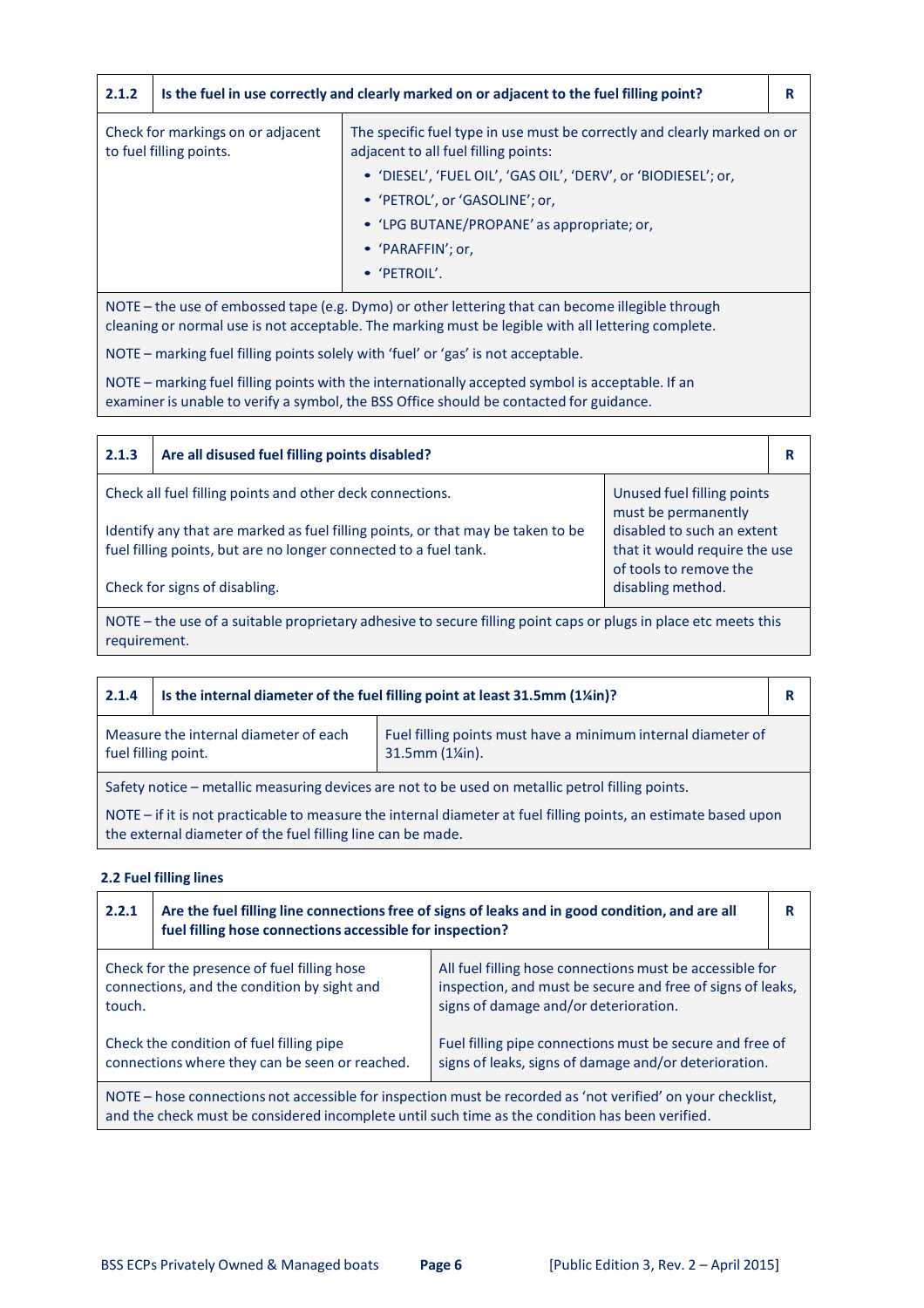| 2.2.2                                                                                               | restrictions?                             | Is the fuel filling line self-draining so that fuel is not retained and is it free of kinks or other                                     | R |
|-----------------------------------------------------------------------------------------------------|-------------------------------------------|------------------------------------------------------------------------------------------------------------------------------------------|---|
|                                                                                                     | Check the fall of each fuel filling line. | Fuel filling lines must be connected to the top of the fuel tank<br>and be 'self-draining' i.e. fall continuously from the filling point |   |
| Check for any kinks or other obvious<br>restrictions in fuel filling lines where they               |                                           | to the fuel tank connection so that fuel is not retained.                                                                                |   |
|                                                                                                     | can be seen or reached.                   | Fuel filling lines must not be kinked or restricted.                                                                                     |   |
| NOTE – fuel filling lines must not have their internal bore diameter restricted to less than 31.5mm |                                           |                                                                                                                                          |   |

NOTE – fuel filling lines must not have their internal bore diameter restricted to less than 31.5mm (1¼in).

NOTE ‐ petrol filling pipes connected to the sides of metal petrol tanks are acceptable provided that the tank spigot is welded to the tank and reaches above the top of the tank.

NOTE – diesel fuel filling lines into the sides of fuel tanks are acceptable provided the arrangements comply with the requirements at 2.10 and 2.11.

NOTE – diesel fuel filling lines into fuel tank balance lines are acceptable provided the arrangements comply with the requirements at 2.9, 2.10 and 2.11.

| 2.2.3                                                                                                                                                                                                                    | Is the material of the fuel filling line suitable and in good condition? |                                                                                                              | R |
|--------------------------------------------------------------------------------------------------------------------------------------------------------------------------------------------------------------------------|--------------------------------------------------------------------------|--------------------------------------------------------------------------------------------------------------|---|
| Check the material and condition of fuel<br>filling lines which can be seen or reached.                                                                                                                                  |                                                                          | Fuel filling lines must not show signs of fuel leaks, damage or<br>deterioration.                            |   |
| Check the markings on any fuel filling<br>Fuel filling hose must be marked as suitable for the fuel in use or<br>supported by an appropriate declaration.<br>hose.                                                       |                                                                          |                                                                                                              |   |
| NOTE-hoses marked with the correct type of fuel in use are acceptable. Hoses marked ISO 7840, or<br>equivalent, are recommended, and hoses marked to SAE J 1527, DIN 4798, RINA DIP/66/96 are equivalent to<br>ISO 7840. |                                                                          |                                                                                                              |   |
|                                                                                                                                                                                                                          |                                                                          | NOTE – diesel filling hose in good condition may be accepted without marking or declaration, provided it can |   |

sel filling hose in good condition may be accepted without marking or declaration, provided it be examined over its entire length.

NOTE – in cases where the filling hose is suitably marked, enough of the hose must be accessed in order that the examiner can make a reasonable assessment as to its general condition.

#### **2.3 Fuel tank vents**

| 2.3.1                                                                                                                                                                                 | Does every fuel tank have a vent facility? |  |  |
|---------------------------------------------------------------------------------------------------------------------------------------------------------------------------------------|--------------------------------------------|--|--|
| Check all fuel tanks for the provision of a<br>A vent line must be fitted to each fuel tank, or a vent must be<br>fitted to either the filling cap or filling line.<br>vent facility. |                                            |  |  |
| NOTE – vents in filler caps, lines or tank tops must have their outlets at, or above the filling point level.                                                                         |                                            |  |  |
| NOTE – multiple diesel fuel tank arrangements having a shared vent facility are acceptable provided the<br>arrangements comply with all other requirements at 2.3.                    |                                            |  |  |

| 2.3.2                                                                                                                                                                                                                                                                                                                        | Does the fuel tank vent line have a minimum internal diameter of 9.5mm (%in)? |  |  |
|------------------------------------------------------------------------------------------------------------------------------------------------------------------------------------------------------------------------------------------------------------------------------------------------------------------------------|-------------------------------------------------------------------------------|--|--|
| Measure the outside diameter of fuel vent lines.<br>The internal diameter of vent lines must be at least 9.5mm (%in).                                                                                                                                                                                                        |                                                                               |  |  |
| NOTE – this may be verified by measuring the outside diameter and estimating wall thickness. The<br>following are approximate indications, copper 11.5mm (1/2 in), steel 12.5mm (1/2 in) and hose 15.5mm (1/2 in).                                                                                                           |                                                                               |  |  |
| NOTE – the small hole in the filler cap as provided by the original engine or fuel tank manufacturer, on tanks<br>of no more than 27 litres capacity, is deemed to meet this requirement. Examples are those found on Stuart<br>Turner petrol tanks, Yanmar engine close-coupled tanks or diesel tanks supplying appliances. |                                                                               |  |  |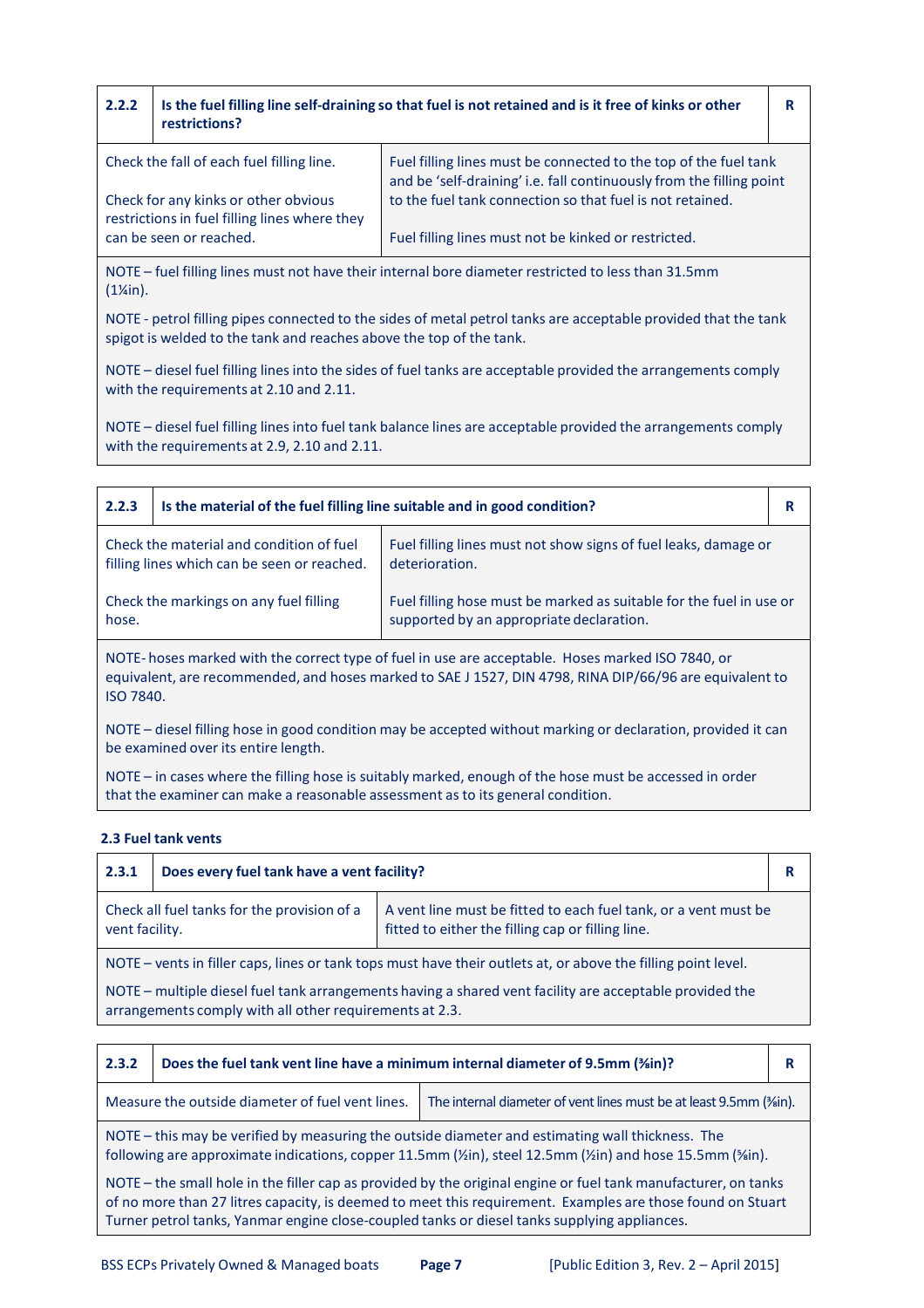| 2.3.3                                                                                        | Are the fuel tank vent line connections free of signs of leaks and in good condition, and are<br>all vent hose connections accessible for inspection? |                                                                                                                                                     |  |
|----------------------------------------------------------------------------------------------|-------------------------------------------------------------------------------------------------------------------------------------------------------|-----------------------------------------------------------------------------------------------------------------------------------------------------|--|
|                                                                                              | Check for the presence of vent hose connections,<br>and the condition by sight and touch.                                                             | All vent hose connections must be accessible for<br>inspection, secure and free of signs of leaks or other<br>signs of damage and/or deterioration. |  |
| Check the condition of fuel tank vent pipe<br>connections where they can be seen or reached. |                                                                                                                                                       | Vent pipe connections must be secure and free of signs<br>of leaks, signs of damage and/or deterioration.                                           |  |

| 2.3.4                                                                                                           | Is the fuel tank vent line self-draining so that fuel is not retained, and is it free of kinks or<br>other restrictions?                                                                                                                                                              |                                                                                                       |  |
|-----------------------------------------------------------------------------------------------------------------|---------------------------------------------------------------------------------------------------------------------------------------------------------------------------------------------------------------------------------------------------------------------------------------|-------------------------------------------------------------------------------------------------------|--|
|                                                                                                                 | Check the fall of each vent line where it<br>Vent lines must be connected to the top of the tank and be 'self-<br>draining', i.e. fall continuously from the vent outlet to the tank,<br>can be seen or reached.<br>or, where a swan neck is installed, from the top of the swan neck |                                                                                                       |  |
| Check for any kinks or other obvious<br>restrictions in any vent lines where they<br>can be seen or reached.    |                                                                                                                                                                                                                                                                                       | down to the vent outlet and the fuel tank connection.<br>Vent lines must not be kinked or restricted. |  |
| NOTE – vent lines must not have their internal bore diameter restricted to less than 9.5mm ( $\frac{3}{4}$ in). |                                                                                                                                                                                                                                                                                       |                                                                                                       |  |

NOTE – 'top of the tank' means the top plate of the fuel tank or the highest part of the side of the tank.

| 2.3.5                                                                                                                                                                                   | Is the material of the fuel tank vent line suitable and in good condition? |                                                                                                         | R |
|-----------------------------------------------------------------------------------------------------------------------------------------------------------------------------------------|----------------------------------------------------------------------------|---------------------------------------------------------------------------------------------------------|---|
| Check the material and condition of vent<br>lines which can be seen or reached.                                                                                                         |                                                                            | Vent lines must not show signs of fuel leaks, damage or<br>deterioration.                               |   |
| Check the markings on any vent hose.                                                                                                                                                    |                                                                            | Vent hose must be marked as suitable for the fuel in use or<br>supported by an appropriate declaration. |   |
| NOTE – diesel tank vent hose in good condition may be accepted without marking or declaration<br>provided it can be examined over its entire length.                                    |                                                                            |                                                                                                         |   |
| NOTE – in cases where the vent hose is suitably marked, enough of the hose must be accessed in order that<br>the examiner can make a reasonable assessment as to its general condition. |                                                                            |                                                                                                         |   |

NOTE – hoses marked with the correct type of fuel in use are acceptable. Hoses marked ISO 7840, or equivalent, are recommended, and hoses marked to SAE J 1527, DIN 4798, RINA DIP/66/96 are equivalent to ISO 7840.

# **2.4 Fuel tank vent outlets**

| 2.4.1                                                                                                                                                     | Does the fuel tank vent outlet, or the vent line swan neck, rise at least as high as the filling<br>point? |  |  |
|-----------------------------------------------------------------------------------------------------------------------------------------------------------|------------------------------------------------------------------------------------------------------------|--|--|
| Check the rise of each vent line.<br>Fuel tank vent outlets, or the vent line swan neck must rise to a<br>height at least that of the fuel filling point. |                                                                                                            |  |  |
| NOTE – where the filling point is mounted on a deck a swan neck in the vent line to the underside of the<br>deck meets this requirement.                  |                                                                                                            |  |  |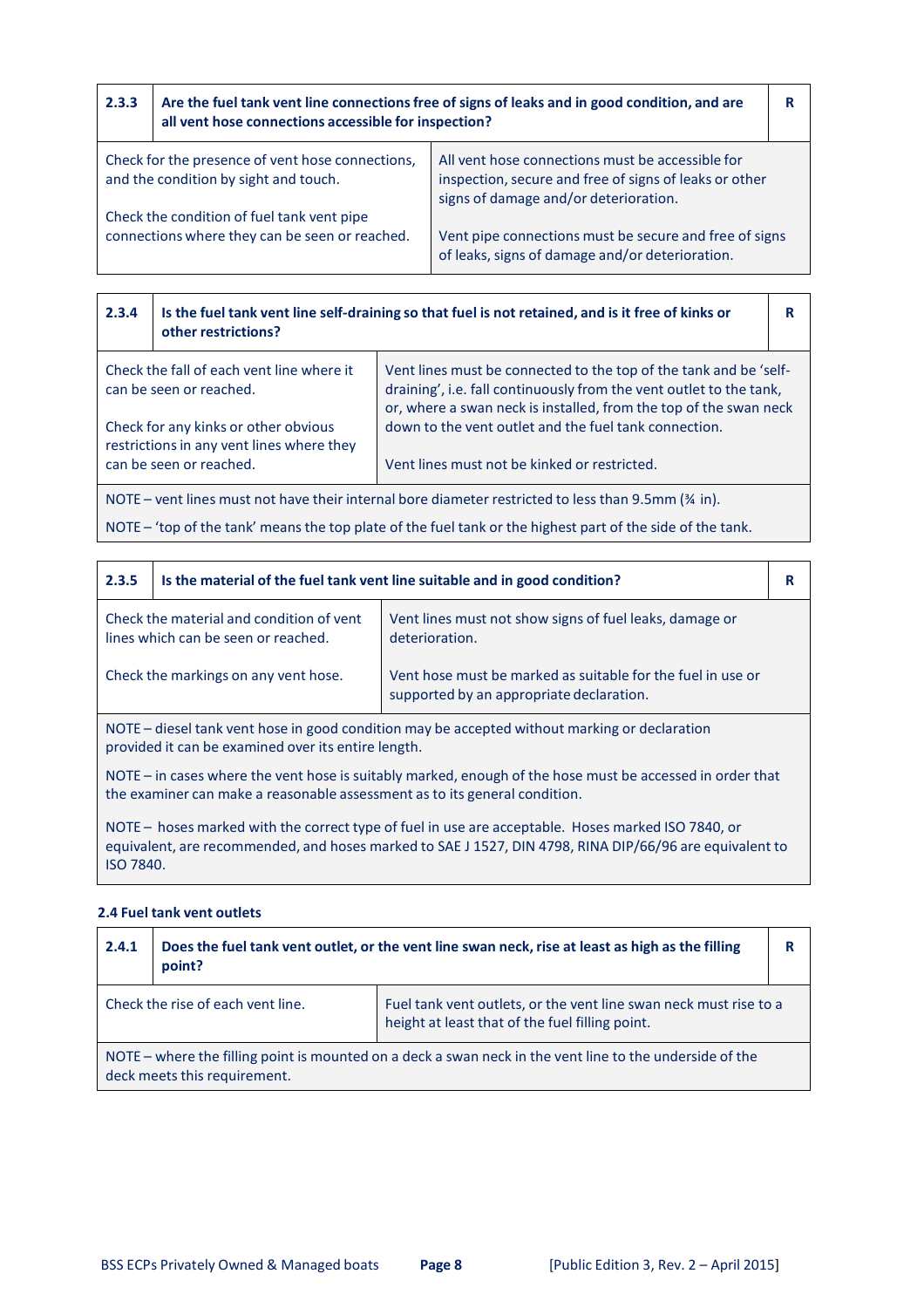| 2.4.2                                                                                       | Is the fuel tank vent outlet fitted with an effective flame arrester or flame-arresting gauze? |                                                                                                                                                                                          | R |
|---------------------------------------------------------------------------------------------|------------------------------------------------------------------------------------------------|------------------------------------------------------------------------------------------------------------------------------------------------------------------------------------------|---|
| Check each vent outlet for the presence<br>of a flame arrester or flame arresting<br>gauze. |                                                                                                | Vent outlets must be fitted with either a suitable proprietary<br>flame arrester or gauze of at least 11 wires per linear cm (28<br>wires per inch) mesh.                                |   |
|                                                                                             |                                                                                                | Where the flame arrester is not of a suitable proprietary type the<br>openings in the arrester's body must be at least of the same area<br>as the cross-sectional area of the vent line. |   |
|                                                                                             |                                                                                                | Flame arresters or gauze must be complete and free of damage<br>or restrictions.                                                                                                         |   |

NOTE – flame arresters not recognised as proprietary must be supported by satisfactory documentation.

NOTE – the small hole in the filler cap as provided by the original engine or fuel tank manufacturer, on fuel tanks of no more than 27 litres capacity, is deemed to meet this requirement.

| 2.4.3                                                                                                                                                                                                                                                                                                                                                                                                                   | Is the fuel tank vent outlet in a position where no danger will be incurred from leaking fuel<br>or escaping vapour? |  |  |
|-------------------------------------------------------------------------------------------------------------------------------------------------------------------------------------------------------------------------------------------------------------------------------------------------------------------------------------------------------------------------------------------------------------------------|----------------------------------------------------------------------------------------------------------------------|--|--|
| Check the position of each vent outlet.<br>Vent outlets must be clear of any potential sources of ignition and<br>must be in a position where no danger will be incurred from<br>leaking fuel or escaping vapour into the interior of the vessel.                                                                                                                                                                       |                                                                                                                      |  |  |
| NOTE - the small hole in the filler cap as provided by the original engine or fuel tank manufacturer, of diesel<br>tanks of no more than 27 litres capacity meet this requirement.<br>NOTE – vent outlets located within open vessels such as RIBs having no accommodation and having a<br>continuous deck or sole which is fuel-tight to the interior of the vessel, including bilge spaces, meet this<br>requirement. |                                                                                                                      |  |  |

NOTE – diesel vent outlets within self‐draining cockpits having a continuous deck or sole that are fuel‐ tight to the interior of the vessel, including bilge spaces, meet this requirement.

### **2.5** Fuel tank design and condition

| 2.5.1                                                                                              | Are the fuel tanks secure? |                                                                                                     |  |
|----------------------------------------------------------------------------------------------------|----------------------------|-----------------------------------------------------------------------------------------------------|--|
| At each fuel tank check for signs that<br>movement has occurred.                                   |                            | Fuel tanks must be free of signs of movement and incapable of<br>movement under light manual force. |  |
| Assess the extent of possible movement by<br>applying light manual force to each tank.             |                            |                                                                                                     |  |
| NOTE - examiners need not apply light manual force to fuel tanks assessed to be too heavy to move. |                            |                                                                                                     |  |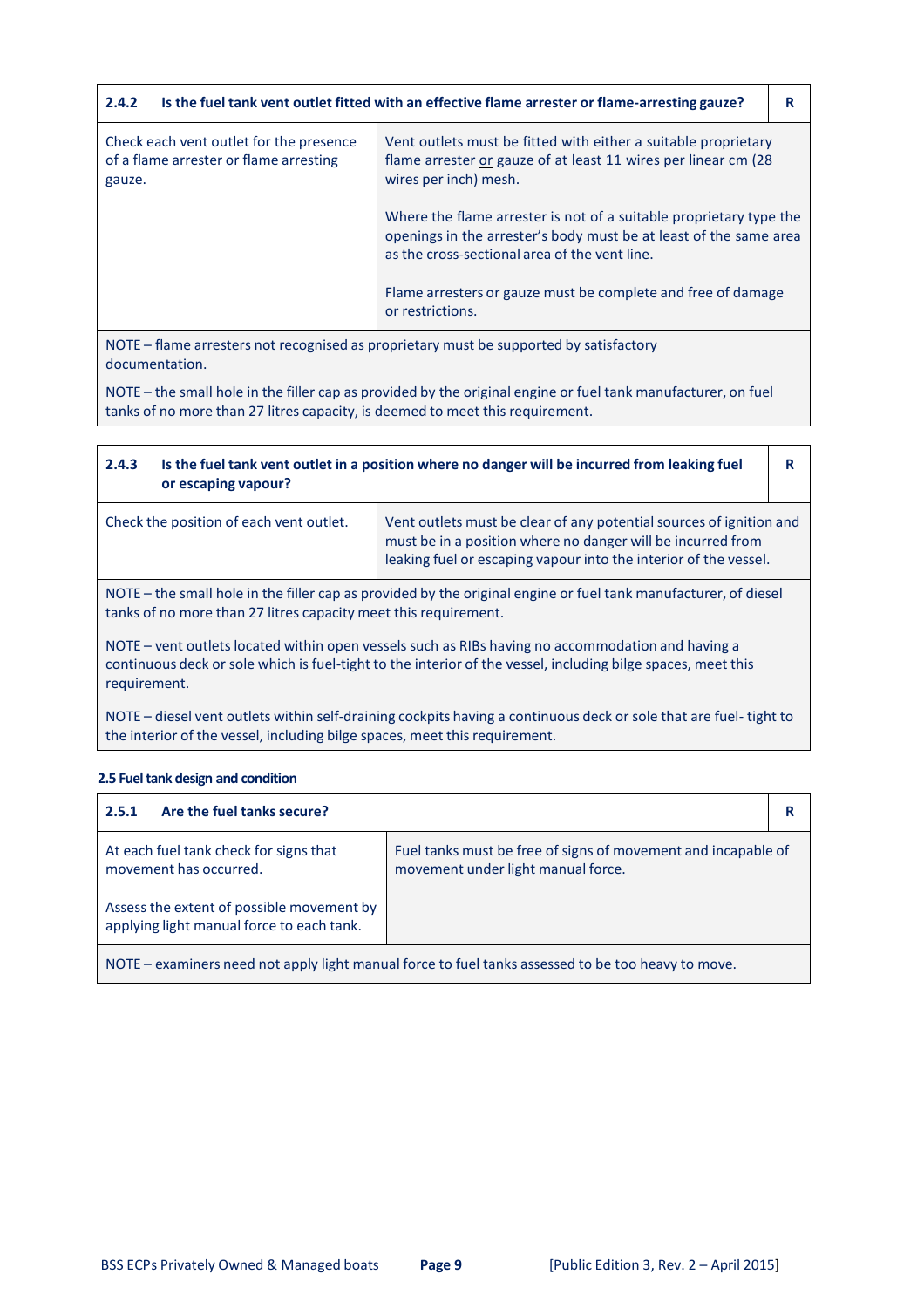| 2.5.2 | Are fuel tanks made of suitable materials?                                                |                                                                                                                                                                                                                                                                                                                                                                      | R |
|-------|-------------------------------------------------------------------------------------------|----------------------------------------------------------------------------------------------------------------------------------------------------------------------------------------------------------------------------------------------------------------------------------------------------------------------------------------------------------------------|---|
|       | At each fuel tank check the<br>material and check for evidence<br>of obvious suitability. | Fuel tanks must not be manufactured with obviously unsuitable materials.<br>Materials obviously suitable for diesel include:<br>• aluminium alloy<br>• 'CE' marked plastic<br>$\bullet$ FRP<br>• mild steel<br>• stainless steel.<br>Materials obviously suitable for petrol include:<br>• aluminium alloy<br>• brass<br>• 'CE' marked plastic<br>• stainless steel. |   |

NOTE – the fuel tank must be accessible enough to allow a general assessment of material. Tanks not accessible to assess the material must be recorded as 'not verified' on your checklist, and it must be considered that the check has not been completed until such time as the suitability of the material has been verified.

NOTE – examiners are not required to identify whether fuel tanks are lined or otherwise internally coated. A judgement must be made as to a tank's suitability from a visual assessment of the tank's external surfaces.

NOTE – where after assessment of the tank material its suitability cannot be verified, and where the material is not obviously unsuitable, apply the condition checks at 2.5.3. If the condition requirements are met mark your checklist as being a pass at 2.5.2 and 2.5.3. If the condition requirements at 2.5.3 are not met mark your checklist as a fail at 2.5.2 and 2.5.3.

Supplementary information on assessing plastic fuel tanks is provided at Appendix F

| 2.5.3                                                                                                | Are fuel tanks, including seams and openings, in good condition and free of signs of leaks?   |                                                                                                                                                                                                                                                               | R |
|------------------------------------------------------------------------------------------------------|-----------------------------------------------------------------------------------------------|---------------------------------------------------------------------------------------------------------------------------------------------------------------------------------------------------------------------------------------------------------------|---|
| reached.                                                                                             | Check the condition of all fuel<br>tank surfaces, seams and<br>openings which can be seen and | Fuel tanks including seams and openings must be free of signs of leaks,<br>heavy corrosion, deep pitting or any other signs of material failure.<br>All inspection and cleaning access closing plates must be secured in place<br>and free of signs of leaks. |   |
| NOTE - the fuel tank must be accessible enough to allow a general assessment of condition. Tanks not |                                                                                               |                                                                                                                                                                                                                                                               |   |

accessible to assess condition must be recorded as 'not verified' on your checklist, and it must be considered that the check has not been completed until such time as their general condition has been verified.

NOTE – where accessible, pay particular attention to areas under dipsticks/sounding pipes for evidence of damage from dipstick 'bounce'.

Supplementary information on assessing plastic fuel tanks is provided at Appendix F.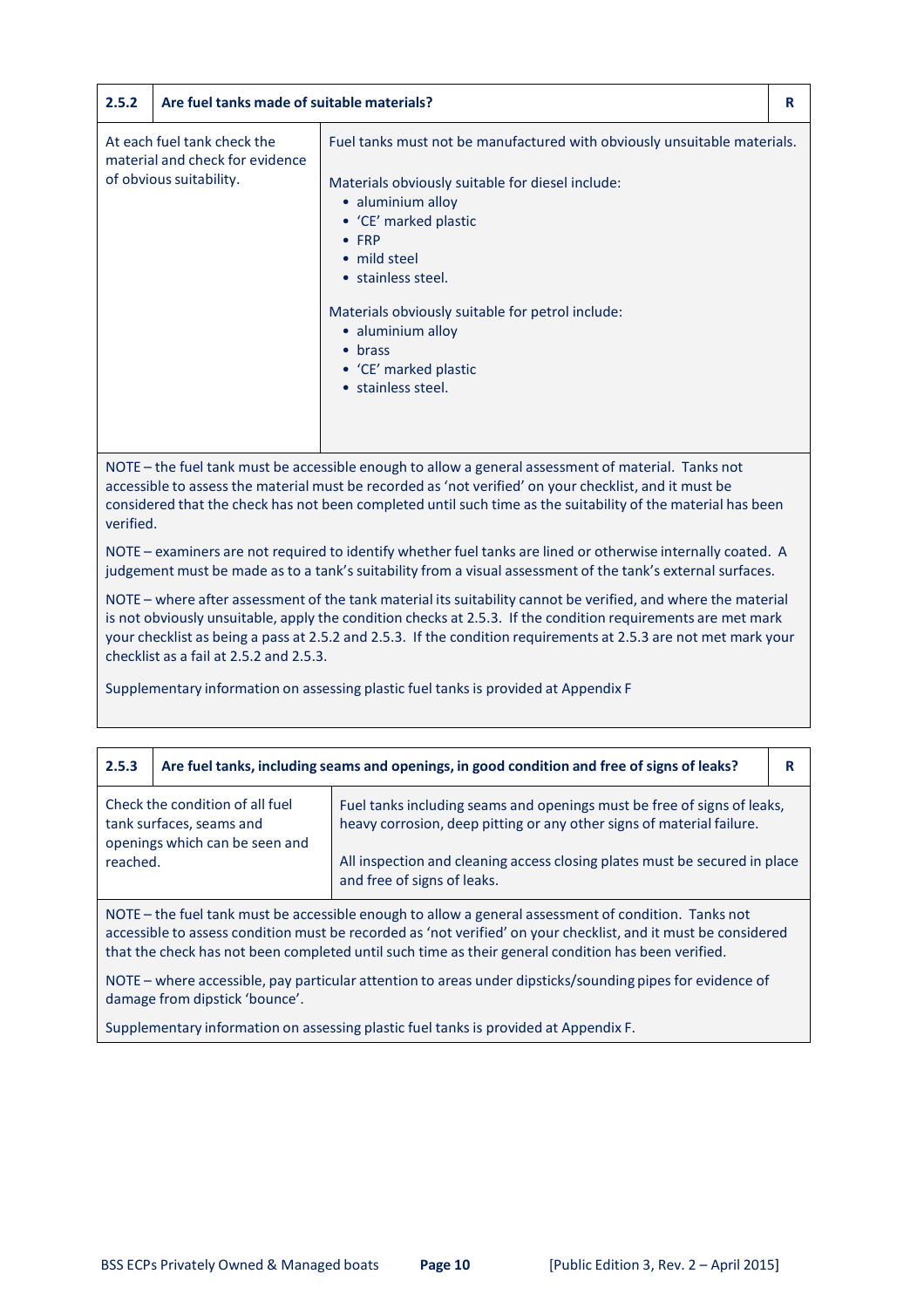| 2.5.4                                                                                                                                                                                                                                                                                                                                                                                                                    | Are fuel tanks within engine spaces suitably fire resistant or otherwise protected against the<br>effects of fire? |  | R |
|--------------------------------------------------------------------------------------------------------------------------------------------------------------------------------------------------------------------------------------------------------------------------------------------------------------------------------------------------------------------------------------------------------------------------|--------------------------------------------------------------------------------------------------------------------|--|---|
| Identify fuel tanks located within engine spaces.<br>Non-metallic fuel tanks must have<br>intrinsic fire resistance of at least<br>If present, at each non-metallic fuel tank look for the manufacturer's<br>2.5 minutes at 600°C or be<br>plate for evidence of intrinsic fire resistance or verify this by examining<br>otherwise protected from fire.<br>any presented declaration from the manufacturer or supplier. |                                                                                                                    |  |   |
| Metallic tanks must not have soft-<br>At each metallic fuel tank check for signs of soft-soldered seams where<br>soldered seams.<br>these can be seen or reached.                                                                                                                                                                                                                                                        |                                                                                                                    |  |   |
|                                                                                                                                                                                                                                                                                                                                                                                                                          | Supplementary information on assessing plastic fuel tanks is provided at Appendix F.                               |  |   |

| 2.5.5   | Are petrol tanks installed at the required distances from heat sources or protected by a heat<br>baffle? |                                                                                                                                           |  |
|---------|----------------------------------------------------------------------------------------------------------|-------------------------------------------------------------------------------------------------------------------------------------------|--|
| source. | Measure the distance from any petrol tank to<br>any engine, exhaust system or other heat                 | Petrol tanks must be at least 100mm (4in) from general heat<br>sources and at least 250mm (10in) from a dry exhaust.                      |  |
| source. | Check for the presence of a fire-resistant<br>baffle between any such petrol tank and heat               | If the distances are less than those prescribed a fire-resistant<br>baffle in good condition must protect the tank from radiated<br>heat. |  |

#### **2.6 Fuel gauges**

| 2.6.1                                                                          | Are any glass or plastic tube or strip-type fuel gauges fitted to diesel tanks only? |                                                                                           |  |
|--------------------------------------------------------------------------------|--------------------------------------------------------------------------------------|-------------------------------------------------------------------------------------------|--|
| Check each petrol tank for glass or plastic<br>tube or strip-type fuel gauges. |                                                                                      | Petrol tanks must not be fitted with glass or plastic tube or strip-<br>type fuel gauges. |  |

| 2.6.2                                                                                                                 | closing valves?                                                                                                                                      | Are any glass or plastic tube or strip-type fuel gauges protected against damage and by self-                                                                                                                                                                                                                                                                                                                                                                           | R |
|-----------------------------------------------------------------------------------------------------------------------|------------------------------------------------------------------------------------------------------------------------------------------------------|-------------------------------------------------------------------------------------------------------------------------------------------------------------------------------------------------------------------------------------------------------------------------------------------------------------------------------------------------------------------------------------------------------------------------------------------------------------------------|---|
| arrangements.                                                                                                         | Check each diesel or paraffin tank for<br>the provision of glass or plastic tube<br>or strip-type fuel gauges.<br>If provided check the installation | Glass or plastic tube or strip-type fuel gauges must be:<br>protected against physical damage; and,<br>closely coupled (connected) to the tank; and,<br>fitted with self-closing valves at top and bottom (note that the<br>$\bullet$<br>self-closing valve at the top is not required if the gauge<br>connection is made to the top of the tank or the highest part of<br>the side of the tank); and<br>complete and free of signs of leaks and other signs of damage. |   |
| <b>NIOTE</b><br>ook also waxaa ah dhaajiinad forfuud qoraa oo qoraal loo loo loo looga loogaal formaaly waa dartaa bo |                                                                                                                                                      |                                                                                                                                                                                                                                                                                                                                                                                                                                                                         |   |

NOTE – self‐closing valves are not required for fuel gauges on any diesel‐fuelled vessel formerly used for the commercial carriage of freight or passengers or as a tug or as an icebreaker and which is to be licensed for use as a pleasure vessel, or registered for use as a houseboat, unless used for the purposes of hire or reward. Documentary evidence of former use addressed to the BSS manager is required to enjoy this exception.

NOTE – self-closing valves are not required on sight gauge arrangements on day tanks having a maximum capacity of up to 27 litres.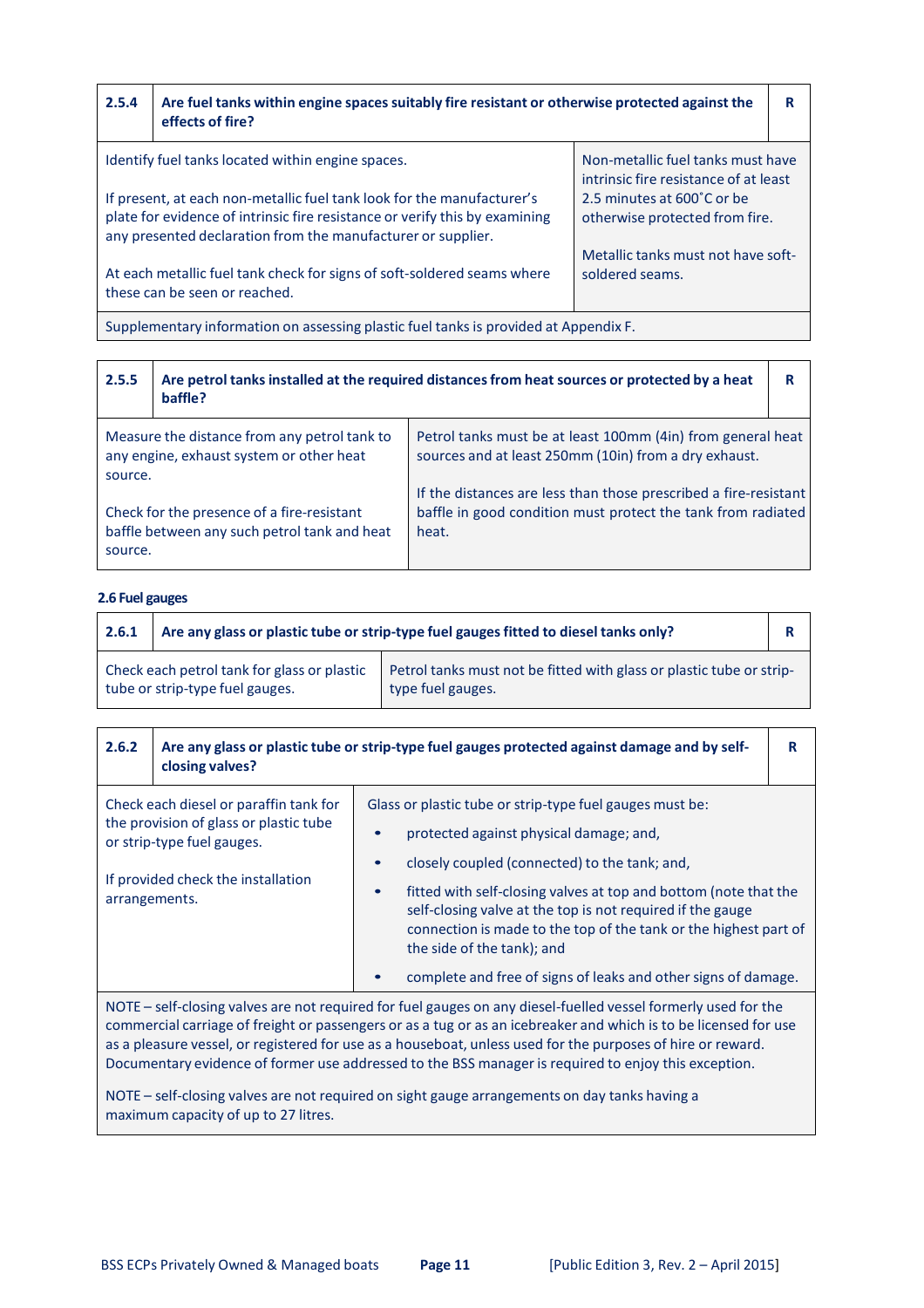| 2.6.3                                                                                                                                                |                                                                      | Are all fuel gauges and level-indicators in good condition and free of signs of leaks?                                                                                                                                                                                   | R |
|------------------------------------------------------------------------------------------------------------------------------------------------------|----------------------------------------------------------------------|--------------------------------------------------------------------------------------------------------------------------------------------------------------------------------------------------------------------------------------------------------------------------|---|
|                                                                                                                                                      | Check any fuel tank fuel gauge and<br>level-indicator for condition. | Fuel gauges and fuel level-indicators must be free of signs of leaks<br>and/or signs of damage or missing components and fixings that could<br>lead to a leak and must not have fuel behind any transparent cover, or<br>damage to any glass or other transparent cover. |   |
| NOTE – loose or damaged gauge needles, or other such level-indicators, mounted behind any glass or<br>transparent cover do not constitute a failure. |                                                                      |                                                                                                                                                                                                                                                                          |   |

| 2.6.4 | Are fuel tank openings for dipsticks closed by a fuel-tight cap or fitting?                                                                              |                                                                                                                 | R |
|-------|----------------------------------------------------------------------------------------------------------------------------------------------------------|-----------------------------------------------------------------------------------------------------------------|---|
|       | Identify any fuel tank openings intended<br>to be used for dipsticks and check for a<br>fuel-tight cap or fitting, and for<br>indications of fuel leaks. | Fuel tank openings used for dipsticks must be closed by a cap or<br>fitting and must be free of signs of leaks. |   |

### **2.7 Petrol fuelsystem electrical bonding**

| 2.7.1                                                                                                  | earth?                                                                               | Are all metallic components in the petrol filling and tank system electrically bonded to                                                                                                                                                                                                                                                                                                                                                                                         | R |
|--------------------------------------------------------------------------------------------------------|--------------------------------------------------------------------------------------|----------------------------------------------------------------------------------------------------------------------------------------------------------------------------------------------------------------------------------------------------------------------------------------------------------------------------------------------------------------------------------------------------------------------------------------------------------------------------------|---|
|                                                                                                        | Check all petrol filling and tank systems<br>for the presence of electrical bonding. | Where petrol filling lines have non-conducting sections, an<br>electrical bond between all metallic parts, e.g. tank, filling point<br>and any intermediate hose connectors, must be fitted.<br>Where the deck and hull are non-conducting, or where the filling<br>point is non-conducting, all metallic petrol tanks, and all metallic<br>petrol filling components, must be electrically bonded to an earth<br>point in direct electrical contact with the surrounding water. |   |
| . And decided from company the based by a cold building factor A. Factor 2 to access the said official |                                                                                      |                                                                                                                                                                                                                                                                                                                                                                                                                                                                                  |   |

Guidance for owners – a bonding cable of at least 2.5mm² is recommended.

| 2.7.2                                                                                                                                                                                                                                                                                                      | Are all parts of electrical bonding systems in good condition? |  | R |
|------------------------------------------------------------------------------------------------------------------------------------------------------------------------------------------------------------------------------------------------------------------------------------------------------------|----------------------------------------------------------------|--|---|
| The electrical bonding system must show:<br>Check the condition of the electrical<br>bonding connections and cables where<br>• no movement at any of the connections;<br>they can be seen or reached.<br>• no signs of damage or deterioration, or corrosion, along the<br>cables or at their connections. |                                                                |  |   |
| NOTE - all necessary electrical bonding connections must be seen or reached in order to be able to<br>establish the existence of adequate bonding provision.                                                                                                                                               |                                                                |  |   |

#### **2.8 Fuel tank connections**

| 2.8.1                                                                                                                                                                      | Is the fuel tank drain fitted with a plug or cap which can only be removed with tools? |                                                                                                                                      | R |
|----------------------------------------------------------------------------------------------------------------------------------------------------------------------------|----------------------------------------------------------------------------------------|--------------------------------------------------------------------------------------------------------------------------------------|---|
| Check each fuel tank for the presence of a fuel drain facility.<br>If present, check the drain outlet for the presence of a plug,<br>cap or blank.                         |                                                                                        | If present, the outlets from fuel tank drains<br>and drain valves must be terminated with a<br>'tools-to-remove' plug, cap or blank. |   |
| NOTE – the provision of a fuel tank drain facility is not a requirement.                                                                                                   |                                                                                        |                                                                                                                                      |   |
| NOTE - The plug, cap or blank must be of proprietary manufacture and/or metallic and it must be fixed in<br>place by a screw mechanism which requires a tool to remove it. |                                                                                        |                                                                                                                                      |   |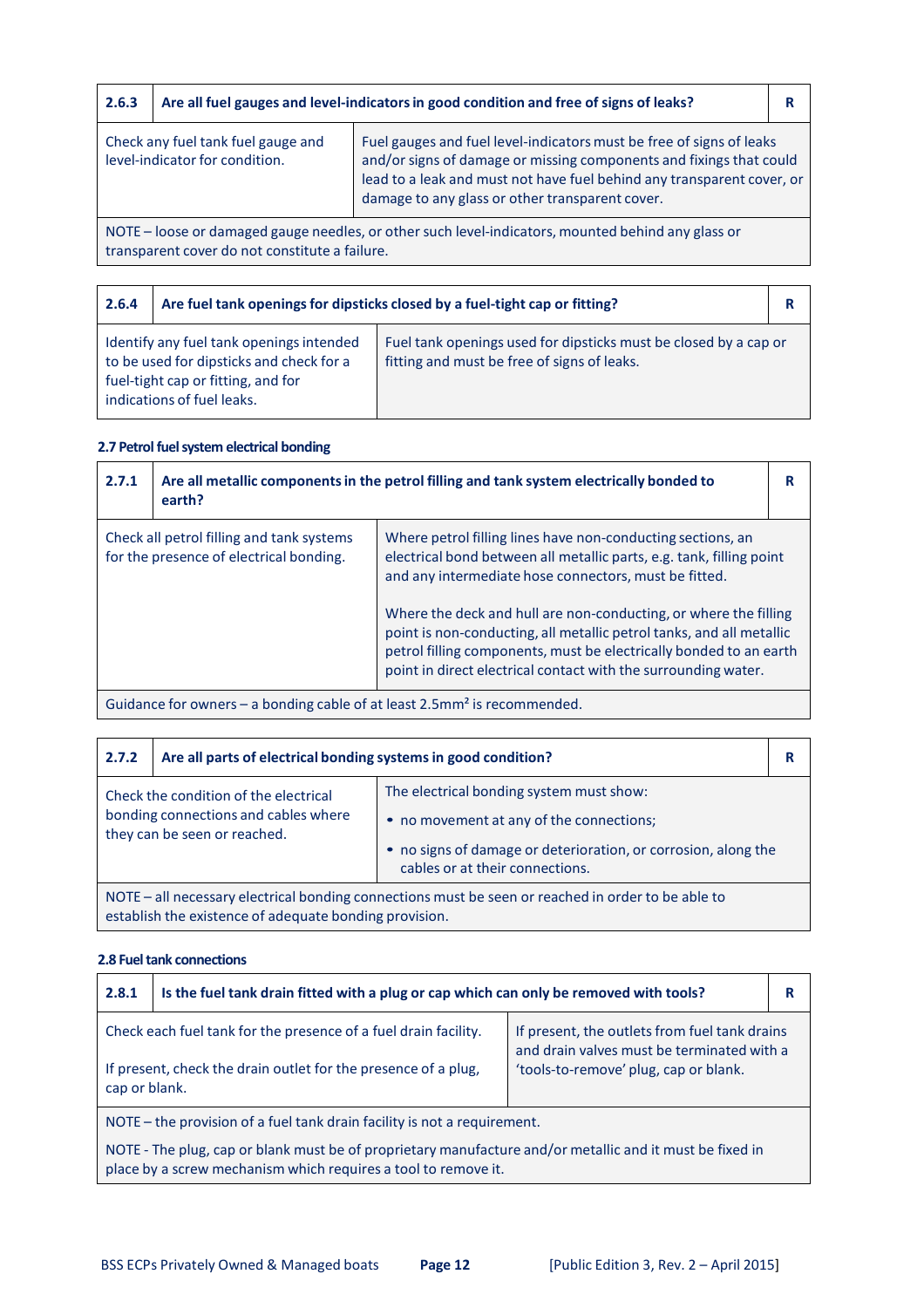| 2.8.2                                                                                                            | top of the tank?                                                           | Are the petrol feed and return (if fitted) line connections in lift-pump systems made to the                   | R |
|------------------------------------------------------------------------------------------------------------------|----------------------------------------------------------------------------|----------------------------------------------------------------------------------------------------------------|---|
|                                                                                                                  | Check for the presence of a petrol fuel<br>system with a lift-pump supply. | Petrol feed lines and return lines must be connected to the top<br>of the fuel tank on lift-pump feed systems. |   |
| If present, check all petrol feed and return<br>(if fitted) line connections are made to the<br>top of the tank. |                                                                            |                                                                                                                |   |
| NOTE – 'top of the tank' means the top plate of the fuel tank or the highest part of the side of the tank.       |                                                                            |                                                                                                                |   |

| 2.8.3                                                                                                                                                                               | Is the petrol feed line on a gravity system fitted with a cock or valve directly attached to the<br>tank?                                                                 |                                                                                                                                 | R |
|-------------------------------------------------------------------------------------------------------------------------------------------------------------------------------------|---------------------------------------------------------------------------------------------------------------------------------------------------------------------------|---------------------------------------------------------------------------------------------------------------------------------|---|
|                                                                                                                                                                                     | Check for the presence of a gravity-fed<br>petrol installation and check for the<br>presence of a cock or valve in the petrol<br>feed line directly attached to the tank. | The petrol feed line on gravity-fed petrol installations must be<br>protected by a cock or valve directly attached to the tank. |   |
| NOTE – a gravity-fed petrol installation is one where there is no lift-pump to move the fuel from the tank to<br>the engine and the height of the tank is above that of the engine. |                                                                                                                                                                           |                                                                                                                                 |   |

| 2.8.4                                                                                                                                                                                                                                                           | signs of leaks?                                                                                            | Are tank connections and tank valves accessible for inspection, in good condition and free of                                                       | R |
|-----------------------------------------------------------------------------------------------------------------------------------------------------------------------------------------------------------------------------------------------------------------|------------------------------------------------------------------------------------------------------------|-----------------------------------------------------------------------------------------------------------------------------------------------------|---|
|                                                                                                                                                                                                                                                                 | Check the accessibility of tank<br>connections and tank valves, and check<br>condition by sight and touch. | Fuel tank connections and tank valves must be accessible for<br>inspection, secure and free of signs of leaks, signs of damage or<br>deterioration. |   |
| NOTE – tank connections and tank valves not accessible for inspection must be recorded as 'not verified' on<br>your checklist, and it must be considered that the check has not been completed until such time as their<br>general condition has been verified. |                                                                                                            |                                                                                                                                                     |   |
| NOTE – this requirement applies to all tank connections and valves including fuel supply and return lines                                                                                                                                                       |                                                                                                            |                                                                                                                                                     |   |

NOTE – this requirement applies to all tank connections and valves, including fuel supply and return lines, fuel filling lines, vent lines, balance pipes and any disused connections.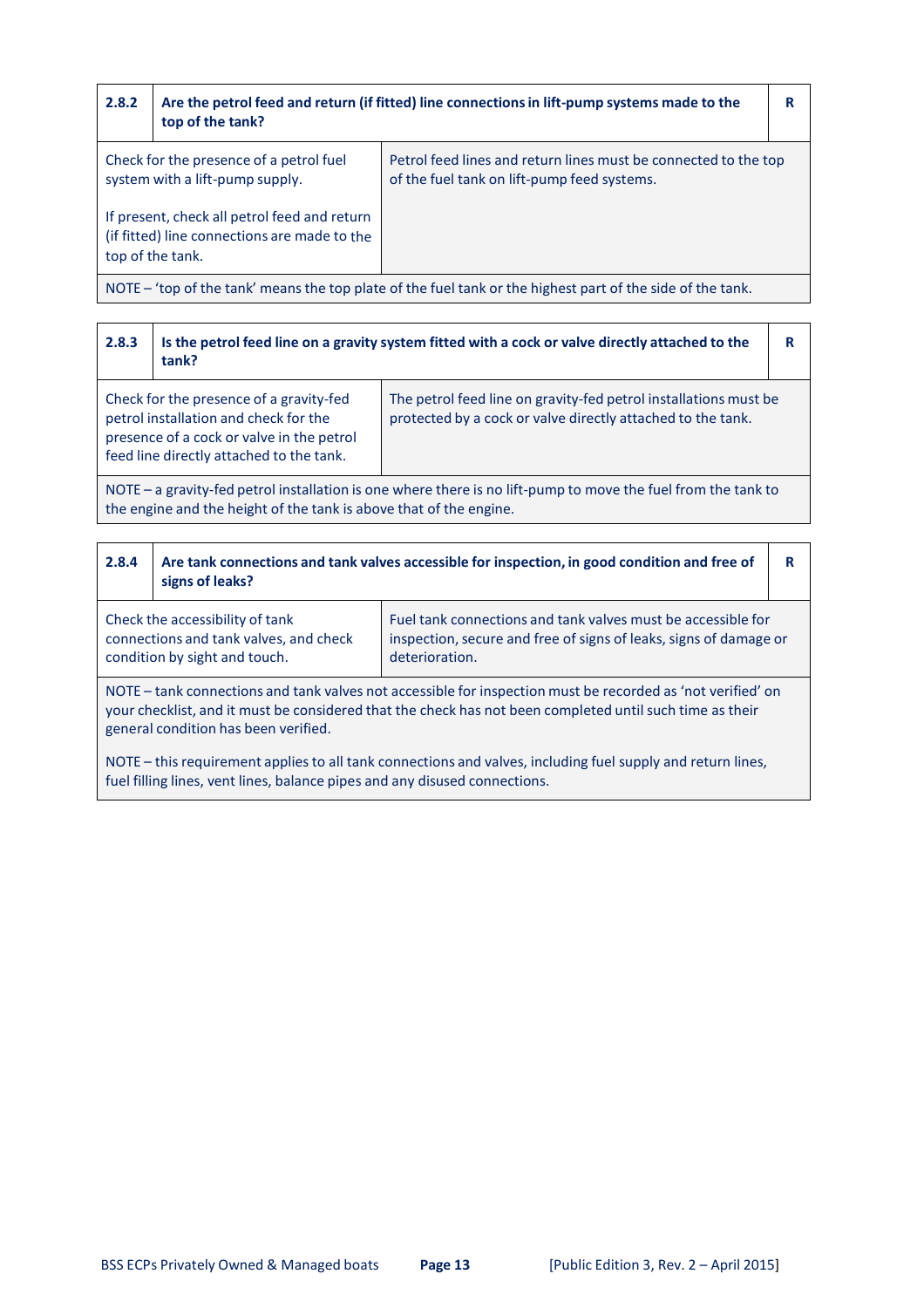#### **2.9 Fuel tank balance lines**

| 2.9.1 | Are multiple petrol tank systems free of balance lines?                                                |                                                       |  |
|-------|--------------------------------------------------------------------------------------------------------|-------------------------------------------------------|--|
|       | Check for the presence of multi-petrol<br>tank systems and check for the presence<br>of balance lines. | Petrol systems must not be fitted with balance lines. |  |
|       |                                                                                                        |                                                       |  |
|       |                                                                                                        |                                                       |  |

| 2.9.2                                                                                                                                                                                                 | condition and free of signs of leaks?                                                                                                                              | Are balance lines on diesel tank systems made of suitable materials and are they in good                                                                                                                                                                                                                                | R |
|-------------------------------------------------------------------------------------------------------------------------------------------------------------------------------------------------------|--------------------------------------------------------------------------------------------------------------------------------------------------------------------|-------------------------------------------------------------------------------------------------------------------------------------------------------------------------------------------------------------------------------------------------------------------------------------------------------------------------|---|
| Check the material of all diesel<br>balance lines that can be seen and<br>check for evidence of suitability.                                                                                          |                                                                                                                                                                    | Diesel system balance lines must be made of suitable materials, and<br>must be free of signs of leaks, signs of damage and/or deterioration.<br>Metallic materials suitable include:                                                                                                                                    |   |
|                                                                                                                                                                                                       | Check the condition of each balance<br>line and its connections where they<br>can be seen or reached.<br>Check the markings on any hose used<br>as a balance line. | aluminium alloy<br>$\bullet$<br>copper<br>$\bullet$<br>mild steel<br>stainless steel<br>$\bullet$<br>Non-metallic materials suitable include:<br><b>FRP</b><br>$\bullet$<br>Hose marked to denote both suitability for the fuel used, and fire<br>$\bullet$<br>resistance, to BS EN ISO 7840 or an equivalent standard. |   |
| NOTE – where after assessment of any metallic or FRP balance line material its suitability cannot be<br>verified, and where the material is not obviously unsuitable apply the condition checks only. |                                                                                                                                                                    |                                                                                                                                                                                                                                                                                                                         |   |

NOTE – balance line connections must comply with the requirements at 2.11 (Fuel line connections). If not compliant with all the requirements at 2.11 a fault shall be recorded at 2.9.2.

NOTE – when fuel filler hose is connected to a balance line, it must be checked in the same way as a hose permanently charged with fuel – see 2.10.

#### **2.10 Fuel feed, return, and on‐engine lines**

| 2.10.1                                                                                  | Are all fuel feed, return and on-engine pipes made of suitable materials? |                                                |  |
|-----------------------------------------------------------------------------------------|---------------------------------------------------------------------------|------------------------------------------------|--|
| Check the material of all fuel feed, return<br>and on-engine pipes that can be seen and |                                                                           | Fuel pipes must be made of suitable materials. |  |
|                                                                                         | check for evidence of suitability.                                        | Suitable materials include:                    |  |
|                                                                                         |                                                                           | aluminium alloy<br>$\bullet$                   |  |
|                                                                                         |                                                                           | $\bullet$<br>copper                            |  |
|                                                                                         |                                                                           | mild steel (for diesel only)<br>$\bullet$      |  |
|                                                                                         |                                                                           | stainless steel.<br>$\bullet$                  |  |

NOTE – where after assessment of the material its suitability cannot be verified, and where the material is not obviously unsuitable apply the condition checks at 2.10.3. If the condition requirements are met mark your checklist as being a pass at 2.10.1 and 2.10.3. If the condition requirements at 2.10.3 are not met mark your checklist as a fail at 2.10.1 and 2.10.3.

NOTE – the use of hose and other non-metallic components within high-pressure diesel fuel lines between injection pumps and injectors is not permitted. Where such lines are obviously not metallic or where the material type cannot be determined mark your checklist as a fail.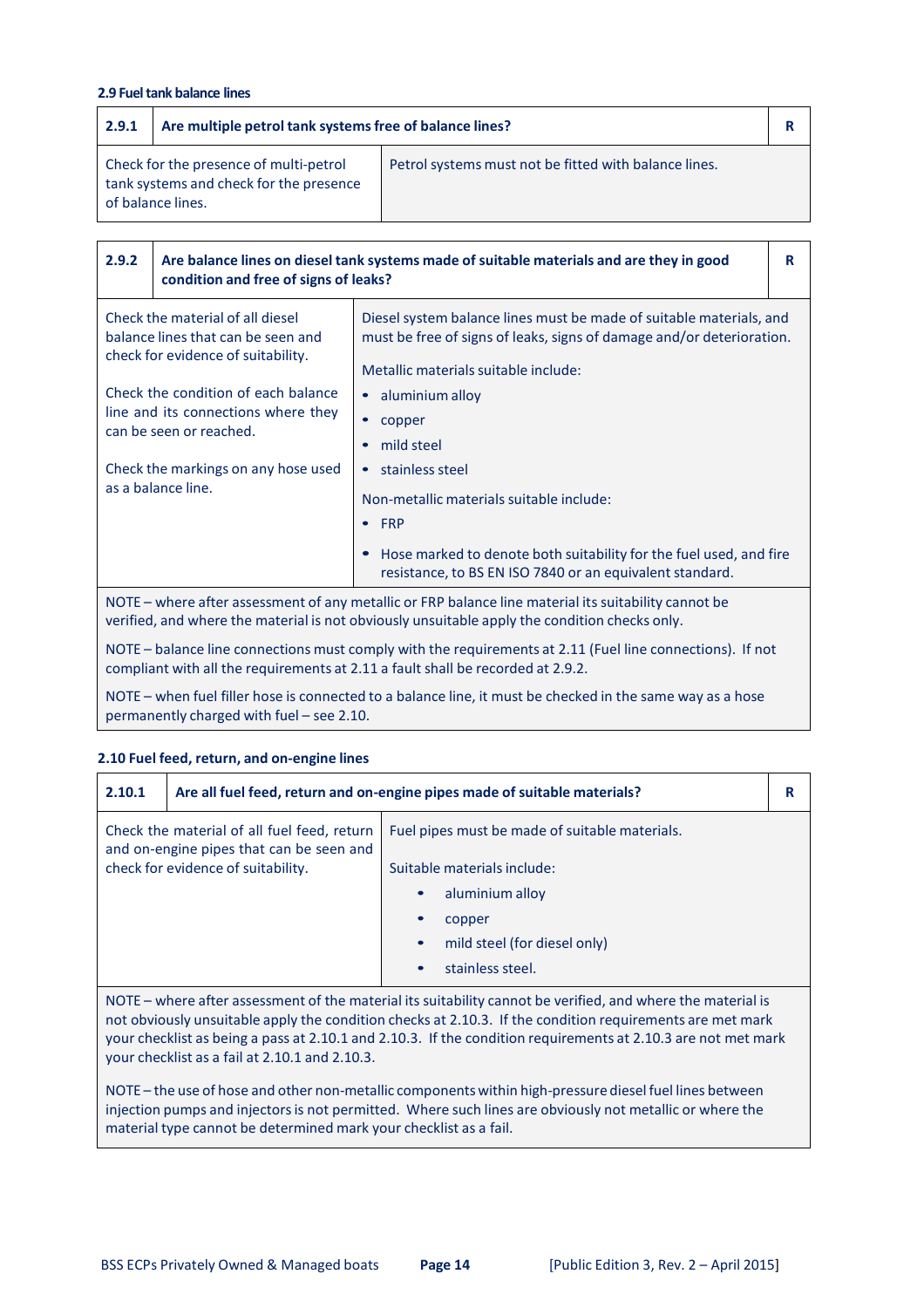| 2.10.2                                                                                                                                                                                                                                                                                                                                                                                                                                                                                                                                                | Are all fuel feed, return and on-engine hoses suitable for the fuel used and fire resistant?                                                                                                                                                     |  | R                                                                                                   |  |
|-------------------------------------------------------------------------------------------------------------------------------------------------------------------------------------------------------------------------------------------------------------------------------------------------------------------------------------------------------------------------------------------------------------------------------------------------------------------------------------------------------------------------------------------------------|--------------------------------------------------------------------------------------------------------------------------------------------------------------------------------------------------------------------------------------------------|--|-----------------------------------------------------------------------------------------------------|--|
|                                                                                                                                                                                                                                                                                                                                                                                                                                                                                                                                                       | Check the marking on all fuel feed, return<br>Fuel feed, return and on-engine hoses must be marked, to denote<br>and on-engine hoses.<br>both suitability for the fuel used and fire resistance, to BS EN ISO<br>7840 or an equivalent standard. |  |                                                                                                     |  |
|                                                                                                                                                                                                                                                                                                                                                                                                                                                                                                                                                       | NOTE - hoses marked to SAE J 1527, DIN 4798 or RINA DIP/66/96 are acceptable.                                                                                                                                                                    |  |                                                                                                     |  |
|                                                                                                                                                                                                                                                                                                                                                                                                                                                                                                                                                       | NOTE - the presence of armoured or other external braiding is not evidence of hose suitability or fire<br>resistance. Such hoses must be marked as above.                                                                                        |  |                                                                                                     |  |
|                                                                                                                                                                                                                                                                                                                                                                                                                                                                                                                                                       | examiner should contact the BSS Office.                                                                                                                                                                                                          |  | NOTE - where a hose is not marked to an accepted standard but the boat owner claims suitability the |  |
| NOTE – fuel-hose suitability may be supported by a written declaration from the hose manufacturer or<br>supplier or, if appropriate, from the engine manufacturer/supplier or mariniser.                                                                                                                                                                                                                                                                                                                                                              |                                                                                                                                                                                                                                                  |  |                                                                                                     |  |
| NOTE - the nylon type fuel-hose material connecting small capacity diesel containers to the cold start facility<br>on older diesel engines should be considered as exempt from this requirement.                                                                                                                                                                                                                                                                                                                                                      |                                                                                                                                                                                                                                                  |  |                                                                                                     |  |
| NOTE - fuel hoses in permanently installed fuel systems to outboard engines may be to type B1 or B2 of ISO<br>8469 (or be suitable proprietary outboard engine fuel hose), provided the hose and its connections are<br>located in the open air and where any fuel spillage would drain overboard (e.g. self-draining cockpits or<br>outboard wells not enclosed by a canopy or other cover). Open vessels such as RIBs having a continuous deck<br>or sole that is fuel-tight to the interior of the vessel and bilge spaces, meet this requirement. |                                                                                                                                                                                                                                                  |  |                                                                                                     |  |
|                                                                                                                                                                                                                                                                                                                                                                                                                                                                                                                                                       |                                                                                                                                                                                                                                                  |  |                                                                                                     |  |
| 2.10.3                                                                                                                                                                                                                                                                                                                                                                                                                                                                                                                                                | Are all feed, return and on-engine pipes secure and in good condition?                                                                                                                                                                           |  | R                                                                                                   |  |
|                                                                                                                                                                                                                                                                                                                                                                                                                                                                                                                                                       | Fuel feed, return and on-engine pipes must be free of<br>Check the condition of all fuel feed, return and                                                                                                                                        |  |                                                                                                     |  |

| on-engine pipes which can be seen or reached.                                                                      | signs of leaks, signs of damage or deterioration.                                |
|--------------------------------------------------------------------------------------------------------------------|----------------------------------------------------------------------------------|
| Apply light manual force to check security of all<br>fuel feed, return and on-engine pipes that can be<br>reached. | Fuel feed, return and on-engine pipes must not move<br>under light manual force. |

NOTE – pay particular attention to fuel pipes etc close to hot exhausts and other sources of heat, and to any high‐pressure diesel fuel pipes between injection pumps and injectors.

| 2.10.4                                                                                                                                                                                                             | Are all fuel feed, return and on-engine hoses properly supported and in good condition? |                                                                                                                                                | R |
|--------------------------------------------------------------------------------------------------------------------------------------------------------------------------------------------------------------------|-----------------------------------------------------------------------------------------|------------------------------------------------------------------------------------------------------------------------------------------------|---|
| Check the condition of all fuel feed.<br>return and on-engine hoses which<br>can be seen or reached.                                                                                                               |                                                                                         | All fuel feed, return and on-engine hoses must be free of signs of<br>leaks, flaws, brittleness, cracking, abrasion, kinking and 'soft spots'. |   |
| On hoses covered with metal braiding the braiding must be free of<br>signs of damage or deterioration including corrosion and kinking.<br>Check fuel feed, return and on-engine<br>hoses where they can be seen or |                                                                                         |                                                                                                                                                |   |
| reached for support and protection.<br>Fuel feed, return and on-engine hoses must be supported clear of<br>anything likely to damage them, or be otherwise protected.                                              |                                                                                         |                                                                                                                                                |   |
| NOTE – pay particular attention to fuel hoses located in close proximity to rotating engine components, sharp<br>or hot engine and exhaust components, engine bearers and other vessel structures.                 |                                                                                         |                                                                                                                                                |   |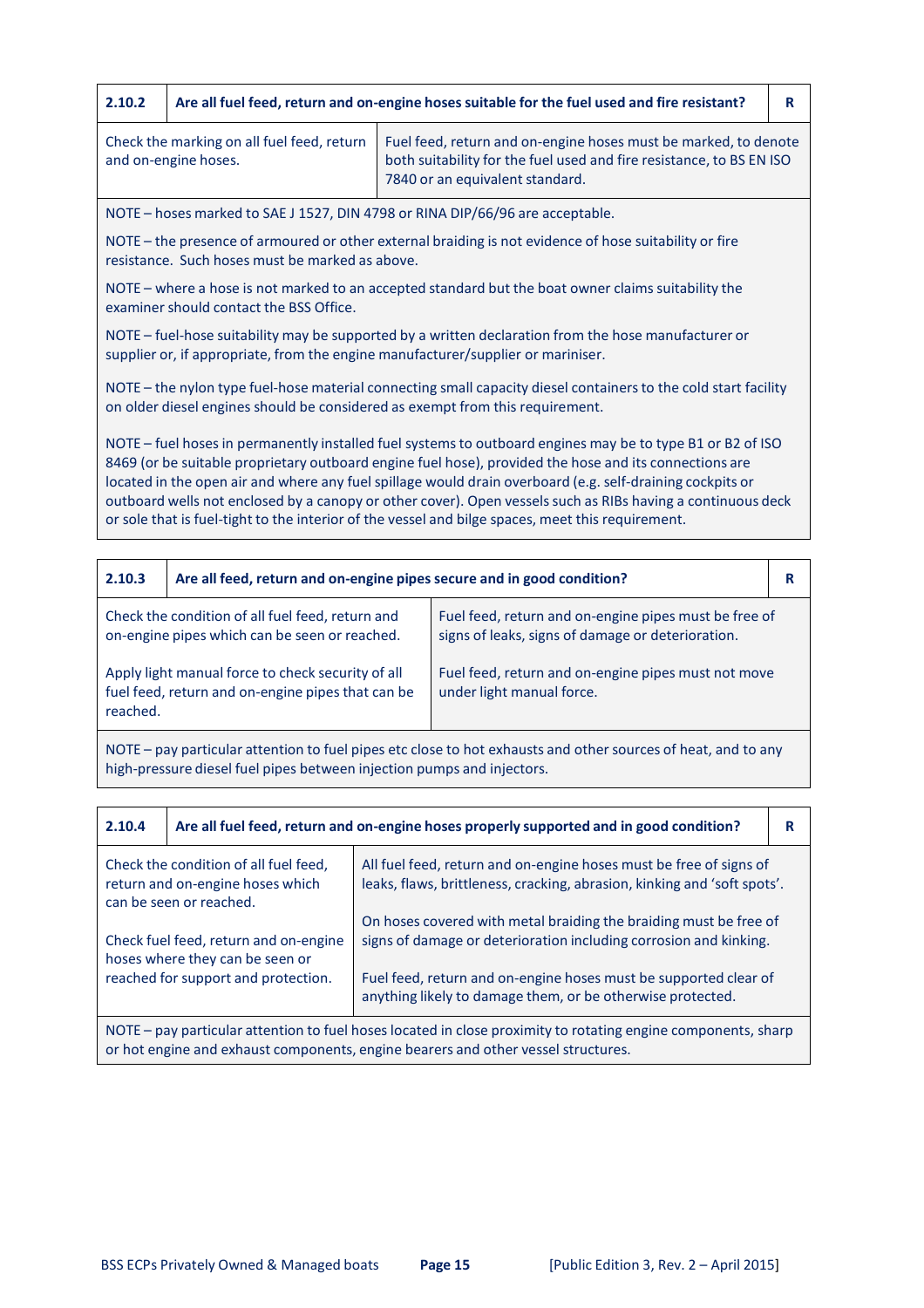| 2.10.5                                                                                                                                                                                                                               | Do the injector leak-off (spill rail) arrangements meet specified requirements? |                                                                                                                                                                                                                                              | R |
|--------------------------------------------------------------------------------------------------------------------------------------------------------------------------------------------------------------------------------------|---------------------------------------------------------------------------------|----------------------------------------------------------------------------------------------------------------------------------------------------------------------------------------------------------------------------------------------|---|
| Check the arrangements for the<br>injector leak-off (spill rail).                                                                                                                                                                    |                                                                                 | Injector leak-off (spill rail) arrangements must meet all the requirements<br>for fuel feed and return pipes, hose and connections, or<br>• utilise the direct return to tank, or<br>• return to the fuel system through a non-return valve. |   |
| NOTE – vintage and traditional engines designed to return the injector leak-off fuel to a catch pot are<br>acceptable provided the catch pot is securely mounted and is free of signs of leaks, signs of damage or<br>deterioration. |                                                                                 |                                                                                                                                                                                                                                              |   |

NOTE – injector leak‐off hoses fitted by the manufacturer within an enclosure on the engine meet this requirement.

# **2.11 Fuel feed,return, and on‐engine fuel line connections**

| 2.11.1                                                                                                                                                                                                                                                                                                                                                                                                                                                        | Are all fuel line connections of the correct type and free of signs of leaks?<br>R                                                                                                                                                                         |  |  |
|---------------------------------------------------------------------------------------------------------------------------------------------------------------------------------------------------------------------------------------------------------------------------------------------------------------------------------------------------------------------------------------------------------------------------------------------------------------|------------------------------------------------------------------------------------------------------------------------------------------------------------------------------------------------------------------------------------------------------------|--|--|
| Check the type of fuel line connections<br>Fuel line connections must be screwed, compression, cone,<br>that can be seen or reached and check<br>brazed or flanged.<br>for signs of leaks by sight or touch.<br>Fuel hose connections must be either pre-made end fittings on<br>hose assemblies or hose clips/clamps onto hose nozzles or<br>formed pipe-ends.<br>Fuel line connections must be free of signs of leaks, signs of<br>damage or deterioration. |                                                                                                                                                                                                                                                            |  |  |
|                                                                                                                                                                                                                                                                                                                                                                                                                                                               | NOTE - soft-soldered joints are not acceptable. Examiners concerned that particular joints may have been<br>made using soft solder must require the owner to provide proof that this is not the case.                                                      |  |  |
|                                                                                                                                                                                                                                                                                                                                                                                                                                                               | NOTE – injector leak-off (spill rail) arrangements having push-on connections on flexible fuel lines are<br>acceptable for options covered by the bullet points at Check Item 2.10.5.                                                                      |  |  |
|                                                                                                                                                                                                                                                                                                                                                                                                                                                               | NOTE – the push-fit end connections on the fuel lines connecting small capacity diesel containers to the cold<br>start facility on older diesel engines should be considered as meeting this requirement if the connections are<br>free of signs of leaks. |  |  |
|                                                                                                                                                                                                                                                                                                                                                                                                                                                               | NOTE-fuel hoses in permanently installed fuel systems to outboard engines may terminate at the<br>outboard end with a proprietary quick-release self-closing connector conforming to 5.1.2.                                                                |  |  |
|                                                                                                                                                                                                                                                                                                                                                                                                                                                               |                                                                                                                                                                                                                                                            |  |  |

| 2.11.2 | Are all fuel line connections, cocks, valves, fittings and other components secure?                                                              |                                                                                                                |  |
|--------|--------------------------------------------------------------------------------------------------------------------------------------------------|----------------------------------------------------------------------------------------------------------------|--|
|        | Apply light manual force to check security of all fuel<br>line connections, cocks, valves, fittings and other<br>components that can be reached. | Fuel line connections, cocks, valves, fittings and other<br>components must not move under light manual force. |  |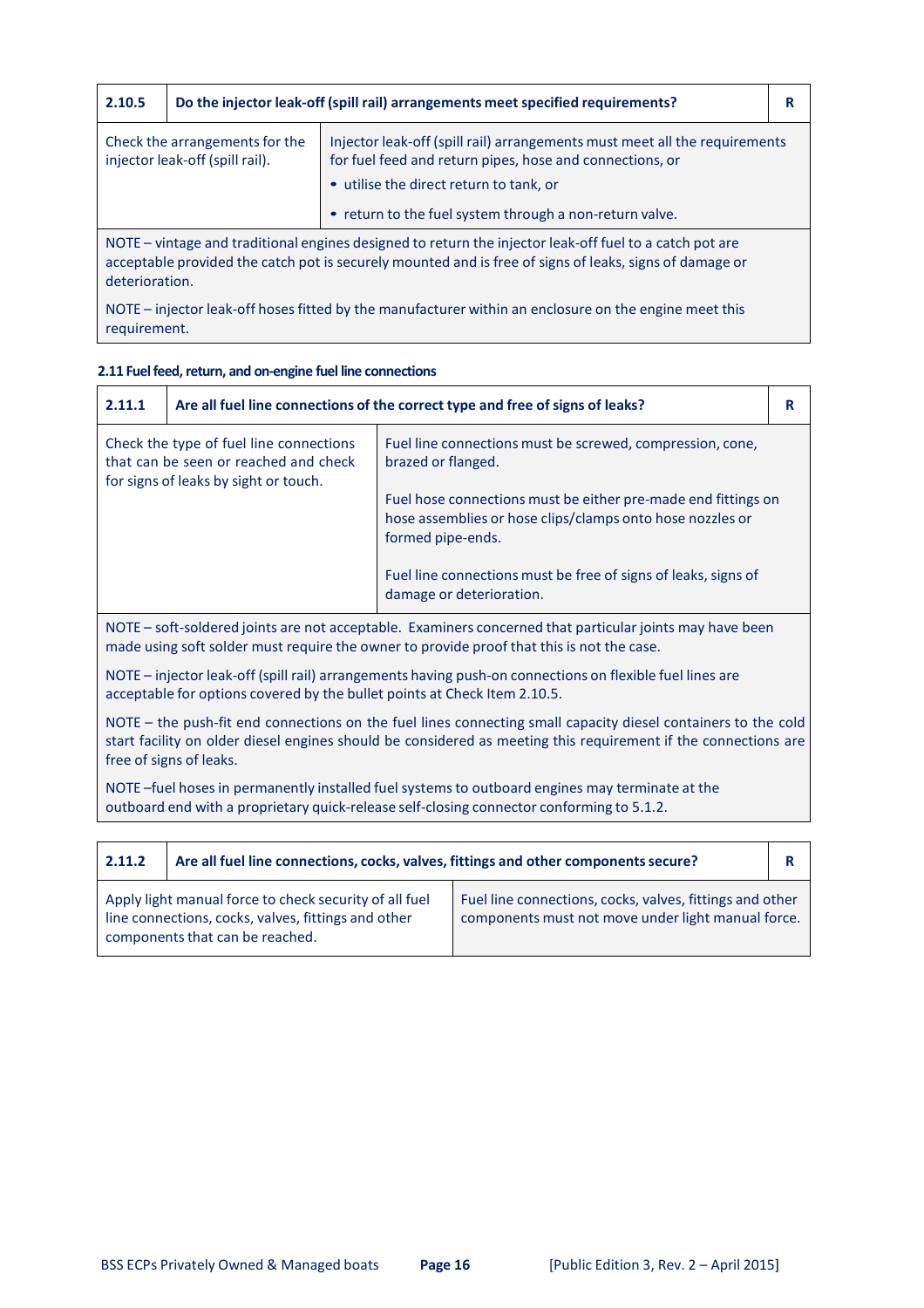| 2.11.3                                                                                                                                                                                                                         |  | Are fuel hose connections made with hose clips or clamps effective and in good condition?                                                                                                                 | R |
|--------------------------------------------------------------------------------------------------------------------------------------------------------------------------------------------------------------------------------|--|-----------------------------------------------------------------------------------------------------------------------------------------------------------------------------------------------------------|---|
| Check the effectiveness and condition of<br>all fuel hose connections made with hose<br>clips or clamps that can be seen or<br>reached.<br>Pull using light manual force to check<br>security of all hose connections that can |  | Fuel hose connections made with hose clips or clamps must:<br>be suitably sized, that is, not so oversized that the band forms an<br>elliptical shape or so undersized that no tightness is achieved; and |   |
|                                                                                                                                                                                                                                |  | be appropriately tight, that is, not so loose that the connection can be<br>pulled forward or back under light manual force, nor so tight that the<br>hose is excessively pinched; and                    |   |
| be reached                                                                                                                                                                                                                     |  | • show no signs of damage or deterioration at the clip or clamp; and                                                                                                                                      |   |
|                                                                                                                                                                                                                                |  | • show no signs of damage or deterioration at the hose caused<br>by the clips or clamps.                                                                                                                  |   |
| NOTE – the light manual force check must not be applied to injector leak-off (spill rail) arrangements having<br>push-on connections. Supplementary information on spill rail options is provided in the BSS Technical Update  |  |                                                                                                                                                                                                           |   |

#### **2.12 Fuel filters**

August 2003.

| 2.12.1                                                                                                                                                              | Are fuel filters in good condition? |  | R |
|---------------------------------------------------------------------------------------------------------------------------------------------------------------------|-------------------------------------|--|---|
| Check the condition of all fuel filters.<br>Fuel filters must be free of signs of leaks and signs of damage or<br>deterioration to any part of the filter assembly. |                                     |  |   |
| NOTE – the requirements at Section 2.12 must be applied to all forms of fuel filters, including water traps,<br>sedimenters, agglomeraters, etc.                    |                                     |  |   |

| 2.12.2                                                                                                                                                                                                                                                                                                                                                                                                                                   | Are all fuel filters inside engine spaces fire resistant? |  | R |
|------------------------------------------------------------------------------------------------------------------------------------------------------------------------------------------------------------------------------------------------------------------------------------------------------------------------------------------------------------------------------------------------------------------------------------------|-----------------------------------------------------------|--|---|
| Check all fuel filters (including drain plugs) located inside engine<br>Fuel filters (including drain plugs)<br>located inside engine spaces must<br>spaces are marked or recognised as fire resistant. If not marked or<br>recognised as being suitably fire resistant, verify this by examining<br>have intrinsic fire resistance of at<br>least 2.5 minutes at 600°C.<br>any presented declaration from the manufacturer or supplier. |                                                           |  |   |
| NOTE - all-metal fuel filters are accepted as being sufficiently fire resistant.                                                                                                                                                                                                                                                                                                                                                         |                                                           |  |   |
| NOTE - fuel filters marked with ISO 10088 are acceptable.                                                                                                                                                                                                                                                                                                                                                                                |                                                           |  |   |

#### **2.13 Fuelshut‐offs**

| 2.13.1                                                                                                                                                                                                                                              | Is an emergency fuel shut-off installed in every fuel feed line? |                                                                                                                                                                                         | R |
|-----------------------------------------------------------------------------------------------------------------------------------------------------------------------------------------------------------------------------------------------------|------------------------------------------------------------------|-----------------------------------------------------------------------------------------------------------------------------------------------------------------------------------------|---|
| Check the means to shut off<br>the fuel in the fuel feed line                                                                                                                                                                                       |                                                                  | An effective emergency shut-off must be installed in all fuel feed lines. Any of<br>the following methods are acceptable:                                                               |   |
|                                                                                                                                                                                                                                                     | from every fuel tank.                                            | • a manual shut-off valve or cock; or,                                                                                                                                                  |   |
|                                                                                                                                                                                                                                                     |                                                                  | all fuel lines, including those on the engine, being above the level of the top of the<br>tank; or,                                                                                     |   |
|                                                                                                                                                                                                                                                     |                                                                  | • an anti-siphon valve at the tank, providing it was installed by the boat builder; or,                                                                                                 |   |
|                                                                                                                                                                                                                                                     |                                                                  | • an electrically operated valve at the tank activated to open only during<br>engine starting or running, provided that a manual emergency operating or<br>bypassing device is present. |   |
| NOTE – if an examiner cannot verify a claim from an owner that the emergency shut-off facility is provided<br>by way of an anti-siphon valve or an electrically operated valve, they should contact the BSS Office for help<br>verifying the claim. |                                                                  |                                                                                                                                                                                         |   |
| Advice to owners – when purchasing solenoid controlled shut-off valves an assurance should be sought from<br>the supplier as to their suitability for use with the fuel in use.                                                                     |                                                                  |                                                                                                                                                                                         |   |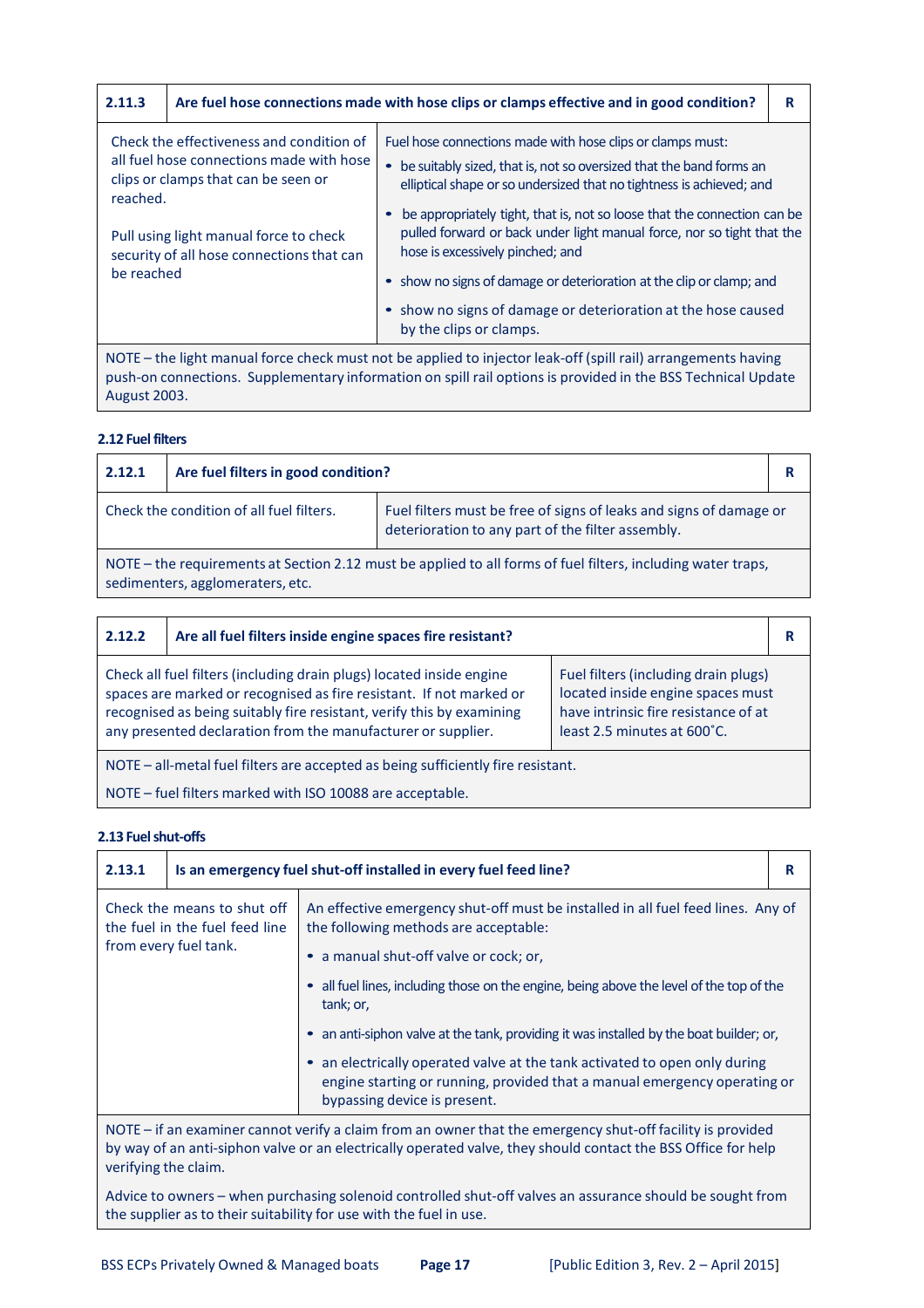| 2.13.2                                                                                                                                                                                                                                                                          | Are all fuel shut-off valves or cocks, or their means of operation, in a readily accessible<br>position? |                                                |   |
|---------------------------------------------------------------------------------------------------------------------------------------------------------------------------------------------------------------------------------------------------------------------------------|----------------------------------------------------------------------------------------------------------|------------------------------------------------|---|
| Check for the presence of fuel shut-off valves or cocks. If<br>Fuel shut-off valves or cocks, or their means of<br>present, check their accessibility or the accessibility of their<br>operation, must be installed in a readily<br>means of operation.<br>accessible position. |                                                                                                          |                                                |   |
|                                                                                                                                                                                                                                                                                 |                                                                                                          |                                                |   |
| 2.13.3<br>Are all fuel shut-off valves or cocks, or their means of operation, in open view or their<br>location clearly marked?                                                                                                                                                 |                                                                                                          |                                                | R |
|                                                                                                                                                                                                                                                                                 | Chock for the presence of fuel shut off values or socks                                                  | Fuel shut off values or socks, or the means to |   |

| Check for the presence of fuel shut-off valves or cocks.                                                     | Fuel shut-off valves or cocks, or the means to                                               |
|--------------------------------------------------------------------------------------------------------------|----------------------------------------------------------------------------------------------|
|                                                                                                              | operate them, must                                                                           |
| If present, check that fuel shut-off valves or cocks, or their                                               |                                                                                              |
| means of operation, are in open view with all removable lids,<br>deck boards, curtains, doors etc. in place. | • be in open view with all removable lids, deck<br>boards, curtains, doors etc. in place; or |
| If not in open view check their location is clearly marked in<br>open view.                                  | • have their location clearly marked in open<br>view.                                        |

| 2.13.4                                                                                                                                                                               | Are petrol gravity-fed fuel lines provided with the required fuel shut-off facilities? |                                                                                                     |  |
|--------------------------------------------------------------------------------------------------------------------------------------------------------------------------------------|----------------------------------------------------------------------------------------|-----------------------------------------------------------------------------------------------------|--|
| Check for the presence of a gravity-fed petrol installation.<br>Gravity-fed petrol installations must have a<br>second cock, or a means of operating the                             |                                                                                        |                                                                                                     |  |
| If present, check that a second shut-off valve or cock, or a<br>means of operating the main valve or cock, can be reached<br>from the steering position and check its accessibility. |                                                                                        | main cock, in a readily accessible position<br>within approximately 2m of the steering<br>position. |  |

# **2.14 Carburettors**

| 2.14.1                                                                                                                                                                                                                          | Are all non down-draught carburettors fitted with a drip tray? |  | R |
|---------------------------------------------------------------------------------------------------------------------------------------------------------------------------------------------------------------------------------|----------------------------------------------------------------|--|---|
| Check for the presence of a non down-draught type carburettor.<br>Non down-draught carburettors must                                                                                                                            |                                                                |  |   |
| be provided with a drip tray.<br>If present, check for the presence of a drip tray.                                                                                                                                             |                                                                |  |   |
| NOTE – certain down-draught carburettors may also be capable of overflowing. Examiners concerned that a<br>particular down-draught carburettor may be of an overflowing type should contact the BSS Office for<br>verification. |                                                                |  |   |

| 2.14.2                                                         | Is the carburettor drip tray in good condition, free of signs of leaks, and easily emptied? |                                                                                                           |  |
|----------------------------------------------------------------|---------------------------------------------------------------------------------------------|-----------------------------------------------------------------------------------------------------------|--|
| Check the condition of any carburettor drip tray.              |                                                                                             | Carburettor drip trays must be removable or fitted<br>with an emptying cock, and must be free of signs of |  |
| Check that it is removable or fitted with an emptying<br>cock. |                                                                                             | leaks, signs of damage or deterioration.                                                                  |  |

| 2.14.3                                                                                                                    | Is the carburettor drip tray fitted with effective flame arresting gauze permanently<br>attached along all edges? |                                                                                                                                               |  |
|---------------------------------------------------------------------------------------------------------------------------|-------------------------------------------------------------------------------------------------------------------|-----------------------------------------------------------------------------------------------------------------------------------------------|--|
| Check the carburettor drip tray gauze for<br>effectiveness by comparing it with a sample of gauze<br>of the correct mesh. |                                                                                                                   | Carburettor drip tray gauze must have a mesh of at<br>least 11 wires per linear cm (28 wires per inch).                                       |  |
| Check the condition of the gauze and the method of<br>attachment to the tray.                                             |                                                                                                                   | Gauze must be complete and free of restrictions,<br>damage, and must be permanently and continuously<br>attached to the tray along all edges. |  |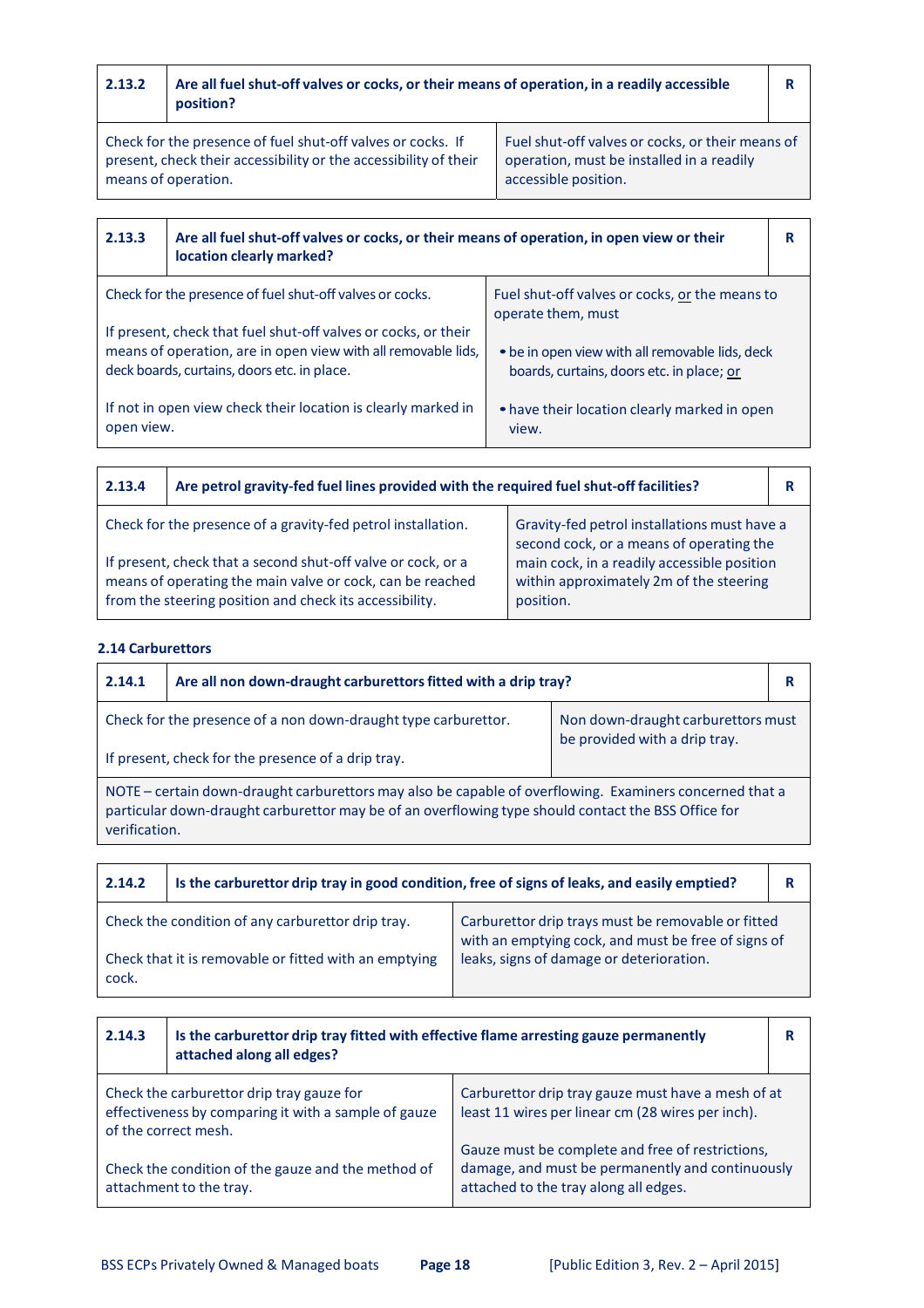| 2.14.4                                                                                                                                                                                                                         | Is a petrol, petroil or paraffin engine fitted with flame trap or air filter? |                                                                                                                               |  |
|--------------------------------------------------------------------------------------------------------------------------------------------------------------------------------------------------------------------------------|-------------------------------------------------------------------------------|-------------------------------------------------------------------------------------------------------------------------------|--|
| Identify the air intake of petrol, petroil and paraffin<br>engines and look for the presence of a flame trap or<br>air filter.<br>Check the flame trap or air filter for condition and<br>completeness where they can be seen. |                                                                               | Petrol, petroil and paraffin engines must have a<br>flame trap or air filter fitted to the air intake.                        |  |
|                                                                                                                                                                                                                                |                                                                               | Flame traps and air filters must show no signs of<br>damage or deterioration, or obviously missing<br>sections or components. |  |
|                                                                                                                                                                                                                                |                                                                               |                                                                                                                               |  |

NOTE – there is no requirement for examinersto dismantle the air filter to determine the nature of the filter element.

## **2.15 Engine installation**

| 2.15.1 | Are all parts of engine mounting systems secure and in good condition?                                   |                                                                                                                                                                                                                                                                                                                                 | R |
|--------|----------------------------------------------------------------------------------------------------------|---------------------------------------------------------------------------------------------------------------------------------------------------------------------------------------------------------------------------------------------------------------------------------------------------------------------------------|---|
|        | Check engine mounting<br>systems for condition and<br>completeness where they<br>can be seen or reached. | Engine mounting systems must:<br>show no signs of fractured engine mounting brackets; and,<br>not have loose, missing or fractured bolts or nuts; and,<br>show no evidence of significant deterioration of any flexible mounts; and,<br>show no signs of damaged or heavily corroded metal bearers or rotten<br>timber bearers. |   |

| 2.15.2                                                                                                                                | Are the structures and surfaces surrounding exhaust system components free of signs of<br>heat damage? |                                                                                                                                                            |  |
|---------------------------------------------------------------------------------------------------------------------------------------|--------------------------------------------------------------------------------------------------------|------------------------------------------------------------------------------------------------------------------------------------------------------------|--|
| Check all structures and surrounding<br>surfaces near all exhaust system<br>components which can be seen for signs of<br>heat damage. |                                                                                                        | The structures and surrounding surfaces near all exhaust<br>system components must not show signs of heat damage such<br>as scorching, melting or burning. |  |
|                                                                                                                                       |                                                                                                        |                                                                                                                                                            |  |

NOTE – this check covers all types of exhaust system componentsincluding those on 'wet' or 'dry' exhaust systems including those parts of 'dry' systems that are lagged or shielded.

Advice to owners – 'Dry' exhaust systems, or those parts of 'wet' exhaust systems not cooled by water, located in 'walk through' engine spaces or cabins/deck spaces or other areas where normal crew movement about the vessel can be anticipated, should be effectively lagged, shielded or otherwise protected by craft structures.

| 2.15.3                                                                                                                                                                                                                                                                                                                                                                                                                                                                                                                                                      | Are all fuel system components in fixed inboard engine spaces permanently installed? |                                                                                             | R |
|-------------------------------------------------------------------------------------------------------------------------------------------------------------------------------------------------------------------------------------------------------------------------------------------------------------------------------------------------------------------------------------------------------------------------------------------------------------------------------------------------------------------------------------------------------------|--------------------------------------------------------------------------------------|---------------------------------------------------------------------------------------------|---|
| Check for the presence of a fixed<br>inboard engine.                                                                                                                                                                                                                                                                                                                                                                                                                                                                                                        |                                                                                      | All fuel system components in fixed inboard engine spaces must be<br>permanently installed. |   |
|                                                                                                                                                                                                                                                                                                                                                                                                                                                                                                                                                             | Check the type of fuel system<br>supplying the fixed inboard engine.                 |                                                                                             |   |
| NOTE – in the event a fixed inboard engine's fuel supply system includes portable components, all such<br>components and the connection between the portable fuel system and the permanently installed system must<br>be located outside of the engine space. In addition, the point of connection of the permanently installed fuel<br>supply to the portable fuel system must be made with a proprietary quick-release, self-closing connector. All<br>portable fuel system components must comply with the applicable BSS requirements at 5.1.2 - 5.1.4. |                                                                                      |                                                                                             |   |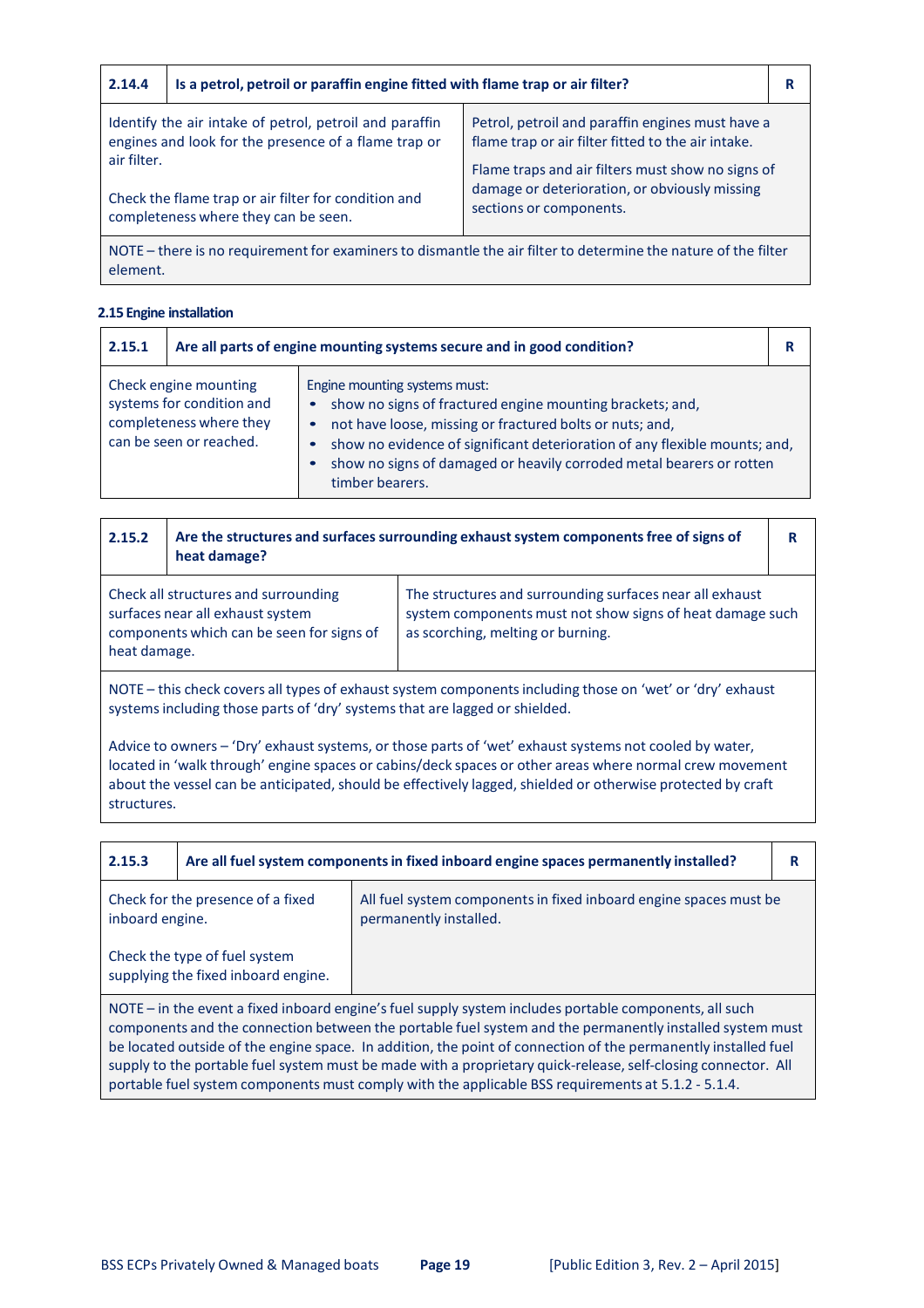# **2.16 Steam engines**

| 2.16.1                                                                                             | Is the steam engine pressure system supported by an inspection certificate issued by a<br>competent person?                                                                                                             |                                                                                                                                                                                                                                                                                                                                 | R |
|----------------------------------------------------------------------------------------------------|-------------------------------------------------------------------------------------------------------------------------------------------------------------------------------------------------------------------------|---------------------------------------------------------------------------------------------------------------------------------------------------------------------------------------------------------------------------------------------------------------------------------------------------------------------------------|---|
|                                                                                                    | Read carefully the steam engine<br>pressure-system inspection<br>certificate. Check the validity of<br>the certificate and check the<br>terminology indicates the<br>pressure system is in a<br>satisfactory condition. | Steam engine pressure systems must be supported by an inspection<br>certificate. Pressure system inspection certificates must:<br>relate to the vessel being examined;<br>be completed by a competent person;<br>indicate satisfactory condition;<br>$\bullet$<br>must be less than 14 months old or within any 'run-out' date. |   |
| Cunnlamentary information quidance on the accessment of pressure system inconstion certificates is |                                                                                                                                                                                                                         |                                                                                                                                                                                                                                                                                                                                 |   |

Supplementary information – guidance on the assessment of pressure system inspection certificatesis provided at Appendix J.

| 2.16.2                                                                                                                                                         | Is the steam engine boiler fuel supply system compliant with the applicable BSS<br>requirements? |  | R |
|----------------------------------------------------------------------------------------------------------------------------------------------------------------|--------------------------------------------------------------------------------------------------|--|---|
| Identify the type of fuel to the steam<br>Steam engine boiler fuel-supply systems must be compliant with<br>engine boiler.<br>the applicable BSS requirements. |                                                                                                  |  |   |
| NOTE - concerning diesel, paraffin, spirit, or LPG fuel supply systems, apply Part 2 or Part 7<br>respectively.                                                |                                                                                                  |  |   |

#### **2.17 LPG engines**

| 2.17.1                                                                                                                                                                                                                                                                                                                                                                                                                                                                                                                                                          | Are fuel supply arrangements to LPG-fuelled propulsion engines compliant with UKLPG<br>CoP 18, or an equivalent standard, and are any dual-fuel petrol/LPG arrangements of an<br>acceptable type? |  | R |
|-----------------------------------------------------------------------------------------------------------------------------------------------------------------------------------------------------------------------------------------------------------------------------------------------------------------------------------------------------------------------------------------------------------------------------------------------------------------------------------------------------------------------------------------------------------------|---------------------------------------------------------------------------------------------------------------------------------------------------------------------------------------------------|--|---|
| [LPG-fuelled propulsion engines can only be<br>The fuel supply arrangements to LPG-fuelled propulsion<br>checked for compliance by prior arrangement<br>engines must comply with UKLPG Code of Practice (CoP) 18,<br>by the owner with the BSS Office]<br>or an equivalent standard.<br>Any dual-fuel arrangements must be installed and<br>Check the fuel supply type to propulsion<br>engines and identify those fuelled by LPG or<br>maintained in accordance with the engine manufacturer's<br>dual-fuel petrol/LPG.<br>guidelines for marine applications. |                                                                                                                                                                                                   |  |   |
| Supplementary information - during initial dealings with customers, examiners should seek to establish<br>whether the propulsion engines are fuelled by LPG. In cases where LPG-fuelled engines are identified,<br>customers should be advised to contact the BSS Office. It will arrange for a full examination of the vessel to<br>be undertaken by an examiner competent to apply UKLPG CoP 18.                                                                                                                                                              |                                                                                                                                                                                                   |  |   |

NOTE – installations in accordance with EN 15609 are equivalent.

NOTE – examiners may determine compliance of portable LPG‐fuelled generatorsto applicable BSS requirements.

NOTE – steam‐propelled vessels having boilers fuelled by LPG are not covered by this check.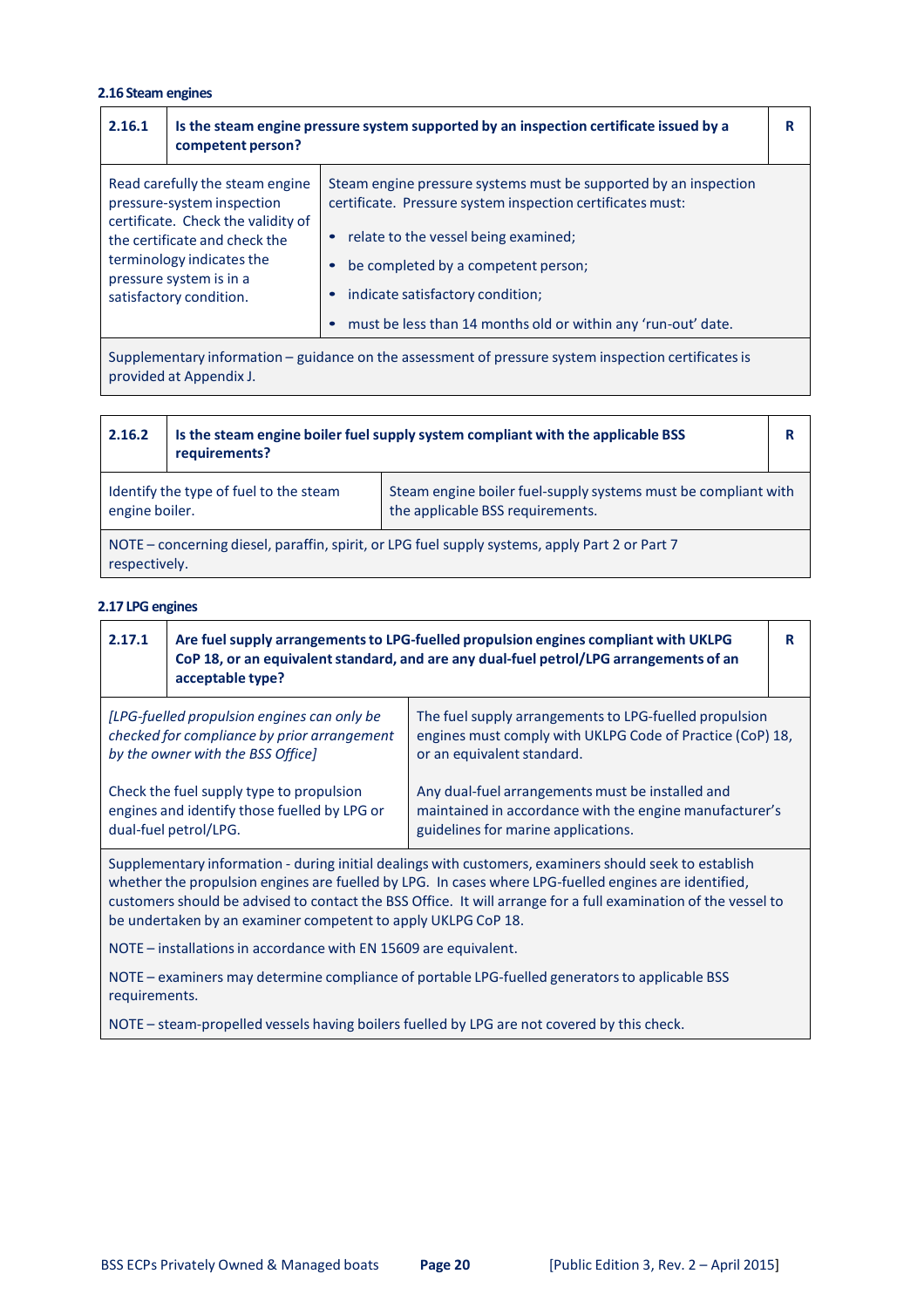# **BSS Examination Checking Procedures – Part 3**

#### **Electrical systems**

**There are four relevant BSS general requirements:**

- **8. All electricalsystems must be designed, installed and maintained in a way that minimisesthe risks of explosion or of fire starting and spreading.**
- **9. All electricalsystems must be capable of being safely and quickly disconnected from their power source(s) in an emergency.**
- 10. Control and emergency devices, or their means of operation, must be marked when not in clear view **or when their function is not clear.**
- **11. All battery compartments containing unsealed or open‐vented batteries must be adequately ventilated to prevent a build‐up of a flammable mix of gases.**

#### **3.1 Battery storage**

| 3.1.1 | Are all unsealed or open-vented batteries ventilated to prevent risk of explosion through<br>hydrogen accumulation?                                                                                                                                                                                                                                                                                                                                                                                                                 |                                                                                                                                                                                                                                                                                                                                                                                                                                                      | R |
|-------|-------------------------------------------------------------------------------------------------------------------------------------------------------------------------------------------------------------------------------------------------------------------------------------------------------------------------------------------------------------------------------------------------------------------------------------------------------------------------------------------------------------------------------------|------------------------------------------------------------------------------------------------------------------------------------------------------------------------------------------------------------------------------------------------------------------------------------------------------------------------------------------------------------------------------------------------------------------------------------------------------|---|
|       | Identify the location of all batteries.<br>If batteries are stored within an engine, accommodation or other non-<br>dedicated battery space, check that the space is ventilated.<br>If batteries are stored within a dedicated battery space or box:<br>check if the space or box has any ventilation; and,<br>check the height of the ventilation provision and the route of<br>any ducted ventilation.<br>Check the ventilation pathway from all battery storage locations<br>leads to the outside of the hull or superstructure. | All unsealed or open-vented batteries must<br>be stored within a ventilated space.<br>Dedicated battery spaces or boxes for<br>unsealed or open-vented batteries must<br>be ventilated at the top or the highest<br>point of the sides of the space or box<br>and any ductwork used must run<br>horizontally or upwards.<br>The ventilation pathway from all battery<br>storage locations must lead to the<br>outside of the hull or superstructure. |   |

NOTE - if batteries of a 'sealed' type are stored in a non-ventilated space verify that storage in unventilated spaces meets with the battery manufacturer'srecommendations by reference to presented documentation from the manufacturer.

NOTE – ventilation pathways into accommodation spaces having fixed high-level ventilation or into canopied areas are acceptable.

NOTE – battery covers must not allow the accumulation of hydrogen gas.

Advice for owners – in the event that no ventilation provision is identified for unsealed or open‐vented batteries this may be calculated using the following formula. Ventilation (mm<sup>2</sup>) = number of cells x capacity in Ah x 1.935. Supplementary guidance is given at Appendix G.

Advice for owners – if any batteries are connected to an alternator, or alternative battery charging source, having a maximum charge rate in excess of 2kW (approx. 150 Amps at 13.8 volts) it is strongly recommended to install a fan‐assisted ducted ventilation system. Fan‐assisted ducted ventilation should be installed with the fan motor placed external to the duct and battery space. The fan should operate automatically during charging and the safe operation of the facility should be checked by a competent person on a routine basis.

Advice for owners - batteries should be located away from heat sources.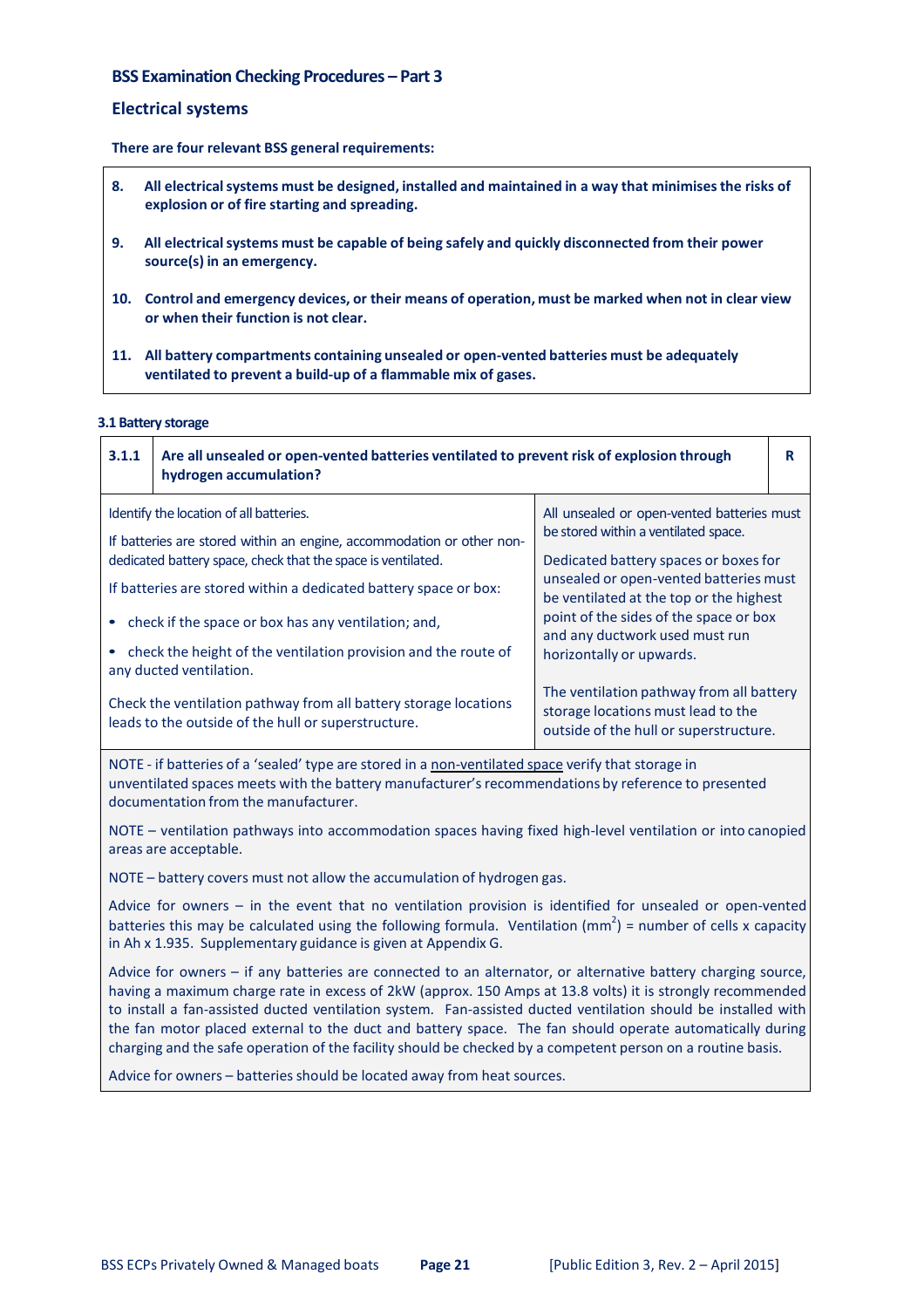| 3.1.2                                                                                                                    | Are batteries secure against excessive movement in any direction?                                         |                                                                                                        |  |
|--------------------------------------------------------------------------------------------------------------------------|-----------------------------------------------------------------------------------------------------------|--------------------------------------------------------------------------------------------------------|--|
|                                                                                                                          | Check by visual assessment the extent all batteries,<br>battery boxes, cradles, frameworks etc, can move. | All battery boxes, cradles, frameworks etc, must be<br>free of signs of movement or possible movement. |  |
| Apply light manual force to all battery boxes, cradles,<br>frameworks etc, to verify the extent of possible<br>movement. |                                                                                                           | All batteries must be incapable of movement in<br>excess of 10mm in any direction.                     |  |

NOTE – restraint against vertical movement is generally required. However batteries may be secured by means of a cradle or framework sufficient to ensure batteries remain secure under any condition up to 45° to the horizontal. Recesses, cradles or frameworks extending to half the height of the battery meet this allowance.

| 3.1.3                                                                    | Are battery terminals correctly insulated or protected?                                                     |                                                                                                                                                                                                               | R |  |
|--------------------------------------------------------------------------|-------------------------------------------------------------------------------------------------------------|---------------------------------------------------------------------------------------------------------------------------------------------------------------------------------------------------------------|---|--|
| Check for the presence of a battery cover or<br>terminal covers.         |                                                                                                             | All metal parts of battery terminals or connections must be<br>insulated or protected by battery covers or terminal covers.                                                                                   |   |  |
| Check material and condition of any battery<br>cover or terminal covers. |                                                                                                             | All battery covers or terminal covers:<br>must be made of insulating material; and,<br>must not allow any metal part of the terminal or<br>connection to be exposed; and,<br>must be free of signs of damage. |   |  |
|                                                                          | NOTE – deck hoards, locker lids, etc. made from or lined with insulating material may only be considered as |                                                                                                                                                                                                               |   |  |

ck boards, locker lids, etc, made from or lined with insulating material may only be considered as battery covers where they will not be removed for any purpose other than gaining access to the batteries.

| 3.1.4                                                                                                                                                                                                                    | Are batteries installed away from metallic petrol and LPG system components?                                                     |                                                                                                                                                    | R |
|--------------------------------------------------------------------------------------------------------------------------------------------------------------------------------------------------------------------------|----------------------------------------------------------------------------------------------------------------------------------|----------------------------------------------------------------------------------------------------------------------------------------------------|---|
| them.                                                                                                                                                                                                                    | Measure the distance between batteries not in a box and any<br>metallic petrol or LPG system components installed directly above | All batteries must be at least 300mm<br>(12in) away from all metallic petrol and<br>LPG system components installed<br>directly above them, or the |   |
| Where batteries are installed within 300mm (12in) directly under<br>metallic petrol or LPG system components, check the components<br>for the presence of a conduit, shield or enclosure made of<br>insulating material. |                                                                                                                                  | components must be contained within<br>a conduit, shield or enclosure made of<br>insulating material.                                              |   |
| NOTE – all metallic petrol and LPG system components are covered by this check including tanks,<br>cylinders, pipes, valves, filters, connectors etc.                                                                    |                                                                                                                                  |                                                                                                                                                    |   |

#### **3.2 Cable specifications and condition**

| 3.2.1                                                                                                                              | Are all electrical cables insulated? |  | R |
|------------------------------------------------------------------------------------------------------------------------------------|--------------------------------------|--|---|
| Check all electrical cables which can be seen for the<br>All electrical cables must be insulated.<br>presence of outer insulation. |                                      |  |   |
| NOTE – this check applies to both a.c. and d.c. cables.                                                                            |                                      |  |   |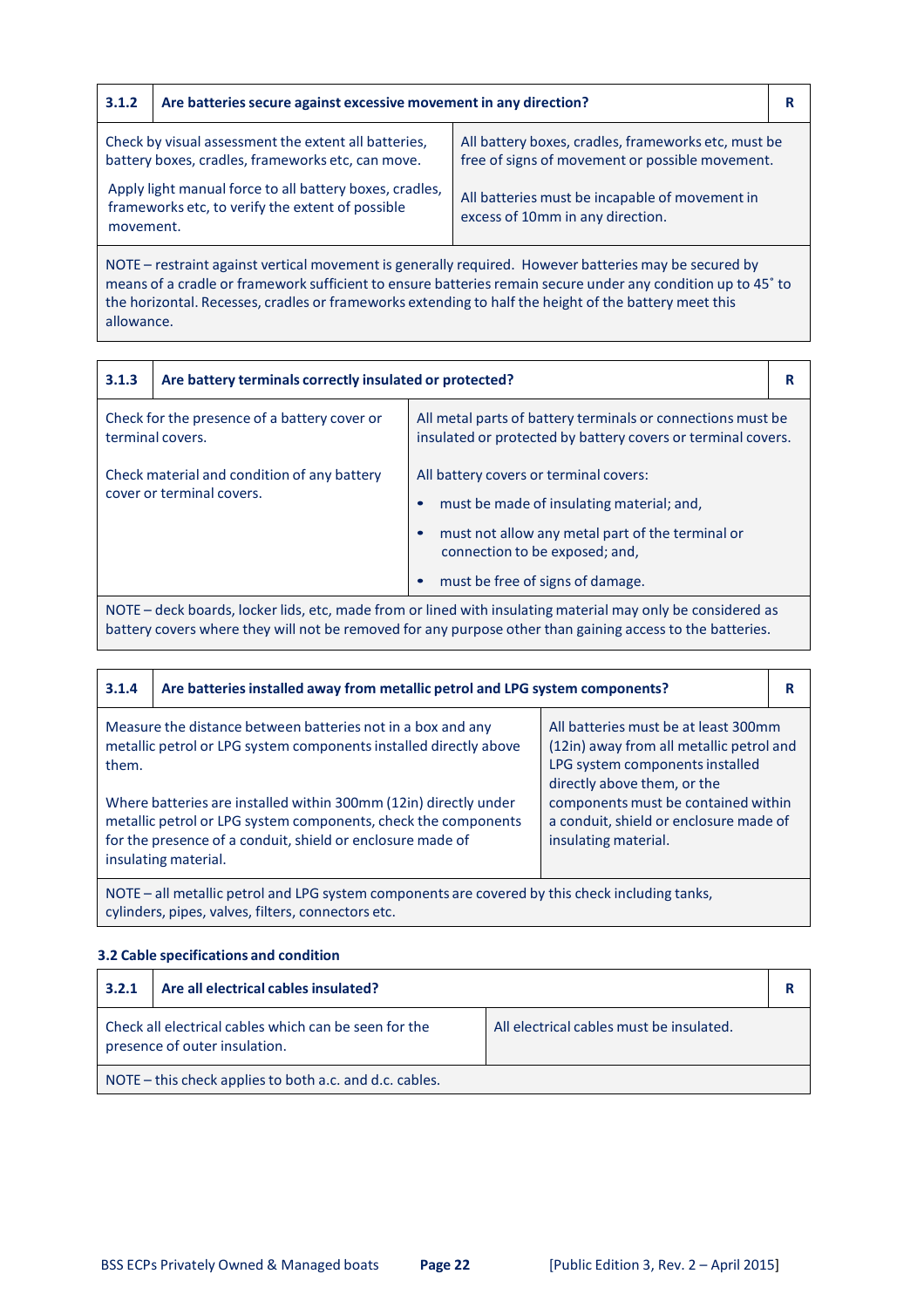| 3.2.2                                                                                       | Are battery cables of a sufficient current-carrying capacity?                                       |                                                                                         | R |
|---------------------------------------------------------------------------------------------|-----------------------------------------------------------------------------------------------------|-----------------------------------------------------------------------------------------|---|
| Check the size of the following cables by comparing them against a typical<br>sample cable. |                                                                                                     | The battery cables prescribed in the<br>check must be approximately 25mm <sup>2</sup> . |   |
|                                                                                             | battery to master switch;                                                                           |                                                                                         |   |
|                                                                                             | battery or master switch to starter solenoid;                                                       |                                                                                         |   |
| battery to battery;                                                                         |                                                                                                     |                                                                                         |   |
|                                                                                             | engine return to battery or master switch;                                                          |                                                                                         |   |
|                                                                                             | battery to bow thruster motor;                                                                      |                                                                                         |   |
|                                                                                             | battery to anchor winch motor;                                                                      |                                                                                         |   |
|                                                                                             | battery to inverter system (over 1000w size).                                                       |                                                                                         |   |
|                                                                                             | NOTE outboard ongines having the engine manufacturer's exiginal loom are not required to meet these |                                                                                         |   |

NOTE ‐ outboard engines having the engine manufacturer's original loom are not required to meet these dimensions.

NOTE – the actual layout of cable runs may vary depending whether master switches are installed in the positive or negative cables.

Advice to owners – the above are minimum recommendations. Systems may call for larger cable sizes, depending upon the loads encountered.

| 3.2.3                                                   | Are all cables free of damage or deterioration?                                                                      |                                                                                                                                                                                                                                                                                |  |
|---------------------------------------------------------|----------------------------------------------------------------------------------------------------------------------|--------------------------------------------------------------------------------------------------------------------------------------------------------------------------------------------------------------------------------------------------------------------------------|--|
| be seen.                                                | Check the condition of all cables which can<br>Check the condition of insulation and<br>sheathing which can be seen. | All cables must be free of:<br>signs of overheating; and,<br>signs of damage or deterioration, such as broken cable<br>strands, chafing, or heat damage.<br>Insulation and sheathing must show no signs of damage or<br>deterioration caused by a reaction with water or fuel. |  |
| NOTE - this check applies to both a.c. and d.c. cables. |                                                                                                                      |                                                                                                                                                                                                                                                                                |  |

#### **3.3 Cable location**

| 3.3.1                                                                                                                                                                                                                                                                                | Are all electrical cables supported in a safe position? |                                                                                                                                                                                                                                                                                                  | R |
|--------------------------------------------------------------------------------------------------------------------------------------------------------------------------------------------------------------------------------------------------------------------------------------|---------------------------------------------------------|--------------------------------------------------------------------------------------------------------------------------------------------------------------------------------------------------------------------------------------------------------------------------------------------------|---|
| Check the run of all cables which can be<br>seen and identify any structure or item of<br>equipment likely to cause impact or<br>abrasion damage.<br>Identify any cables subject to the possibility<br>of impact or abrasion damage and check for<br>means of protection or support. |                                                         | All electrical cables must be:<br>located where they will not be susceptible to impact or<br>abrasion damage; or,<br>supported away from any structure or item of equipment<br>likely to cause impact or abrasion damage; or,<br>contained in a conduit or cable tray supported away from<br>it. |   |
| Check arrangements where cables can be<br>seen passing through bulkheads or<br>structural members.                                                                                                                                                                                   |                                                         | Cables passing through bulkheads or structural members must<br>be protected against chafing damage by the use of grommets,<br>sleeves or sealant used effectively.                                                                                                                               |   |
| Check the condition of all cable conduit or<br>cable trays which can be seen.                                                                                                                                                                                                        |                                                         | Cable conduit or cable trays must be free of signs of<br>overheating or damage.                                                                                                                                                                                                                  |   |
| NOTE – this check annies to both a c and d c cables                                                                                                                                                                                                                                  |                                                         |                                                                                                                                                                                                                                                                                                  |   |

this check applies to both a.c. and d.c. cables.

NOTE – for cables confirmed as double-insulated cables, where such cables pass through bulkheads and other structural members, the outer insulation (sheathing) should be considered as adequate protection, providing the insulation is in good condition.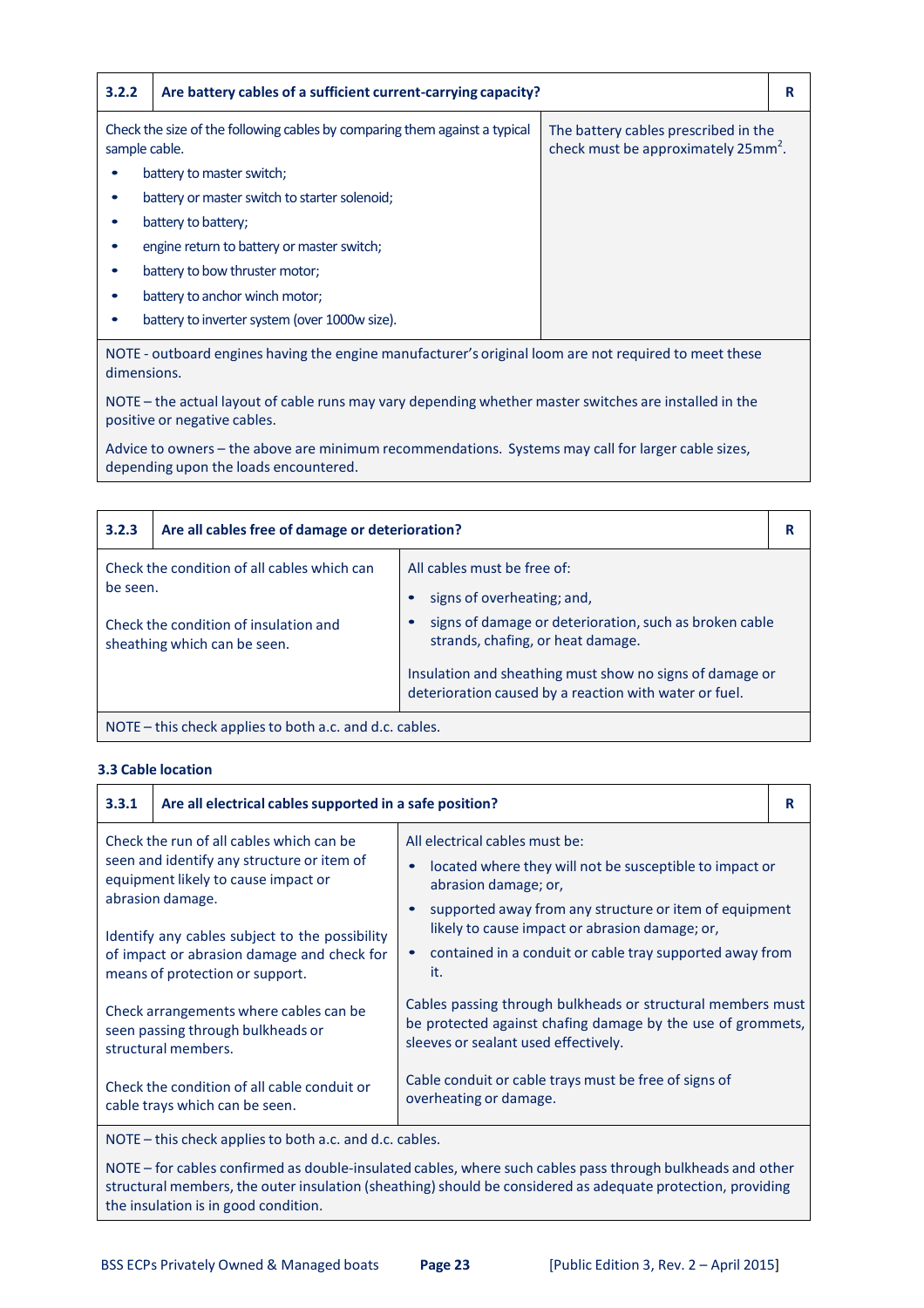# **3.3.2 Are all cables clear of LPG and fuel supply lines? R**

Check the clearance of all electrical cables which can be seen from LPG or fuel supply lines.

Electrical cables must be installed clear of LPG and fuel supply lines unless they are in a conduit made of non‐conducting material.

Check any conduit is of a non‐conducting material. NOTE – this check applies to both a.c. and d.c. cables.

NOTE – cables confirmed as double insulated (sheathed) cables are not subject to this check.

#### **3.3.3 Are all electrical cable connections above bilge water level or suitably protected? R** Check the position of all cable connections which can be seen. Where cable connections are below bilge water level check for the presence of watertight enclosures marked as compliant with IP 67. All cable connections must be above bilge water level or be protected by a watertight enclosure meeting the IP 67 standard.

NOTE – this check applies to connections on both a.c. and d.c. cables.

NOTE – the final cable connection to submersible bilge pumps and transducers or any other equipment intended for operation below bilge water level must be presumed to comply.

NOTE – bilge water level can be established by any apparent bilge water tidemark.

| 3.3.4                                                   | Are spark plug leads free of damage or deterioration and properly supported? |                                                                             | R |
|---------------------------------------------------------|------------------------------------------------------------------------------|-----------------------------------------------------------------------------|---|
| Check the support and condition<br>of spark plug leads. |                                                                              | Spark plug leads must be:<br>free of signs of damage or deterioration; and, |   |
|                                                         |                                                                              | properly supported away from the engine block or cylinder head.             |   |

#### **3.4 Cable connections**

| 3.4.1                                                                                                                                                                      | Are all battery cable connections effective and in good condition?                                        |                                                                                                                                                                               |  |
|----------------------------------------------------------------------------------------------------------------------------------------------------------------------------|-----------------------------------------------------------------------------------------------------------|-------------------------------------------------------------------------------------------------------------------------------------------------------------------------------|--|
| Check the type and condition of<br>connectors to the cables listed at<br>Check Item 3.2.2.                                                                                 |                                                                                                           | All battery cables listed at Check Item 3.2.2 must be fitted with soldered<br>or crimped lug connectors or other pre-made connections of suitable<br>proprietary manufacture. |  |
| All battery cable connections on cables listed at Check Item 3.2.2 must<br>be free of:                                                                                     |                                                                                                           |                                                                                                                                                                               |  |
|                                                                                                                                                                            |                                                                                                           | missing components or loose or poorly made connections; and,                                                                                                                  |  |
|                                                                                                                                                                            |                                                                                                           | signs of damage or deterioration;                                                                                                                                             |  |
|                                                                                                                                                                            | excessively exposed or damaged cable strands.                                                             |                                                                                                                                                                               |  |
| NOTE – battery terminals fitted with screw clamps are acceptable if the cable strands are protected by the use<br>of spreader plates or tinned cable ends in the terminal. |                                                                                                           |                                                                                                                                                                               |  |
|                                                                                                                                                                            | NOTE – 'crocodile' type clips are not acceptable as battery connections for permanently installed cables. |                                                                                                                                                                               |  |

| 3.4.2                                                                                                                                                                                                                                                                                                                                                                                                            | Are all electrical circuit cable connections effective and in good condition? |  |  |
|------------------------------------------------------------------------------------------------------------------------------------------------------------------------------------------------------------------------------------------------------------------------------------------------------------------------------------------------------------------------------------------------------------------|-------------------------------------------------------------------------------|--|--|
| All electrical circuit cable connections must be free of:<br>Check the type and<br>condition of all electrical<br>missing components or loose or poorly made connections e.g. applying<br>circuit cable connections<br>compression crimp terminals without using the appropriate tool; and,<br>which can be seen.<br>signs of damage or deterioration; and,<br>excessively exposed and/or damaged cable strands. |                                                                               |  |  |
| NOTE – this check applies to both a.c. and d.c. cables.                                                                                                                                                                                                                                                                                                                                                          |                                                                               |  |  |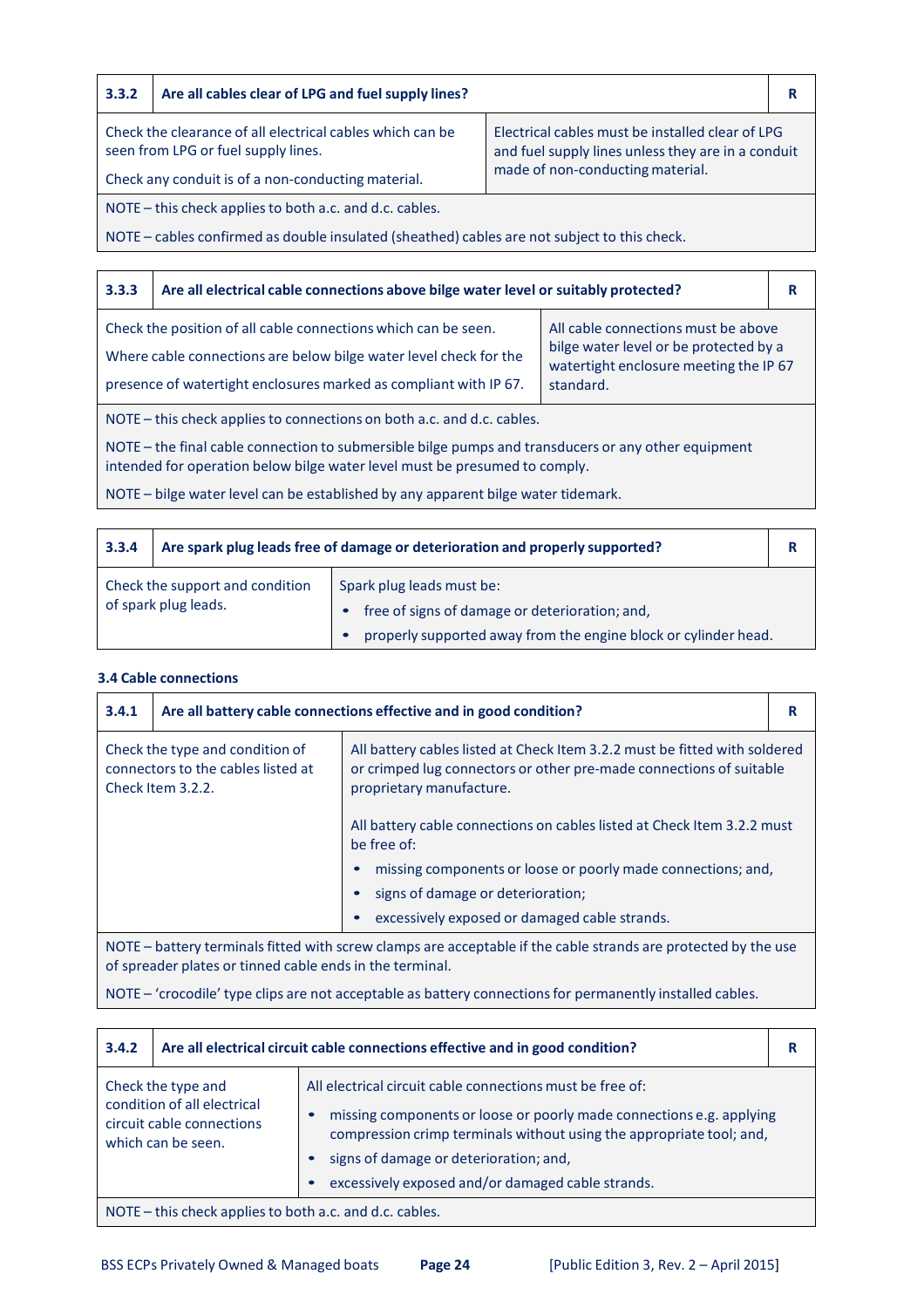| 3.5.1                                                                                                                                                                                                                                                                                                                                                                                                           | Are all a.c. and d.c. fuses and miniature circuit-breakers appropriately rated, complete and in<br>good condition? |                                                                                                               | R |
|-----------------------------------------------------------------------------------------------------------------------------------------------------------------------------------------------------------------------------------------------------------------------------------------------------------------------------------------------------------------------------------------------------------------|--------------------------------------------------------------------------------------------------------------------|---------------------------------------------------------------------------------------------------------------|---|
| Check the rating, completeness and<br>condition of all miniature circuit-<br>breakers (MCBs) and fuses which can be                                                                                                                                                                                                                                                                                             |                                                                                                                    | Fuses and MCBs must be complete and free of signs of heat<br>damage or deterioration, and be fitted securely. |   |
| seen.                                                                                                                                                                                                                                                                                                                                                                                                           |                                                                                                                    | Fuses and fuse wire must be rated not greater than any rating<br>marked on the fuse holder                    |   |
|                                                                                                                                                                                                                                                                                                                                                                                                                 |                                                                                                                    | Fuse holders must contain appropriate fuses or fuse wire and not<br>nails, silver paper, etc.                 |   |
|                                                                                                                                                                                                                                                                                                                                                                                                                 |                                                                                                                    | MCBs must not be held closed by the use of tape or other devices.                                             |   |
| NOTE - examiners are encouraged to confirm during prior dealings with the owner, the location of the fuse<br>box/distribution board and any in-line fuses, and to encourage their accessibility for examination. On d.c.<br>systems the lack of a fuse or MCB is not in itself a fail point $-$ a.c systems are subject to a check for the<br>presence of a consumer unit or acceptable alternative, see 3.9.2. |                                                                                                                    |                                                                                                               |   |
|                                                                                                                                                                                                                                                                                                                                                                                                                 | NOTE - examiners are not to remove/unscrew fuses or fuse wire holders or remove miniature circuit                  |                                                                                                               |   |

breakers. The checking action for fuses and miniature circuit breakers which cannot be seen without their removal should be confined to the checks for completeness and condition.

Advice for owners – it is strongly advised that a Residual Current Device (RCD) is installed to provide appropriate electric shock protection on a.c. systems.

| 3.5.2                                                                                                                                                                         | Are all fuse panels, boxes, holders and consumer units complete and in good condition? |                                                                                                                                                             | R |  |
|-------------------------------------------------------------------------------------------------------------------------------------------------------------------------------|----------------------------------------------------------------------------------------|-------------------------------------------------------------------------------------------------------------------------------------------------------------|---|--|
| Check all fuse panels, boxes, holders and consumer<br>units which can be seen for the presence of lids or<br>covers covering exposed terminals, when designed<br>to have one. |                                                                                        | All fuse panels, boxes, holders and consumer units<br>designed to have a cover must:<br>have lids or covers covering exposed terminals;<br>$\bullet$<br>and |   |  |
| Check the condition of all fuse panels, boxes, holders<br>and consumer units which can be seen.                                                                               |                                                                                        | be free of signs of damage or deterioration.<br>$\bullet$                                                                                                   |   |  |
| NOTE – this check applies to both a.c. and d.c. supplies.                                                                                                                     |                                                                                        |                                                                                                                                                             |   |  |

#### **3.6 Battery isolators**

| 3.6.1                                                                                                                                        | Are battery isolators fitted and are they as close as practicable to the battery? |                                                                           |  |
|----------------------------------------------------------------------------------------------------------------------------------------------|-----------------------------------------------------------------------------------|---------------------------------------------------------------------------|--|
| Check for the presence of a battery isolator at<br>each battery or bank of batteries.                                                        |                                                                                   | Battery isolators must be fitted to each battery or bank of<br>batteries. |  |
| Check the distance of battery isolators from<br>Battery isolators must be located as close as practicable<br>to the batteries.<br>batteries. |                                                                                   |                                                                           |  |
|                                                                                                                                              |                                                                                   |                                                                           |  |

NOTE ‐ accessibility takes precedence over proximity to the batteries.

NOTE – if there are separate circuits connected to separate batteries, each of them must have a battery isolation switch. A combined-switch can be used, for example, in two battery system, where one battery is used for starting the boat's engine and the other used for domestic services.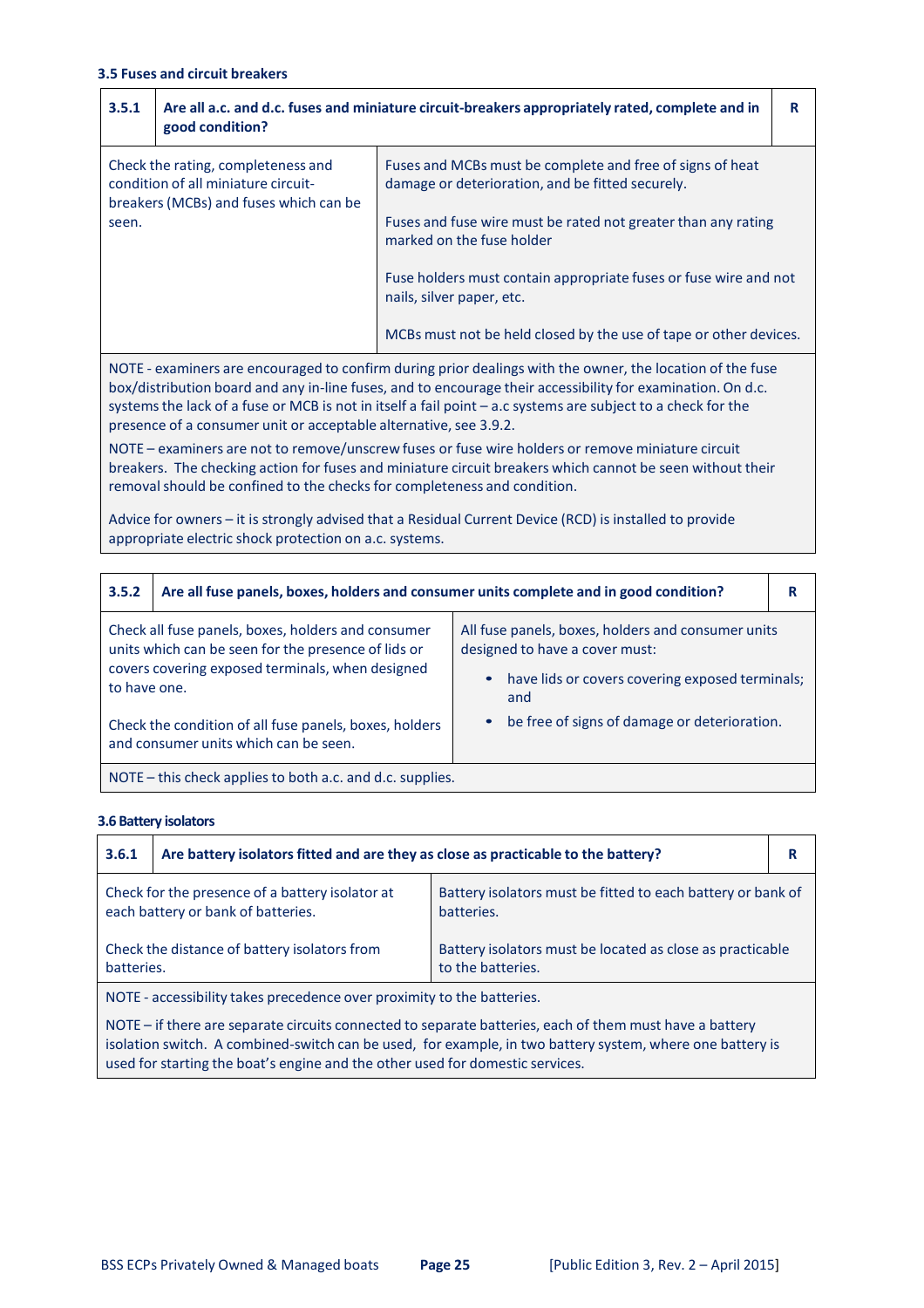| 3.6.2                                                                                                                                                                                                                           | Do all electrical circuits pass through a battery isolator, or are those requiring a continuous<br>supply otherwise protected?                                                                                                                                                                                                                                                                                                                                                                                                                                                                                                                                                                                                                                                                                              |                                                                                                                                                                                                                         | R |
|---------------------------------------------------------------------------------------------------------------------------------------------------------------------------------------------------------------------------------|-----------------------------------------------------------------------------------------------------------------------------------------------------------------------------------------------------------------------------------------------------------------------------------------------------------------------------------------------------------------------------------------------------------------------------------------------------------------------------------------------------------------------------------------------------------------------------------------------------------------------------------------------------------------------------------------------------------------------------------------------------------------------------------------------------------------------------|-------------------------------------------------------------------------------------------------------------------------------------------------------------------------------------------------------------------------|---|
|                                                                                                                                                                                                                                 | Identify any d.c. electrical circuits bypassing the battery isolator.<br>Check that any electrical circuits bypassing the battery isolator supply the<br>following equipment:<br>automatic bilge pumps;<br>security alarms (including marine radios);<br>fire pumps;<br>electronic navigation equipment with memories;<br>any other equipment where the manufacturer's instructions indicate or<br>specifically require direct connection to a battery, such as diesel-fired<br>central heating boilers;<br>battery charger outputs;<br>inverters or combination inverter/chargers;<br>solar panels and wind turbines.<br>Check electrical circuits supplying any equipment on the specified list, and<br>which bypass a battery isolator, for the presence of a fuse or circuit-breaker,<br>where the circuit can be seen. | All d.c. electrical circuits<br>must pass through a battery<br>isolator, except those which<br>feed equipment requiring a<br>continuous supply which<br>must be protected by a<br>suitable fuse or circuit-<br>breaker. |   |
| NOTE - in cases where circuits which do not lie in the specified list are found directly connected to the battery<br>examiners must verify compliance by examining any presented declaration from the manufacturer or supplier. |                                                                                                                                                                                                                                                                                                                                                                                                                                                                                                                                                                                                                                                                                                                                                                                                                             |                                                                                                                                                                                                                         |   |

NOTE – if the fuse or circuit‐breaker protecting specified equipment bypassing a battery isolator cannot be found in places where the circuit can be seen, mark your checklist as a fail. This because it is extremely unlikely that the fuse or circuit‐breaker will be either located where the circuit is hidden, or be more than a short distance from the battery.

| 3.6.3                                                                          | Are battery isolators, or the means to operate them, in readily accessible positions? |                                                                                                       |  |
|--------------------------------------------------------------------------------|---------------------------------------------------------------------------------------|-------------------------------------------------------------------------------------------------------|--|
| Check the accessibility of battery isolators,<br>or the means to operate them. |                                                                                       | Battery isolators, or their means of operation, must be<br>installed in readily accessible positions. |  |

| 3.6.4 | Are battery isolators and connections complete and in good condition?                                       |                                                                                                                            |  |
|-------|-------------------------------------------------------------------------------------------------------------|----------------------------------------------------------------------------------------------------------------------------|--|
|       | Check the completeness and condition<br>of all battery isolators and connections<br>where they can be seen. | Battery isolators and connections must be:<br>free of missing fixings; and,<br>free from signs of damage or deterioration. |  |
|       |                                                                                                             |                                                                                                                            |  |

Examiner action – in cases where the connections to battery isolators are not accessible for inspection, assess only the isolator for completeness and condition and make a note in your records accordingly.

| 3.6.5 | Is the location of all battery isolators, or the means to operate them, in open view, or their<br>location clearly marked?                                                                                                                |                                                                                                                                                                                                    |  |
|-------|-------------------------------------------------------------------------------------------------------------------------------------------------------------------------------------------------------------------------------------------|----------------------------------------------------------------------------------------------------------------------------------------------------------------------------------------------------|--|
|       | Check that all battery isolators, or their means of<br>operation, are in open view with all removable lids, deck<br>boards, curtains, doors, etc in place.<br>If not in open view check their location is clearly<br>marked in open view. | Battery isolators, or the means to operate them,<br>must:<br>be in open view with all removable lids, deck<br>boards, doors, etc in place; or,<br>have their location clearly marked in open view. |  |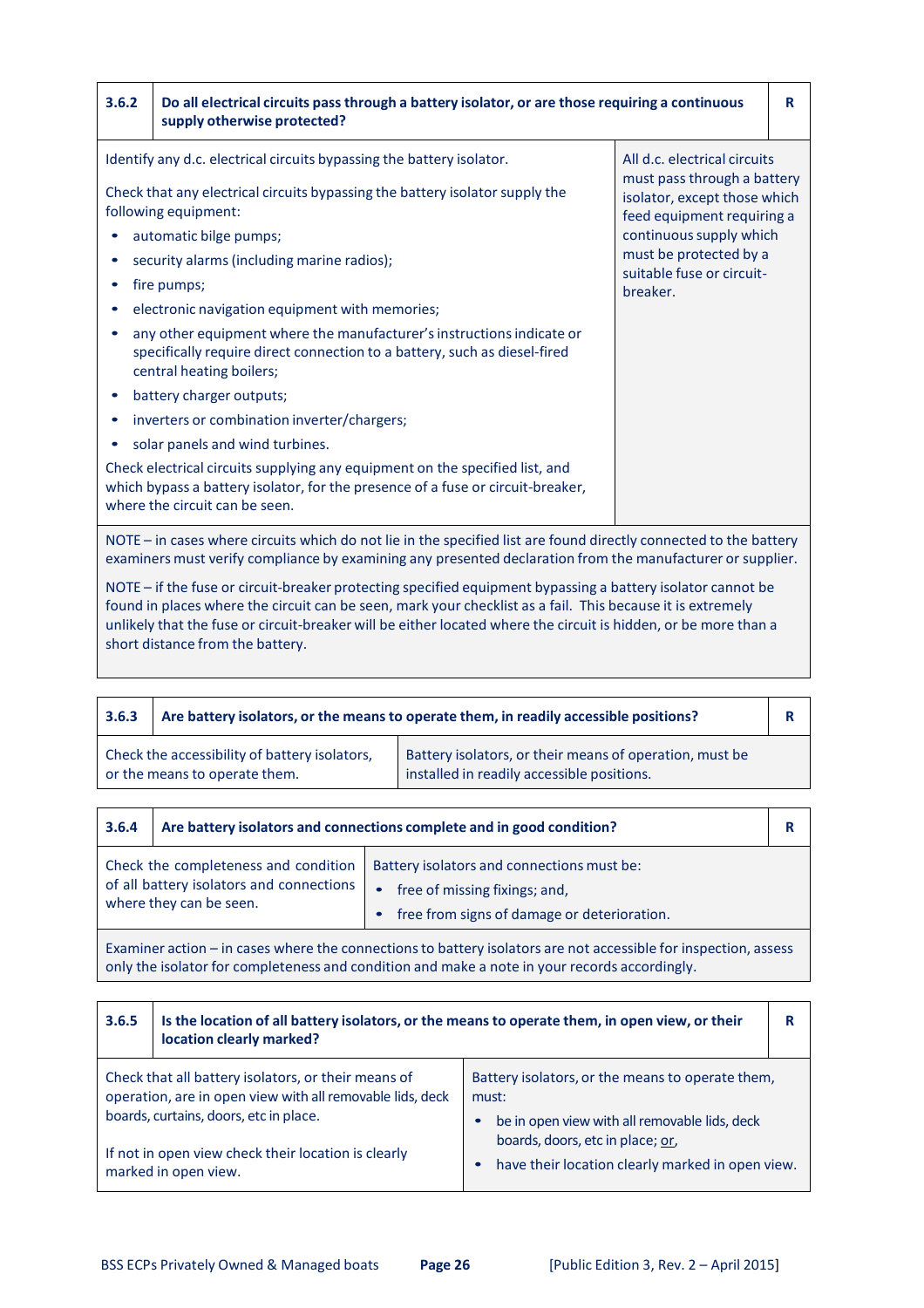# **3.7 Two‐wire systems**

| 3.7.1                                                                                                                                                                                                                                       | Is the electrical system insulated from the hull?                                          |  | A |
|---------------------------------------------------------------------------------------------------------------------------------------------------------------------------------------------------------------------------------------------|--------------------------------------------------------------------------------------------|--|---|
| Check any wiring that can be seen to a suitable device<br>Electrical systems using the hull as a conductor<br>such as a horn, headlamp, or navigation light for the<br>will not pass this check.<br>presence of a two-wire insulated cable. |                                                                                            |  |   |
| NOTE – an electrical fitment attached to a metal hull or superstructure and having only a single wire<br>connected indicates the use of the hull as a conductor.                                                                            |                                                                                            |  |   |
|                                                                                                                                                                                                                                             |                                                                                            |  |   |
| 3.7.2                                                                                                                                                                                                                                       | Is a low resistance return cable provided from the engine or starter motor to the battery? |  | R |

| Identify the low resistance return cable from the engine   A low resistance return cable from the engine or<br>or starter motor to the battery (or battery master switch | starter motor to the battery must be provided on |
|--------------------------------------------------------------------------------------------------------------------------------------------------------------------------|--------------------------------------------------|
| in systems having negative switching).                                                                                                                                   | all installations.                               |
| Apply the cable sizing checks at 3.2.2.                                                                                                                                  |                                                  |

# **3.8 Shore‐power and other alternating current (a.c.) electrical inlet and lead connections**

| 3.8.1                                                                                                                                                                                                                                                                                                                                                                                                                                                                                                                                                                                                                                                                   | good condition, and suitably protected from the weather?                                                                                                                                                                                                              |  | Are all a.c. shore-power and battery charging lead inlet connections of the correct type in                                                                              | A            |
|-------------------------------------------------------------------------------------------------------------------------------------------------------------------------------------------------------------------------------------------------------------------------------------------------------------------------------------------------------------------------------------------------------------------------------------------------------------------------------------------------------------------------------------------------------------------------------------------------------------------------------------------------------------------------|-----------------------------------------------------------------------------------------------------------------------------------------------------------------------------------------------------------------------------------------------------------------------|--|--------------------------------------------------------------------------------------------------------------------------------------------------------------------------|--------------|
| Shore-power and battery charging inlet connections must be of<br>Check the type, condition and<br>location of all a.c. shore-power and<br>suitable proprietary manufacture and must be a plug (male) type.<br>battery charging inlet connections<br>Shore-power and battery charging inlet connections must be:<br>where they can be seen.                                                                                                                                                                                                                                                                                                                              |                                                                                                                                                                                                                                                                       |  |                                                                                                                                                                          |              |
|                                                                                                                                                                                                                                                                                                                                                                                                                                                                                                                                                                                                                                                                         |                                                                                                                                                                                                                                                                       |  | securely fitted;                                                                                                                                                         |              |
|                                                                                                                                                                                                                                                                                                                                                                                                                                                                                                                                                                                                                                                                         |                                                                                                                                                                                                                                                                       |  | free of missing components; and,                                                                                                                                         |              |
|                                                                                                                                                                                                                                                                                                                                                                                                                                                                                                                                                                                                                                                                         |                                                                                                                                                                                                                                                                       |  | free of signs of damage or deterioration.                                                                                                                                |              |
|                                                                                                                                                                                                                                                                                                                                                                                                                                                                                                                                                                                                                                                                         |                                                                                                                                                                                                                                                                       |  | Shore-power and battery charging inlet connections not obviously<br>splash-proof must not be located where they are likely to be subject<br>to the weather or splashing. |              |
|                                                                                                                                                                                                                                                                                                                                                                                                                                                                                                                                                                                                                                                                         | NOTE - shore-power and battery charging inlet connections marked with an IP rating (e.g. IP44) where the<br>second figure is '4' or higher, provides acceptable evidence of suitable proprietary manufacture and splash-<br>proof design.                             |  |                                                                                                                                                                          |              |
|                                                                                                                                                                                                                                                                                                                                                                                                                                                                                                                                                                                                                                                                         | to, providing they first make the system safe to do so.                                                                                                                                                                                                               |  | NOTE - do not disconnect shore power or battery charging leads, but if present the owner should be invited                                                               |              |
|                                                                                                                                                                                                                                                                                                                                                                                                                                                                                                                                                                                                                                                                         |                                                                                                                                                                                                                                                                       |  | NOTE - if an obvious risk of electrocution is determined take the actions described in Appendix A.                                                                       |              |
|                                                                                                                                                                                                                                                                                                                                                                                                                                                                                                                                                                                                                                                                         |                                                                                                                                                                                                                                                                       |  |                                                                                                                                                                          |              |
| 3.8.2                                                                                                                                                                                                                                                                                                                                                                                                                                                                                                                                                                                                                                                                   | suitable type?                                                                                                                                                                                                                                                        |  | Are all shore-power, battery charging, and other a.c. power source lead connections of a                                                                                 | $\mathbf{A}$ |
|                                                                                                                                                                                                                                                                                                                                                                                                                                                                                                                                                                                                                                                                         | Check the type of any shore-power, battery<br>Shore-power and battery charging leads must be fitted with<br>charging or other a.c. lead connections where<br>a female type socket at the end which connects to the<br>vessel's inlet connection.<br>they can be seen. |  |                                                                                                                                                                          |              |
| Alternating current leads within the vessel used to connect<br>Check for the presence of any alternating<br>current leads used to connect individual power<br>individual power sources to the vessel's alternating current<br>sources (e.g. generators and inverters) to the<br>distribution system must be fitted with a male type plug (or<br>alternating current distribution system. Where<br>be permanently connected) at the end which connects to<br>such leads are present check the type (e.g. male<br>the power source, and a female type socket at the end<br>plug, or female socket) of the lead connections.<br>which connects to the distribution system. |                                                                                                                                                                                                                                                                       |  |                                                                                                                                                                          |              |
| NOTE - do not disconnect alternating current leads, but if present the owner should be invited to,<br>providing they first make the system safe to do so.                                                                                                                                                                                                                                                                                                                                                                                                                                                                                                               |                                                                                                                                                                                                                                                                       |  |                                                                                                                                                                          |              |

NOTE – if an obvious risk of electrocution is determined take the actions described in Appendix A.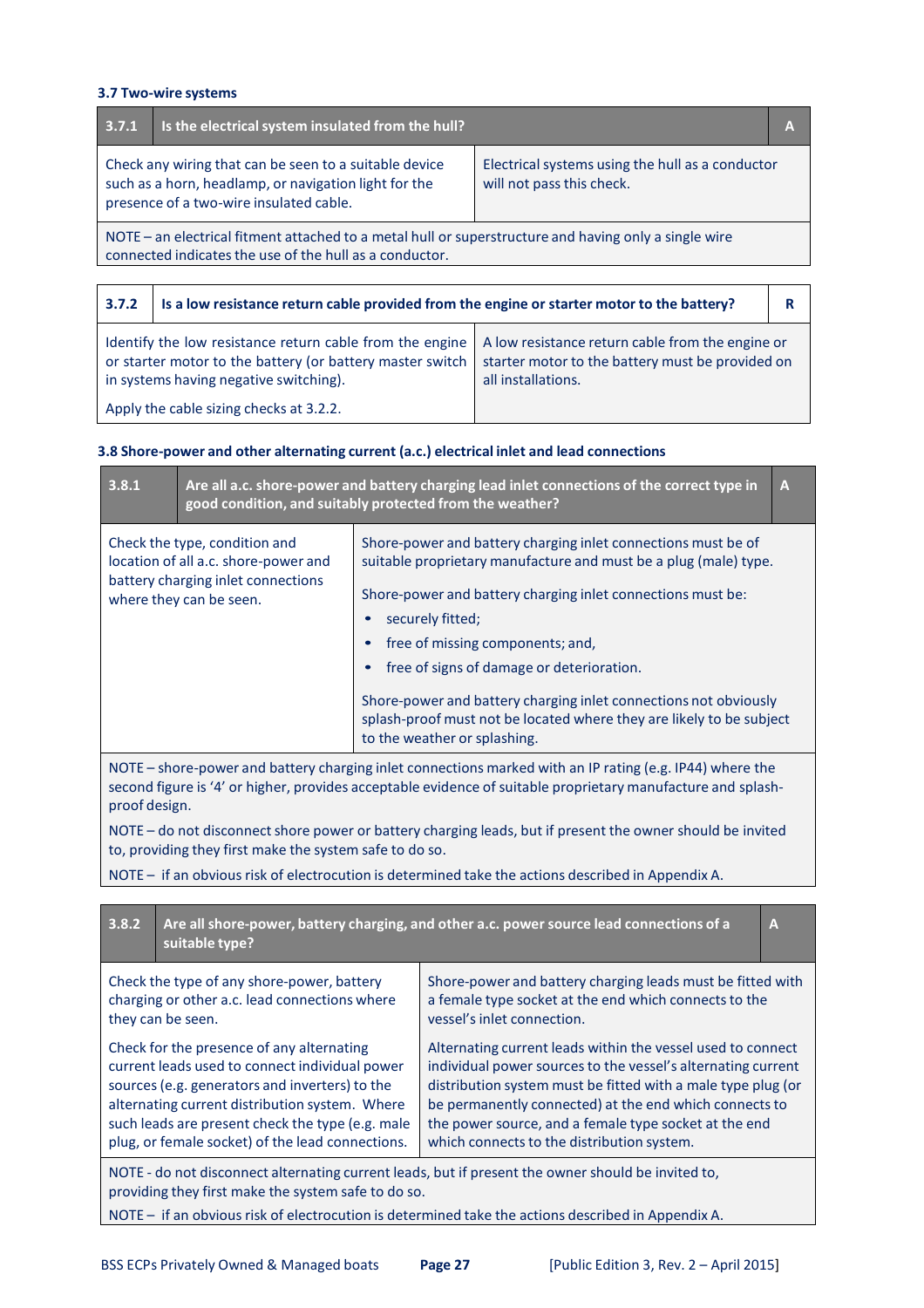| 3.8.3                                                                                                                                                                                            | good condition?                                                                                      | Are all shore-power, battery charging, and other a.c. power source leads and connectors in                                                                                                                                   | A |
|--------------------------------------------------------------------------------------------------------------------------------------------------------------------------------------------------|------------------------------------------------------------------------------------------------------|------------------------------------------------------------------------------------------------------------------------------------------------------------------------------------------------------------------------------|---|
| Check the condition of any shore-<br>cables must be free of:<br>power, battery charging, and other a.c.<br>power source lead cables where they<br>can be seen.<br>repairs.                       |                                                                                                      | Shore-power, battery charging, and other a.c. power source lead<br>signs of damage or deterioration;                                                                                                                         |   |
| Check the condition of the connectors<br>fitted to the cable/s.                                                                                                                                  |                                                                                                      | Shore-power, battery charging, and other a.c. power source lead<br>connectors must be complete, secured onto the cable with no inner<br>conductors visible, and be free of:<br>signs of damage or deterioration;<br>repairs. |   |
| NOTE - do not disconnect shore-power, battery charging, and other a.c. power source leads, but if<br>present the owner should be invited to, providing they first make the system safe to do so. |                                                                                                      |                                                                                                                                                                                                                              |   |
|                                                                                                                                                                                                  | NOTE $-$ if an obvious risk of electrocution is determined take the actions described in Appendix A. |                                                                                                                                                                                                                              |   |

## **3.9 Alternating currentsystems – multiple power sources and consumer units**

| 3.9.1                                                                                                                                                                                                                                                 | Is it impossible to connect simultaneously more than one power source to the alternating<br>current distribution system?                                                                                                                                                                        |                                                                                                | A |
|-------------------------------------------------------------------------------------------------------------------------------------------------------------------------------------------------------------------------------------------------------|-------------------------------------------------------------------------------------------------------------------------------------------------------------------------------------------------------------------------------------------------------------------------------------------------|------------------------------------------------------------------------------------------------|---|
| Check for the presence of one or more shore-power inlet connections.<br>Only one power source may be<br>connected to the alternating<br>Check for the presence of additional power sources (e.g. generators and<br>current distribution system at any |                                                                                                                                                                                                                                                                                                 |                                                                                                |   |
| inverters).                                                                                                                                                                                                                                           | Check for the presence of one or more means of selection between all<br>the identified power sources.                                                                                                                                                                                           | one time.<br>The male pins on shore-power inlet<br>connections must not be 'live' when         |   |
|                                                                                                                                                                                                                                                       | Check that the selection facilities prevent more than one power source<br>being connected to the alternating current distribution system at any<br>one time, and that they prevent the male pins on shore-power inlet<br>connections being 'live' when an alternative power source is selected. | an alternative power source is<br>connected to the alternating<br>current distribution system. |   |

NOTE – the requirement for one power source to be connected does not apply to synchronised multiple power sources. In cases where the boat owner claims that multiple power sources are synchronised but this cannot be verified, the examiner should contact the BSS Office.

NOTE – power source selectors may comprise of a multi-position manual switch, an electronic switch, or a single (male type) plug connector on the alternating current distribution system and a range of leads with corresponding (female) sockets attached to the individual power sources(see Check 3.8.2). It is also possible there may be more than one selection facility.

NOTE – do not operate selection facilities, but the owner if present, should be invited to do so in order to verify compliance. If the presence of appropriate power source selection cannot be determined mark your checklist 'not verified' and note the reason why in your records.

NOTE – in the event a fault is determined take the actions described in Appendix A.

| 3.9.2                                                                                                                                                                                              | Do all a.c. electrical circuits pass through a consumer unit?                                                                                                         |  | A |
|----------------------------------------------------------------------------------------------------------------------------------------------------------------------------------------------------|-----------------------------------------------------------------------------------------------------------------------------------------------------------------------|--|---|
| Check that all a.c. electrical circuits pass through a consumer unit<br>All a.c. circuits must pass through a<br>(also known as fuse/circuit-breaker box or distribution board).<br>consumer unit. |                                                                                                                                                                       |  |   |
| NOTE - examiners are encouraged to confirm during prior dealings with the owner, the location of the<br>consumer unit.                                                                             |                                                                                                                                                                       |  |   |
| Advice for owners - it is strongly advised that a Residual Current Device (RCD) is installed to provide<br>appropriate electric shock protection on a.c. systems.                                  |                                                                                                                                                                       |  |   |
| NOTE – for the purpose of this check residual current breakers with overcurrent protection (RCBOs) may be<br>considered an acceptable alternative to a consumer unit.                              |                                                                                                                                                                       |  |   |
|                                                                                                                                                                                                    | NOTE – in cases where the only power source is via a shore-power lead, an acceptable alternative to a<br>consumer unit is a MCB or RCBO incorporated within the lead. |  |   |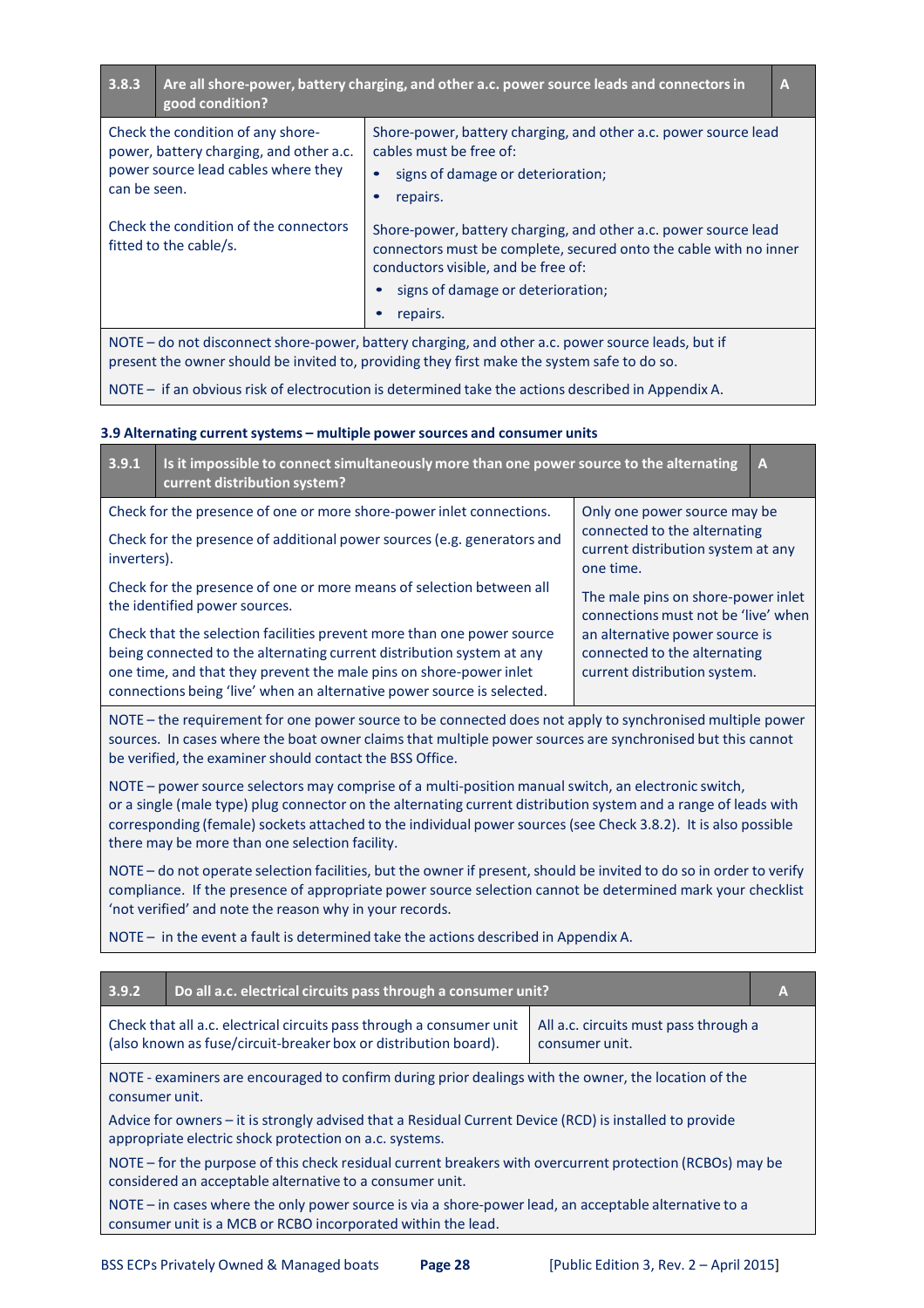# **BSS Examination Checking Procedures – Part 4**

# **Electrical propulsion systems**

#### **There is one relevant BSS general requirement:**

| 12. | All motors, controller equipment and charging equipment relating to electrical propulsion must |
|-----|------------------------------------------------------------------------------------------------|
|     | be adequately ventilated.                                                                      |

#### BSS general requirements 1, 8, 9, 10 and 11 are relevant to the power supply or the securing of the engine.

#### **4.1 Electrically propelled boats**

 $\overline{\Gamma}$ 

| 4.1.1                                                                                                                                                          | Is the electrical-propulsion supply system compliant with Part 3 as applicable? |  |  |
|----------------------------------------------------------------------------------------------------------------------------------------------------------------|---------------------------------------------------------------------------------|--|--|
| Identify boats having an electrical propulsion system.<br>The electrical supply systems on all electrically<br>propelled boats must comply with the applicable |                                                                                 |  |  |
| BSS requirements in Part 3.<br>Apply all of Part 3 to the electrical supply system.                                                                            |                                                                                 |  |  |
| A duba fan annoare - U bettenbea an aannoarted ta a betten calendra aannoa-banbaa ananbanno alegea nata be                                                     |                                                                                 |  |  |

Advice for owners – if batteries are connected to a battery charging source, having a maximum charge rate in excess of 2kW (approx. 150 Amps at 13.8 volts), we strongly recommend installing a fan‐assisted ducted ventilation system. The fan's motor is best placed externally to the duct and battery space to avoid any potential for spark ignition. The fan should operate automatically during charging and run for an hour when charging is completed. We also recommend that its safe operation is checked by a competent person on a routine basis.

#### **4.2 Electrical propulsion motor and controller**

to move.

| 4.2.1                                                                                                                                                                                                                        | condition? | Are all parts of the electric-propulsion motor mounting systems secure and in good                                                                                                                                                                                                                                  | R |
|------------------------------------------------------------------------------------------------------------------------------------------------------------------------------------------------------------------------------|------------|---------------------------------------------------------------------------------------------------------------------------------------------------------------------------------------------------------------------------------------------------------------------------------------------------------------------|---|
| Check electrical-propulsion motor<br>mounting systems for condition<br>and completeness where they can<br>be seen or reached.<br>Apply light manual force to check<br>the extent of any electric<br>outboard motor movement. |            | Electrical-propulsion motor mounting systems must:<br>• show no signs of fractured engine mounting brackets; and,<br>• not have loose, missing or fractured bolts or nuts; and,<br>show no evidence of significant breakdown of any flexible mounts.<br>• show no signs of damaged, rusted or rotten motor bearers. |   |
|                                                                                                                                                                                                                              |            | Electric outboard motors must be securely mounted so that there is no<br>movement in any direction at the mounting points.                                                                                                                                                                                          |   |
| NOTE – the check for condition and completeness includes mounting systems to electric outboard<br>motors.                                                                                                                    |            |                                                                                                                                                                                                                                                                                                                     |   |
| NOTE - examiners need not apply light manual force to electric outboard motors assessed to be too heavy                                                                                                                      |            |                                                                                                                                                                                                                                                                                                                     |   |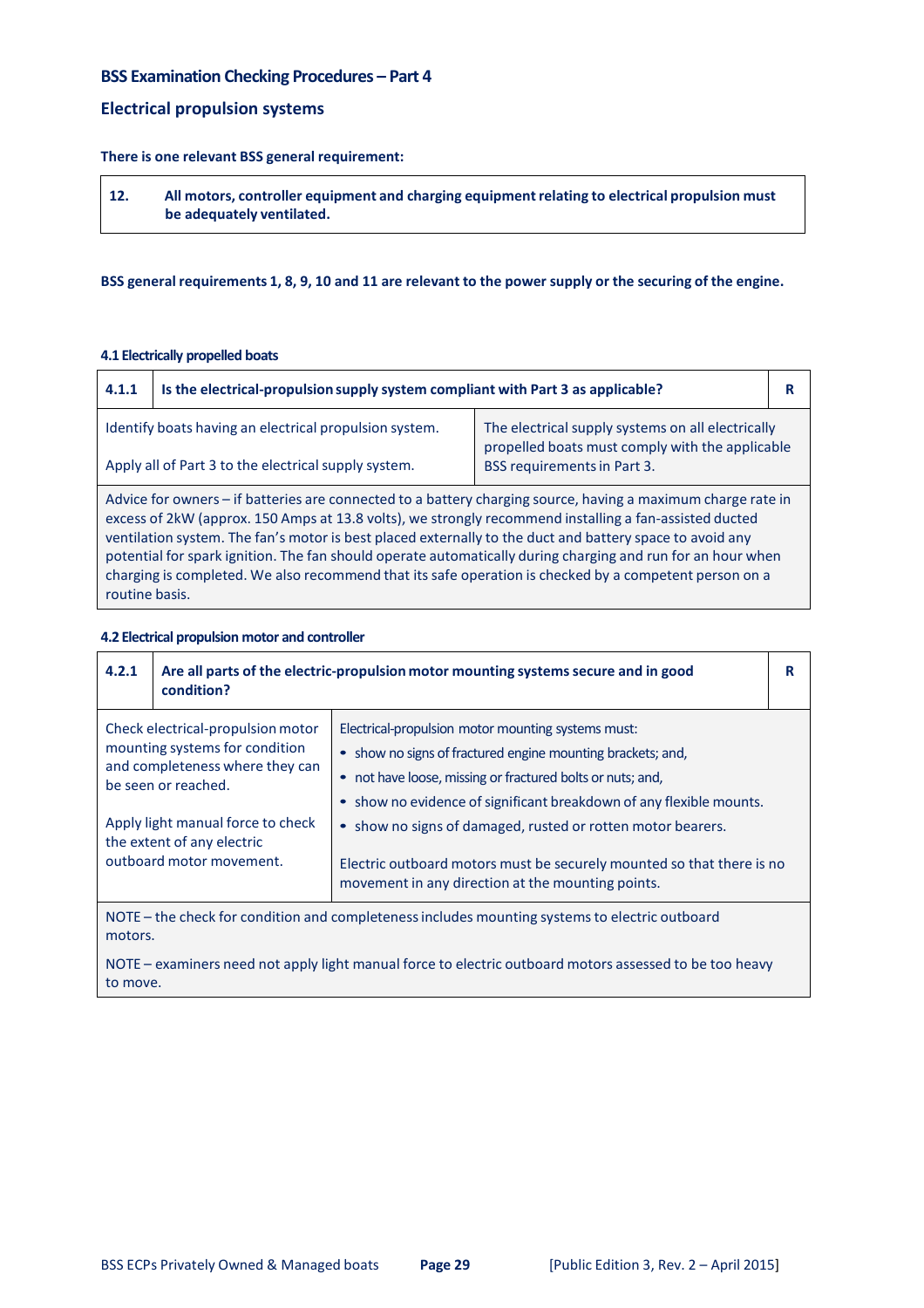| 4.2.2                                                                                                                    |  | Is the motor and controller equipment adequately ventilated and in good condition?                                                                                                                                                                           | R |
|--------------------------------------------------------------------------------------------------------------------------|--|--------------------------------------------------------------------------------------------------------------------------------------------------------------------------------------------------------------------------------------------------------------|---|
| Check for any means to dissipate<br>heat from the motor and<br>controller equipment.<br>Check the condition of the motor |  | Electric-propulsion motor and controller equipment spaces must be<br>adequately ventilated by:<br>the volume of the space being 10 or more times greater than the<br>$\bullet$<br>volume of the equipment; or,<br>the provision of ventilation.<br>$\bullet$ |   |
| and controller equipment.                                                                                                |  | Electric-propulsion motor and controller equipment must be free of:<br>any obviously missing components; and;<br>signs of damage and deterioration; and,<br>$\bullet$<br>signs of overheating on the equipment and the surrounding<br>$\bullet$<br>surfaces. |   |

# **4.3 Battery charging equipment**

| 4.3.1                                                                                                                                   | Is the battery charging equipment ventilated, complete and in good condition?                                                                                 |                                                                        | R |
|-----------------------------------------------------------------------------------------------------------------------------------------|---------------------------------------------------------------------------------------------------------------------------------------------------------------|------------------------------------------------------------------------|---|
|                                                                                                                                         | Check for any means to dissipate heat<br>Battery-charging equipment compartments must be adequately<br>from the battery charging equipment.<br>ventilated by: |                                                                        |   |
| Check the condition of battery charging<br>the volume of the equipment; or,<br>equipment.<br>the provision of ventilation.<br>$\bullet$ |                                                                                                                                                               | the volume of the space being 10 or more times greater than            |   |
|                                                                                                                                         |                                                                                                                                                               |                                                                        |   |
|                                                                                                                                         |                                                                                                                                                               | Battery-charging equipment must be free of:                            |   |
|                                                                                                                                         |                                                                                                                                                               | any obviously missing components; and;                                 |   |
|                                                                                                                                         |                                                                                                                                                               | signs of damage and deterioration; and,                                |   |
|                                                                                                                                         |                                                                                                                                                               | signs of overheating on the equipment and the surrounding<br>surfaces. |   |
|                                                                                                                                         | NOTE – this check does not require the removal of covers provided by the equipment manufacturer.                                                              |                                                                        |   |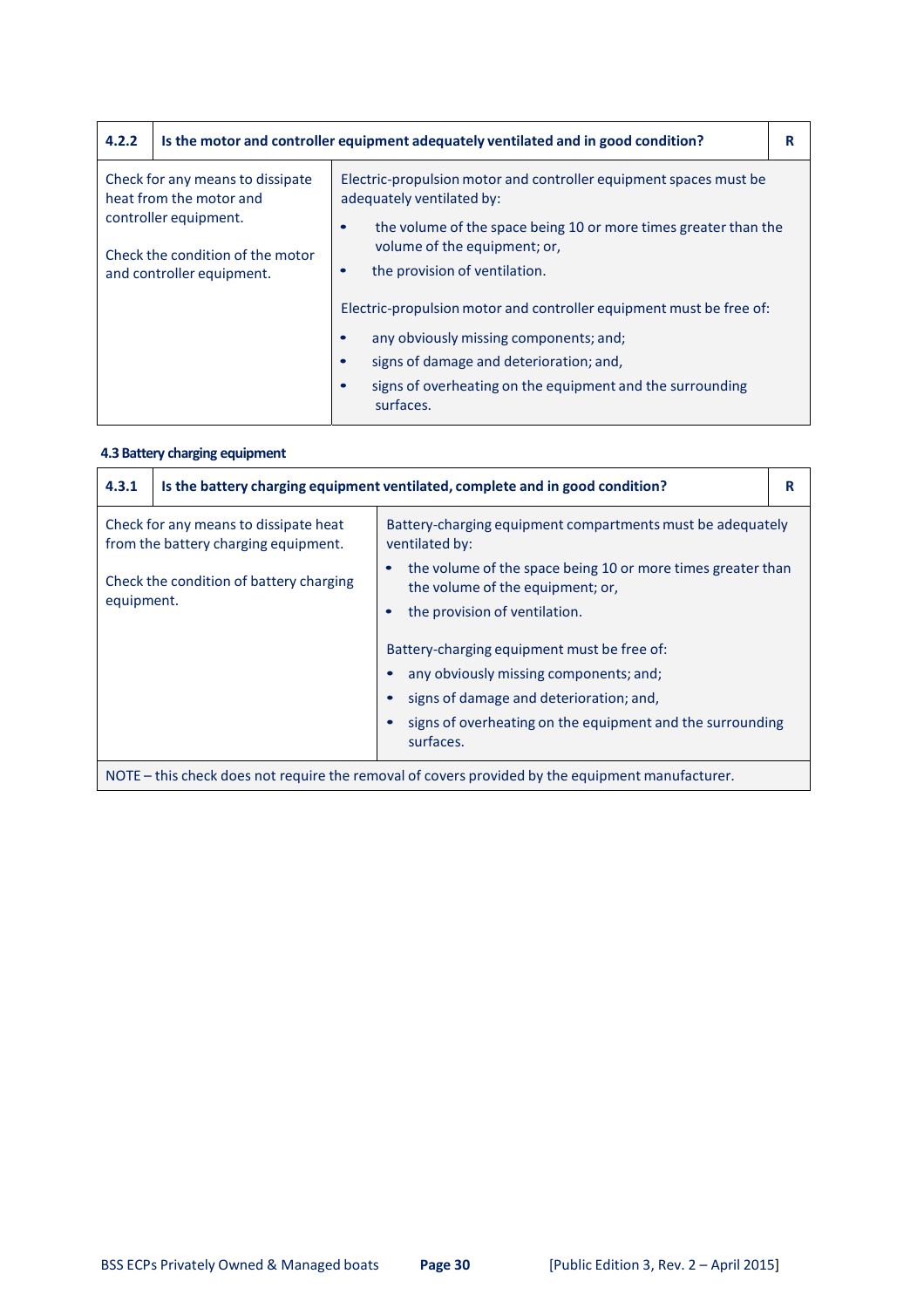# **BSS Examination Checking Procedures – Part 5 Outboard and portable combustion engines and portable fuel systems**

**There are three relevant BSS general requirements:**

- **13. All portable and outboard engines and portable fuelsystems must be designed, installed and maintained in a way that minimisesthe risks of explosion or of fire starting and spreading.**
- **14. All spare petrol must be stored in a way that minimisesthe risk of fire and explosion.**
- 15. All portable and outboard engines with integral petrol or LPG tanks, and all portable petrol tanks, must **be stored in a way that minimisesthe risks of fire or explosion when not in use.**

# **5.1 Portable fuel systems**

| 5.1.1                                                                                              | Do permanently installed fuel systems supplying outboard and portable combustion<br>engines comply with the applicable BSS requirements for the fuel supply system? |                                                                                                                                                       | R |
|----------------------------------------------------------------------------------------------------|---------------------------------------------------------------------------------------------------------------------------------------------------------------------|-------------------------------------------------------------------------------------------------------------------------------------------------------|---|
| Identify permanently installed fuel systems supplying<br>outboard and portable combustion engines. |                                                                                                                                                                     | Permanently installed fuel systems supplying<br>outboard and portable combustion engines must be<br>compliant with the applicable BSS requirements of |   |
| Apply the relevant Part of the BSS requirements to the<br>permanently installed fuel system.       |                                                                                                                                                                     | Part 2 or Part 7.                                                                                                                                     |   |
|                                                                                                    |                                                                                                                                                                     |                                                                                                                                                       |   |

NOTE – LPG‐fuelled outboard engine fuel installations are assessed by special arrangement with the BSS Office. See Check Item 5.5.1.

NOTE – In the event an examiner identifies a portable combustion engine (excluding outboard engines) supplied with fuel from a permanently installed fuel system the BSS Office should be contacted for advice.

| 5.1.2                                                                                                                                                          |  | Are all components of portable fuel systems of suitable proprietary manufacture?                                                                                                  | R |
|----------------------------------------------------------------------------------------------------------------------------------------------------------------|--|-----------------------------------------------------------------------------------------------------------------------------------------------------------------------------------|---|
| Check the type of all components of<br>portable fuel systems including the<br>tank, fuel hose and priming bulb, and<br>hose connections.                       |  | Portable fuel system components must be of suitable proprietary<br>manufacture, for example:                                                                                      |   |
|                                                                                                                                                                |  | • tanks must be designed to store the fuel in use and permit<br>convenient carrying and removal for refilling outside the vessel;                                                 |   |
| Verify components not identified as of<br>suitable proprietary manufacture, if<br>necessary by examining any presented<br>declaration from the manufacturer or |  | hoses and other fuel components must be intended for use with<br>the fuel in use;                                                                                                 |   |
|                                                                                                                                                                |  | • hose connections must be secured with proprietary clamps, clips<br>or ties.                                                                                                     |   |
| supplier.                                                                                                                                                      |  | Portable fuel system components not identified to be of suitable<br>proprietary manufacture must be supported by an appropriate<br>declaration from the manufacturer or supplier. |   |

NOTE – in cases where verification of components to be of suitable proprietary manufacture is not achieved your checklist must be marked as 'not verified' and the item considered as non‐compliant until such time as verification is achieved.

NOTE – the point/s of connection of any outboard engine portable fuel system to any permanently installed fuel system must be made in the open air and where any fuel spillage would drain overboard (e.g. self-draining cockpits or outboard wells not enclosed by a canopy or other cover). Open vessels such as RIBs having a continuous deck or sole that is fuel‐tight to the interior of the vessel and bilge spaces, meet this requirement. Such connections must be made with proprietary quick-release, self-closing connectors. In such installations all of the portable fuel system components must comply with the applicable BSS requirements at 5.1.2 ‐ 5.1.4.

NOTE – In the event an examiner identifies a portable fuel system supplying a permanently installed inboard engine, refer to check 2.15.3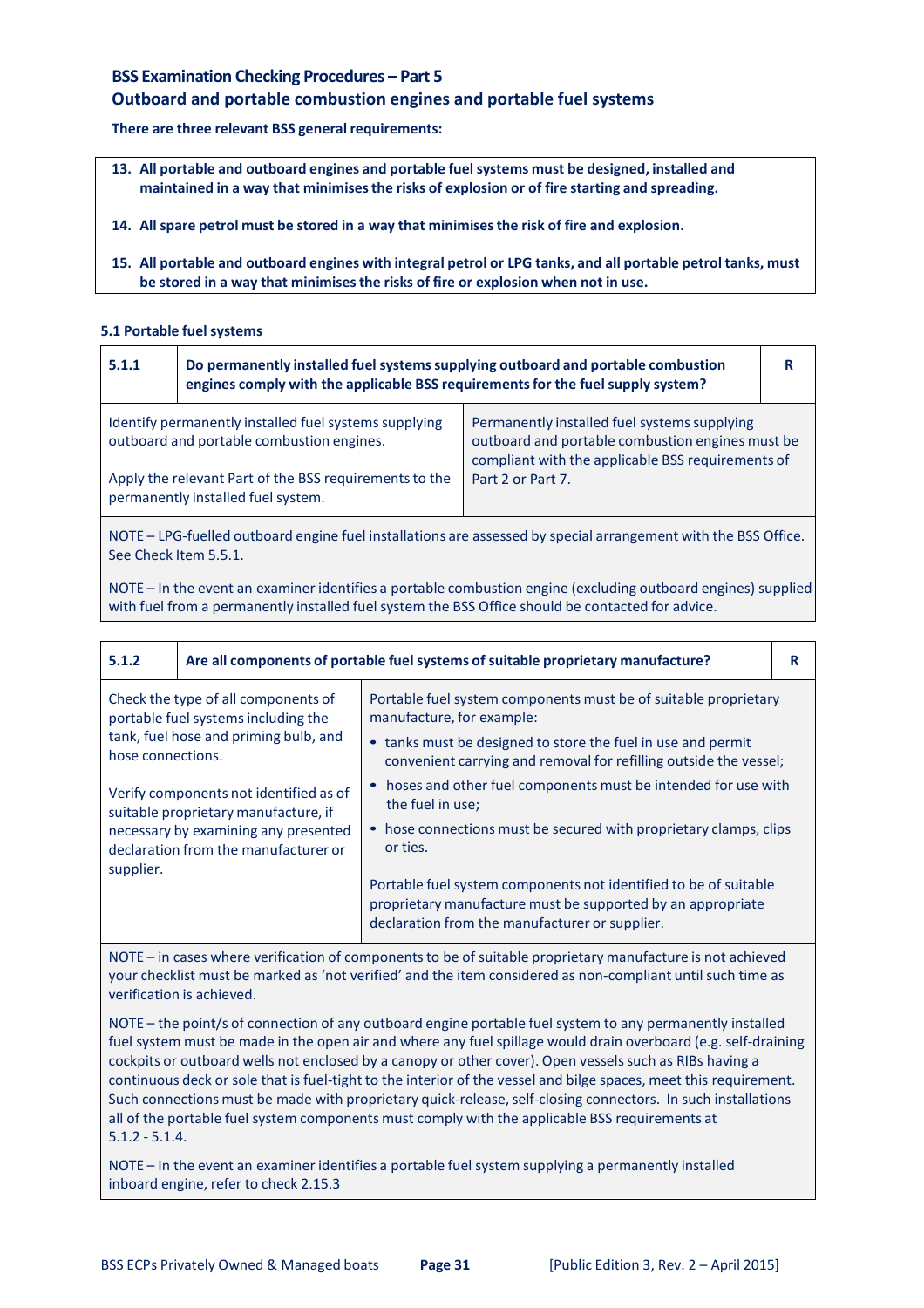| 5.1.3                                                                                                               |                                                                            | Are all components of portable fuel systems complete and in good condition?                                                                        | R |
|---------------------------------------------------------------------------------------------------------------------|----------------------------------------------------------------------------|----------------------------------------------------------------------------------------------------------------------------------------------------|---|
| Check the completeness and condition<br>of all portable fuel system components<br>including the tank, fuel hose and |                                                                            | Portable fuel systems must be complete including the fuel tank cap.<br>the hose, and hose clamps/clips.                                            |   |
|                                                                                                                     | priming bulb, and hose connections.                                        | Components of portable fuel systems must be free of leaks and<br>signs of damage or deterioration.                                                 |   |
|                                                                                                                     | Check the completeness and condition                                       |                                                                                                                                                    |   |
|                                                                                                                     | of support structures and fixings on<br>transom-mounted tank arrangements. | Portable fuel tanks must be free of signs of significant pitting or<br>repairs on metal tanks, or corrosive attack or repairs on plastic<br>tanks. |   |
|                                                                                                                     |                                                                            | The support structures and fixings on transom-mounted tank<br>arrangements must be complete and free of signs of damage or<br>deterioration.       |   |
| NOTE – all surfaces and seams on components, including tank undersides, should be examined.                         |                                                                            |                                                                                                                                                    |   |

Supplementary information on assessing deterioration of plastic fuel tanksis provided at Appendix F

| 5.1.4                                                                                | Are portable fuel systems fitted with a means of shutting off the fuel supply?                                                                                                                                                            |  | R |
|--------------------------------------------------------------------------------------|-------------------------------------------------------------------------------------------------------------------------------------------------------------------------------------------------------------------------------------------|--|---|
|                                                                                      | Check all portable fuel systems for a<br>A means of shutting off the fuel supply between the tank and<br>means of shutting off the fuel supply<br>engine must be fitted to all portable fuel systems.<br>between the tank and the engine. |  |   |
| NOTE - acceptable means include a valve, cock or proprietary self-closing connector. |                                                                                                                                                                                                                                           |  |   |

# **5.2 Portable petrol tanks**

| 5.2.1                                                                                                                                                                               | Does the maximum capacity of individual portable petrol tanks permit safe and convenient<br>carrying and removal for refilling outside the vessel? |                                                                                                                                            | R |
|-------------------------------------------------------------------------------------------------------------------------------------------------------------------------------------|----------------------------------------------------------------------------------------------------------------------------------------------------|--------------------------------------------------------------------------------------------------------------------------------------------|---|
| Check the capacity of portable petrol<br>tanks as marked on the tank.                                                                                                               |                                                                                                                                                    | The maximum capacity of portable petrol tanks must permit safe<br>and convenient carrying and removal for refilling outside the<br>vessel. |   |
|                                                                                                                                                                                     |                                                                                                                                                    | The maximum capacity of portable petrol tanks must not exceed<br>27 litres.                                                                |   |
| NOTE $-$ in the event the maximum capacity is not marked on the tank an assessment should made for<br>obviously over capacity tanks [1 litre is equal to a cube 100mmx100mmx100mm]. |                                                                                                                                                    |                                                                                                                                            |   |
|                                                                                                                                                                                     |                                                                                                                                                    | NOTE – existing proprietary makes of portable petrol tanks of up to 30-litre capacity are acceptable.                                      |   |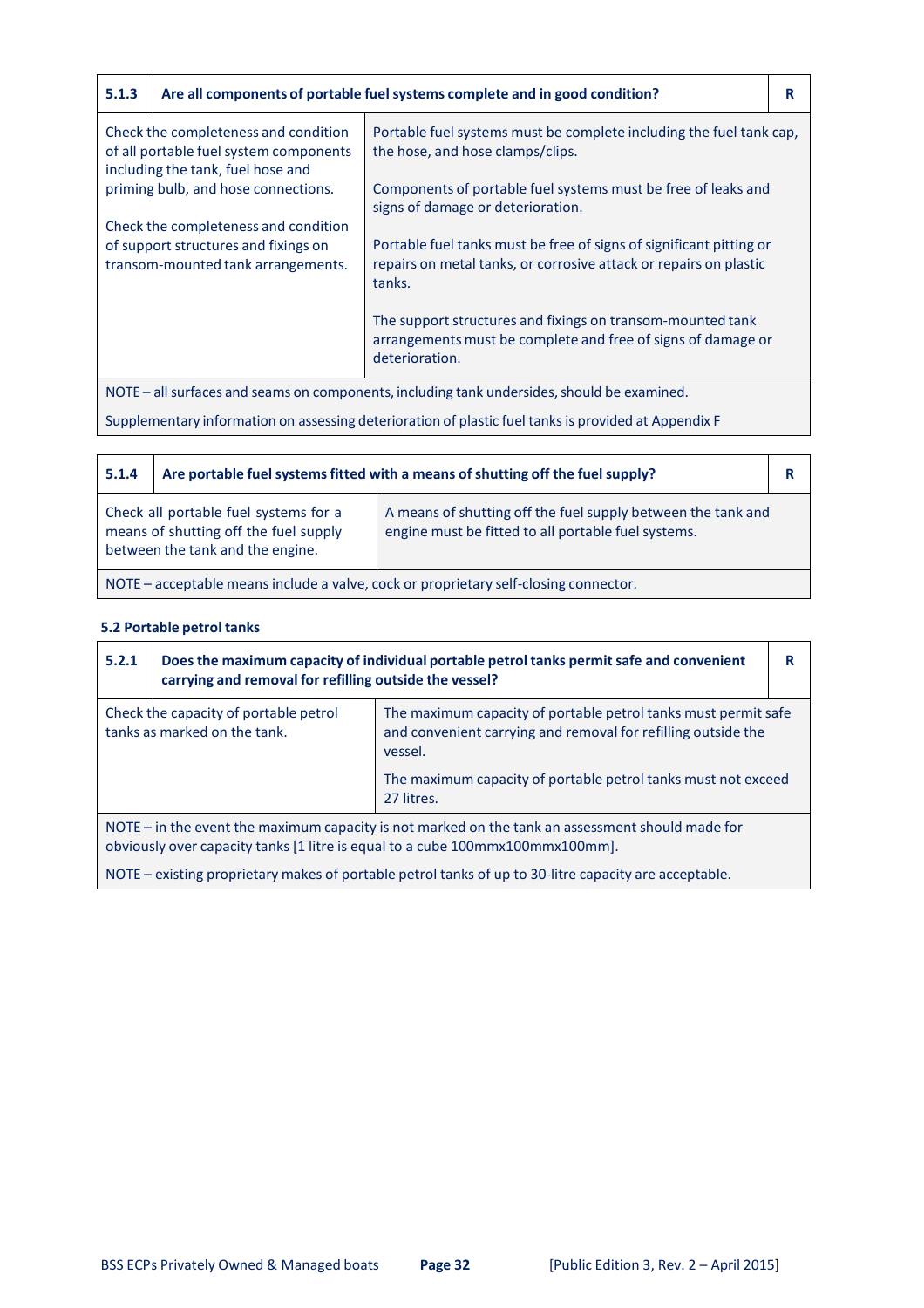| 5.2.2                                                                                  | Are all portable petrol tanks stored, when not in use, to ensure that any leaking fuel or<br>escaping vapour will not enter the interior of the vessel? |                                                                                                                                                                               | R |
|----------------------------------------------------------------------------------------|---------------------------------------------------------------------------------------------------------------------------------------------------------|-------------------------------------------------------------------------------------------------------------------------------------------------------------------------------|---|
| Check the storage location of<br>portable petrol tanks not<br>connected to the engine. |                                                                                                                                                         | Portable petrol tanks which are not connected to the engine must be<br>stored in the open where any leaked petrol would flow overboard<br>unimpeded, or in a suitable locker. |   |
|                                                                                        |                                                                                                                                                         | Any locker used to store portable petrol tanks must be:                                                                                                                       |   |
|                                                                                        |                                                                                                                                                         | drained to the outside of the hull from, at, or close to the bottom of<br>the locker; and,                                                                                    |   |
|                                                                                        |                                                                                                                                                         | secure and constructed of a material of the required thickness, in<br>good condition; and,                                                                                    |   |
|                                                                                        |                                                                                                                                                         | free from objects that could block the drain, damage the petrol tank<br>or cause petrol vapour to ignite; and,                                                                |   |
|                                                                                        |                                                                                                                                                         | fuel-tight to an equal or greater height that the top of the cap for the<br>petrol tank; and,                                                                                 |   |
|                                                                                        |                                                                                                                                                         | self-draining and the drain hole must have a minimum internal<br>diameter of 12mm (1/2in) and must not be blocked; and,                                                       |   |
|                                                                                        |                                                                                                                                                         | The locker must not open into any engine, battery or electrical<br>equipment space.                                                                                           |   |
|                                                                                        |                                                                                                                                                         | The drain line material including connections must be complete and in<br>good condition.                                                                                      |   |
|                                                                                        | NOTE - these are identical storage arrangements for LPG cylinders the detail of which is to be found in<br>Part 7 sections 7.1-7.5.                     |                                                                                                                                                                               |   |

# **5.3 Spare fuel containers**

| 5.3.1                                                     | Are all spare petrol containers stored to ensure that any leaking fuel or escaping vapour will<br>not enter the interior of the vessel? |                                                                                                                                        | R |
|-----------------------------------------------------------|-----------------------------------------------------------------------------------------------------------------------------------------|----------------------------------------------------------------------------------------------------------------------------------------|---|
| Check the storage location of spare<br>petrol containers. |                                                                                                                                         | Spare petrol containers must be stored in the open where any leaked<br>petrol would flow overboard unimpeded, or in a suitable locker. |   |
|                                                           |                                                                                                                                         | Any locker used to store spare petrol must be:                                                                                         |   |
|                                                           |                                                                                                                                         | drained to the outside of the hull from, at, or close to the bottom of<br>the locker; and,                                             |   |
|                                                           |                                                                                                                                         | secure and constructed of a material of the required thickness, in<br>good condition; and,                                             |   |
|                                                           |                                                                                                                                         | free from objects that could block the drain, damage the petrol<br>container or cause petrol vapour to ignite; and,                    |   |
|                                                           |                                                                                                                                         | fuel-tight to an equal or greater height that the top of the cap for<br>the petrol container; and,                                     |   |
|                                                           |                                                                                                                                         | self-draining and the drain hole must have a minimum internal<br>diameter of 12mm (1/2in) and must not be blocked.                     |   |
|                                                           |                                                                                                                                         | The locker must not open into any engine, battery or electrical<br>equipment space.                                                    |   |
|                                                           |                                                                                                                                         | The drain line material including connections must be complete and in<br>good condition.                                               |   |
|                                                           | NOTE - these are identical storage arrangements for LPG cylinders the detail of which is to be found in<br>Part 7 sections 7.1-7.5.     |                                                                                                                                        |   |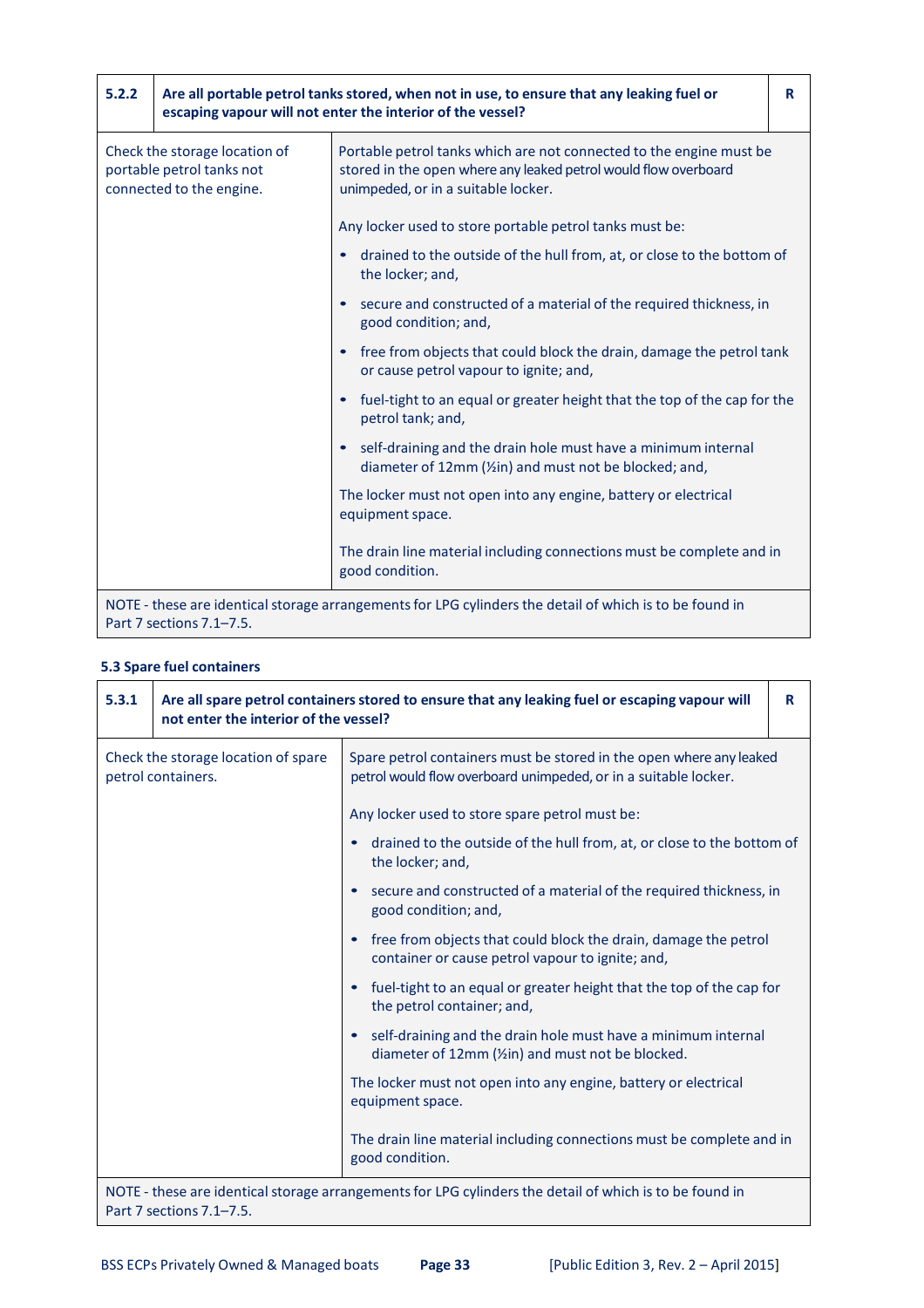| 5.3.2                                                                                                 | volume?                                                                      | Are all spare petrol containers suitable for the purpose and limited to the permitted                     | R |
|-------------------------------------------------------------------------------------------------------|------------------------------------------------------------------------------|-----------------------------------------------------------------------------------------------------------|---|
| Check the type and capacity of spare<br>petrol containers.                                            |                                                                              | The amount of spare petrol carried is limited to any combination<br>of the following containers:          |   |
|                                                                                                       |                                                                              | 2 x 10 litre metal containers marked to conform with the<br>1929 Petroleum Spirit Regulations;            |   |
|                                                                                                       |                                                                              | 2 x 5 litre plastic containers marked to conform with the<br>1982 Petroleum Spirit Regulations;           |   |
|                                                                                                       |                                                                              | 1 x portable petrol tank of suitable proprietary manufacture<br>of up to a maximum capacity of 27 litres. |   |
|                                                                                                       | NOTE – the carriage of spare diesel or paraffin is not restricted by volume. |                                                                                                           |   |
| NOTE – an existing proprietary make of portable petrol tank of up to 30 litre capacity is acceptable. |                                                                              |                                                                                                           |   |

|                                                                                                       | 5.3.3 | Are all spare fuel containers in good condition? |                                                                                                                                                                                                                                | R |
|-------------------------------------------------------------------------------------------------------|-------|--------------------------------------------------|--------------------------------------------------------------------------------------------------------------------------------------------------------------------------------------------------------------------------------|---|
| Check the condition of spare fuel<br>containers.                                                      |       |                                                  | Spare fuel containers must be free of signs of significant pitting or<br>repairs on metal tanks, or corrosive attack or repairs on plastic<br>tanks and must be free from leaks and other signs of damage or<br>deterioration. |   |
| NOTE – this check covers spare petrol and spare diesel and paraffin containers.                       |       |                                                  |                                                                                                                                                                                                                                |   |
| Supplementary information on assessing deterioration of plastic containers is provided at Appendix F. |       |                                                  |                                                                                                                                                                                                                                |   |

# **5.4 Outboard and portable combustion engines**

 $\mathsf{l}$ 

| 5.4.1                                                                                       | Are all outboard and portable combustion engines free of fuel leaks?                                 |                                                                                          |  |
|---------------------------------------------------------------------------------------------|------------------------------------------------------------------------------------------------------|------------------------------------------------------------------------------------------|--|
|                                                                                             | Check for the presence of leaking fuel on or around all<br>outboard and portable combustion engines. | Outboard and portable combustion engines must<br>be free of obvious signs of fuel leaks. |  |
| NOTE – this check does not require the removal of outboard covers or generator hush covers. |                                                                                                      |                                                                                          |  |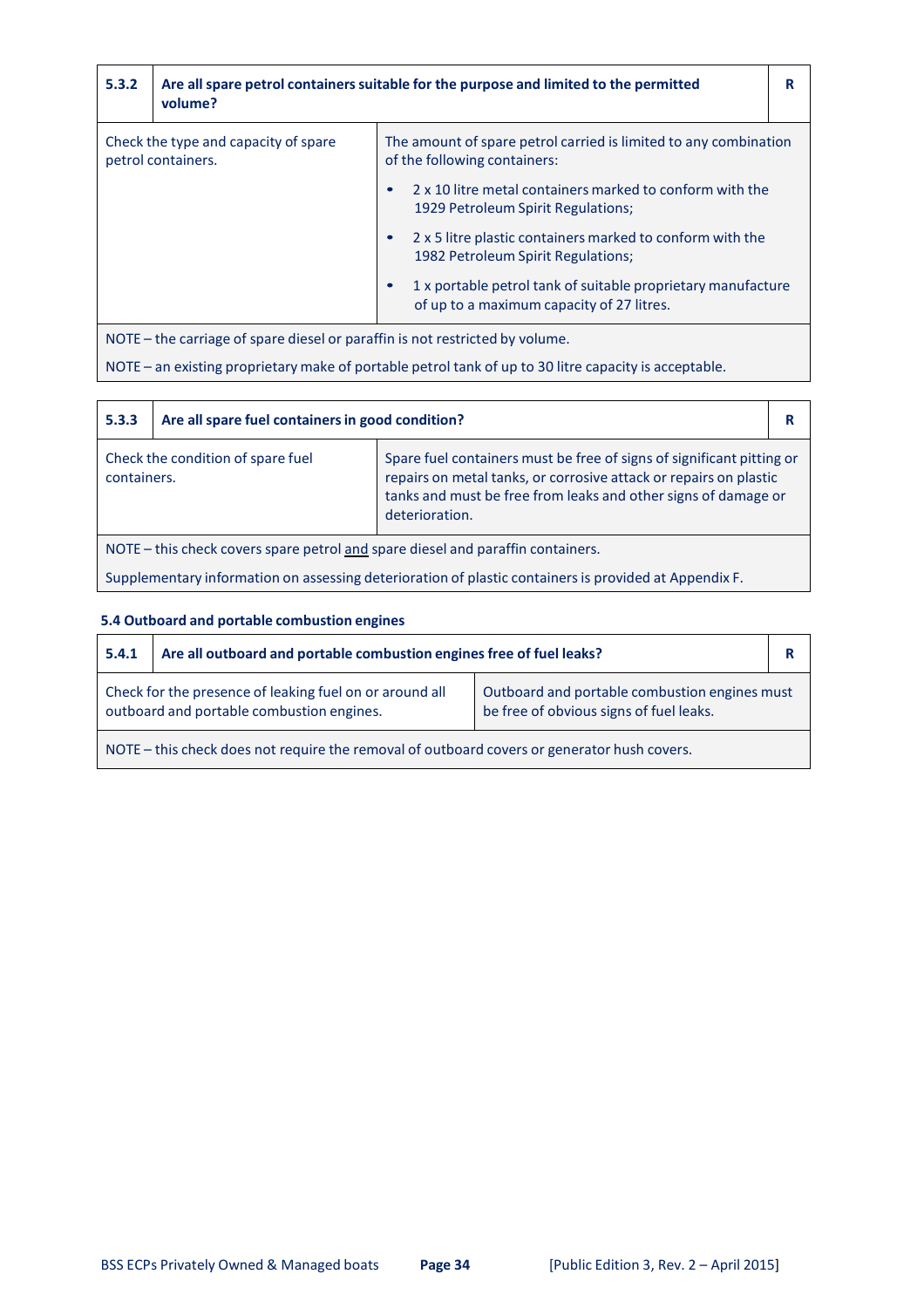| 5.4.2                                                                                                                                                 | Are all outboard and portable combustion engines with integral petrol or LPG tanks stored<br>to ensure that leaking fuel or escaping vapour will not enter the interior of the vessel? |                                                                                                                                                                                                                                    | R |
|-------------------------------------------------------------------------------------------------------------------------------------------------------|----------------------------------------------------------------------------------------------------------------------------------------------------------------------------------------|------------------------------------------------------------------------------------------------------------------------------------------------------------------------------------------------------------------------------------|---|
| Check the storage location of outboard<br>engines with integral petrol tanks and<br>portable combustion engines with<br>integral petrol or LPG tanks. |                                                                                                                                                                                        | Outboard engines with integral petrol tanks and portable<br>combustion engines with integral petrol or LPG tanks must be<br>stored in the open where any leaked petrol would flow overboard<br>unimpeded, or in a suitable locker. |   |
|                                                                                                                                                       |                                                                                                                                                                                        | Any locker used to store outboard engines or portable<br>combustion engines with integral petrol of LPG tanks must be:<br>drained to the outside of the hull from, at, or close to the<br>bottom of the locker; and,               |   |
|                                                                                                                                                       |                                                                                                                                                                                        | secure and constructed of a material of the required<br>thickness, in good condition; and,                                                                                                                                         |   |
|                                                                                                                                                       |                                                                                                                                                                                        | free from objects that could block the drain, damage the<br>petrol/LPG tank/cylinder or cause petrol/LPG vapour to<br>ignite; and,                                                                                                 |   |
|                                                                                                                                                       |                                                                                                                                                                                        | fuel/LPG-tight to an equal or greater height that the top of<br>the cap for the petrol tank or valve of the LPG cylinder; and,                                                                                                     |   |
|                                                                                                                                                       |                                                                                                                                                                                        | self-draining and the drain hole must have a minimum<br>internal diameter of 12mm (1/2 in) and must not be blocked.                                                                                                                |   |
|                                                                                                                                                       |                                                                                                                                                                                        | The locker must not open into any engine, battery or electrical<br>equipment space.                                                                                                                                                |   |
|                                                                                                                                                       |                                                                                                                                                                                        | The drain line material including connections must be complete<br>and in good condition.                                                                                                                                           |   |
|                                                                                                                                                       | Part 7 sections 7.1-7.5.                                                                                                                                                               | NOTE - these are identical storage arrangements for LPG cylinders the detail of which is to be found in                                                                                                                            |   |

NOTE – outboard or portable combustion engines not stored at the time of the examination, for example, generators or outboards running or connected, must be recorded as compliant.

| 5.4.3                                                                                             | Are outboard engine mounting systems in good condition? |                                                                                                                    |  |
|---------------------------------------------------------------------------------------------------|---------------------------------------------------------|--------------------------------------------------------------------------------------------------------------------|--|
| Check the condition of outboard engine<br>mounting systems.                                       |                                                         | Outboard engine mounting systems must be free of signs of<br>damage or deterioration.                              |  |
| Assess the extent of any movement by applying<br>light manual force to the outboard engine.       |                                                         | Outboard engines must be securely mounted so that there<br>is no movement in any direction at the mounting points. |  |
| NOTE – examiners need not apply light manual force to outboards assessed to be too heavy to move. |                                                         |                                                                                                                    |  |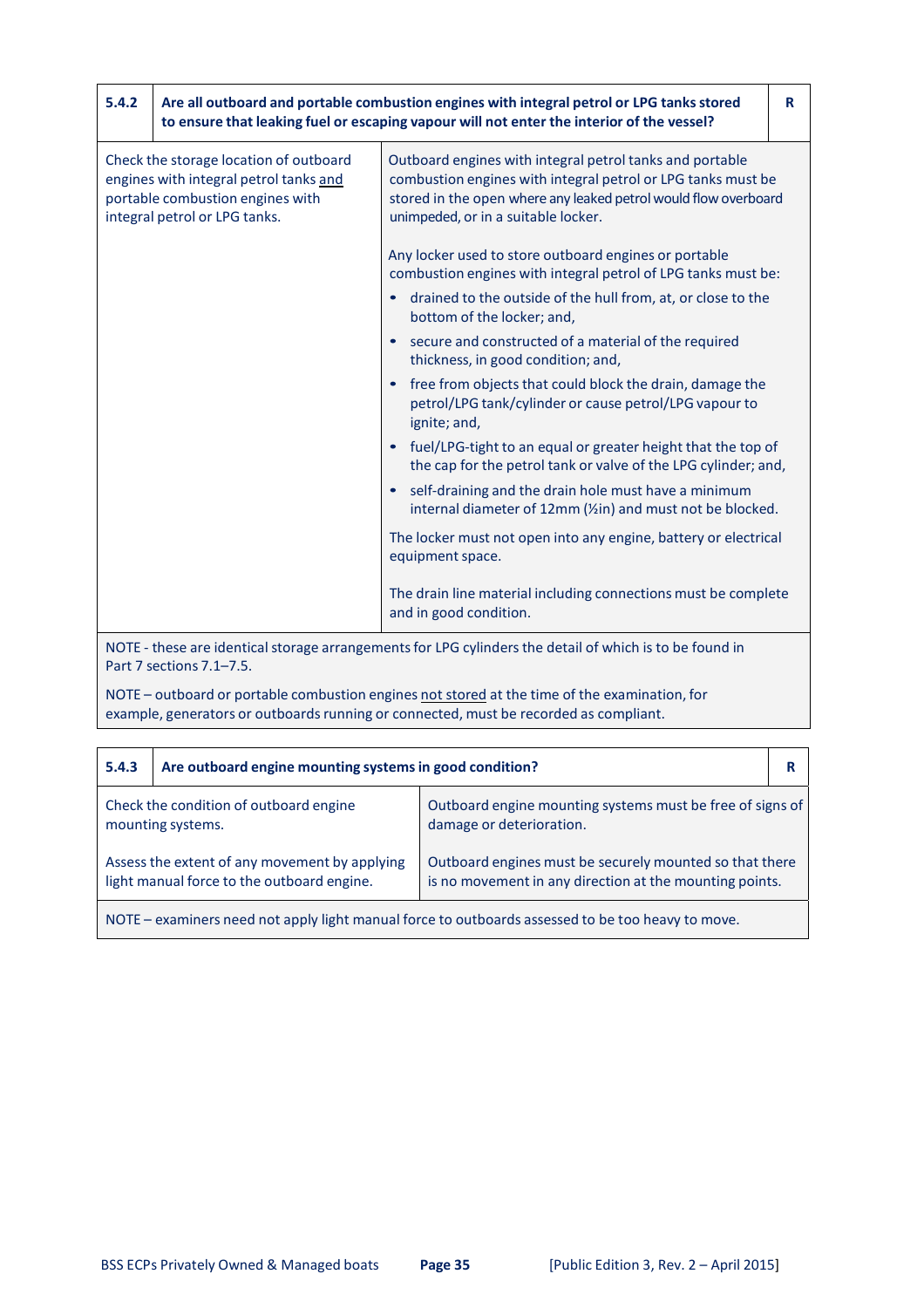# **5.5 LPG‐fuelled outboard propulsion engines**

| 5.5.1       | Do the fuel supply arrangements to LPG-fuelled outboard engines comply with UKLPG CoP 18<br>or equivalent standard and are any dual-fuel petrol/LPG arrangements of an acceptable type?                                                                                                                                                            |                                                                                                                                                 | R |  |
|-------------|----------------------------------------------------------------------------------------------------------------------------------------------------------------------------------------------------------------------------------------------------------------------------------------------------------------------------------------------------|-------------------------------------------------------------------------------------------------------------------------------------------------|---|--|
|             | [LPG-fuelled outboard engines can only be checked]<br>for compliance by prior arrangement by the owner<br>with the BSS Office]                                                                                                                                                                                                                     | The fuel supply arrangements to LPG-fuelled outboard<br>engines must comply with UKLPG Code of Practice (CoP)<br>18 or an equivalent standard.  |   |  |
| petrol/LPG. | Check the fuel supply type to outboard engines<br>and identify those fuelled by LPG or dual-fuel                                                                                                                                                                                                                                                   | Any dual-fuel arrangements must be installed and<br>maintained accordance with the engine manufacturer's<br>guidelines for marine applications. |   |  |
|             | NOTE - examiners should seek to establish engines fuelled by LPG during initial dealings with customers and in<br>cases where LPG fuelled outboard engines are identified customers should be advised to contact the<br>BSS Office who can arrange for an examiner competent to apply UKLPG CoP 18 to undertake a full examination<br>of the boat. |                                                                                                                                                 |   |  |
|             | NOTE – examiners may determine compliance of portable LPG-fuelled generators to applicable BSS<br>requirements.                                                                                                                                                                                                                                    |                                                                                                                                                 |   |  |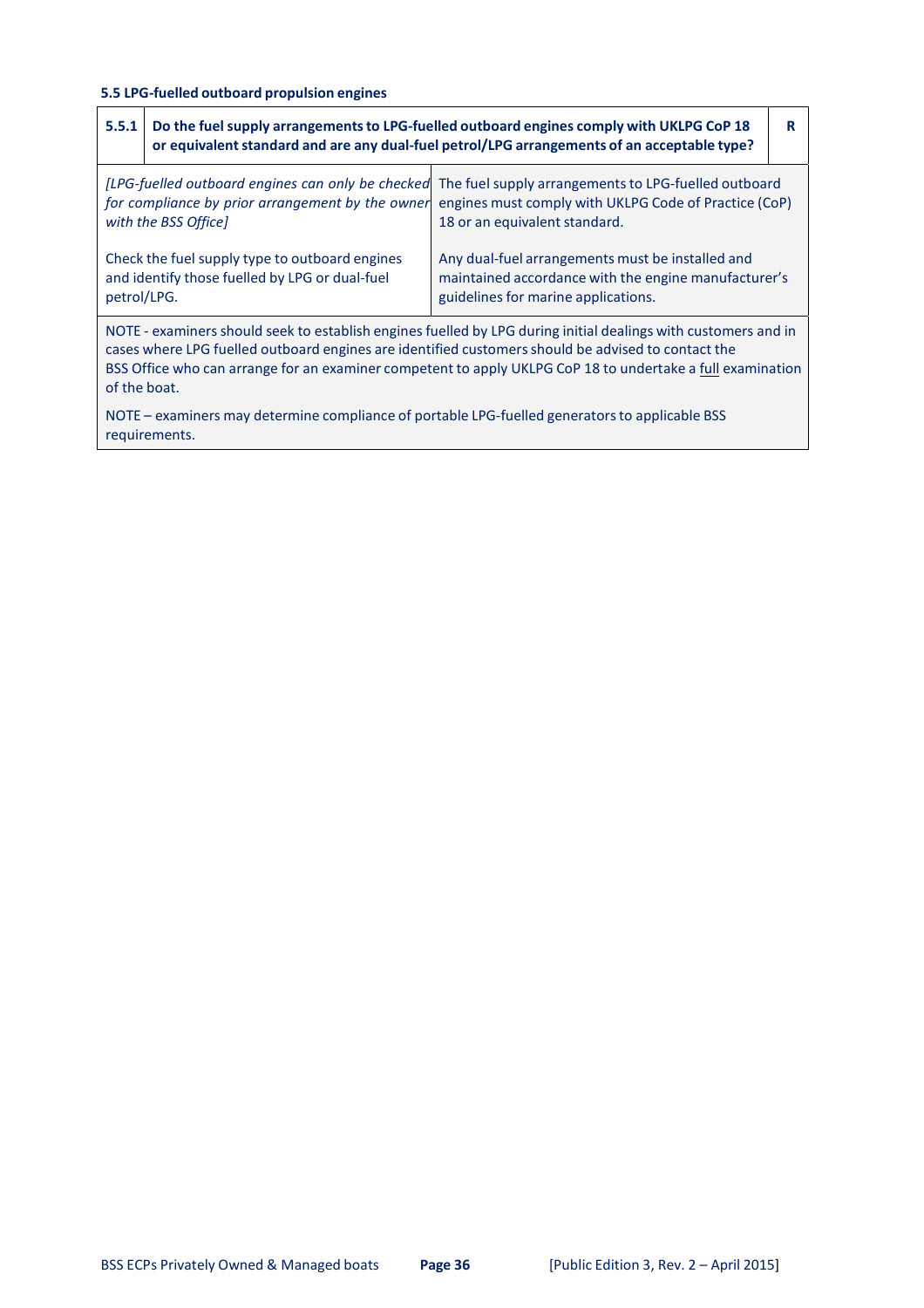# **BSS Examination Checking Procedures – Part 6 Fire Extinguishing and Escape**

## **There are two relevant BSS general requirements:**

| 16. | All vessels must carry specified firefighting equipment.                                                                     |
|-----|------------------------------------------------------------------------------------------------------------------------------|
| 17. | All firefighting equipment must be maintained in good condition and kept readily accessible for safe<br>use in an emergency. |

## **6.1 Portable fire extinguishers**

| 6.1.1                                                                                                                                                                                                                                                                                                                                                                                                                                                      | fire ratings?                      | Are the correct number of portable fire extinguishers provided, and do they have the correct                                                                                                      |          | R |
|------------------------------------------------------------------------------------------------------------------------------------------------------------------------------------------------------------------------------------------------------------------------------------------------------------------------------------------------------------------------------------------------------------------------------------------------------------|------------------------------------|---------------------------------------------------------------------------------------------------------------------------------------------------------------------------------------------------|----------|---|
| Check the number of portable fire<br>extinguishers provided and check                                                                                                                                                                                                                                                                                                                                                                                      |                                    | Each portable fire extinguisher must have an individual fire rating of<br>5A/34B or greater                                                                                                       |          |   |
| ratings.                                                                                                                                                                                                                                                                                                                                                                                                                                                   | their individual and combined fire | The number of portable fire extinguishers, and their combined fire<br>ratings, must be as prescribed in the following table.                                                                      |          |   |
|                                                                                                                                                                                                                                                                                                                                                                                                                                                            |                                    | The minimum number of extinguishers may be reduced by a maximum<br>of one 5A/34B rated extinguisher where the vessel has either no<br>internal combustion engines, or no fuel-burning appliances. |          |   |
| <b>Minimum number</b><br>Minimum combined fire rating<br>Length of vessel                                                                                                                                                                                                                                                                                                                                                                                  |                                    |                                                                                                                                                                                                   |          |   |
|                                                                                                                                                                                                                                                                                                                                                                                                                                                            | Under 7m (23ft)                    | 2                                                                                                                                                                                                 | 10A/68B  |   |
|                                                                                                                                                                                                                                                                                                                                                                                                                                                            | 7-11m (23-36ft)                    | 2                                                                                                                                                                                                 | 13A/89B  |   |
|                                                                                                                                                                                                                                                                                                                                                                                                                                                            | Over 11m (36ft)                    | 3                                                                                                                                                                                                 | 21A/144B |   |
| NOTE - portable fire extinguishers manufactured prior to the introduction of EN 3 may not have fire ratings<br>marked on the extinguisher. Such extinguishers maintained in good condition, properly certified and<br>satisfying the navigation authority's previous individual and total weight requirements are acceptable. See<br>Appendix H.<br>NOTE - fuel-burning appliances include those fuelled by LPG, diesel, paraffin, spirit and solid fuels. |                                    |                                                                                                                                                                                                   |          |   |
|                                                                                                                                                                                                                                                                                                                                                                                                                                                            |                                    |                                                                                                                                                                                                   |          |   |

Supplementary information on fire ratings and classification is provided at Appendix I.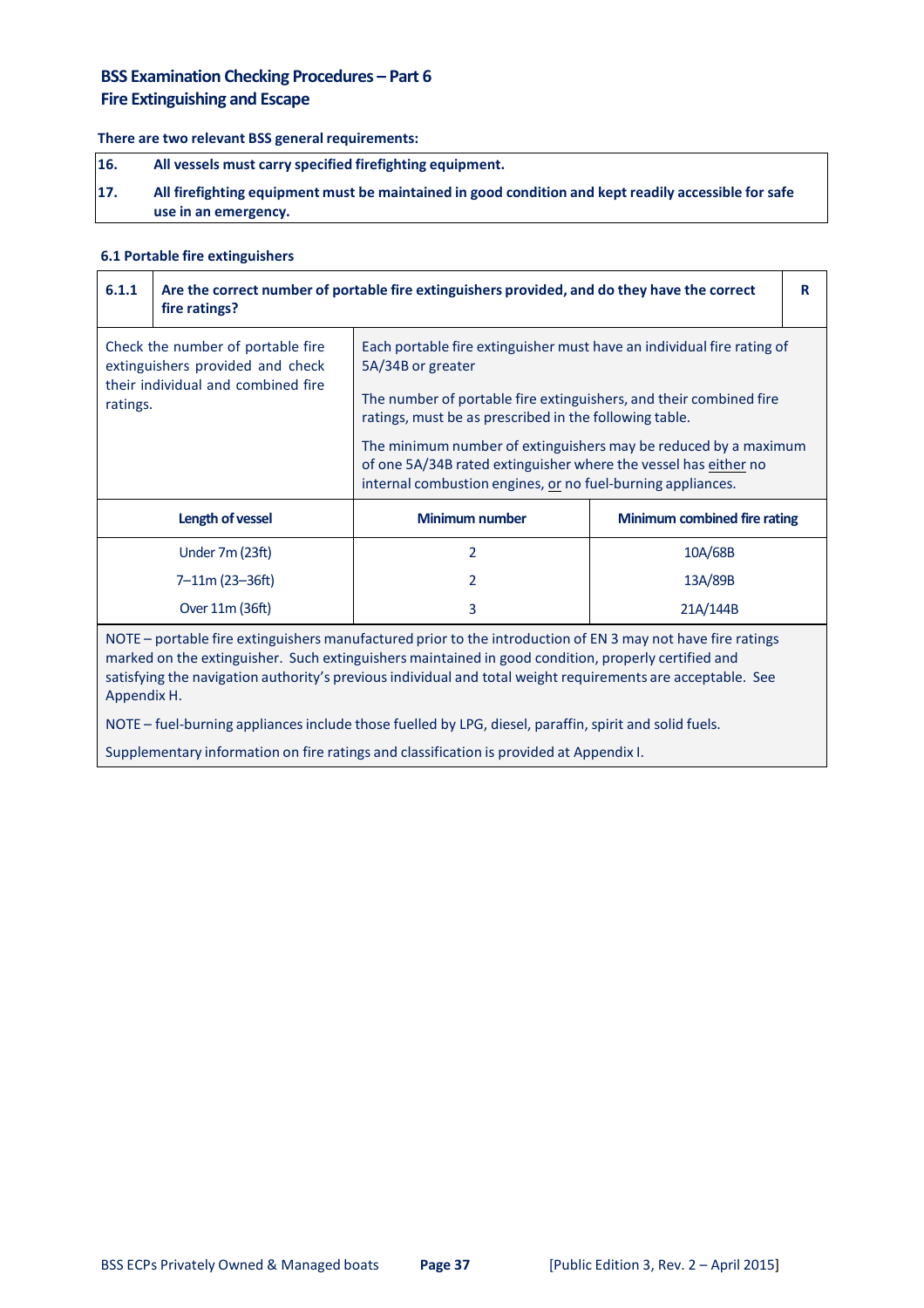

NOTE – Firemaster 1000PR B/C [Brass/Chrome] models without the 'Kitemark' are acceptable.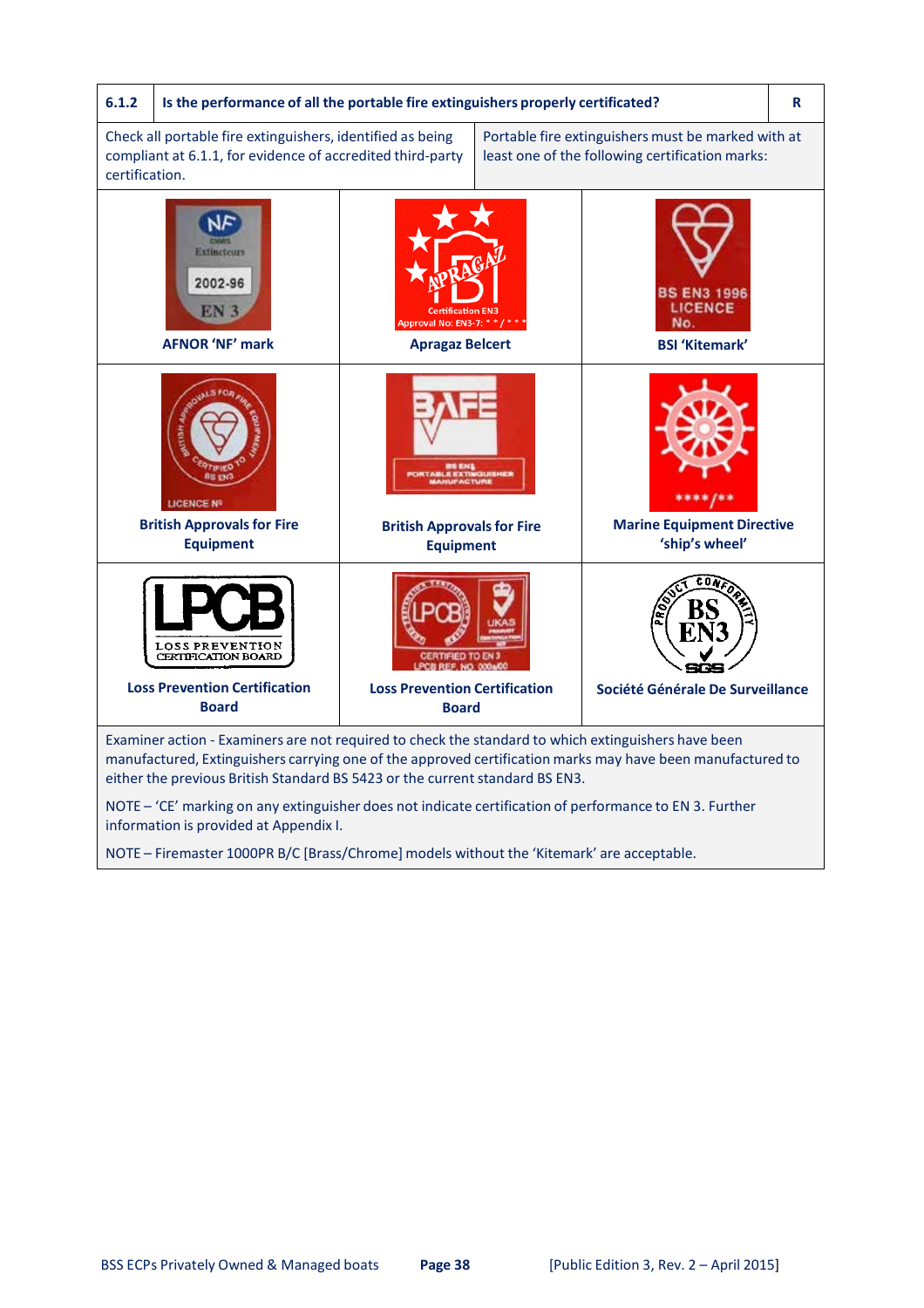| 6.1.3                                                                                                         | Are all portable fire extinguishers in good condition?                                                                                                                                                                                                                                                                                                                                       |                                                                                                                                                                      | R |
|---------------------------------------------------------------------------------------------------------------|----------------------------------------------------------------------------------------------------------------------------------------------------------------------------------------------------------------------------------------------------------------------------------------------------------------------------------------------------------------------------------------------|----------------------------------------------------------------------------------------------------------------------------------------------------------------------|---|
| Check the condition of all portable fire<br>extinguishers identified as compliant at<br>$6.1.1$ and $6.1.2$ . | Portable fire extinguishers must be in good general condition, and<br>must not show any of the following indicators of poor condition:<br>missing safety pin;<br>dents; gouges; significant rust or other form of corrosion;<br>perished hose;<br>pressure gauge (where fitted) indicator in the 'red' sector;<br>having passed the manufacturer's express 'expiry' or 'replace<br>by' date; |                                                                                                                                                                      |   |
|                                                                                                               |                                                                                                                                                                                                                                                                                                                                                                                              | obvious under-weight indicating whole or partial discharge;<br>signs of damage to trigger assembly, including deterioration<br>caused by ultraviolet light and heat. |   |
|                                                                                                               | NOTE – portable fire extinguishers having passed the manufacturer's express 'expiry' or 'replace by' dates are                                                                                                                                                                                                                                                                               |                                                                                                                                                                      |   |

acceptable if supported by evidence of servicing in accordance with BS 5306 by a service technician within the last 12 months. Evidence must be in the form of a service label on the extinguisher and an associated invoice or service report on headed paper from a company recognisable as an extinguisher servicing company.

Guidance for owners - the use of BAFE registered service technicians is recommended.

| 6.1.4                                                                                                                                                    | Are portable fire extinguishers distributed around the vessel in readily accessible and safe<br>locations adjacent to escape routes? |                                                                                                                                                            | R |
|----------------------------------------------------------------------------------------------------------------------------------------------------------|--------------------------------------------------------------------------------------------------------------------------------------|------------------------------------------------------------------------------------------------------------------------------------------------------------|---|
|                                                                                                                                                          | Check the accessibility and location of<br>the portable fire extinguishers identified<br>as compliant at 6.1.1 and 6.1.2.            | Portable fire extinguishers must be readily accessible.<br>Portable fire extinguishers must be distributed around the vessel<br>adjacent to escape routes. |   |
| Portable fire extinguishers must not be mounted in a position that<br>requires the user to reach over a cooking appliance.                               |                                                                                                                                      |                                                                                                                                                            |   |
| Advice for owners – extinguishers are best placed on escape routes to allow occupants to be able decide<br>whether it is safe to fight a fire or escape. |                                                                                                                                      |                                                                                                                                                            |   |

Advice for owners – it is strongly recommended that portable fire extinguishers are mounted on fixed brackets.

| 6.1.5                                                                                                                                                                                                                                                                                                       | Are all portable fire extinguishers in open view or their location clearly marked?                                                                                                                          |                                                                                                                                                                                                                                                     | R |
|-------------------------------------------------------------------------------------------------------------------------------------------------------------------------------------------------------------------------------------------------------------------------------------------------------------|-------------------------------------------------------------------------------------------------------------------------------------------------------------------------------------------------------------|-----------------------------------------------------------------------------------------------------------------------------------------------------------------------------------------------------------------------------------------------------|---|
| Identify the location of all portable fire extinguishers<br>identified as compliant at 6.1.1 and 6.1.2.<br>Where portable fire extinguishers are not in open view<br>with all removable lids, doors, curtains etc in place,<br>check for the presence of a label in open view<br>indicating their location. |                                                                                                                                                                                                             | Portable fire extinguishers, must:<br>be in open view with all removable lids, doors, curtains<br>etc in place; or,<br>• have their location clearly marked by a label in<br>open view.                                                             |   |
|                                                                                                                                                                                                                                                                                                             | luminous) extinguisher. Examples of proprietary designs are shown here.<br><b>Eire</b><br>extinguisher<br>NOTE – the location of any fixed portable fire extinguisher brackets may be used to determine the | Advice for owners – the preferred label may be available from local chandlers, internet based suppliers,<br>builders merchants, hardware and DIY stores and has a red background and white image (or off-white<br>inauisher<br>lust he<br>ænt clear |   |

normal location of any extinguishersfound lying loose at the time of an examination.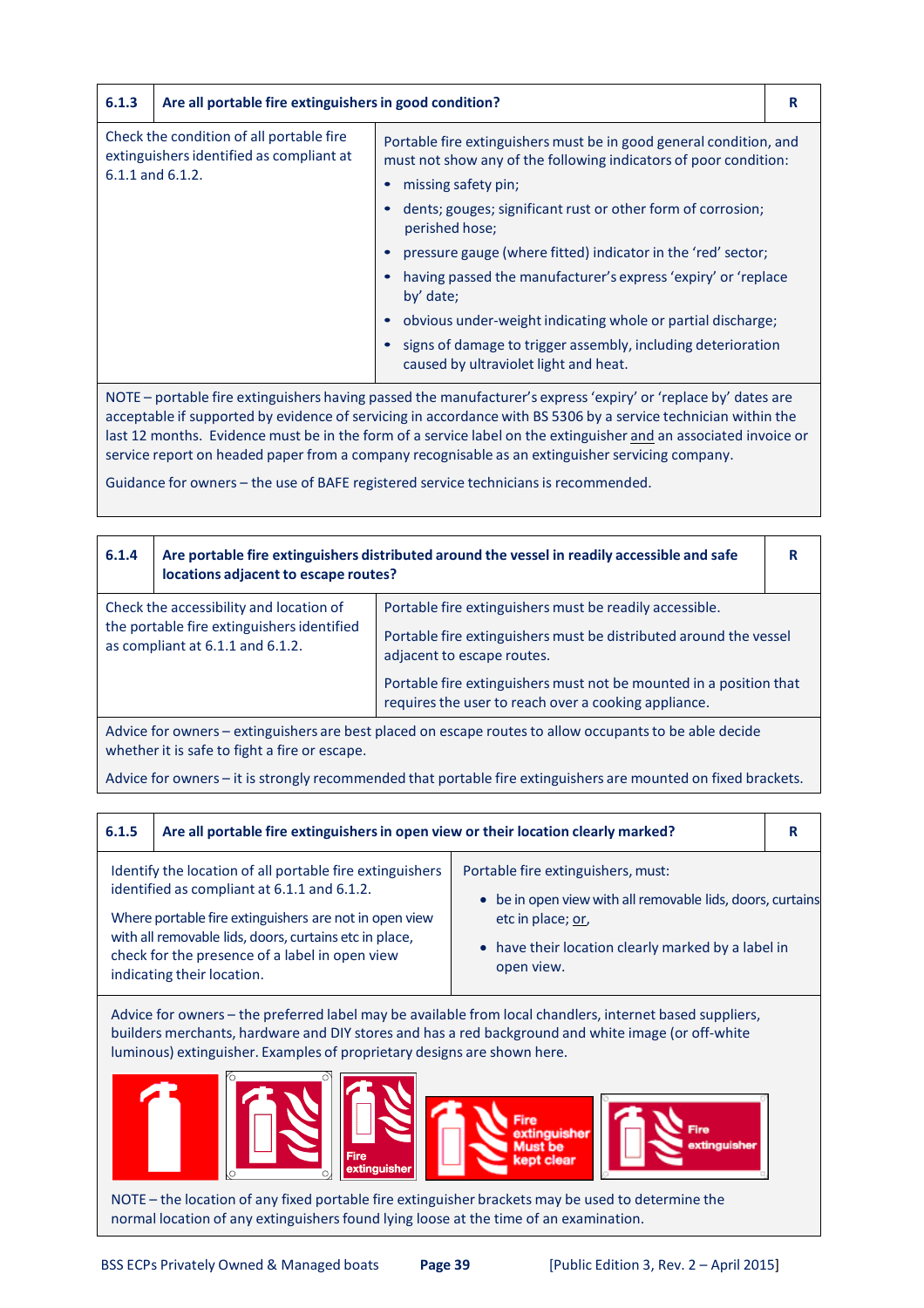#### **6.2 Fire blankets**

| 6.2.1                                                                                                                                                                                                                                                                                                                                                                                                                                     | provided?                                                                                                                                                    | If the vessel has permanent cooking facilities, is a fire blanket of the correct specification                                                                                  | R |
|-------------------------------------------------------------------------------------------------------------------------------------------------------------------------------------------------------------------------------------------------------------------------------------------------------------------------------------------------------------------------------------------------------------------------------------------|--------------------------------------------------------------------------------------------------------------------------------------------------------------|---------------------------------------------------------------------------------------------------------------------------------------------------------------------------------|---|
| fire blanket.                                                                                                                                                                                                                                                                                                                                                                                                                             | Check for the presence of permanent cooking<br>facilities and, if present, check for the provision of a<br>Check any markings on the fire blanket container. | If permanent cooking facilities are present a fire blanket<br>marked to indicate conformity to BS EN 1869, or to the<br>'light duty' requirements of BS 6575, must be provided. |   |
| NOTE – if no markings are present on the fire blanket container, conformity to the listed standards may be<br>supported by the owner (or representative) removing the blanket and confirming the blanket itself is marked.<br>Conformity may also be supported by a written declaration from the blanket manufacturer or supplier.<br>NOTE $-$ a fire blanket is not required if a microwave oven is the only permanent cooking facility. |                                                                                                                                                              |                                                                                                                                                                                 |   |

NOTE – evidence of occasional use of solid fuel stoves for cooking does not require the provision of a fire blanket.

| 6.2.2                                                                                                                 | location?                      | Is the fire blanket located close to the main cooking appliance in a safe and ready-to-use                                                                                                                            | R |
|-----------------------------------------------------------------------------------------------------------------------|--------------------------------|-----------------------------------------------------------------------------------------------------------------------------------------------------------------------------------------------------------------------|---|
| blanket.                                                                                                              | Check the location of the fire | Fire blankets must be located in a readily accessible position within<br>approximately 2m of the main cooking appliance, and not mounted in a<br>position that requires the user to reach over the cooking appliance. |   |
| Advice for owners – fire blankets mountings should be fixed permanently in position to allow rapid access and<br>use. |                                |                                                                                                                                                                                                                       |   |

#### **6.3 Emergency escape**

| 6.3.1                                                                                                                                                                                                                                                                                                          | Is the vessel provided with adequate means of escape?                                                        |                                                                                                                                |  |  |
|----------------------------------------------------------------------------------------------------------------------------------------------------------------------------------------------------------------------------------------------------------------------------------------------------------------|--------------------------------------------------------------------------------------------------------------|--------------------------------------------------------------------------------------------------------------------------------|--|--|
| escape.                                                                                                                                                                                                                                                                                                        | Check each accommodation space for the means to                                                              | Each accommodation space must have at least two<br>means of escape.                                                            |  |  |
| ports.                                                                                                                                                                                                                                                                                                         | Measure the minimum dimensions of clear openings<br>used as a means of escape such as hatches, windows or    | The minimum clear opening for a means to escape<br>is 0.18 $m^2$ and all openings must accommodate a<br>380mm diameter circle. |  |  |
|                                                                                                                                                                                                                                                                                                                | If a fixed window or port is designated an escape route,<br>check that a means of 'breaking-out' is present. | A means of 'breaking out' any fixed window or port<br>designated as an escape route must be stored<br>adjacent to it.          |  |  |
| Advice for owners – if the introduction of a second means of escape may involve cutting or removing structural<br>members, e.g. deck beams, frames or stiffeners, owners are advised to seek professional advice from the<br>boatbuilder or supplier or a professional marine surveyor before commencing work. |                                                                                                              |                                                                                                                                |  |  |

Advice for owners – if a window or hatch is the secondary means of escape, if one is not already fitted, advise the owner to fit a proprietary label to help people not familiar with the craft to escape in the event of an emergency.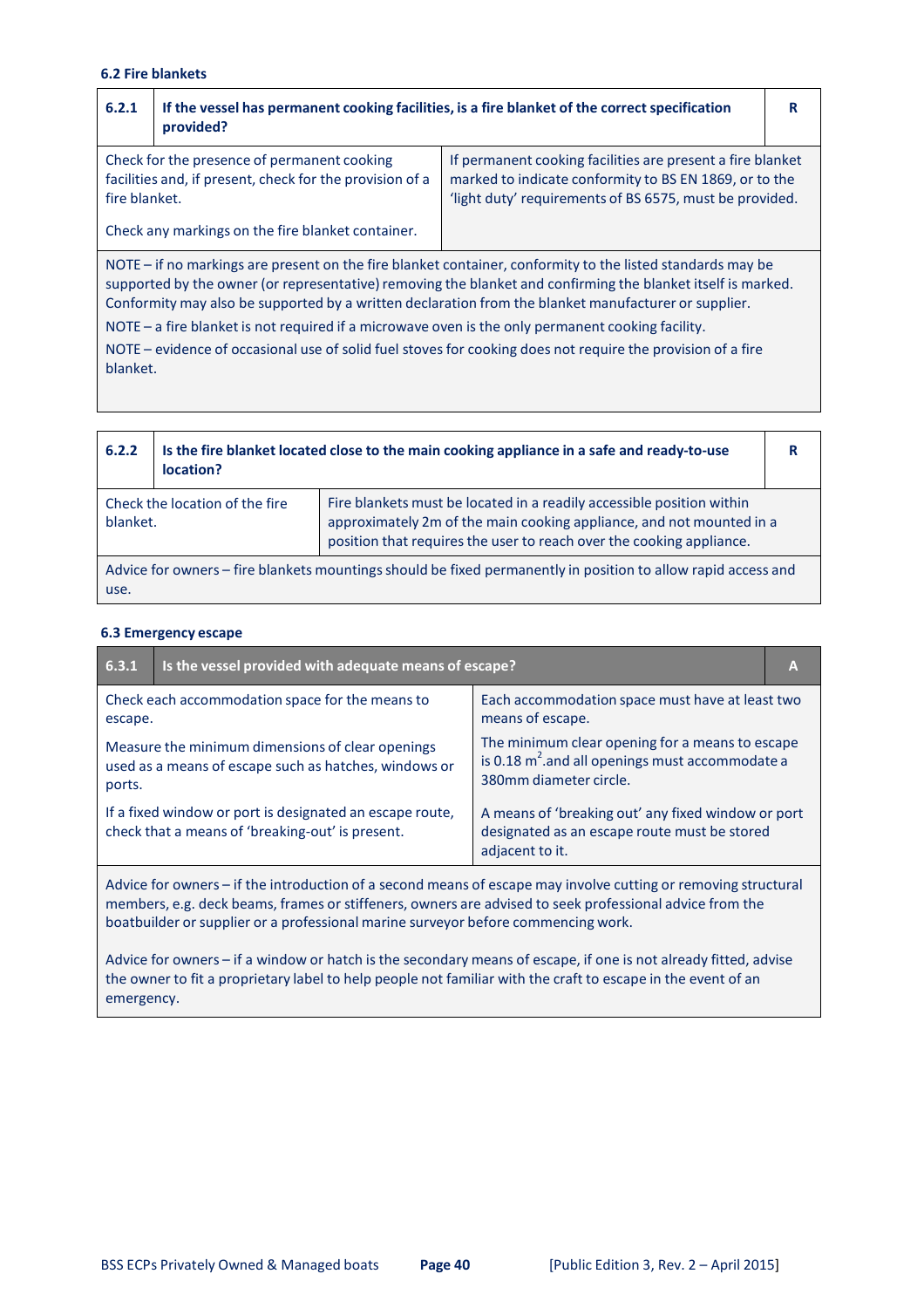# **BSS Examination Checking Procedures – Part 7**

# **Liquefied Petroleum Gas (LPG) systems**

#### **There are seven relevant BSS general requirements:**

- **18. All LPG systems must be designed, installed and maintained in a way that minimisesthe risks of explosion or of fire starting and spreading.**
- 19. All LPG containers and high-pressure components must be secured in a position where escaping gas **does not enter the interior of the vessel.**
- **20. All LPG systems must be designed, installed and maintained to ensure gas‐tight integrity.**
- **21. All LPG system connections and flexible hoses must be accessible for inspection.**
- **22. All LPG control and shut‐off devices, or the meansto operate them must be readily accessible.**
- 23. LPG shut-off valves, or their means of operation, must be marked when not in clear view or when **their function is not clear.**
- **24. All LPG systems must have a suitable means to test that the system is gas‐tight.**

#### **7.1 LPG cylinder storage**

| 7.1.1                                                                                                                                                         | Are all LPG cylinders and containers stored in a position where any leakage will be directed<br>safely overboard?  |                                                                                                                                                                                                                       | R |
|---------------------------------------------------------------------------------------------------------------------------------------------------------------|--------------------------------------------------------------------------------------------------------------------|-----------------------------------------------------------------------------------------------------------------------------------------------------------------------------------------------------------------------|---|
| Check for the presence of any LPG cylinders or<br>containers. If present, check whether their location is<br>either in a cylinder locker or an open location. |                                                                                                                    | All LPG cylinders or containers, whether full, part full or<br>empty must be stored either in a cylinder locker<br>complying with the requirements of the Check<br>Items in sections 7.2-7.5, or in an open location. |   |
|                                                                                                                                                               | If located in a cylinder locker apply the checks at                                                                |                                                                                                                                                                                                                       |   |
|                                                                                                                                                               | sections 7.2-7.5.                                                                                                  | Cylinders stored in an open location:                                                                                                                                                                                 |   |
| If located in an open location:                                                                                                                               |                                                                                                                    | must be outside of a non self-draining cockpit or<br>well deck; and,                                                                                                                                                  |   |
|                                                                                                                                                               | identify the type of any cockpit storage location;                                                                 | must be in a position where any leaked LPG would                                                                                                                                                                      |   |
|                                                                                                                                                               | check the location for any barriers to leaked LPG flowing                                                          | flow overboard unimpeded; and,                                                                                                                                                                                        |   |
|                                                                                                                                                               | overboard;                                                                                                         | must be where there is no opening into the interior                                                                                                                                                                   |   |
|                                                                                                                                                               | check location for any openings into the interior of the<br>vessel, or any source of ignition, within 1m distance. | of the vessel, or any source of ignition, within 1m<br>distance.                                                                                                                                                      |   |

NOTE – cylinder housings may be used in open locations. Cylinder housings are ventilated enclosures intended solely for storage of one or more LPG cylinders, pressure regulators and safety devices and located on the exterior of the craft, where any leakage would flow overboard. [ISO 10239]

NOTE – the storage arrangements of cylinders, not in cylinder lockers, stored in self-draining cockpits should be assessed against Check Item 7.2.4.

NOTE – sources of ignition include open-flame or spark-inducing equipment. Solenoid LPG system shutoff valves of suitable proprietary manufacture should be presumed not to be a source of ignition. Outboard motors within 1m of cylinders are not to be considered a source of ignition.

| 7.1.2                                                                                         | Are all self-contained portable LPG appliances stored so that any LPG leakage will be<br>directed safely overboard? |                                                                                                                                                       | R |
|-----------------------------------------------------------------------------------------------|---------------------------------------------------------------------------------------------------------------------|-------------------------------------------------------------------------------------------------------------------------------------------------------|---|
|                                                                                               | Check for the presence of self-contained<br>portable appliances having LPG cylinders<br>or containers attached.     | All self-contained portable appliances having LPG cylinders or<br>containers attached must be stored in accordance with the<br>requirements of 7.1.1. |   |
| If present, apply the checks at 7.1.1.                                                        |                                                                                                                     |                                                                                                                                                       |   |
| NOTE – this check applies to camping-style appliances but not items such as gas hob lighters. |                                                                                                                     |                                                                                                                                                       |   |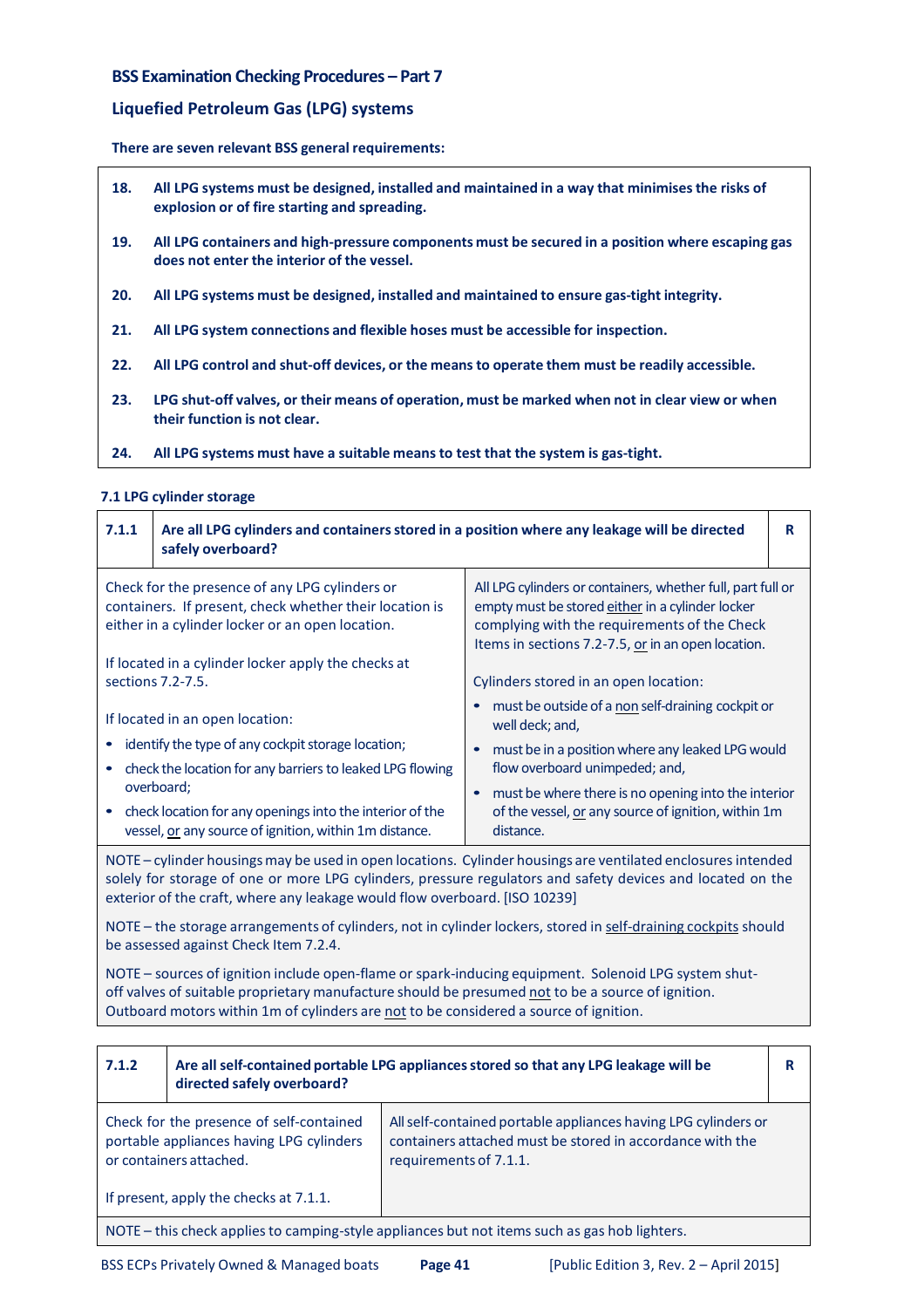| 7.2.1<br>Is the cylinder locker, up to the level of the top of the cylinder valves or other high-                                                                                                                                                                                                                                 | pressure components, free of any path for leaked LPG to enter the interior of the vessel?                                                                                                                                                                                                                                                                                                                                                                                                                                                                                                                                                                                                                   | R |
|-----------------------------------------------------------------------------------------------------------------------------------------------------------------------------------------------------------------------------------------------------------------------------------------------------------------------------------|-------------------------------------------------------------------------------------------------------------------------------------------------------------------------------------------------------------------------------------------------------------------------------------------------------------------------------------------------------------------------------------------------------------------------------------------------------------------------------------------------------------------------------------------------------------------------------------------------------------------------------------------------------------------------------------------------------------|---|
| Determine the level of the top of the cylinder valves,<br>or other high-pressure components where these<br>are located higher.                                                                                                                                                                                                    | The sides of every cylinder locker must extend at least<br>up to the level of the top of the cylinder valves, or<br>other high-pressure components where these are<br>higher.                                                                                                                                                                                                                                                                                                                                                                                                                                                                                                                               |   |
| Check the height of the LPG cylinder locker sides.<br>Determine which parts of the locker structure if<br>holed or damaged could create a path for LPG leaked<br>to enter the interior of the vessel.<br>Visually check the locker construction material and the<br>condition of all cylinder locker bottoms, sides and<br>seams. | Up to the level of the top of the cylinder valves, or<br>other high-pressure components where these are<br>higher, the bottom, sides, and seams of every cylinder<br>locker must be free of any:<br>holes, e.g. caused by drilling, rust or cutting; or,<br>$\bullet$<br>cracks, splits or de-laminations; or,<br>$\bullet$<br>missing or damaged welds at seams; or,<br>other signs of damage or deterioration<br>that can be determined by visual examination to<br>penetrate the locker to the interior of the vessel.<br>Cylinder locker bottoms, sides and seams covered by<br>this check must not rely upon glue or sealant to<br>prevent any leaked LPG from entering the interior of<br>the vessel. |   |

NOTE - the above requirements also apply where any part of a cylinder housing forms an integral part of the craft's hull or superstructure.

NOTE – the checking action applies to the external as well as the internal surfaces of cylinder lockers and housings,where these can be seen.

NOTE – prior to checking the condition of cylinder lockers and housings examiners must ensure all loose portable items are removed.

NOTE –where a part of the locker or housing is obstructed, e.g. by the cylinders themselves, a false base or mat, or ponded water, then the check cannot be completed until the obstruction has been removed, moved aside or cleared. Examinersshould not disconnect cylinders connected to the LPG system, but where cylinders prevent the condition of the locker or housing being verified the check cannot be completed until the cylinders have been moved to allow access. Lockers or housings not accessible enough to allow an assessment of condition must be recorded as 'not verified' on your checklist, and it must be considered that the check has not been completed until such time as their condition has been verified.

NOTE – hatches and any similar temporary openings, however constructed or sealed, are not permitted within the area of LPG cylinder lockers and housings covered by this check. Note that the BSS compliance of sideopening cylinder lockers compliant with ISO 10239 is covered at 7.2.3.

NOTE – wooden cylinder lockers must incorporate a lining of FRP, or equivalent to meet this requirement.

Advice for owners - owners should ensure the examiner can carry out careful checking of the cylinder locker for condition, including the removal of all loose portable items.

Advice for owners – locker corrosion may lead to a leak path for LPG to enter the interior of the vessel. LPG cylinder lockers must be maintained in good condition.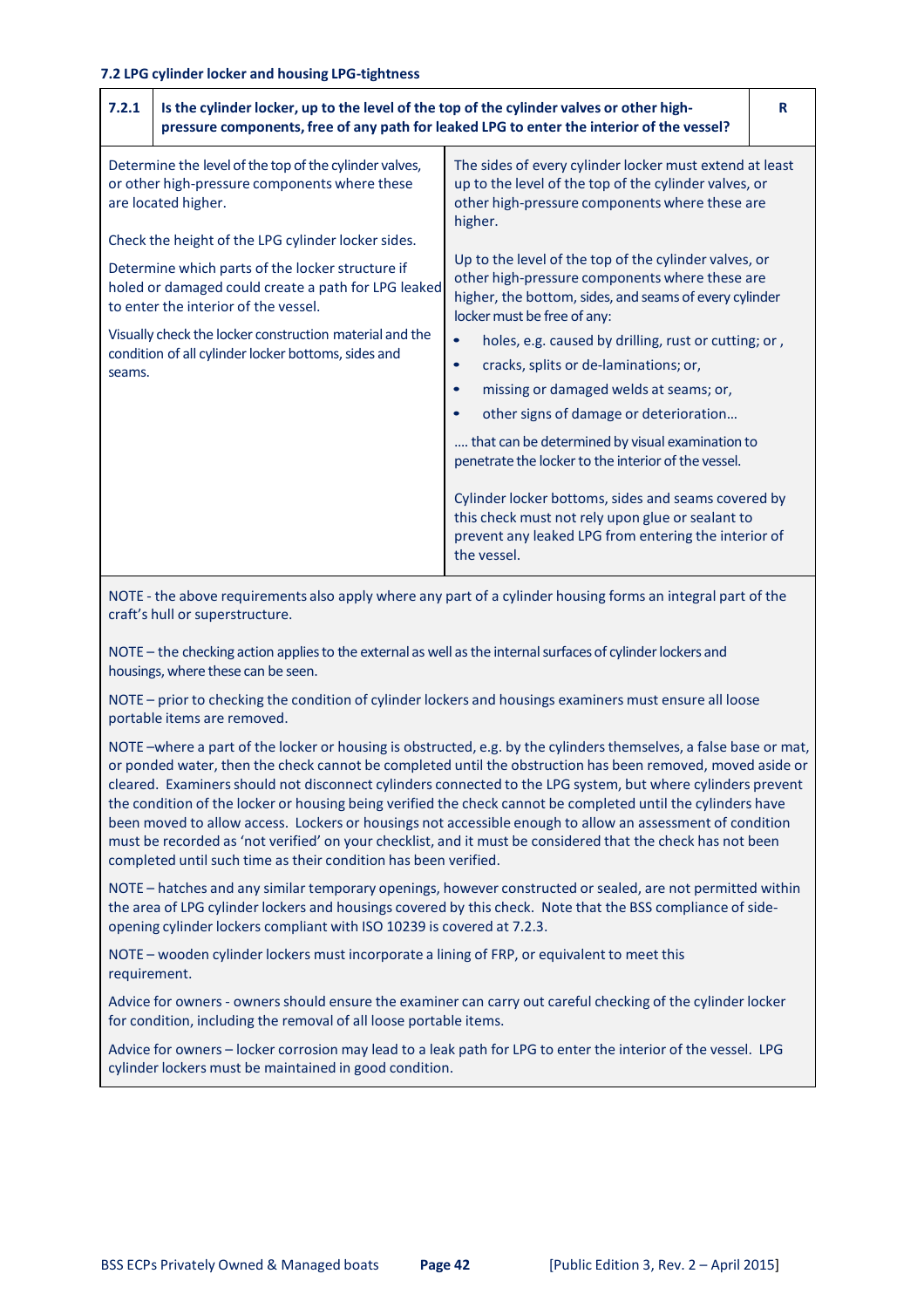| 7.2.2     | ensure LPG-tightness and in good condition?                                      | Are the sealing arrangements on pipework exiting the cylinder locker of the correct type to                                                                                                               | R |
|-----------|----------------------------------------------------------------------------------|-----------------------------------------------------------------------------------------------------------------------------------------------------------------------------------------------------------|---|
|           | Check the position, type and<br>condition of sealing<br>arrangements on pipework | Pipework must exit LPG cylinder lockers through either, a bulkhead fitting,<br>or a cable gland fitting, or be above the LPG-tight level.                                                                 |   |
| housings. | exiting cylinder lockers and                                                     | The sealing arrangements must be free of signs of damage and deterioration.                                                                                                                               |   |
|           |                                                                                  | The above requirements also apply where any part of a cylinder housing<br>forms a part of the craft's hull or superstructure and where the LPG pipe<br>exits the housing into the interior of the vessel. |   |

NOTE – in the event the pipework exits the locker below the LPG‐tight level through a conduit, it is acceptable that the pipework is protected by sealant which is in good condition and free of any holes, that completely seals the area between the pipework and the conduit inner walls and does not noticeably move or dislodge when the LPG pipework is subject to light manual force.

| 7.2.3                                                                                                                                                                                                         | Are arrangements on side-opening cylinder lockers compliant with ISO 10239? |                                                                                                         | R |
|---------------------------------------------------------------------------------------------------------------------------------------------------------------------------------------------------------------|-----------------------------------------------------------------------------|---------------------------------------------------------------------------------------------------------|---|
| Check that the location of any side-opening locker door is<br>outside of the interior of the vessel.                                                                                                          |                                                                             | Side-opening lockers must not be able to be<br>opened from the interior of the vessel.                  |   |
| Visually check the condition of the door seals.                                                                                                                                                               |                                                                             | The seals of any side-opening cylinder locker door<br>must be free of signs of gaps in the contact with |   |
| If the seals appear free of gaps, damage and<br>deterioration, then apply the check at 7.2.4.                                                                                                                 |                                                                             | the locker body and must be free of damage or<br>deterioration.                                         |   |
| If the seals appear free of gaps, damage and<br>deterioration, and the arrangements do not satisfy the<br>check at 7.2.4, ring the BSS Office for further advice<br>concerning conducting smoke pellet tests. |                                                                             | Door seals with no signs of gaps or damage must<br>satisfy check 7.2.4 or pass the smoke pellet test.   |   |
| NOTE – in the event the test is unsuccessful and the arrangements satisfy Check Item 7.2.4 record $N/A$ on your                                                                                               |                                                                             |                                                                                                         |   |

checklist at 7.2.3.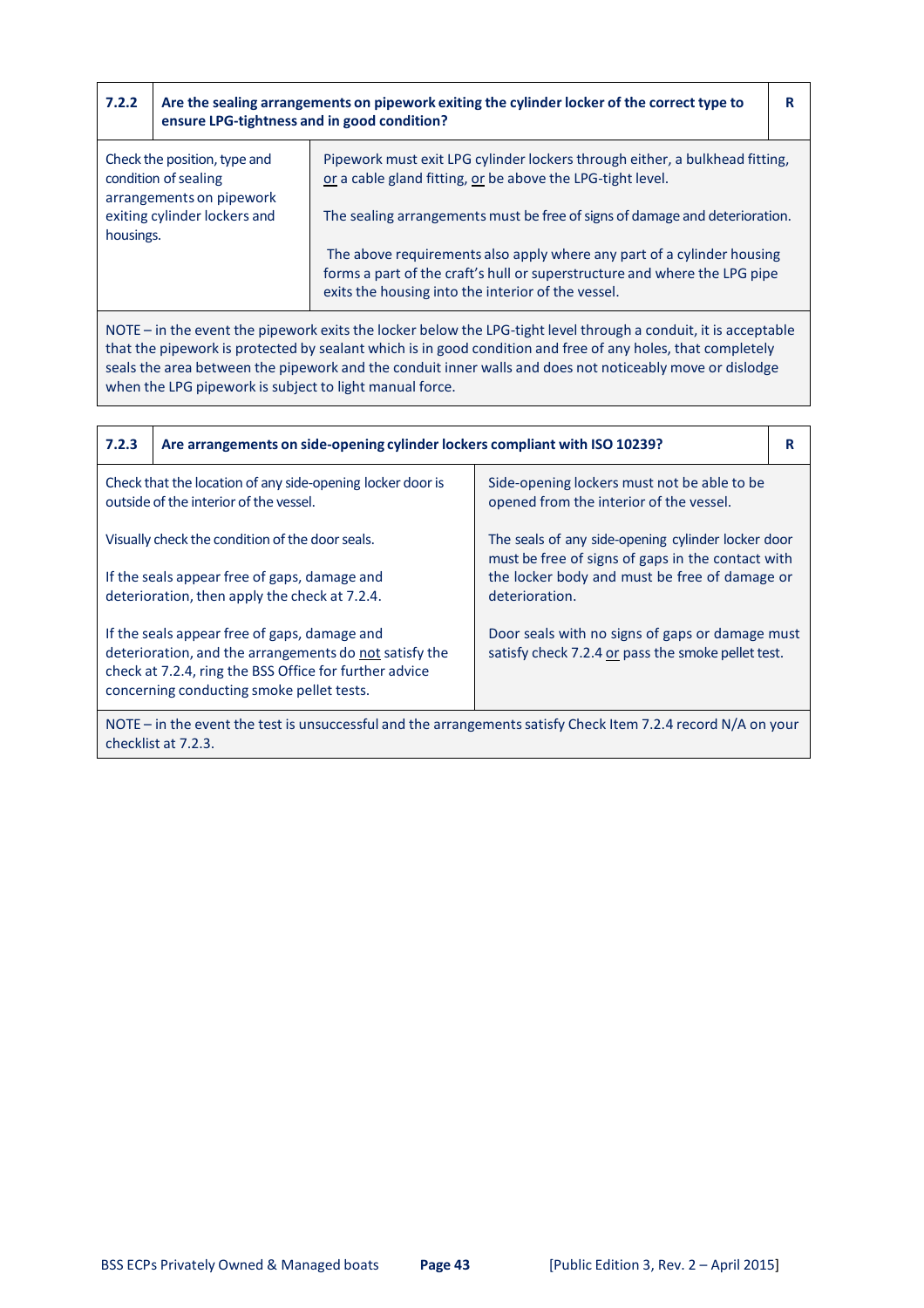| 7.2.4 | vessel?                                                                                                                                                                                                                                                                                                                                                                                                                                                                               | Do the arrangements in a self-draining cockpit prevent LPG entering the interior of the                                                                                                                                                                                                                                                                                                                                                                                                                                                                                  | R |
|-------|---------------------------------------------------------------------------------------------------------------------------------------------------------------------------------------------------------------------------------------------------------------------------------------------------------------------------------------------------------------------------------------------------------------------------------------------------------------------------------------|--------------------------------------------------------------------------------------------------------------------------------------------------------------------------------------------------------------------------------------------------------------------------------------------------------------------------------------------------------------------------------------------------------------------------------------------------------------------------------------------------------------------------------------------------------------------------|---|
|       | Verify the cockpit is self-draining.<br>Verify the presence of LPG cylinders not in a<br>cylinder locker.                                                                                                                                                                                                                                                                                                                                                                             | If the effectiveness of side-opening cylinder locker door<br>seals cannot be verified, or if cylinders are stored in cylinder<br>housings, then the arrangements of a self-draining cockpit<br>must be as follows:                                                                                                                                                                                                                                                                                                                                                       |   |
|       | If present, verify whether the self-draining cockpit<br>arrangements prevent LPG entering the interior of<br>the vessel by checking:<br>• the height of cockpit drain outlets in relation to<br>the normal laden waterline; and,<br>• the height to which cockpit is watertight to the<br>interior of the vessel; and,<br>• the condition of any hatches or openings, and<br>associated seals, gaskets, below the height of<br>the cylinders, regulators and associated<br>equipment. | • the height of cockpit drain outlet(s) must be above<br>normal laden waterline; and,<br>• the cockpit must be watertight to the interior of the<br>vessel at least to a height equal to that of the height of<br>the top of the LPG cylinder valves and other high-<br>pressure components where these are located higher;<br>and,<br>• hatches or openings, and associated seals, gaskets,<br>below the height of the LPG cylinder valves and other<br>high-pressure components where these are located<br>higher must be free of signs of damage or<br>deterioration. |   |
|       |                                                                                                                                                                                                                                                                                                                                                                                                                                                                                       | NOTE - this Check Item is relevant to cylinders in self-draining cockpits where, either the side-opening cylinder locker<br>door seal fails the test at 7.2.3, or, cylinders are not stored in any enclosure or, cylinders are stored in a cylinder                                                                                                                                                                                                                                                                                                                      |   |

housing.

NOTE – in the event the test at Check Item 7.2.3 is successful record N/A on your checklist at 7.2.4.

# **7.3 LPG cylinder locker drains**

| 7.3.1                                                                                                                                                                                                                           | Is there a drain in the cylinder locker and is the drain outlet above the waterline?                                                                                                                               |                                                                                                                                                                     | R |
|---------------------------------------------------------------------------------------------------------------------------------------------------------------------------------------------------------------------------------|--------------------------------------------------------------------------------------------------------------------------------------------------------------------------------------------------------------------|---------------------------------------------------------------------------------------------------------------------------------------------------------------------|---|
|                                                                                                                                                                                                                                 | Identify the presence of a cylinder locker drain in<br>each cylinder locker.<br>Identify the cylinder locker drain outlet on the<br>outside of the hull and verify that it is above the<br>normal laden waterline. | All cylinder lockers must be fitted with a drain facility.<br>Cylinder locker drain outlets must be on the outside of<br>the hull above the normal laden waterline. |   |
| NOTE – If for any reason water can enter the cylinder locker through the locker drain, there must always be a<br>higher drain hole(s) or enlarged 'slot' which is open to the outside air in accordance with 7.3.6 to ensure an |                                                                                                                                                                                                                    |                                                                                                                                                                     |   |

unobstructed passage of leaked LPG to the outside.

| 7.3.2                                                                                                                                                                           | Is the drain opening at or close to the bottom of the cylinder locker or is any volume<br>beneath the drain opening minimised by the use of suitable material? |                                                                                                                             | R |
|---------------------------------------------------------------------------------------------------------------------------------------------------------------------------------|----------------------------------------------------------------------------------------------------------------------------------------------------------------|-----------------------------------------------------------------------------------------------------------------------------|---|
| Check the location of the cylinder locker drain<br>openings.                                                                                                                    |                                                                                                                                                                | Cylinder locker drain openings must be located at the<br>bottom of the locker or at the lowest point of the side.           |   |
| If the drain opening is above the bottom of the<br>locker check that any area below the drain<br>opening that could retain leaked LPG is filled with<br>LPG-resistant material. |                                                                                                                                                                | Any area in the cylinder locker below the drain that could<br>retain leaked LPG must be filled with LPG-resistant material. |   |
| NOTE – drain openings on the side of cylinder lockers not greater than 25mm above the bottom of the locker<br>may be considered as at the lowest point of the side.             |                                                                                                                                                                |                                                                                                                             |   |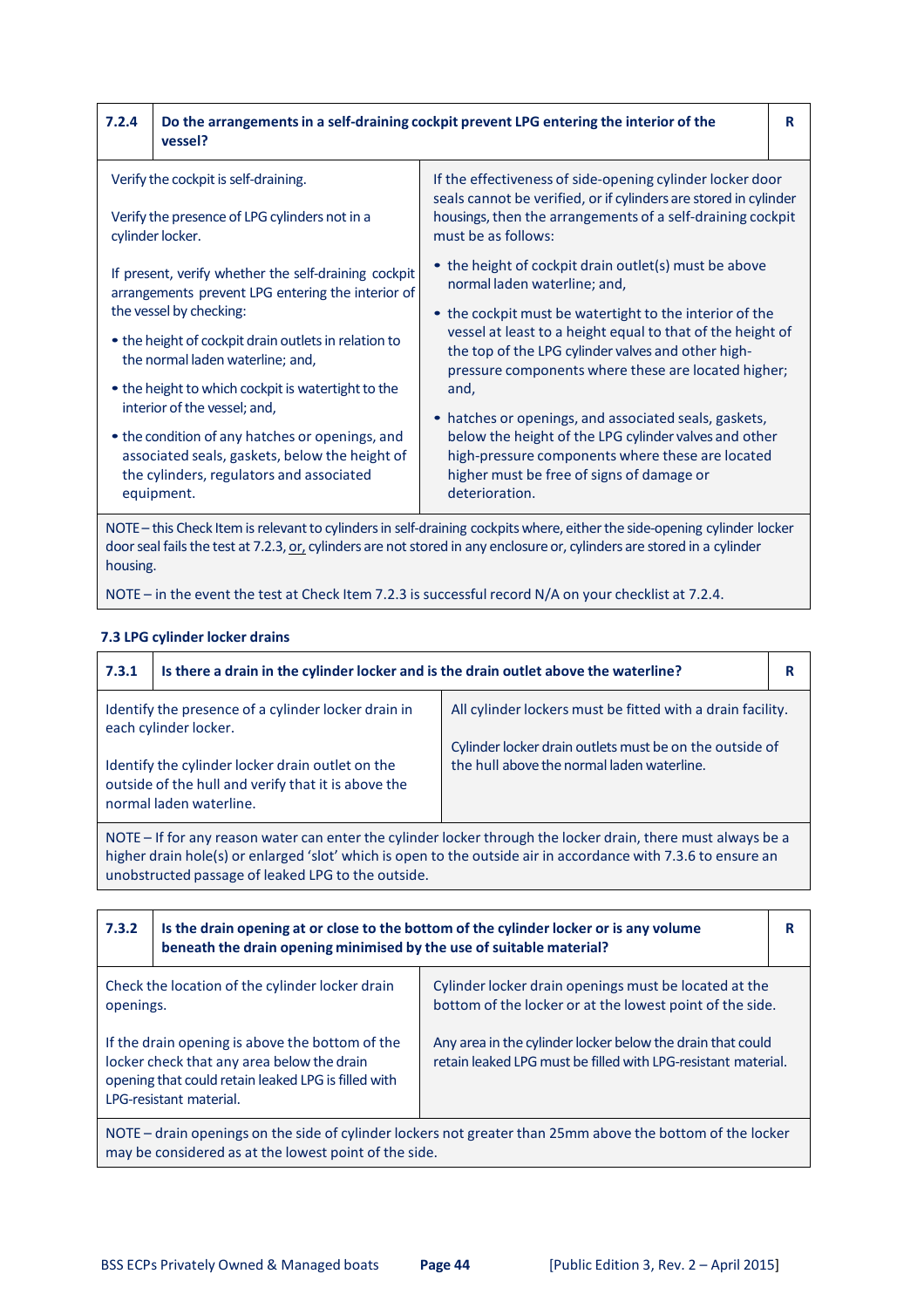| 7.3.3                        | Is the cylinder locker clear of any items that could block the drain? |                                                                  |  |
|------------------------------|-----------------------------------------------------------------------|------------------------------------------------------------------|--|
|                              | Check cylinder lockers for any items                                  | Cylinder lockers must be clear of any item which could block the |  |
| which could block the drain. |                                                                       | drain.                                                           |  |

| 7.3.4                                                                                       | Does the drain line fall continuously from the cylinder locker to the drain outlet and are<br>both ends clear of blockage? |                                                                                                                                                 |  |
|---------------------------------------------------------------------------------------------|----------------------------------------------------------------------------------------------------------------------------|-------------------------------------------------------------------------------------------------------------------------------------------------|--|
|                                                                                             | Check the completeness and fall of the drain line to<br>the drain outlet where it can be seen.                             | Cylinder locker drain lines must be continuous and must fall<br>continuously to the drain outlet in the hull so as not to<br>retain leaked LPG. |  |
| Check the drain openings in the cylinder locker and<br>at the drain outlet for obstruction. |                                                                                                                            | Drain openings in the cylinder locker and at the drain outlet<br>must not be blocked.                                                           |  |

NOTE – with the consent of the owner, a bucket of water can be used to aid verification of Check Items 7.3.4 to 7.3.6.

| 7.3.5                                                                                             |                                                                                                                           | Is the drain line material, including the connections, in good condition?                                                                                                          | R |
|---------------------------------------------------------------------------------------------------|---------------------------------------------------------------------------------------------------------------------------|------------------------------------------------------------------------------------------------------------------------------------------------------------------------------------|---|
| Check the condition of all cylinder<br>locker drain line material that can be<br>seen or reached. |                                                                                                                           | The material of drain lines must be free of signs of damage or<br>deterioration.                                                                                                   |   |
| Check the condition of all drain line<br>connections that can be seen or                          |                                                                                                                           | All connections must be complete and free of signs of damage or<br>deterioration.                                                                                                  |   |
| reached.                                                                                          |                                                                                                                           | Drain pipe connections must be appropriately tight, that is, not so<br>loose that the pipe moves under light manual force.                                                         |   |
|                                                                                                   | Where connections can be<br>reached, pull using light manual<br>force to check security of all drain<br>line connections. | Drain hoses must be free of any signs of damage and deterioration,<br>including 'soft' spots or kinking of the walls.                                                              |   |
|                                                                                                   |                                                                                                                           | Drain hose connections made with hose clips or clamps must:                                                                                                                        |   |
|                                                                                                   |                                                                                                                           | • be suitably sized, that is, not so oversized that the band forms an<br>elliptical shape or so undersized that no tightness is achieved; and,                                     |   |
|                                                                                                   |                                                                                                                           | • be appropriately tight, that is, not so loose that the hose can be<br>pulled forward or back under light manual force nor so tight that the<br>hose is excessively pinched; and, |   |
|                                                                                                   |                                                                                                                           | • show no signs of damage or deterioration at the clip or clamp; and,                                                                                                              |   |
|                                                                                                   |                                                                                                                           | • show no signs of damage or deterioration at the hose.                                                                                                                            |   |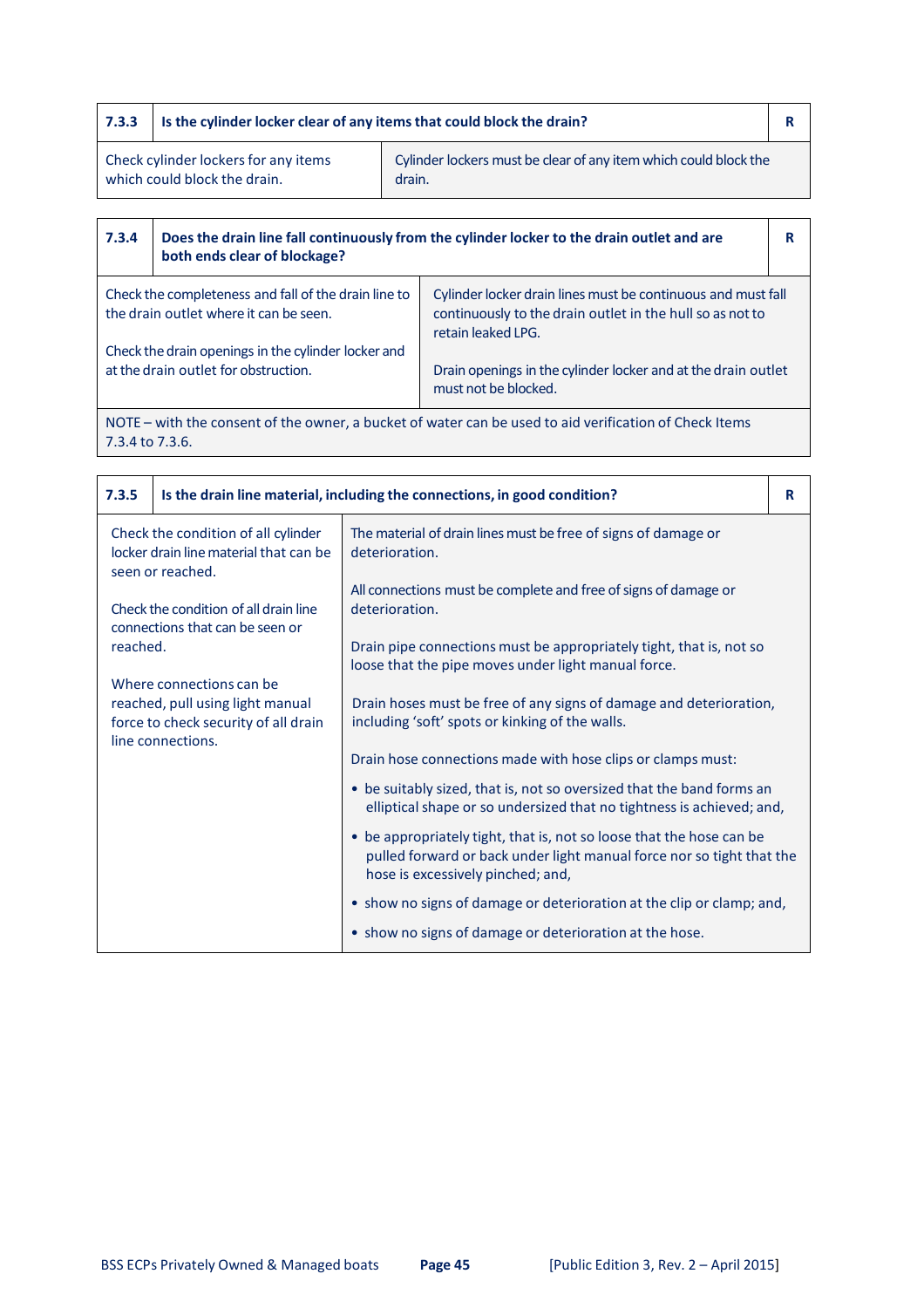| 7.3.6 | Does the drain line, or the drain opening, have a minimum appropriate internal diameter or<br>equivalent area? |                       |                                                                                                                          | R                     |  |
|-------|----------------------------------------------------------------------------------------------------------------|-----------------------|--------------------------------------------------------------------------------------------------------------------------|-----------------------|--|
|       | Measure the internal diameter of each<br>cylinder locker drain opening.                                        |                       | Cylinder locker drains must have a minimum internal diameter of<br>12mm (1/2in) or increased pro-rata up to 19mm (3/4in) |                       |  |
|       | Check the drain line that can be seen for<br>no obvious reductions.                                            | <b>Total capacity</b> | internal diameter of drain opening or<br>equivalent area                                                                 |                       |  |
|       |                                                                                                                | $1-18kg$              | $12mm$ ( $\frac{\text{V}}{\text{2}}$ in)                                                                                 | 113mm <sup>2</sup>    |  |
|       |                                                                                                                | 19-29 <sub>kg</sub>   | 14mm $\frac{9}{16}$ in)                                                                                                  | $154$ mm <sup>2</sup> |  |
|       |                                                                                                                | 30-37 <sub>kg</sub>   | $17mm$ ( $\frac{5}{sin}$ )                                                                                               | 227mm <sup>2</sup>    |  |
|       |                                                                                                                | 38kg or greater       | 19mm (% in)                                                                                                              | $283$ mm <sup>2</sup> |  |
|       | $\sim$ $\sim$ $\sim$                                                                                           |                       |                                                                                                                          |                       |  |

NOTE – equivalent areas of differently shaped drain openings are acceptable.

NOTE ‐ total capacity must be calculated from the sum of all cylinders housed in the same drained cylinder locker.

NOTE ‐ if two or more drains exist in one locker, their internal diameters or equivalent areas should be added together when checking for compliance.

# **7.4 Protecting LPG cylinders and components against damage**

| 7.4.1                                                                            | Are all cylinders secured and stored upright with the valve at the top?                        |                                                                                                                                                              | R |
|----------------------------------------------------------------------------------|------------------------------------------------------------------------------------------------|--------------------------------------------------------------------------------------------------------------------------------------------------------------|---|
|                                                                                  | Determine by moving the cylinders carefully the<br>extent of any movement.                     | The extent of any LPG cylinder movement must not cause any<br>pulling of pipework or pulling tight of hose.                                                  |   |
|                                                                                  | Check that all cylinders are secured to prevent<br>potential damage to regulators or pipework. | Cylinders must be secured so that the possibility of cylinders<br>damaging low-pressure regulators, pipework or other LPG<br>system components is minimised. |   |
|                                                                                  | Check the completeness and condition of                                                        |                                                                                                                                                              |   |
| support structures and fixings on transom-<br>mounted LPG cylinder arrangements. |                                                                                                | The support structures and fixings on transom-mounted<br>LPG cylinder arrangements must be complete and free of<br>signs of damage or deterioration.         |   |
|                                                                                  | Check all cylinders are secured in the upright                                                 |                                                                                                                                                              |   |
|                                                                                  | position with the valve uppermost.                                                             | Cylinders must be secured in the upright position with the<br>valve uppermost.                                                                               |   |

| 7.4.2 | Is the cylinder locker secure?                                         |                                                                  |  |
|-------|------------------------------------------------------------------------|------------------------------------------------------------------|--|
|       | Apply light manual force to check that<br>cylinder lockers are secure. | Cylinder lockers must be secured against unintended<br>movement. |  |

| 7.4.3 | Are LPG cylinders in a locker protected against falling objects?                 |                                                                                                      |  |
|-------|----------------------------------------------------------------------------------|------------------------------------------------------------------------------------------------------|--|
|       | Check for the presence of a lid or cover on<br>all top-opening cylinder lockers. | Top-opening LPG cylinder lockers must either have:                                                   |  |
|       | If not present check that the cylinders,                                         | • a lid or cover, or                                                                                 |  |
|       | regulators and associated equipment are<br>otherwise protected.                  | • cylinders, and other LPG system components must be<br>otherwise protected against falling objects. |  |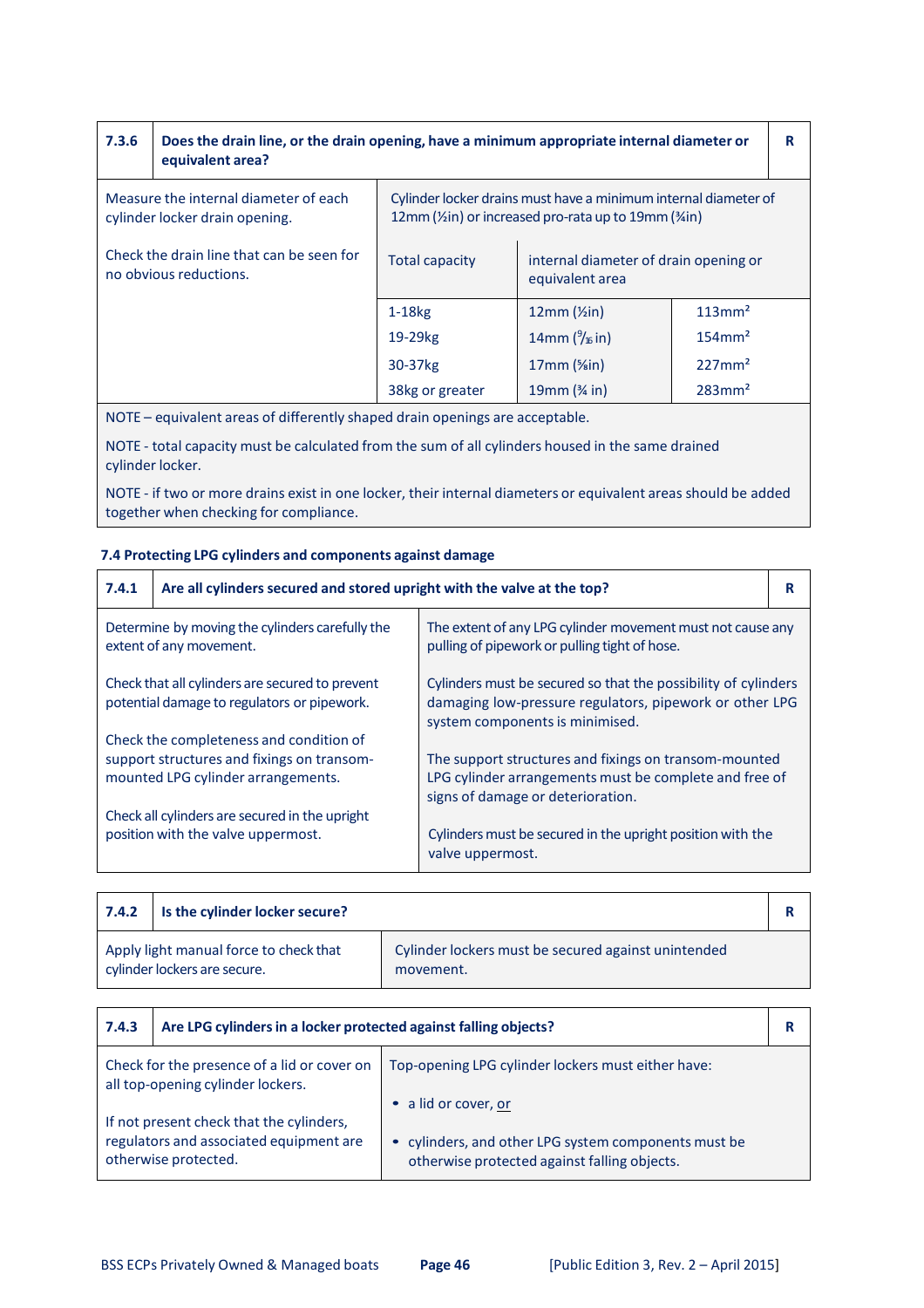| 7.4.4 | leaked LPG?                                                                                                                                                                                               | Is the cylinder locker clear of any items that could damage the LPG equipment or ignite                                                                            | R |
|-------|-----------------------------------------------------------------------------------------------------------------------------------------------------------------------------------------------------------|--------------------------------------------------------------------------------------------------------------------------------------------------------------------|---|
|       | Check the contents of all<br>cylinder lockers.                                                                                                                                                            | Cylinder lockers must not contain loose sharp or heavy items such as anchors<br>or mooring pins that could damage the cylinders or other LPG system<br>components. |   |
|       |                                                                                                                                                                                                           | Cylinder lockers must not contain any item that could ignite leaked LPG.                                                                                           |   |
|       | NOTE - sources of ignition include open flame or spark inducing equipment. Solenoid LPG system shut- off<br>valves of suitable proprietary manufacture should be presumed not to be a source of ignition. |                                                                                                                                                                    |   |
|       | Advice to owners – when purchasing solenoid controlled shut-off valves an assurance should be sought from<br>the supplier as to their suitability for use with LPG.                                       |                                                                                                                                                                    |   |

| 7.4.5                                                                                                                            |                                                                                                                                                                                | Is the cylinder locker constructed of material of the required thickness?                                                                                                                                                                                                                                                                                                                                                                                                                                                                                                | R |
|----------------------------------------------------------------------------------------------------------------------------------|--------------------------------------------------------------------------------------------------------------------------------------------------------------------------------|--------------------------------------------------------------------------------------------------------------------------------------------------------------------------------------------------------------------------------------------------------------------------------------------------------------------------------------------------------------------------------------------------------------------------------------------------------------------------------------------------------------------------------------------------------------------------|---|
| cylinder lockers.                                                                                                                | Determine the material the cylinder<br>lockers are constructed from and<br>estimate the thickness of the<br>Determine the materials used in<br>any repair to cylinder lockers. | Cylinder lockers must be constructed of materials that are either<br>the same material and thickness of the surrounding hull structure; or,<br>٠<br>metal of minimum thickness of approximately 1mm; or,<br>c<br>FRP of minimum thickness of approximately 5mm thickness.<br>Any repairs to cylinder lockers must meet the thickness requirements<br>above, and:<br>metal locker repairs must be made using a plate of similar metal and<br>must be seam welded or brazed;<br>FRP locker repairs must be made using fiberglass fabric/matting and<br>$\bullet$<br>resin. |   |
| NOTE – a combination of wooden cylinder lockers lined with FRP of a lesser thickness than 5mm may be<br>estimated as equivalent. |                                                                                                                                                                                |                                                                                                                                                                                                                                                                                                                                                                                                                                                                                                                                                                          |   |

NOTE ‐ it is accepted that it is sometimes difficult to identify the repair method after the repair has been covered in paint. If the method of repair is in doubt but otherwise it looks sound, the BSS Examiner should pass the arrangements and record notes of his/her findings.

#### **7.5 Cylinder locker openings**

| 7.5.1            | Are all openings to cylinder lockers outside of any engine, battery or electrical equipment<br>space? |                                                                                        |  |
|------------------|-------------------------------------------------------------------------------------------------------|----------------------------------------------------------------------------------------|--|
| cylinder locker. | Check the location of any opening of any                                                              | Cylinder lockers must not open into engine, battery or electrical<br>equipment spaces. |  |

#### **7.6 LPG system shut‐off valves**

| 7.6.1 | Are all LPG system shut-off valves, or their means of operation, in a readily accessible<br>position?                                   |                                                                                                                 | R |
|-------|-----------------------------------------------------------------------------------------------------------------------------------------|-----------------------------------------------------------------------------------------------------------------|---|
|       | Identify all valves used for the LPG system shut-<br>off facility and check the accessibility of valves<br>or their means of operation. | LPG system shut-off valves, or their means of operation,<br>must be installed in a readily accessible position. |   |
|       | NOTE - LPG system shut-off valves may be cylinder valves.                                                                               |                                                                                                                 |   |
|       | NOTE - systems with clip-on regulators do not require an additional system shut-off valve.                                              |                                                                                                                 |   |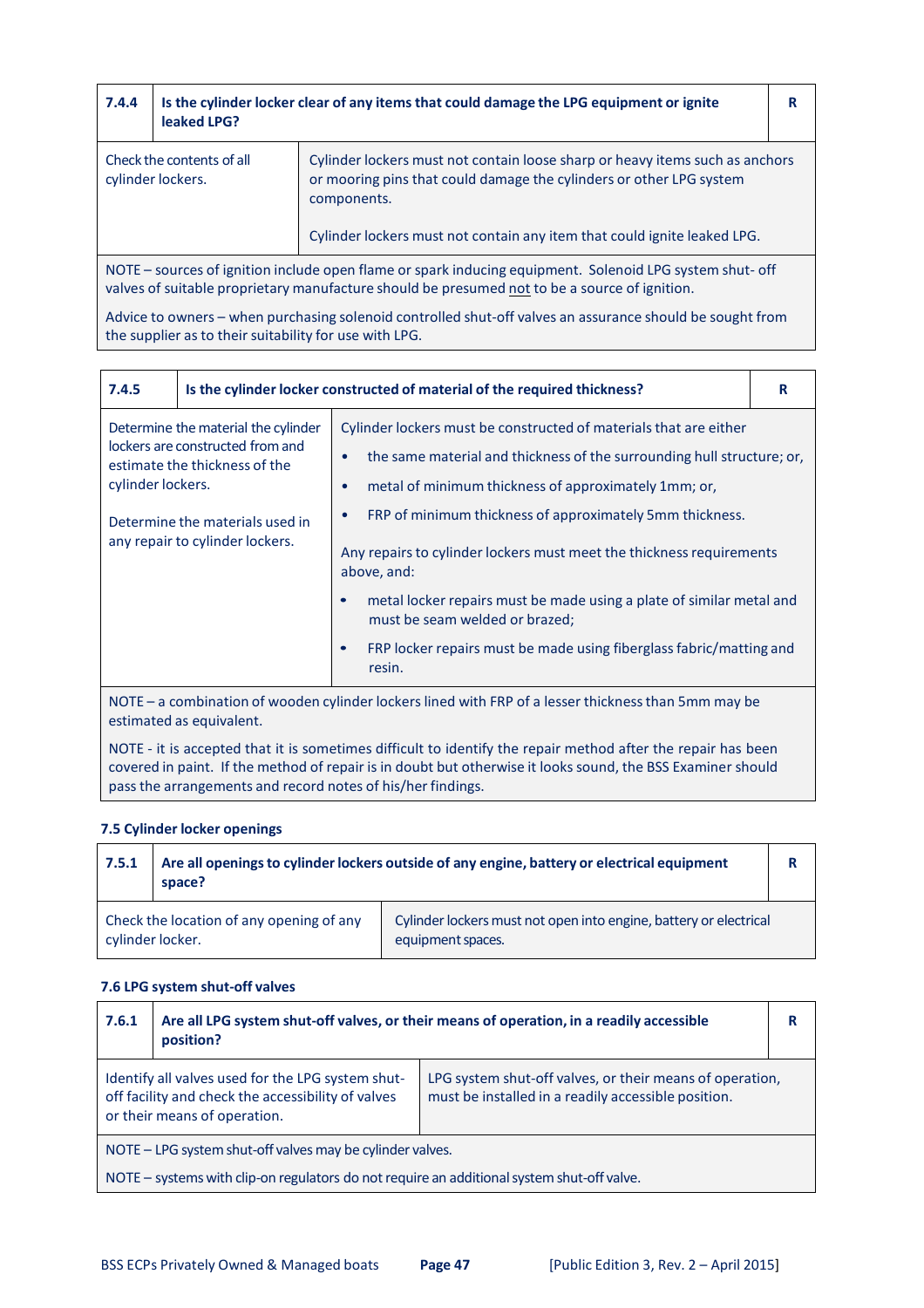| 7.6.2 | Are the locations of all LPG system shut-off valves, or their means of operation, in open<br>view, or their locations clearly marked?                                                                                                          |                                                                                                                                                             | R |
|-------|------------------------------------------------------------------------------------------------------------------------------------------------------------------------------------------------------------------------------------------------|-------------------------------------------------------------------------------------------------------------------------------------------------------------|---|
|       | Identify the locations of the valves used for the<br>LPG system shut-off facility.                                                                                                                                                             | LPG system shut-off valves, or the means to operate<br>them, must:                                                                                          |   |
|       | Where LPG system shut-off valve(s), or the means<br>to operate them, are not in open view with all<br>removable lids, deck boards, curtains, doors etc in<br>place, check for the presence of marking in open<br>view indicating the location. | be in open view with all removable lids, deck boards,<br>curtains, doors etc in place; or,<br>have their location clearly marked in open view.<br>$\bullet$ |   |

# **7.7 LPG high‐pressure system components**

**r** 

٦

| 7.7.1                                 | Are all high-pressure LPG system components either inside a cylinder locker or in an open<br>location? |                                                                                                            |  |
|---------------------------------------|--------------------------------------------------------------------------------------------------------|------------------------------------------------------------------------------------------------------------|--|
|                                       | Check the location of all high-pressure LPG<br>system components.                                      | All high-pressure components must be installed in<br>accordance with the requirements of Check Item 7.1.1. |  |
| Apply the checks at Check Item 7.1.1. |                                                                                                        |                                                                                                            |  |
|                                       |                                                                                                        |                                                                                                            |  |

| 7.7.2                                                                                | have a non-return valve fitted?                                            | Where two or more cylinders are connected on the high-pressure side, does each connection                                          | R |
|--------------------------------------------------------------------------------------|----------------------------------------------------------------------------|------------------------------------------------------------------------------------------------------------------------------------|---|
|                                                                                      | Identify the presence of cylinders connected<br>on the high-pressure side. | Two or more cylinders connected on the high-pressure side<br>must be protected by a non-return valve fitted in each<br>connection. |   |
| If present, check for a non-return valve fitted<br>in each high-pressure connection. |                                                                            |                                                                                                                                    |   |

| 7.7.3                                                                                                                                                   | the correct specification?                                                                                        | Are all hoses on the high-pressure side of pre-assembled lengths not exceeding 1m and to                                                                                                                                                                                                            |  |
|---------------------------------------------------------------------------------------------------------------------------------------------------------|-------------------------------------------------------------------------------------------------------------------|-----------------------------------------------------------------------------------------------------------------------------------------------------------------------------------------------------------------------------------------------------------------------------------------------------|--|
|                                                                                                                                                         | pressure side.<br>Check the type of hose end fittings.<br>Measure the length of hose.<br>Check the hose markings. | Identify the presence of hose on the high- All LPG hoses on the high-pressure side:<br>• must consist of pre-made hose assemblies of proprietary<br>manufacture; and,<br>$\bullet$ must not exceed 1m in length; and,<br>• must be marked to BS EN 16436 Class 3; BS 3212 type 2; or<br>equivalent. |  |
| NOTE - steel hose assemblies marked to BS EN ISO 10380 can be regarded as equivalent.<br>NOTE – hoses marked to BS EN 1763 class 3 or 4 are acceptable. |                                                                                                                   |                                                                                                                                                                                                                                                                                                     |  |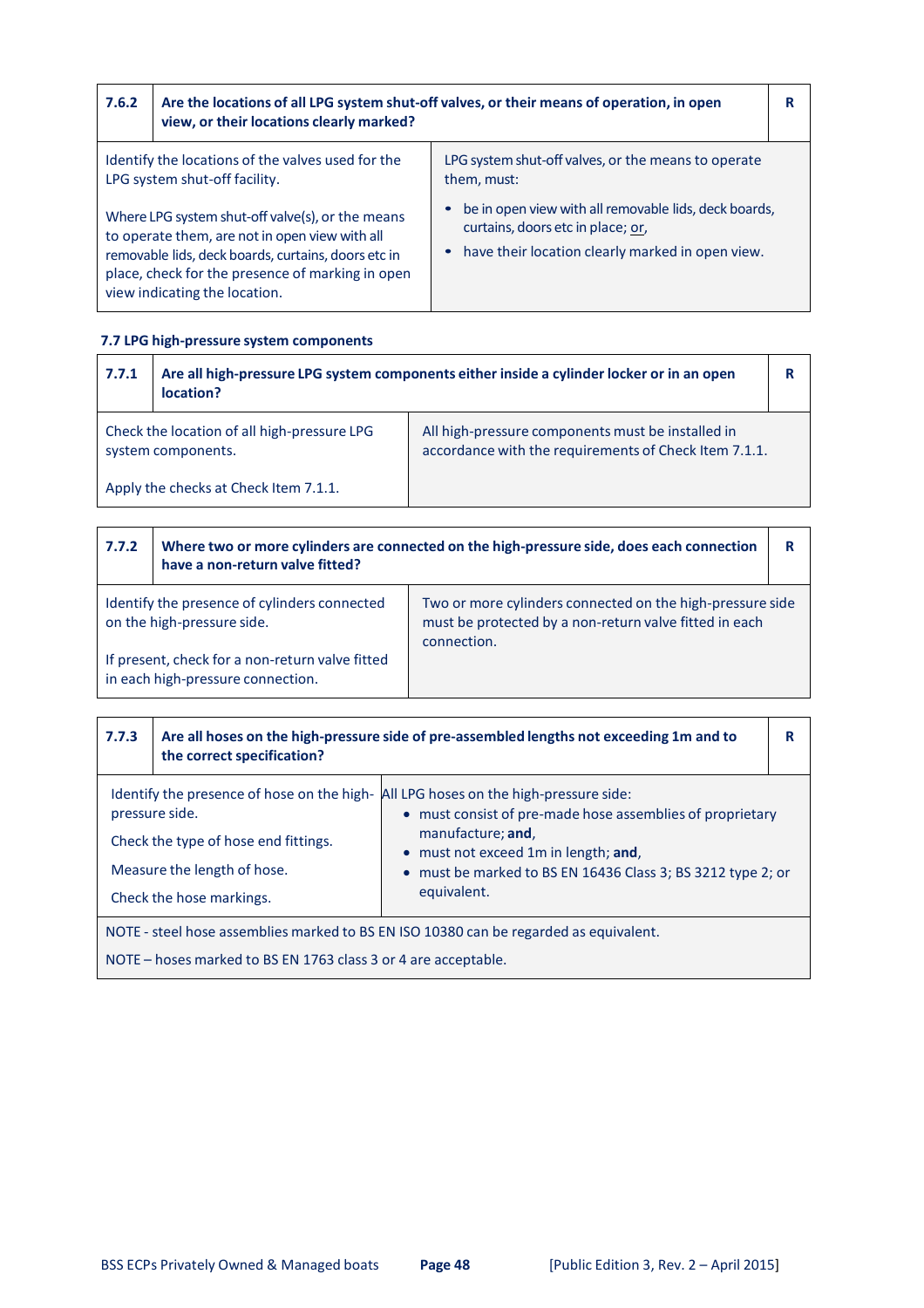| 7.7.4          |                                                                                                                    | Are all high-pressure LPG system components secure and in good condition?                                                                                                                        | R |
|----------------|--------------------------------------------------------------------------------------------------------------------|--------------------------------------------------------------------------------------------------------------------------------------------------------------------------------------------------|---|
|                | Check the condition of all regulators and<br>associated high-pressure equipment and<br>hoses and hose connections. | All high-pressure components, including regulators and<br>associated equipment, hoses and hose connections, must be<br>secure and free from signs of damage or deterioration.                    |   |
|                | Check fixings for signs of damage or                                                                               | Hose must be free of leaks, flaws, brittleness, cracking,<br>abrasion, kinking, 'soft' spots, or joins.                                                                                          |   |
| deterioration. |                                                                                                                    | On hoses covered with metal braiding the braiding must be<br>free of signs of damage or deterioration including corrosion<br>and kinking.                                                        |   |
|                |                                                                                                                    | Hose connections:                                                                                                                                                                                |   |
|                |                                                                                                                    | • must not be made using hose clamps fixed by spring<br>tension; and,                                                                                                                            |   |
|                |                                                                                                                    | must be free of any missing components, cracks, burrs<br>or rough edges or signs of other damage or<br>deterioration; and,                                                                       |   |
|                |                                                                                                                    | must not be so narrow as to cut into the hose; and,                                                                                                                                              |   |
|                |                                                                                                                    | must be suitably sized, that is, not so oversized that the<br>$\bullet$<br>band forms an elliptical shape, or so undersized that<br>inadequate compression is achieved; and,                     |   |
|                |                                                                                                                    | must be appropriately tight, that is, not so loose that<br>$\bullet$<br>the hose can be pulled forward or back under light<br>manual force nor so tight that the hose is excessively<br>pinched. |   |
|                |                                                                                                                    | Fixings for high-pressure LPG equipment must be free of<br>signs of damage or deterioration.                                                                                                     |   |

| 7.7.5                                                                                                                                                                                                                                                                     | Are non-cylinder mounted regulators located to prevent damage?                                                                                                                                                                    |                                                                                                                                                                                                                                                                       | R |
|---------------------------------------------------------------------------------------------------------------------------------------------------------------------------------------------------------------------------------------------------------------------------|-----------------------------------------------------------------------------------------------------------------------------------------------------------------------------------------------------------------------------------|-----------------------------------------------------------------------------------------------------------------------------------------------------------------------------------------------------------------------------------------------------------------------|---|
|                                                                                                                                                                                                                                                                           | Check the location of regulators not mounted<br>directly on cylinders and check whether they<br>are exposed to possible damage when the<br>cylinders are changed or when cylinders are<br>subjected to the extent of any possible | Regulators not mounted directly on cylinders must be<br>located in a position where they are not exposed to<br>possible damage when changing cylinders and/or from<br>possible movement of cylinders in situ, or they must be<br>protected from such possible damage. |   |
| movement or rocking whilst in situ.<br>The vent holes of high-pressure stage components must be<br>Check that the vent holes of high-pressure<br>protected from the ingress of debris or water.<br>stage components are protected from the<br>ingress of debris or water. |                                                                                                                                                                                                                                   |                                                                                                                                                                                                                                                                       |   |

| 7.7.6                                                                                                                            | Is the installation free of manually-adjustable regulators? |  | R |
|----------------------------------------------------------------------------------------------------------------------------------|-------------------------------------------------------------|--|---|
| Check for the presence of any manually-<br>LPG regulators must not be of the manually-adjustable type.<br>adjustable regulators. |                                                             |  |   |
| NOTE – manually-adjustable regulators are acceptable for steam boiler or blowlamp engine-start LPG supply<br>systems.            |                                                             |  |   |
| NOTE – regulators able to be adjusted upon removal of a 'tools-to-remove' dust cap are acceptable.                               |                                                             |  |   |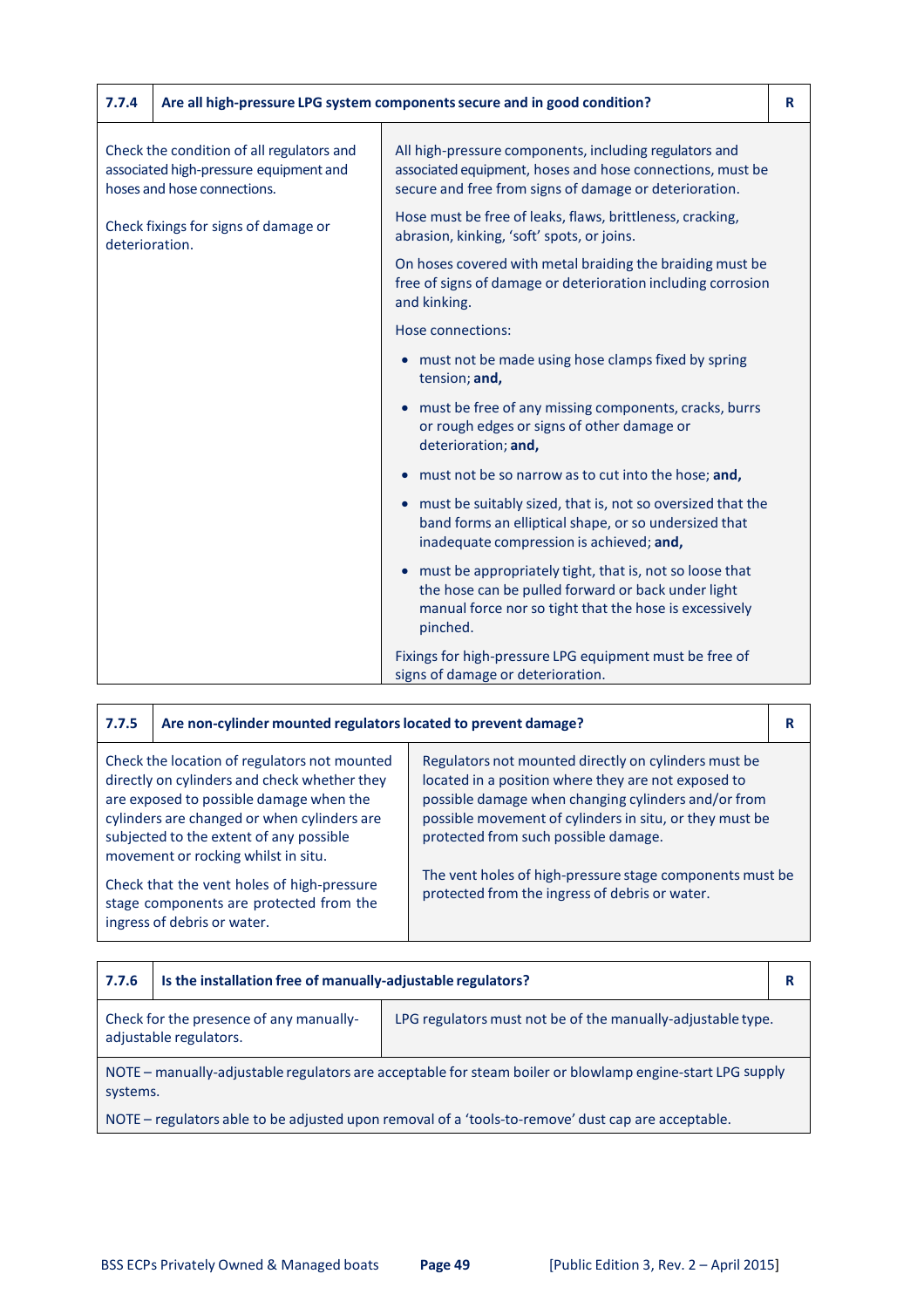# **7.8 LPG pipework, joints and connections**

| 7.8.1 |                                                                                 | Is the LPG pipework made of a suitable material, adequately secured and free from damage?                     | R |
|-------|---------------------------------------------------------------------------------|---------------------------------------------------------------------------------------------------------------|---|
|       | Visually check type of material for all LPG<br>pipework that can be seen.       | LPG pipework must be made of either seamless copper<br>tube, or stainless steel tube, or copper nickel alloy. |   |
|       | Apply light manual force to check security of<br>LPG pipes that can be reached. | LPG pipes must not move under light manual force.                                                             |   |
|       | Check condition of all LPG pipes that can be<br>seen or reached.                | LPG pipes must be free of kinks, restrictions, abrasion<br>damage or other deterioration.                     |   |
|       |                                                                                 |                                                                                                               |   |

NOTE – a little movement at the final connection to an appliance is acceptable but any such unsecured pipe should be kept to a minimum and should generally not be more than 500mm in length.

NOTE – pay particular attention to the potential for abrasion damage on pipes passing through bulkheads.

| 7.8.2 | Is the LPG pipe protected where it passes through metal bulkheads or decks?                                      |                                                                                                                                   |  |
|-------|------------------------------------------------------------------------------------------------------------------|-----------------------------------------------------------------------------------------------------------------------------------|--|
|       | Check the protection of LPG pipes passing<br>through metallic bulkheads or decks that<br>can be seen or reached. | LPG pipes passing through metallic bulkheads or decks must be<br>protected by the use of sleeves, grommets, or bulkhead fittings. |  |

| 7.8.3                                                                                                                                                                                                                 | Are all LPG pipe joints accessible for inspection and of the correct type? |                                                                                                                                                        | R |
|-----------------------------------------------------------------------------------------------------------------------------------------------------------------------------------------------------------------------|----------------------------------------------------------------------------|--------------------------------------------------------------------------------------------------------------------------------------------------------|---|
| Check the accessibility<br>and type of all pipe                                                                                                                                                                       |                                                                            | All LPG pipe joints must be accessible for inspection.                                                                                                 |   |
| joints.                                                                                                                                                                                                               |                                                                            | All LPG pipe joints must be compression fittings on copper pipework or<br>compression or screwed fittings on copper alloy or stainless steel pipework. |   |
| NOTE - joints not accessible for inspection must be recorded as 'not verified' on your checklist, and it must<br>be considered that the check has not been completed until such time as their type has been verified. |                                                                            |                                                                                                                                                        |   |

Advice for examiners - owners should be advised of the accessibility requirement at the time of an examiner's initial dealings and compliance achieved by adding inspection panels is recommended.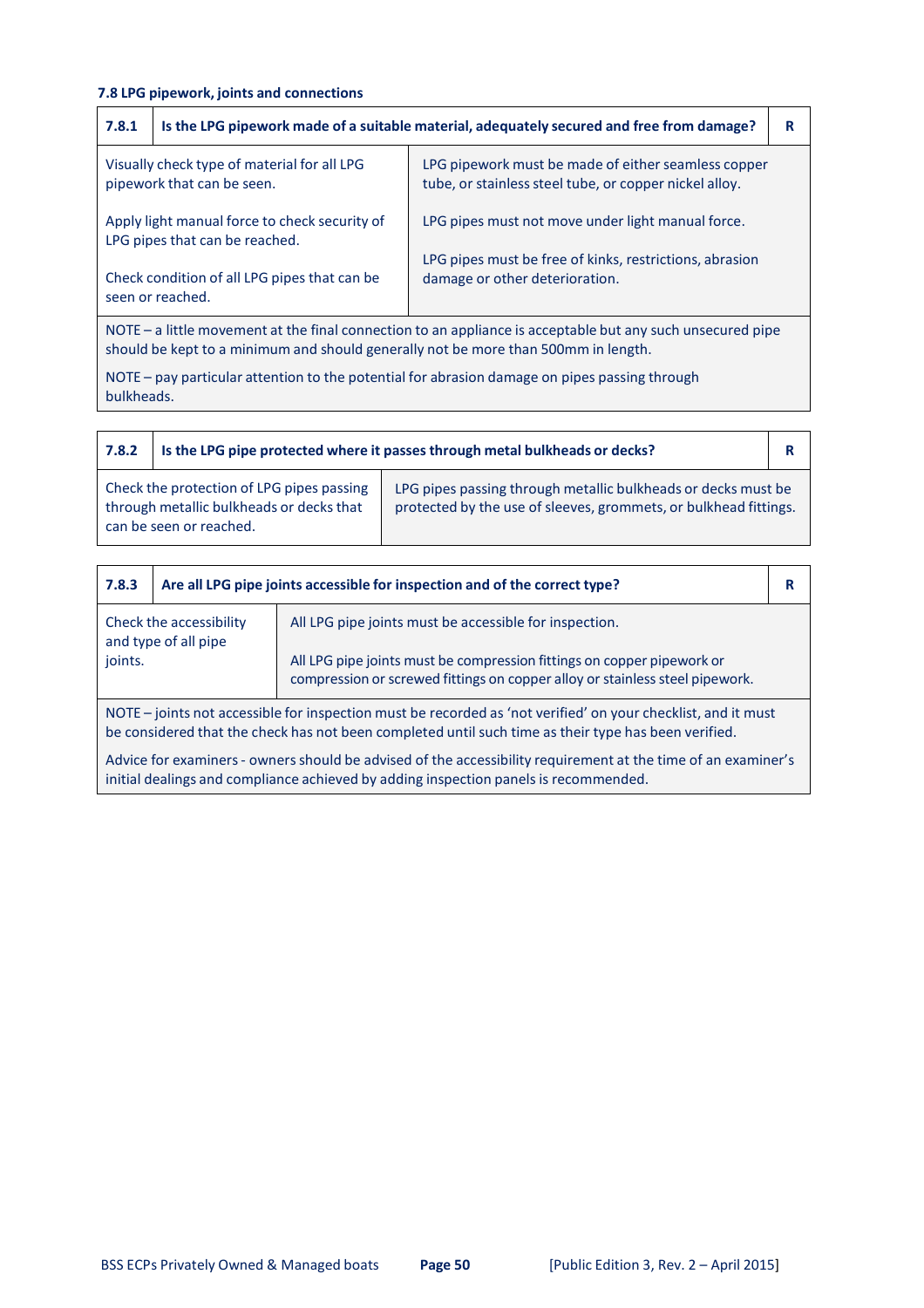| 7.8.4                                                                                                              | Are all LPG pipe joints secure, in good condition and competently made? |                                                                                                                                                                               | R |  |
|--------------------------------------------------------------------------------------------------------------------|-------------------------------------------------------------------------|-------------------------------------------------------------------------------------------------------------------------------------------------------------------------------|---|--|
| Measure the distance fixing clips are<br>attached from all joint connections.<br>Apply light manual force to check |                                                                         | All LPG pipe joints:<br>must have fixing clips attached no more than 150mm from<br>each joint connection and must not move under light manual<br>force; and,                  |   |  |
|                                                                                                                    | security of each joint.<br>Check condition and completeness of          | must have fixings that are free of signs of damage or<br>deterioration or missing components; and,                                                                            |   |  |
| fixings and joints.<br>Check all joints for the presence of<br>unnecessary components.                             |                                                                         | must be free of any signs of missing components, cracks or<br>other signs of damage or deterioration; and,<br>must be made with a minimum number of individual<br>components. |   |  |
|                                                                                                                    | $MOTE - fivinge$ are required on all sides of joints                    |                                                                                                                                                                               |   |  |

- fixings are required on all sides of joints.

NOTE – joints secured by proprietary integral fixings such as mounting plates or bulkhead fittings can be considered as meeting this requirement. The pipework adjacent to such joints does not need to be provided with additional securing within 150mm of each joint connection.

NOTE – joints not accessible for inspection must be recorded as 'not verified' on your checklist, and it must be considered that the check has not been completed until such time as their general condition has been verified.

NOTE – the minimum number of componentsis usually interpreted as two.

| 7.8.5                                                                                                                                                                                                                     | Are all unused appliance spurs properly capped or plugged?                                                                                                                                                                                                                                                         |  | R |  |  |
|---------------------------------------------------------------------------------------------------------------------------------------------------------------------------------------------------------------------------|--------------------------------------------------------------------------------------------------------------------------------------------------------------------------------------------------------------------------------------------------------------------------------------------------------------------|--|---|--|--|
| All unused appliance spurs must be closed with a 'tools-to-<br>Identify any unused appliance spurs and<br>check they are closed with a 'tools-to-<br>remove' proprietary plug or cap.<br>remove' proprietary plug or cap. |                                                                                                                                                                                                                                                                                                                    |  |   |  |  |
|                                                                                                                                                                                                                           | Advice for owners - unused spurs should be plugged or capped at the 'T' joint on the LPG supply pipework.<br>The T-joint should ideally be replaced with an in-line or elbow joint or the pipe replaced with a continuous<br>length. The use of a stop-end to a short length of supported spur pipe is acceptable. |  |   |  |  |

| 7.8.6 | Are all LPG pipes running through petrol engine spaces or electrical equipment spaces<br>jointless and in a gas-proof conduit? |                                                                                                                                                                                                                                                                                                            | R |
|-------|--------------------------------------------------------------------------------------------------------------------------------|------------------------------------------------------------------------------------------------------------------------------------------------------------------------------------------------------------------------------------------------------------------------------------------------------------|---|
|       | Check for any LPG pipes running<br>through petrol engine or electrical<br>equipment spaces.                                    | LPG pipes run through petrol engine spaces or electrical equipment<br>spaces:<br>must be jointless and in gas-proof conduit; which also,<br>must be jointless with its ends outside the affected space; and,<br>the conduit must be complete and free of signs of damage or<br>$\bullet$<br>deterioration. |   |

| 7.8.7 | Is the LPG pipe at least 75mm from exhaust system and flue components?                  |                                                                             |  |
|-------|-----------------------------------------------------------------------------------------|-----------------------------------------------------------------------------|--|
|       | Measure the distance that any LPG pipes are from<br>exhaust system and flue components. | LPG pipes must be at least 75mm from exhaust system<br>and flue components. |  |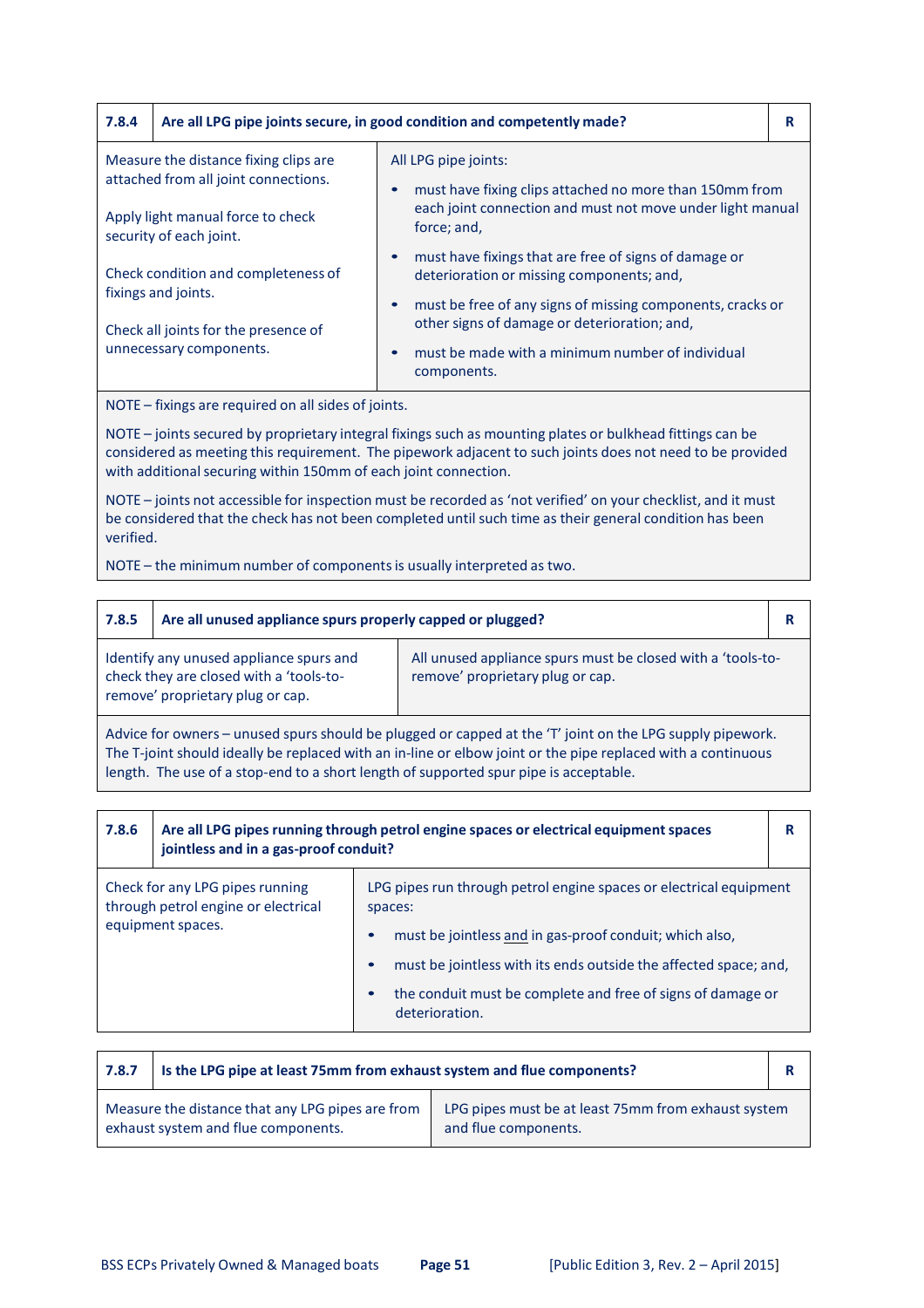#### **7.9 Low‐pressure LPG hoses and hose connections**

| 7.9.1                                                     | Are all low pressure LPG hoses accessible for inspection, of the correct material and in good<br>condition?                                                                                                                                                                                                                        |                                                                                                                                        |  |
|-----------------------------------------------------------|------------------------------------------------------------------------------------------------------------------------------------------------------------------------------------------------------------------------------------------------------------------------------------------------------------------------------------|----------------------------------------------------------------------------------------------------------------------------------------|--|
| Check the accessibility of all low<br>pressure LPG hoses. |                                                                                                                                                                                                                                                                                                                                    | All LPG hoses on the low pressure side:<br>• must be accessible for inspection along their entire length.                              |  |
| Check the markings of all LPG hoses.                      |                                                                                                                                                                                                                                                                                                                                    | • must be marked to BS EN 16436 Class 2; BS EN 16436 Class 3; BS<br>3212 type 2; or equivalent.                                        |  |
| Check the condition of hoses.                             |                                                                                                                                                                                                                                                                                                                                    | • must be free of leaks, flaws, brittleness, cracking, abrasion, kinking,<br>'soft' spots or joins.                                    |  |
|                                                           |                                                                                                                                                                                                                                                                                                                                    | On hoses covered with metal braiding the braiding must be free of signs<br>of damage or deterioration including corrosion and kinking. |  |
|                                                           | $\mathbf{1}$ $\mathbf{1}$ $\mathbf{1}$ $\mathbf{1}$ $\mathbf{1}$ $\mathbf{1}$ $\mathbf{1}$ $\mathbf{1}$ $\mathbf{1}$ $\mathbf{1}$ $\mathbf{1}$ $\mathbf{1}$ $\mathbf{1}$ $\mathbf{1}$ $\mathbf{1}$ $\mathbf{1}$ $\mathbf{1}$ $\mathbf{1}$ $\mathbf{1}$ $\mathbf{1}$ $\mathbf{1}$ $\mathbf{1}$ $\mathbf{1}$ $\mathbf{1}$ $\mathbf{$ |                                                                                                                                        |  |

NOTE – hoses marked to BS EN 1763 class 2, 3 or 4 are acceptable.

NOTE – hoses not accessible for inspection along their entire length must be recorded as 'not verified' on your checklist, and it must be considered that the check has not been completed until such time as their general condition has been verified.

NOTE – pre-made hose assemblies conforming to BS 669 may be used to connect cookers to LPG supply pipework. Such hoses usually have a red stripe running along the length of the hose but may not be marked with BS 669. The connections on such hoses must terminate with self-sealing bayonet connections at the connection points to the LPG supply pipework. The portable appliance connection checks at 7.10 also apply.

| 7.9.2       | Is all low pressure LPG hose protected against damage where it passes through bulkheads,<br>decks or partitions? |                                                                                                                                 | R |
|-------------|------------------------------------------------------------------------------------------------------------------|---------------------------------------------------------------------------------------------------------------------------------|---|
| partitions. | Check the protection for low pressure LPG<br>hoses passing through bulkheads, decks or                           | Low pressure LPG hose passing through bulkheads, decks or<br>partitions must be protected by the use of sleeves or<br>grommets. |   |

| 7.9.3 | Is all low pressure LPG hose at least 75mm from exhaust system and flue components?                  |                                                                                          |  |
|-------|------------------------------------------------------------------------------------------------------|------------------------------------------------------------------------------------------|--|
|       | Measure the distance that any low pressure LPG hoses<br>are from exhaust system and flue components. | Low pressure LPG hoses must be at least 75mm from<br>exhaust system and flue components. |  |

| 7.9.4                                                                                                                                          | Are all low pressure LPG hoses used to connect regulators or appliances to LPG supply<br>pipework only, and are they a maximum of 1m in length? |                                                                                                              |  |
|------------------------------------------------------------------------------------------------------------------------------------------------|-------------------------------------------------------------------------------------------------------------------------------------------------|--------------------------------------------------------------------------------------------------------------|--|
| Check the location of all LPG low pressure hoses.                                                                                              |                                                                                                                                                 | Except on 'all-hose' systems, low pressure LPG hoses<br>may only be used to connect a LPG cylinder regulator |  |
| and/or appliances to the LPG supply pipework.<br>Measure the length of any LPG hoses used to<br>connect appliances or regulators to LPG supply |                                                                                                                                                 |                                                                                                              |  |
| pipework.                                                                                                                                      |                                                                                                                                                 | LPG hoses used to connect appliances or regulators to<br>LPG supply pipework must not exceed 1m in length.   |  |
|                                                                                                                                                | NOTE - for 'all-hose' systems apply check 7.9.6                                                                                                 |                                                                                                              |  |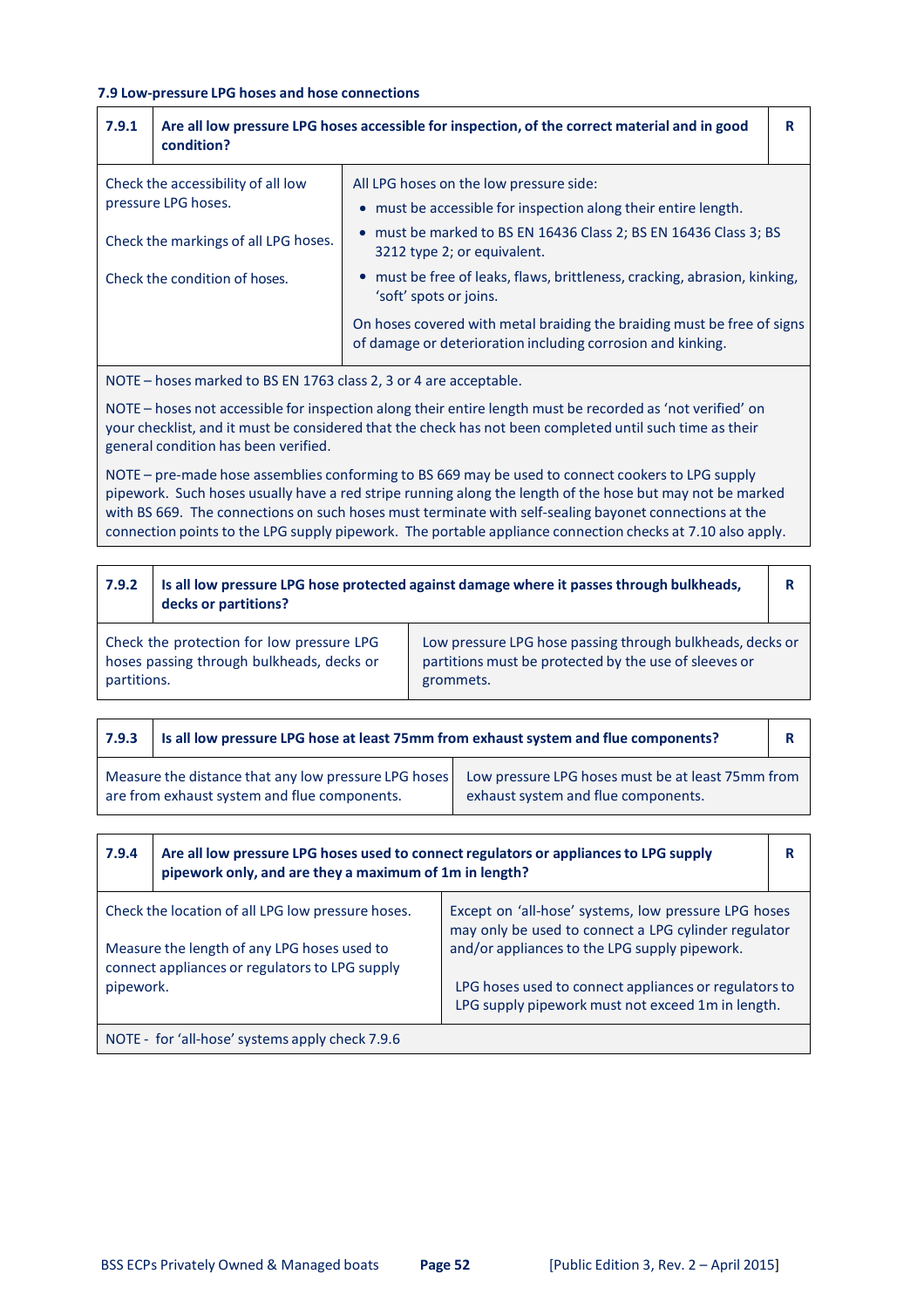| 7.9.5                                                                                                         |                                                                                | Are all low pressure LPG hose connections accessible for inspection, of the correct type,<br>secure and in good condition?                                                                                               |  |
|---------------------------------------------------------------------------------------------------------------|--------------------------------------------------------------------------------|--------------------------------------------------------------------------------------------------------------------------------------------------------------------------------------------------------------------------|--|
| connections.                                                                                                  | Check the accessibility<br>of all low pressure hose                            | All low pressure LPG hose connections:<br>must be accessible for inspection; and,                                                                                                                                        |  |
|                                                                                                               | Check types of all LPG                                                         | must be part of pre-made hose assemblies of suitable proprietary manufacture<br>or use suitable nozzles secured by crimped or worm-drive clips; and,                                                                     |  |
|                                                                                                               | hose connections.                                                              | must not be made using hose clamps fixed by spring tension; and,                                                                                                                                                         |  |
| Check the type,<br>condition, and                                                                             |                                                                                | must be free of any missing components, cracks, burrs or rough edges or signs<br>of other damage or deterioration; and,                                                                                                  |  |
|                                                                                                               | completeness of all<br>hose connections.                                       | must not be so narrow as to cut into the hose; and,                                                                                                                                                                      |  |
|                                                                                                               | Pull using light manual<br>force to check security<br>of all hose connections. | where made with crimped or worm-drive clamps, the clamps must be suitably<br>sized, that is, not so oversized that the band forms an elliptical shape, or so<br>undersized that inadequate compression is achieved; and, |  |
|                                                                                                               |                                                                                | be appropriately tight, that is, not so loose that the hose can be pulled forward<br>$\bullet$<br>or back under light manual force nor so tight that the hose is excessively<br>pinched.                                 |  |
| NOTE – hose connections not accessible for inspection must be marked as 'not verified' on your checklist, and |                                                                                |                                                                                                                                                                                                                          |  |

NOTE – hose connections not accessible for inspection must be marked as 'not verified' on your checklist, and it must be considered that the check has not been completed until such time as their condition has been verified.

Advice for owners – hose clamps of approximately 8mm width are recommended.

Advice for examiners – owners should be advised of the accessibility requirement at the time of an examiner's initial dealings and compliance achieved by adding inspection panels is recommended.

| 7.9.6                                                                                                                        |                                                                                                                                                                                       | Do 'all-hose' systems comply fully with ISO 10239?                                                                                                                    | R |
|------------------------------------------------------------------------------------------------------------------------------|---------------------------------------------------------------------------------------------------------------------------------------------------------------------------------------|-----------------------------------------------------------------------------------------------------------------------------------------------------------------------|---|
| Check that 'all-                                                                                                             |                                                                                                                                                                                       | 'All hose' systems must fully comply with ISO 10239 as follows:                                                                                                       |   |
| ISO 10239.                                                                                                                   | hose' systems are<br>fully compliant with                                                                                                                                             | each length of hose must be routed from within the cylinder locker or housing<br>$\bullet$<br>directly to the individual appliance or appliance isolation valve; and, |   |
|                                                                                                                              |                                                                                                                                                                                       | hoses must have permanently attached end fittings, such as swaged sleeve or<br>$\bullet$<br>sleeve and threaded insert; and,                                          |   |
|                                                                                                                              |                                                                                                                                                                                       | hoses must not be routed through an engine compartment; and,<br>$\bullet$                                                                                             |   |
|                                                                                                                              |                                                                                                                                                                                       | hoses must be accessible for inspection over their entire length and connections<br>$\bullet$<br>must be readily accessible; and,                                     |   |
|                                                                                                                              |                                                                                                                                                                                       | hose connections must be stress free, i.e. not subjected to tension or kinking<br>$\bullet$<br>under any conditions of use; and,                                      |   |
|                                                                                                                              |                                                                                                                                                                                       | hoses must be supported at least at 1m intervals.<br>$\bullet$                                                                                                        |   |
|                                                                                                                              | NOTE - 'all-hose' systems are those not using rigid pipework and will generally be found on imported boats,<br>CE marked to the RCD, where the builder has chosen to apply ISO 10239. |                                                                                                                                                                       |   |
| NOTE - for multi-appliance systems to ISO 10239, anticipate a manifold arrangement within the<br>cylinder locker or housing. |                                                                                                                                                                                       |                                                                                                                                                                       |   |
|                                                                                                                              | NOTE - all of the hose and hose connection condition checks at 7.9.1 and 7.9.5 also apply. NOTE -                                                                                     |                                                                                                                                                                       |   |
|                                                                                                                              |                                                                                                                                                                                       | single cooking appliances connected by hose of no more than 1m in length directly to a regulator are                                                                  |   |
|                                                                                                                              |                                                                                                                                                                                       | acceptable and need not be assessed against this check.                                                                                                               |   |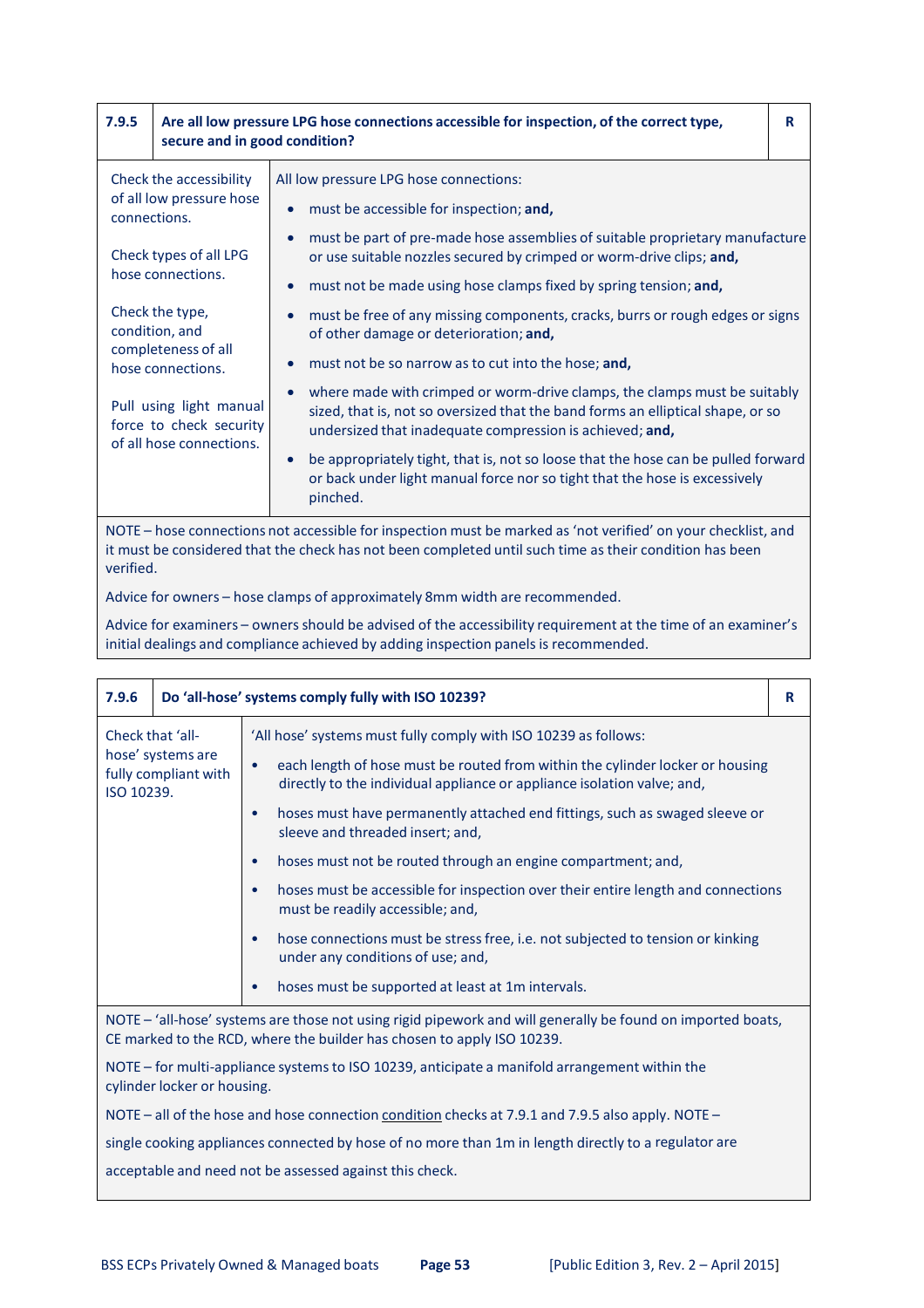# **7.10 Portable appliance connections**

| 7.10.1                                 | Are all portable appliance connection points provided with an isolation valve?                         |                                                                                     |  |
|----------------------------------------|--------------------------------------------------------------------------------------------------------|-------------------------------------------------------------------------------------|--|
|                                        | Identify all portable appliance connection points<br>and check for the presence of an isolation valve. | All portable appliance connection points must be<br>fitted with an isolation valve. |  |
| Apply the checks at 7.11.2 and 7.11.3. |                                                                                                        |                                                                                     |  |

| 7.10.2                                                   | Are portable appliance hoses connected with bayonet, plug or screwed fittings, complete<br>and in good condition? |                                                                                                                                                    | R |
|----------------------------------------------------------|-------------------------------------------------------------------------------------------------------------------|----------------------------------------------------------------------------------------------------------------------------------------------------|---|
|                                                          | Identify the type of appliance hose<br>connection to the isolation valve.                                         | All hose connections to the isolation valves of portable appliances<br>must be made with a bayonet, plug-in or screwed fitting.                    |   |
| Check all connections for completeness<br>and condition. |                                                                                                                   | All bayonet, plug-in or screwed fittings must not be missing any<br>components and must be free of corrosion, signs of damage or<br>deterioration. |   |

| 7.10.3                                                                                                      | Are all unused screwed portable appliance connection points properly capped or plugged? |                                                                                                                    | R |
|-------------------------------------------------------------------------------------------------------------|-----------------------------------------------------------------------------------------|--------------------------------------------------------------------------------------------------------------------|---|
| Identify any unused screwed appliance<br>connection points and determine how they are<br>plugged or capped. |                                                                                         | All unused screwed appliance connection points must be<br>closed with a 'tools-to-remove' proprietary plug or cap. |   |

# **7.11 Appliance isolation valves**

| 7.11.1                                                                                                                                                                                                                                                                                                        | Can all appliance supply hoses be isolated through individual shut-off valves?                    |  |  |
|---------------------------------------------------------------------------------------------------------------------------------------------------------------------------------------------------------------------------------------------------------------------------------------------------------------|---------------------------------------------------------------------------------------------------|--|--|
| Identify every appliance connected by hose<br>Appliances connected by hose must be provided with an<br>individual shut-off valve at the connection point to the LPG<br>and confirm the presence of an individual<br>shut-off valve at the connection point to the<br>supply pipework.<br>LPG supply pipework. |                                                                                                   |  |  |
| NOTE – for an installation with a single appliance connected by a hose the cylinder valve may be classed<br>as the appliance isolation valve.                                                                                                                                                                 |                                                                                                   |  |  |
| NOTE – ease of access takes precedence over the requirement for the valve to be located at the<br>connection to the LPG supply pipework.                                                                                                                                                                      |                                                                                                   |  |  |
|                                                                                                                                                                                                                                                                                                               | NOTE - habitar personan personal marita dependence per la personalista primera de la personalista |  |  |

NOTE – hob/oven arrangements may be deemed one appliance for the purposes of this check.

| 7.11.2                                                                                                                                                                                                                                              | Are appliance isolation valves of the correct type? |                                                                                                                                                    | R |
|-----------------------------------------------------------------------------------------------------------------------------------------------------------------------------------------------------------------------------------------------------|-----------------------------------------------------|----------------------------------------------------------------------------------------------------------------------------------------------------|---|
| Identify the type of all<br>appliance isolation valves.                                                                                                                                                                                             |                                                     | Any tapered-plug type valves used as isolation valves must be spring loaded.                                                                       |   |
|                                                                                                                                                                                                                                                     |                                                     | Needle-type valves used as isolation valves are not permitted.                                                                                     |   |
|                                                                                                                                                                                                                                                     |                                                     | Appliance isolation valves at floor level must either be of the drop fan or loose-<br>key type or of a type that cannot be operated inadvertently. |   |
| NOTE – if the spring on a spring-loaded tapered-plug valve is found not to be free to operate without<br>interference because of its close fitting against the surface behind it, then the valve is not to be considered as<br>being spring-loaded. |                                                     |                                                                                                                                                    |   |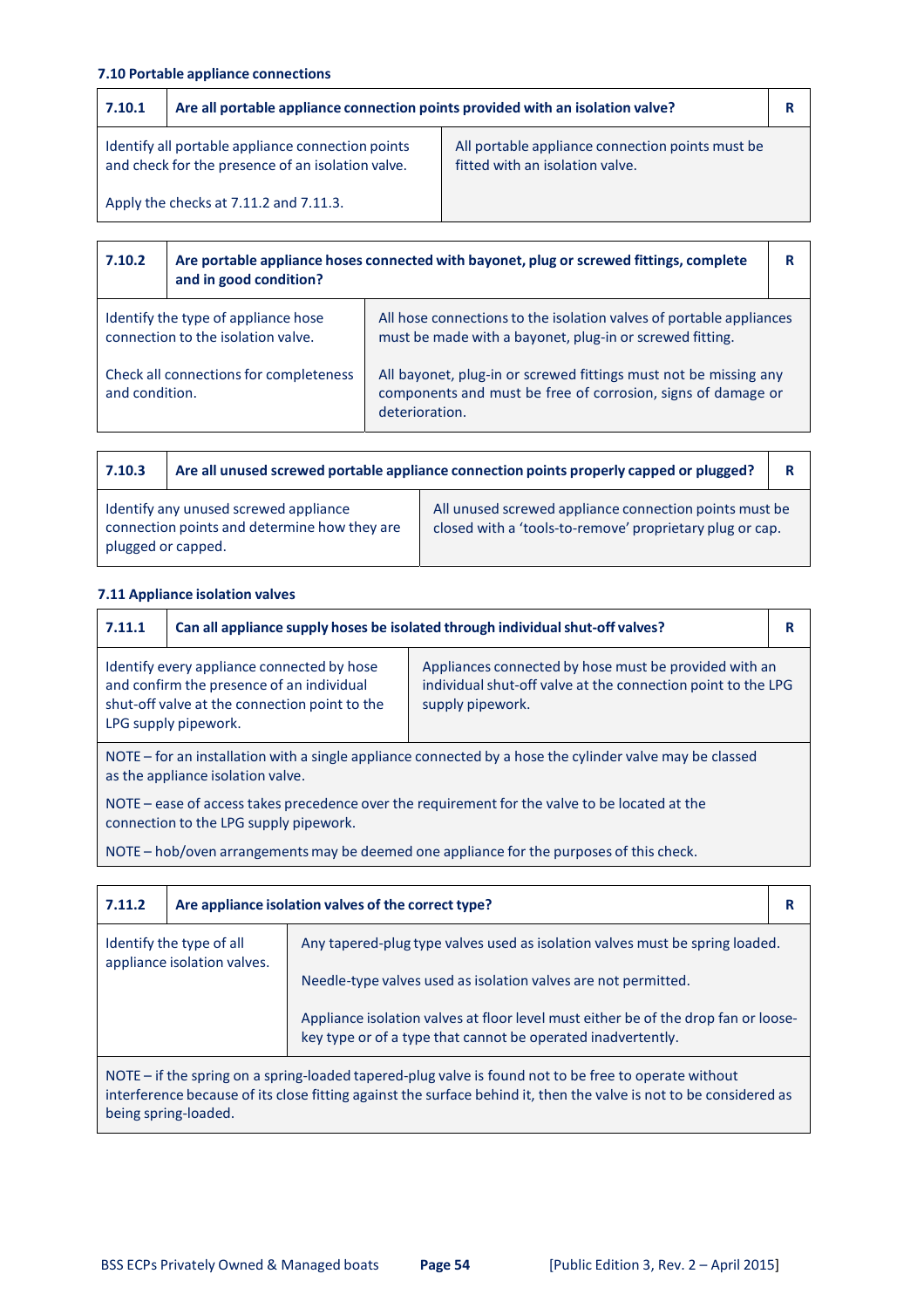| 7.11.3                                                                                                                                                                                  | Are appliance isolation valves, or the means of operating them, readily accessible? |                                                                                                       |  |
|-----------------------------------------------------------------------------------------------------------------------------------------------------------------------------------------|-------------------------------------------------------------------------------------|-------------------------------------------------------------------------------------------------------|--|
| Check the accessibility of all isolation valves,<br>Appliance isolation valves, or the means of operating the<br>or the means of operating them.<br>valves, must be readily accessible. |                                                                                     |                                                                                                       |  |
| Advice for owners – the main shut-off valve should be considered as the primary emergency shut-off.                                                                                     |                                                                                     |                                                                                                       |  |
|                                                                                                                                                                                         |                                                                                     | NOTE - isolation valves located behind free-standing LPG cookers that are restrained from tilting are |  |

acceptable provided the restraining method can be unfastened without the use of tools.

# **7.12 Testing for LPG system tightness**

| 7.12.1                                                                 | Is there a LPG test point in the system, or a bubble tester in the cylinder locker or housing? |                                                                                               | R |
|------------------------------------------------------------------------|------------------------------------------------------------------------------------------------|-----------------------------------------------------------------------------------------------|---|
| Check for the presence and location<br>and accessibility of a means to |                                                                                                | All LPG systems must be fitted with one of the following means<br>to determine gas-tightness: |   |
| determine the LPG system tightness.                                    | • a readily accessible proprietary test point on an appliance; or,                             |                                                                                               |   |
|                                                                        |                                                                                                | • a readily accessible proprietary test point fitted in<br>the pipework; or,                  |   |
|                                                                        |                                                                                                | • a bubble tester installed in a cylinder locker or cylinder<br>housing.                      |   |

| 7.12.2                                                                                                                                                                                                                                                                 | Is the LPG system free of leaks as defined in the tightness test? |  | R |
|------------------------------------------------------------------------------------------------------------------------------------------------------------------------------------------------------------------------------------------------------------------------|-------------------------------------------------------------------|--|---|
| Verify the LPG system is free of leaks by carrying<br>All LPG systems must be free of leaks when tested in<br>out the appropriate tightness test at Appendix C<br>accordance with the appropriate tightness test procedure.<br>or Appendix D.                          |                                                                   |  |   |
| NOTE - if for any reason a tightness test cannot be completed your checklist must be marked as 'not verified'<br>and the item considered as non-compliant until such time as verification of tightness is achieved. The reason<br>for non-completion must be recorded. |                                                                   |  |   |
| NOTE - a leak in the system is classified as 'immediately dangerous' and the actions described in<br>Appendix A and B are to be taken.                                                                                                                                 |                                                                   |  |   |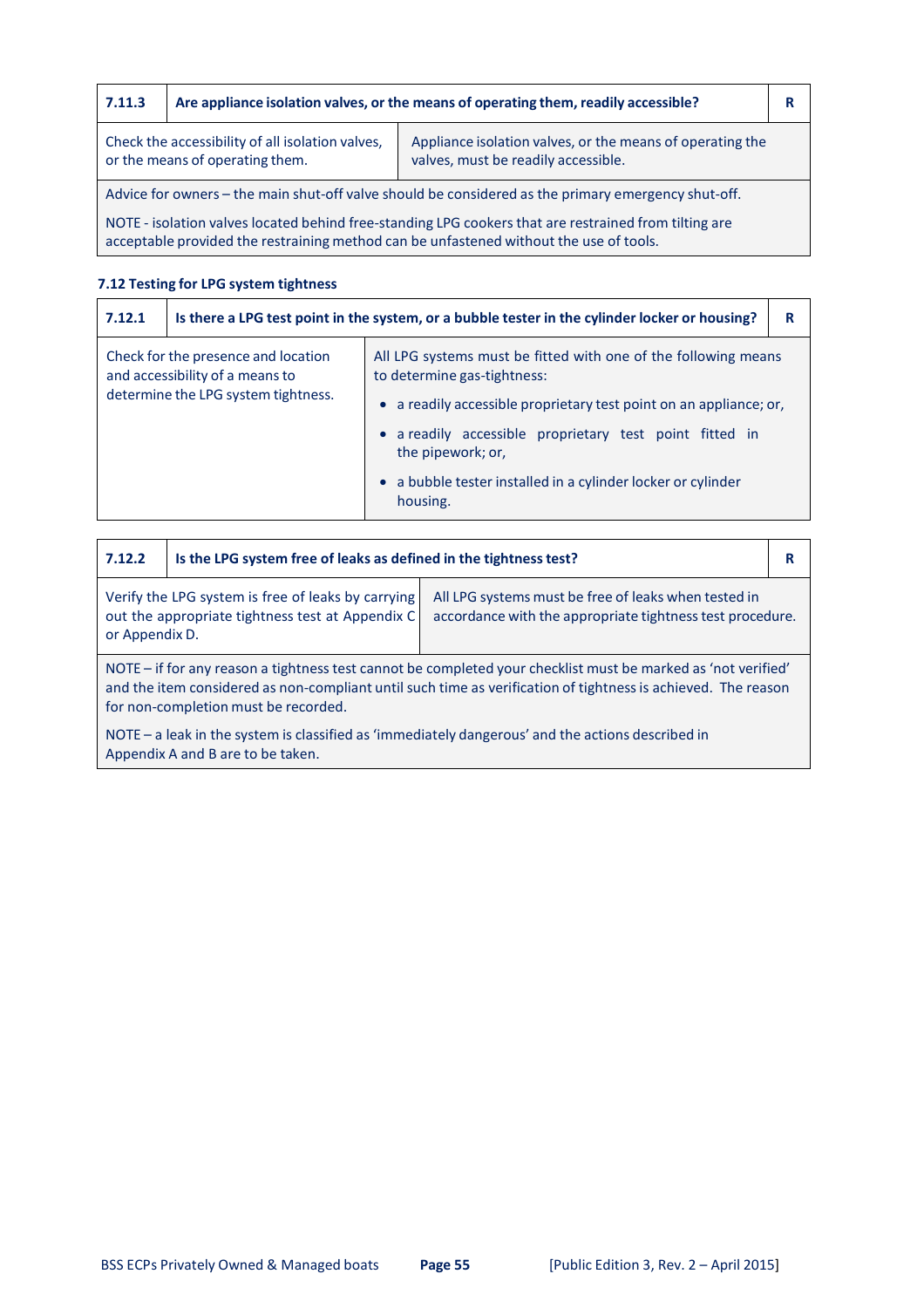# **BSS Examination Checking Procedures – Part 8**

# **Appliances and flues**

**There are five relevant BSS general requirements:**

| 25. | All appliances must be designed, installed and maintained in a way that minimises the risks of<br>explosion or of fire starting and spreading.                                                                                                                                                |
|-----|-----------------------------------------------------------------------------------------------------------------------------------------------------------------------------------------------------------------------------------------------------------------------------------------------|
| 26. | All liquid-fuelled appliances must have an emergency shut-off valve located at a safe distance<br>from the appliance.                                                                                                                                                                         |
| 27. | a) LPG and liquid-fuel burning appliances installed from 3 January 2000.<br>All burners and pilot lights shall be fitted with a device that automatically shuts off the fuel supply<br>if the burner flame fails.                                                                             |
|     | b) LPG and liquid-fuel burning appliances installed before 3 January 2000<br>Burners on catalytic appliances, appliances with continuously-burning flames and pilot light<br>burners shall be fitted with a device that automatically shuts off the fuel supply if the burner<br>flame fails. |
| 28. | All appliance flues must be designed, installed and maintained in a way that minimises the risk of<br>fire.                                                                                                                                                                                   |
| 29. | All fuel and power supply systems for appliances must meet these general requirements where<br>relevant.                                                                                                                                                                                      |

## **8.1Appliance fuel and powersupply**

| 8.1.1                                                                                                                                                                                                                                                       | Do the fuel supply arrangements to all installed appliances meet the applicable BSS<br>requirements? |  | R |
|-------------------------------------------------------------------------------------------------------------------------------------------------------------------------------------------------------------------------------------------------------------|------------------------------------------------------------------------------------------------------|--|---|
| For each installed appliance, identify the type of fuel<br>The fuel supply arrangements for all installed<br>supply arrangements and apply the relevant Part of the<br>appliances must meet the applicable BSS<br><b>BSS</b> requirements.<br>requirements. |                                                                                                      |  |   |
| NOTE - concerning diesel, paraffin, spirit, electric, or LPG appliances, apply Part 2, Part 3 or Part 7<br>respectively, as appropriate.                                                                                                                    |                                                                                                      |  |   |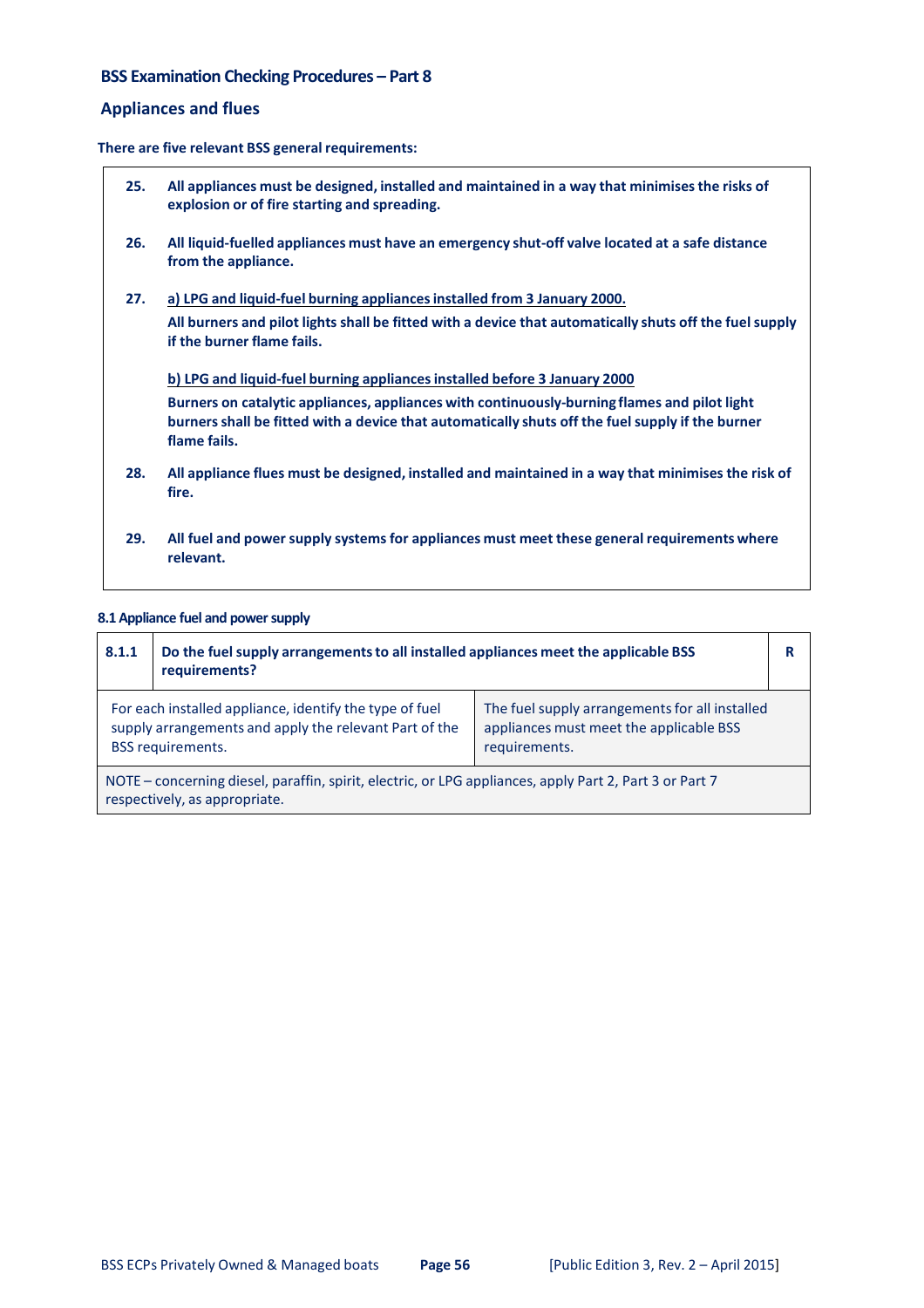| 8.1.2                                                                             | Are all liquid-fuelled appliances fitted with shut-off valves, and are the valves or their means<br>of operation, in a readily accessible and safe position? |                                                                                                                                                                                                                         | R |
|-----------------------------------------------------------------------------------|--------------------------------------------------------------------------------------------------------------------------------------------------------------|-------------------------------------------------------------------------------------------------------------------------------------------------------------------------------------------------------------------------|---|
|                                                                                   | Identify all fuel supplies to liquid-fuelled<br>appliances and check for the presence of<br>valves or cocks.                                                 | Liquid-fuelled appliances must be provided with a valve or cock<br>to shut off the fuel supply.                                                                                                                         |   |
| Check the position and accessibility of<br>the valves or cocks, or their means of |                                                                                                                                                              | All shut-off valves or cocks, or their means of operation, must be<br>installed in a readily accessible position.                                                                                                       |   |
| operation.                                                                        |                                                                                                                                                              | All shut-off valves or cocks, or their means of operation, must be<br>installed within reach of the appliance but not in a position that<br>requires the user to reach over or around the appliance to<br>operate them. |   |

NOTE – this check does not cancel out the fuel tank shut‐off requirements at Check Item 2.13.1, which must be met.

NOTE – the valve or cock should normally be situated in the same compartment as the appliance. However, there may be installations where it is not physically possible or safe to do so. For example: where the appliance is installed on a bulkhead between compartments; or, if there is less than approximately 1m of fuel pipe in the same compartment. In these cases it is acceptable for the valve or cock to be installed at the nearest practicable point.

NOTE – automatic fire valves of a suitable proprietary type are an acceptable alternative to manually operated valves or cocks. Where fire valves are fitted these may be located immediately adjacent to the appliance.

NOTE – appliances fitted with electrical fuel-supply pumps that shut off the fuel supply when the pump is not in use, are an acceptable alternative to manually operated valves or cocks.

#### **8.2 LPG or paraffin refrigerators on vessels with petrol propulsion engines**

| 8.2.1                                                                                                                                                                                                                                                                                                                     | Where the vessel has a petrol propulsion engine, is the burner of a LPG or paraffin<br>refrigerator room-sealed, or completely enclosed? |                                                                                                                                             | R |
|---------------------------------------------------------------------------------------------------------------------------------------------------------------------------------------------------------------------------------------------------------------------------------------------------------------------------|------------------------------------------------------------------------------------------------------------------------------------------|---------------------------------------------------------------------------------------------------------------------------------------------|---|
| Identify the presence of a non-room-sealed LPG or<br>paraffin refrigerator in a vessel with a petrol propulsion<br>engine.<br>If present, check that the burner is totally enclosed or if<br>necessary, any presented declaration from an<br>equipment manufacturer or supplier.                                          |                                                                                                                                          | The burners of LPG or paraffin refrigerators in a<br>vessel with a petrol propulsion engine must be<br>room-sealed, or completely enclosed. |   |
| NOTE – this check is limited to petrol engines, including petrol outboard motors, used as the means of<br>propulsion.                                                                                                                                                                                                     |                                                                                                                                          |                                                                                                                                             |   |
| NOTE – if the owner claims compliance, but the burner assembly is not visible and the owner has no<br>declaration from an equipment manufacturer or supplier, mark your Check Item 'not verified'. In such cases,<br>the fridge must be considered as non-compliant until such time as its suitability has been verified. |                                                                                                                                          |                                                                                                                                             |   |

NOTE – known room-sealed models include the Electrolux RB180, RB182, RM4213 LSC and RM6401 LSC models.

NOTE – in the event a fault is determined take the actions described in Appendix A and B.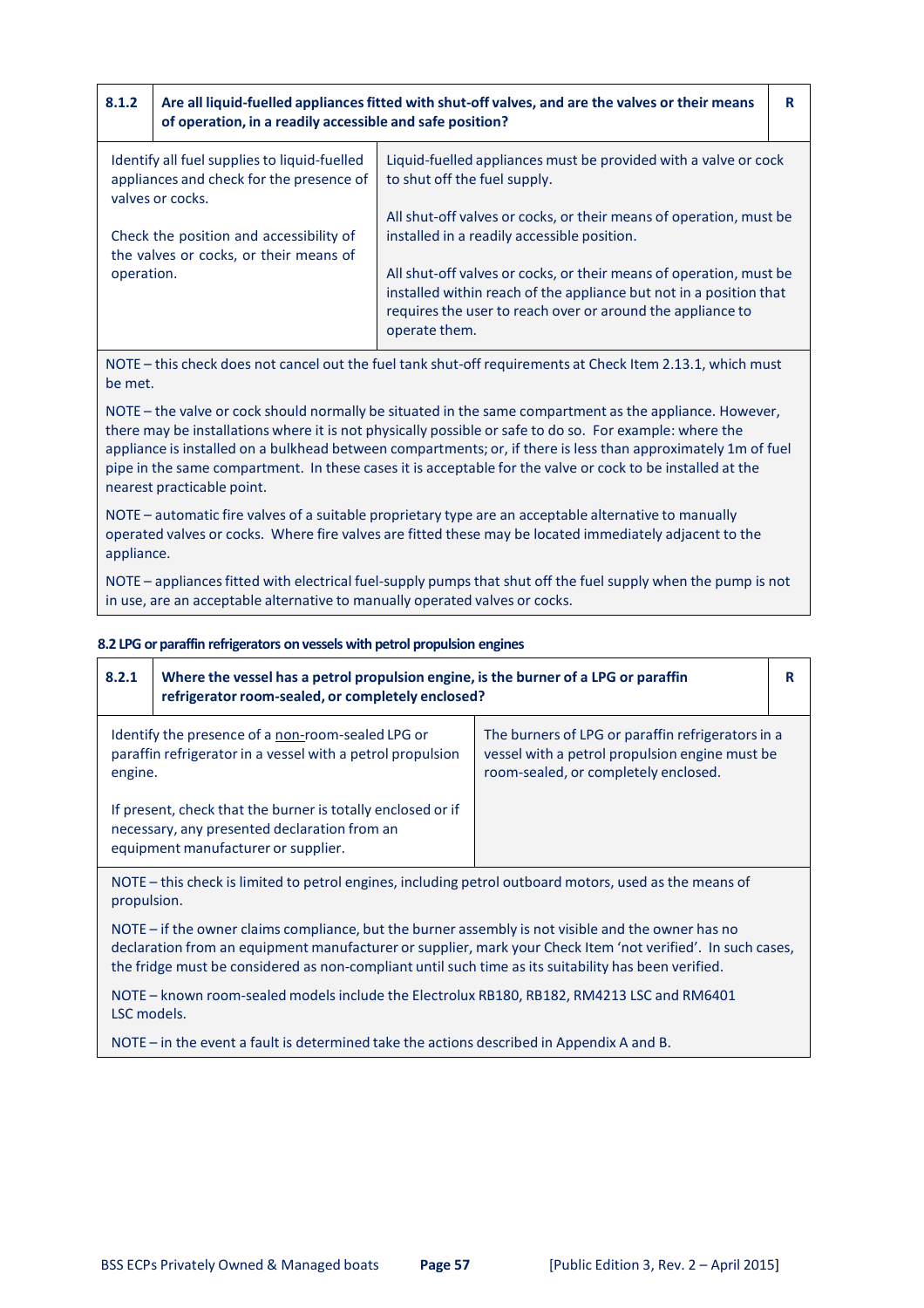| 8.2.2                                                                                                                                                            | On vessels with petrol propulsion engines that have non-room-sealed fridges with enclosed<br>burners, is the combustion air drawn and exhausted through a suitable effective flame trap<br>or piped to the appliance as required? |                                                                                                                                                                                                                                                        | R |
|------------------------------------------------------------------------------------------------------------------------------------------------------------------|-----------------------------------------------------------------------------------------------------------------------------------------------------------------------------------------------------------------------------------|--------------------------------------------------------------------------------------------------------------------------------------------------------------------------------------------------------------------------------------------------------|---|
| Identify the presence of a non-room-<br>sealed LPG or paraffin refrigerator with<br>an enclosed burner in a vessel with a<br>petrol propulsion engine.           |                                                                                                                                                                                                                                   | The air intakes and exhausts of <u>non-</u> room-sealed LPG or paraffin<br>refrigerators in vessels with petrol propulsion engines must pass<br>through a flame trap with a gauze of not less than 11 wires per<br>linear cm (28 wires/per inch) mesh. |   |
| If present, check the air intake and<br>exhaust for the presence of a suitable<br>flame trap.                                                                    |                                                                                                                                                                                                                                   | If the combustion air is not drawn and exhausted through a<br>suitable flame trap, the combustion air and exhaust must be<br>piped to the appliance from either:                                                                                       |   |
| If the combustion air is not drawn and<br>exhausted through a suitable flame trap<br>visually check how the air is piped to and<br>exhausted from the appliance. |                                                                                                                                                                                                                                   | outside the vessel; or,<br>a point inside the vessel above the level of windows, other<br>openings, or other means of ventilation in the<br>accommodation space.                                                                                       |   |
|                                                                                                                                                                  |                                                                                                                                                                                                                                   | NOTE – if the owner claims compliance but the combustion air intake and/or the burner assembly are not                                                                                                                                                 |   |

visible mark the Check Item 'not verified'. In such casesthe fridge must be considered as non‐compliant until such time as its suitability has been verified.

NOTE – in the event a fault is determined take the actions described in Appendix A and B.

#### **8.3 Installation of appliancesinpetrol engine spaces**

| 8.3.1                                                                                                                                                                                                                                                                                                                                 | Are petrol-engine spaces free of LPG and/or liquid-fuelled appliances? |  | R |
|---------------------------------------------------------------------------------------------------------------------------------------------------------------------------------------------------------------------------------------------------------------------------------------------------------------------------------------|------------------------------------------------------------------------|--|---|
| Check petrol engine spaces for the presence of<br>LPG and/or liquid-fuelled appliances must not be<br>LPG and/or liquid-fuelled appliances.<br>installed in petrol-engine spaces.                                                                                                                                                     |                                                                        |  |   |
| NOTE – in certain circumstances LPG and/or liquid-fuelled appliances may be located in petrol engine spaces<br>where they are installed in a separate vapour-tight compartment. In the event such an installation is<br>identified, or where an owner is claiming compliance or equivalence, examiners should contact the BSS Office. |                                                                        |  |   |
| NOTE – if the appliance is located outside of the engine space, but the air intake to that appliance is<br>located within the space then a fault is to be recorded.                                                                                                                                                                   |                                                                        |  |   |

## **8.4 Protection against fire risksfrom appliance installations**

| 8.4.1                                                                                                                                                     |                                                                                                          | Are appliances and surrounding surfaces clear of signs of heat damage and leaking fuel?                                                                                                                                                   | R |
|-----------------------------------------------------------------------------------------------------------------------------------------------------------|----------------------------------------------------------------------------------------------------------|-------------------------------------------------------------------------------------------------------------------------------------------------------------------------------------------------------------------------------------------|---|
|                                                                                                                                                           | Check all appliances and all their<br>surrounding surfaces for signs of<br>heat damage and leaking fuel. | Appliances and all their surrounding surfaces must not show signs of:<br>• scorching, blistering or discolouration; or,<br>• fuel leakage; or,<br>• smoke or soot deposits; or,<br>• heat damage or deterioration to appliance structure. |   |
| NOTE – this check applies to all fuel-burning appliances and 'bullseye' (also known as 'domed') decklights and<br>their surrounding and adjacent surfaces |                                                                                                          |                                                                                                                                                                                                                                           |   |

| 8.4.2                                                                                                                                            | Are all curtains, blinds and other textile materials near to appliances free of heat damage? |                                                                                                                                                                                        |  |
|--------------------------------------------------------------------------------------------------------------------------------------------------|----------------------------------------------------------------------------------------------|----------------------------------------------------------------------------------------------------------------------------------------------------------------------------------------|--|
| materials near appliances for signs of heat<br>damage.                                                                                           |                                                                                              | Check all curtains, blinds and other textile   Curtains, blinds and other textile materials near all appliances<br>must not show signs of heat damage such as scorching or<br>burning. |  |
| NOTE - this check applies to curtains, blinds and other textile materials near all fuel-burning appliances and<br>'bullseye' (domed) decklights. |                                                                                              |                                                                                                                                                                                        |  |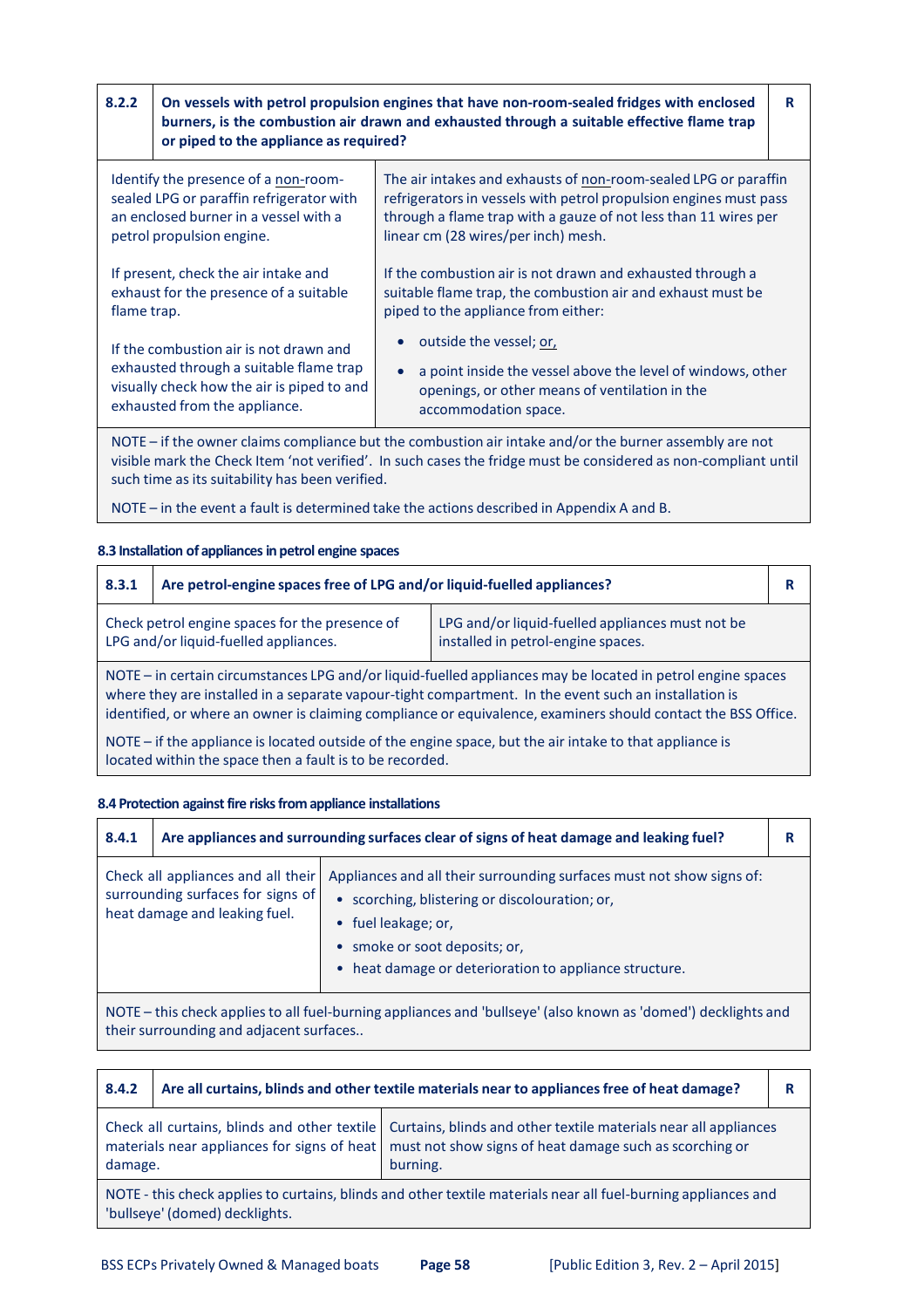| 8.4.3                                                                                                                                                                                               |                                                                                                       | Are non-portable appliances properly secured against accidental or unintended movement?                                                                     | R |
|-----------------------------------------------------------------------------------------------------------------------------------------------------------------------------------------------------|-------------------------------------------------------------------------------------------------------|-------------------------------------------------------------------------------------------------------------------------------------------------------------|---|
| Check for the presence and condition of securing<br>systems on all non-portable appliances.                                                                                                         |                                                                                                       | Non-portable appliances must be incapable of<br>unintended movement in any direction.                                                                       |   |
| Where practicable, apply light manual force to<br>check the security of all non-portable appliances.                                                                                                |                                                                                                       | Securing systems must be installed on all non-portable<br>appliances and securing systems and their fixing points<br>must be of suitable strength and must: |   |
| Where a manual check is not practicable, such as<br>with solid fuel and oil-fired stoves, check the<br>condition of securing systems.                                                               |                                                                                                       | • show no signs of fractured mounting brackets;<br>not have loose, missing or fractured bolts or nuts.                                                      |   |
|                                                                                                                                                                                                     | NOTE – appliances in gimbals may tilt, but the retaining mechanism must be secure.                    |                                                                                                                                                             |   |
| NOTE – appliances connected to the fuel supply by hoses or electrical cables may be retained using fixed<br>chains provided there is no possibility of strain on the hose and/or cable connections. |                                                                                                       |                                                                                                                                                             |   |
|                                                                                                                                                                                                     | NOTE - this check applies to all fuel-burning appliances but does not apply to electrical appliances. |                                                                                                                                                             |   |

## **8.5 Protection against fire risksfrom appliance flues and exhausts**

| 8.5.1                                                                                                                                                                                                                                                                                                                                                                              | Are all vessel structures, equipment, and curtains, blinds and other textile materials near all<br>appliance flues and exhausts free of signs of heat damage? |  | R |
|------------------------------------------------------------------------------------------------------------------------------------------------------------------------------------------------------------------------------------------------------------------------------------------------------------------------------------------------------------------------------------|---------------------------------------------------------------------------------------------------------------------------------------------------------------|--|---|
| Check vessel structures, equipment, and<br>Vessel structures, equipment, and curtains, blinds and other<br>curtains, blinds and other textile<br>textile materials near all appliance flues and exhausts must not<br>show signs of heat damage such as scorching, blistering or<br>materials near all appliance flues and<br>exhausts for signs of heat damage.<br>discolouration. |                                                                                                                                                               |  |   |
|                                                                                                                                                                                                                                                                                                                                                                                    | NOTE - this check applies to all fuel-burning appliances with flues or exhausts.                                                                              |  |   |

## **8.6 LPG catalytic heaters**

| 8.6.1                                                                                                                                                                                                   | Are all LPG catalytic heaters compliant with a suitable manufacturing standard?                                                                                                                                                                             |                                                                                              | R |
|---------------------------------------------------------------------------------------------------------------------------------------------------------------------------------------------------------|-------------------------------------------------------------------------------------------------------------------------------------------------------------------------------------------------------------------------------------------------------------|----------------------------------------------------------------------------------------------|---|
|                                                                                                                                                                                                         | Identify any LPG catalytic heaters and check compliance with the<br>following aspects of BS 5258-11 or BS EN 449 by visual inspection:                                                                                                                      | LPG catalytic heating appliances must<br>comply with the elements of:                        |   |
| $\bullet$ For BS 5258-11 check:<br>a) provision of a guard; <b>and</b> ,<br>b) three position on-off tap; and,<br>c) flexible tubing to BS 3212 type 2; BS EN 16436 Class 2; or BS EN 16436<br>Class 3. |                                                                                                                                                                                                                                                             | BS 5258-11; or,<br>$\bullet$<br><b>BS EN 449</b><br>$\bullet$<br>as prescribed in the check. |   |
|                                                                                                                                                                                                         | $\bullet$ For BS EN 449 check:<br>a) legible and durable marking of open, closed and any reduced rate<br>positions on control taps; and,<br>b) clear marking of any special position of the control tap for ignition; and,<br>c) provision of a fire guard. |                                                                                              |   |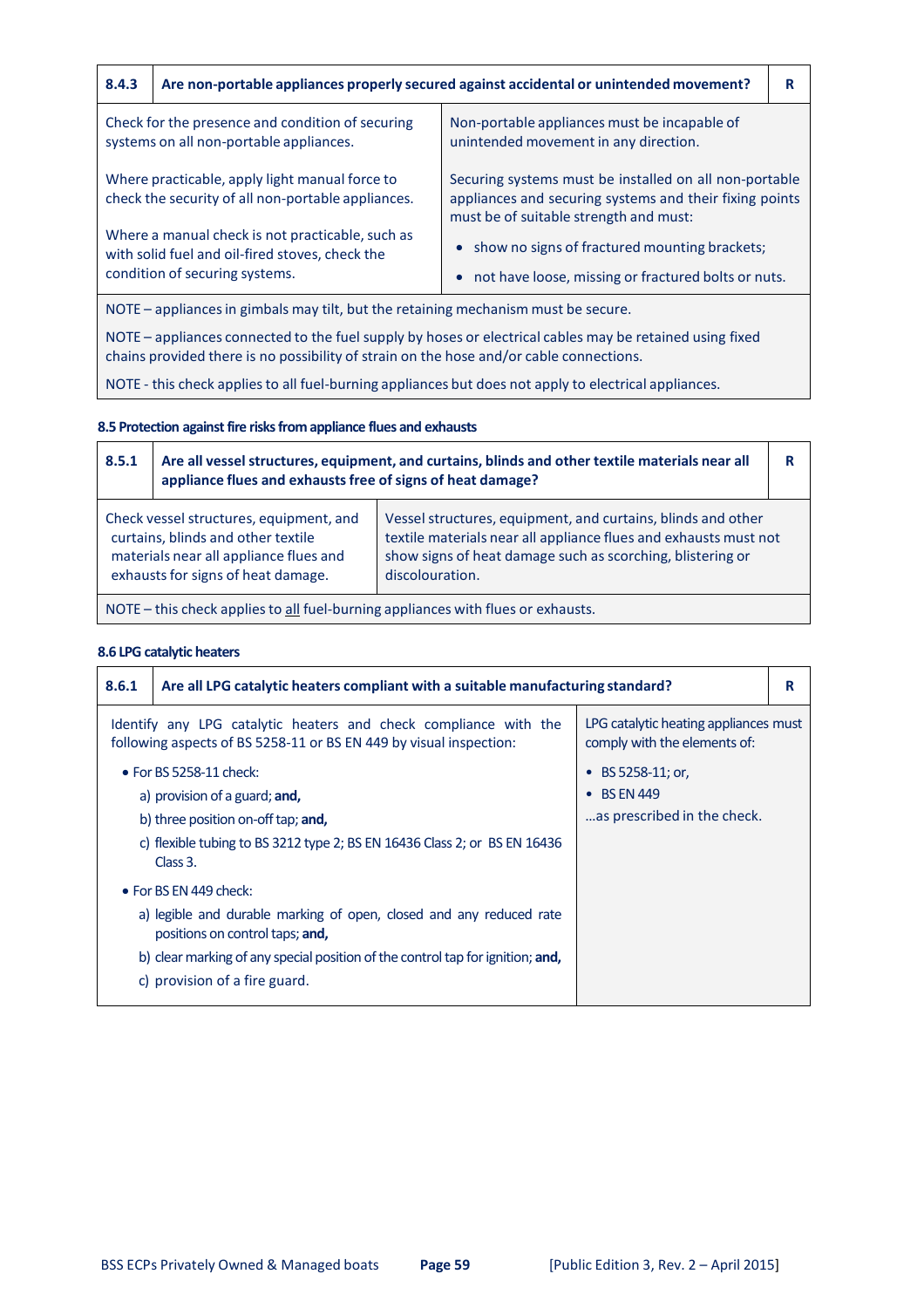# **8.7 Flame supervision devices**

| 8.7.1                                                                                                                                                                                                                                                                                                                                                                                                                                                                                                                                                                                                                                                                                                                                                                                                                                                                                                                                                                                                                                                                                                                                                                                                                                                                              | Are flame supervision devices fitted to all LPG and liquid-fuelled appliances that require<br>them?                                                                                                                       |  | R |
|------------------------------------------------------------------------------------------------------------------------------------------------------------------------------------------------------------------------------------------------------------------------------------------------------------------------------------------------------------------------------------------------------------------------------------------------------------------------------------------------------------------------------------------------------------------------------------------------------------------------------------------------------------------------------------------------------------------------------------------------------------------------------------------------------------------------------------------------------------------------------------------------------------------------------------------------------------------------------------------------------------------------------------------------------------------------------------------------------------------------------------------------------------------------------------------------------------------------------------------------------------------------------------|---------------------------------------------------------------------------------------------------------------------------------------------------------------------------------------------------------------------------|--|---|
| Check all LPG and liquid-fuelled<br>For LPG appliances:<br>appliances for the presence of flame<br>All the burners and pilot lights of LPG appliances installed on or after<br>supervision devices.<br>3 January 2000 must be fitted with a device that automatically shuts<br>off the LPG supply if the burner flame fails.<br>For any LPG appliance not fitted with<br>flame supervision device(s) seek to<br>LPG appliances installed before 3 January 2000 must be fitted with a<br>determine from the owner, or from<br>device that automatically shuts off the LPG supply if the burner flame<br>available documentary evidence, the<br>fails on:<br>date the appliance was installed.<br>the burners on catalytic appliances; and,<br>$\bullet$<br>appliances with continuously-burning flames; and,<br>For any liquid-fuelled appliance not<br>pilot light burners.<br>fitted with flame supervision<br>device(s), seek to determine from the<br>For liquid-fuelled appliances:<br>owner, or from available<br>Flame supervision devices must be fitted to all liquid-fuelled<br>documentary evidence, whether the<br>appliances where the appliance manufacture requires such a device<br>appliance manufacturer requires such<br>to be fitted.<br>a device to be fitted. |                                                                                                                                                                                                                           |  |   |
|                                                                                                                                                                                                                                                                                                                                                                                                                                                                                                                                                                                                                                                                                                                                                                                                                                                                                                                                                                                                                                                                                                                                                                                                                                                                                    | NOTE - examiners unsure of whether a particular liquid-fuelled appliance should be fitted with a flame failure<br>device, or seeking clarification as to the suitability of such a device, should contact the BSS Office. |  |   |
|                                                                                                                                                                                                                                                                                                                                                                                                                                                                                                                                                                                                                                                                                                                                                                                                                                                                                                                                                                                                                                                                                                                                                                                                                                                                                    | NOTE - engine-start blowlamps and gas pokers are not required to have FSDs.                                                                                                                                               |  |   |

#### **8.8 LPG appliance burner operation**

| 8.8.1                                                                                                                                                                                                                                                                                                                                                                           | Are all LPG appliance burners in good condition and delivering a proper flame? |  | R |
|---------------------------------------------------------------------------------------------------------------------------------------------------------------------------------------------------------------------------------------------------------------------------------------------------------------------------------------------------------------------------------|--------------------------------------------------------------------------------|--|---|
| Light all LPG appliance burners and operate them at<br>A satisfactory flame picture must be present at<br>each LPG appliance burner when all burners in the<br>their maximum setting at the same time.<br>system are operating at their maximum setting at<br>Compare the flame pictures at each burner to the<br>the same time.<br>'burner flame trouble chart' at Appendix L. |                                                                                |  |   |
| NOTE – any appliances with 'hidden' burners must be ignited as part of this check but there is no<br>requirement to see the burner flame picture.                                                                                                                                                                                                                               |                                                                                |  |   |
| NOTE – in the event of a poor flame picture, take the actions described in Appendix A or A and B, and if the<br>regulator is operating outside of the lock-up tolerance, or is more than 10 years old, or is marked in imperial<br>units, the BSS Warning Notice must include a note about the performance or age of the regulator as<br>appropriate.                           |                                                                                |  |   |

Examiner action - Before operating the burners on any flued appliances, carry out the checks at 8.10.1/2/3. The flame picture assessment should not be carried out if a fault at 8.10.1/2/3 is recorded.

NOTE – in the event any appliance burner cannot be lit mark your checklist 'not verified' and note the reason why. In such cases the burner must be considered as non-compliant until such time as its good condition has been verified.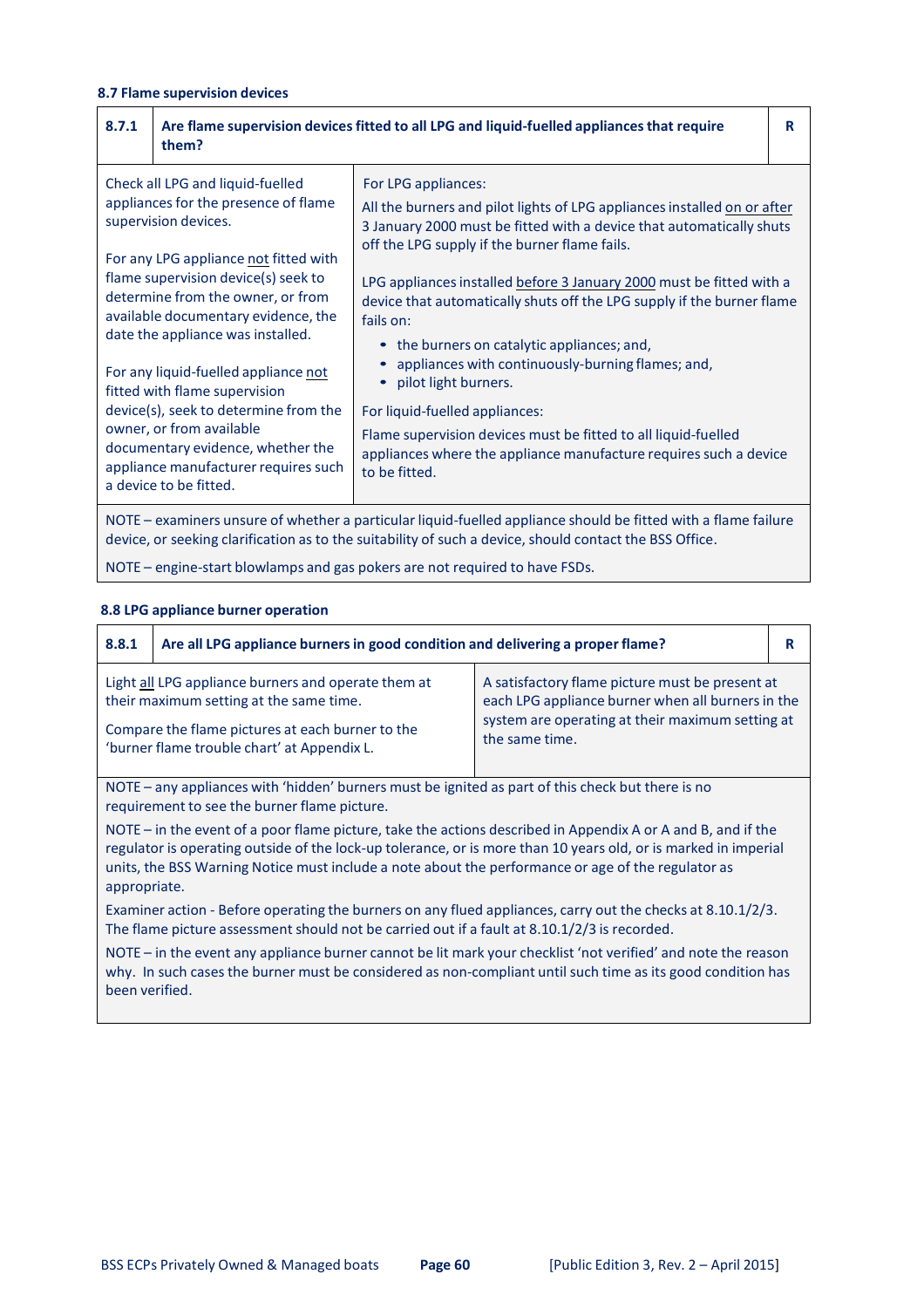## **8.9 Ventilation**

| 8.9.1                                                                                                                                                                                | Is the vessel provided with adequate fixed ventilation?                                                                                                                                         |                                                             | A            |
|--------------------------------------------------------------------------------------------------------------------------------------------------------------------------------------|-------------------------------------------------------------------------------------------------------------------------------------------------------------------------------------------------|-------------------------------------------------------------|--------------|
| Appendix K.                                                                                                                                                                          | Calculate the fixed ventilation requirements in accordance with                                                                                                                                 | Fixed ventilation must be in<br>accordance with Appendix K. |              |
|                                                                                                                                                                                      | Measure the total effective area of fixed ventilation.                                                                                                                                          |                                                             |              |
|                                                                                                                                                                                      | Confirm that the total effective area of fixed ventilation (at least up to<br>the calculated fixed ventilation requirement) is divided as equally as<br>practicable between high and low level. |                                                             |              |
| NOTE - ventilators, doors, windows and hatches that can be closed without the use of tools must not be<br>included in the calculations as these are not considered fixed ventilation |                                                                                                                                                                                                 |                                                             |              |
| NOTE - permanent and measurable gaps around doors and windows when the windows or doors are fully<br>closed can be taken into account as part of the fixed ventilation provision.    |                                                                                                                                                                                                 |                                                             |              |
| NOTE - in the event significant shortfalls in fixed ventilation are determined take the actions described in<br>Appendix A. A significant shortfall is:                              |                                                                                                                                                                                                 |                                                             |              |
| where the total effective area of fixed ventilation is 50%, or less, of the calculated fixed ventilation<br>requirement; or,                                                         |                                                                                                                                                                                                 |                                                             |              |
| where the total effective area of fixed ventilation is less than the calculated fixed ventilation requirement<br>for appliances with continuous-burning flames; or,                  |                                                                                                                                                                                                 |                                                             |              |
|                                                                                                                                                                                      | where there is no high or no low-level fixed ventilation.                                                                                                                                       |                                                             |              |
|                                                                                                                                                                                      |                                                                                                                                                                                                 |                                                             |              |
| 8.9.2                                                                                                                                                                                | Are warning notices displayed on sea-going boats with closable ventilators?                                                                                                                     |                                                             | $\mathbf{A}$ |

| For vessels for which a fault is recorded at<br>8.9.1, identify seagoing boats with closable<br>ventilators.                    | On all seagoing boats with closable ventilators a warning<br>notice must displayed on or near all non-room-sealed fuel-<br>burning appliances. |
|---------------------------------------------------------------------------------------------------------------------------------|------------------------------------------------------------------------------------------------------------------------------------------------|
| Check for the presence of, and the wording on,<br>warning notices on or near to all non-room<br>sealed fuel-burning appliances. | The warning notice must read: 'WARNING - Open<br>ventilator(s) before use', or equivalent wording.                                             |
| $M$ OTE $\rightarrow$ fould in recent of take the continual occurs of $\Lambda$ on $\Lambda$ or $\Lambda$                       |                                                                                                                                                |

NOTE – if a fault is recorded take the action described in Appendix A.

# **8.10 Appliance flues and exhausts**

| 8.10.1                                                                                                                                                                                                                                                                                                                               | Are all appliances requiring a flue or exhaust fitted with one?                                                                          |  | A |
|--------------------------------------------------------------------------------------------------------------------------------------------------------------------------------------------------------------------------------------------------------------------------------------------------------------------------------------|------------------------------------------------------------------------------------------------------------------------------------------|--|---|
| Check that:<br>A flue or exhaust must be<br>fitted to all appliances<br>• a flue and draught diverter are fitted to all multi-point<br>designed exclusively for use<br>instantaneous water heaters and those single point instantaneous<br>with one as prescribed in the<br>water heaters supplying a shower or bath; and,<br>check. |                                                                                                                                          |  |   |
|                                                                                                                                                                                                                                                                                                                                      | • a flue or exhaust is fitted to any appliance fitted with a flue or<br>exhaust spigot and any solid fuel or oil burning appliance; and, |  |   |
| Flues must not serve more<br>• flue components including air intake and flue ductwork and terminals<br>than one appliance.<br>are fitted to all room-sealed appliances; and,                                                                                                                                                         |                                                                                                                                          |  |   |
| • a flue does not serve more than one appliance.                                                                                                                                                                                                                                                                                     |                                                                                                                                          |  |   |
| NOTE – in the event a fault is determined take the actions described in Appendix A.                                                                                                                                                                                                                                                  |                                                                                                                                          |  |   |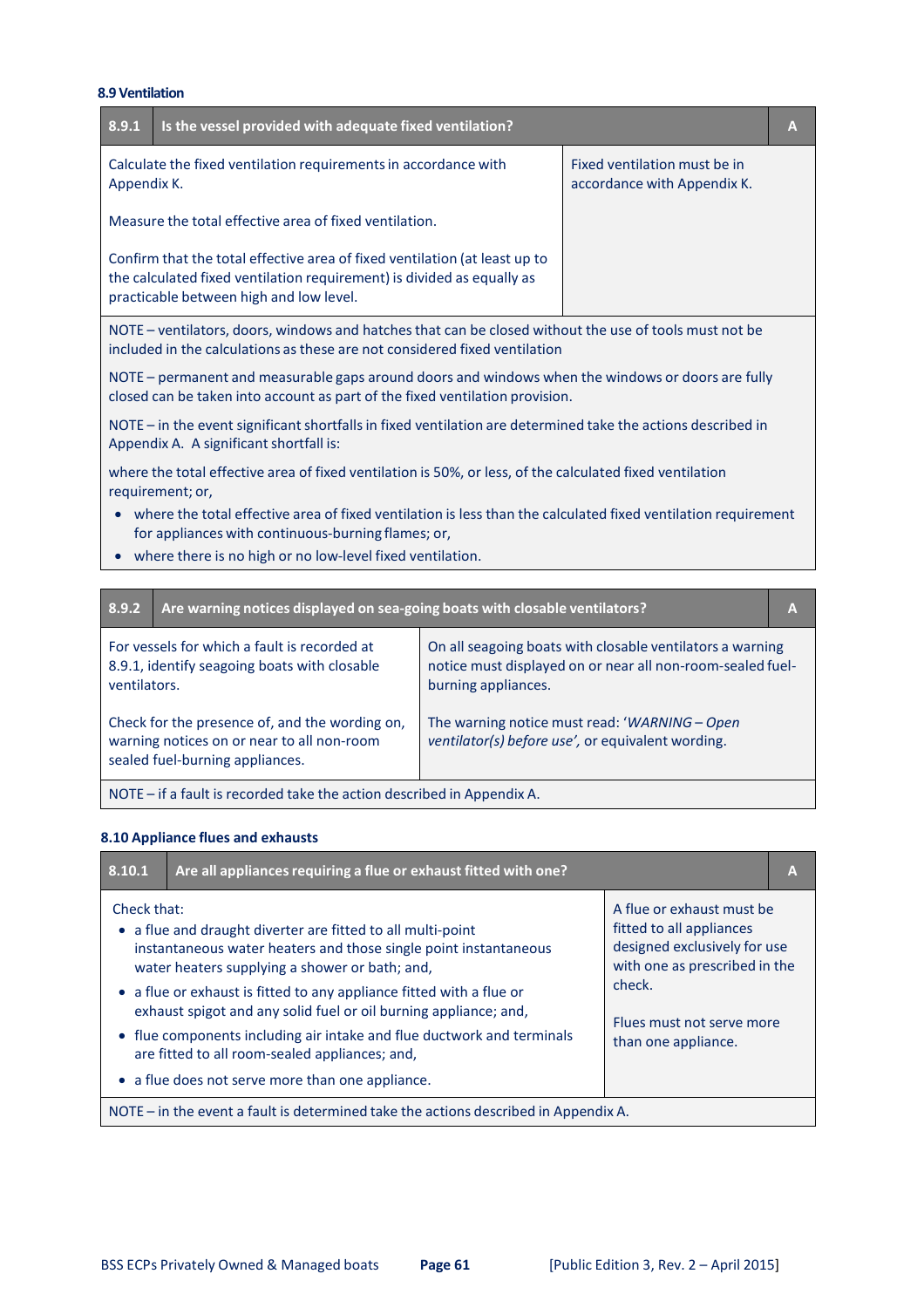| 8.10.2 |                                                                                                                                                                                                    | Are all appliance flues and exhausts complete and in good condition?                                                                                                                                                                                                                                                                                                                                                                                         | A |
|--------|----------------------------------------------------------------------------------------------------------------------------------------------------------------------------------------------------|--------------------------------------------------------------------------------------------------------------------------------------------------------------------------------------------------------------------------------------------------------------------------------------------------------------------------------------------------------------------------------------------------------------------------------------------------------------|---|
|        | Check the condition of all<br>appliance flues and exhausts,<br>including ductwork,<br>flue/exhaust terminals and<br>flue/exhaust joints and<br>securing mechanisms that can<br>be seen or reached. | All appliance flues and exhausts must be complete, properly fitted and<br>maintained and must show no obvious signs of:<br>• obstruction or flue diameter restriction; or,<br>• crushed or blocked terminals; or,<br>• modifications to the flue/exhaust not in accordance with the<br>appliance manufacturer's recommendations; or,<br>• damage or deterioration; or,<br>• evidence of flue/exhaust gases escaping into cabin areas (soot deposits<br>etc). |   |
|        |                                                                                                                                                                                                    | NOTE – in the event a fault is determined take the actions described in Appendix A.                                                                                                                                                                                                                                                                                                                                                                          |   |

NOTE – examples of obvious unsuitable flue modificationsinclude extensionsto LPG fridge flues and tin cans used as flue terminals.

NOTE – LPG and paraffin fridges in non-petrol-engined boats may be installed without comment, to open-vent into the boat's interior providing no flue components are added to the appliance's integral flue stack.

NOTE – instantaneous water heater flue length and terminal suitability will be determined by the flue spillage test at Check Item 8.10.4.

| Do all appliance flues and exhausts terminate directly to outside air?<br>8.10.3                                                                                                                                   |                                                                                                                                                              | A |
|--------------------------------------------------------------------------------------------------------------------------------------------------------------------------------------------------------------------|--------------------------------------------------------------------------------------------------------------------------------------------------------------|---|
| Check the location of all flue and exhaust terminals.<br>Check for the presence of a canopy or canopy fixings where a<br>flue/exhaust terminates at any part of the vessel which could<br>be enclosed by a canopy. | Appliance flue and exhaust terminals must<br>be located outside the interior of the<br>vessel and outside of any areas which may<br>be enclosed by a canopy. |   |

NOTE – in the event a fault is determined take the actions described in Appendix A.

| 8.10.4 | Are all open flues to LPG appliances operating effectively?                                                                                                                                          |                                                                                                        | A |
|--------|------------------------------------------------------------------------------------------------------------------------------------------------------------------------------------------------------|--------------------------------------------------------------------------------------------------------|---|
|        | In the event no fault is recorded 8.10.3 in connection with the<br>appliance, carry out a flue spillage test on all flues connected to LPG<br>appliances with open flues as described in Appendix E. | Open flues to LPG appliances must<br>ensure safe transfer of flue gases to<br>the outside of the boat. |   |

Examiner action - Before operating the burners on any open-flued appliances such as instantaneous water heaters carry out the checks at 8.10.2 and 8.10.3. The test should not be carried out if a fault at 8.10.2/3 is recorded.

NOTE – examiners are not required to undertake a flue spillage test on fridges with open‐flues. NOTE –

in the event a fault is determined, take the actions described in Appendix A.

NOTE – owners should be advised of the importance of making available operational water heaters for testing at the time of an examiner'sinitial dealings. If for any reason the flue spillage test cannot be completed mark your checklist 'not verified' and note the reason why.

| 8.10.5 | Are all solid fuel appliances free of unintended gaps?                                   |                                                                                                                                                                                                                                                                                                                                       | A |
|--------|------------------------------------------------------------------------------------------|---------------------------------------------------------------------------------------------------------------------------------------------------------------------------------------------------------------------------------------------------------------------------------------------------------------------------------------|---|
| seen.  | Check the condition of solid fuel appliance<br>surfaces, seams and openings which can be | Solid fuel appliances must show no obvious signs of:<br>unintended gaps or cracks in the outside surface or<br>$\bullet$<br>seams of the stove; or,<br>unintended gaps greater than 2mm in the loading door<br>$\bullet$<br>seal or door glass; or,<br>loose, damaged or missing cover plates.<br>$\bullet$                           |   |
|        | other, the above requirement applies.                                                    | NOTE - some designs of solid fuel appliance have deliberate gaps, commonly above or around the door<br>(to allow air in and help keep the window clean) or below the fuel bed (often by way of a deliberately loose<br>air control) to help keep the fire alight, but where it is clear that components were designed to seal to each |   |

NOTE – in the event a fault is determined take the actions described in Appendix A.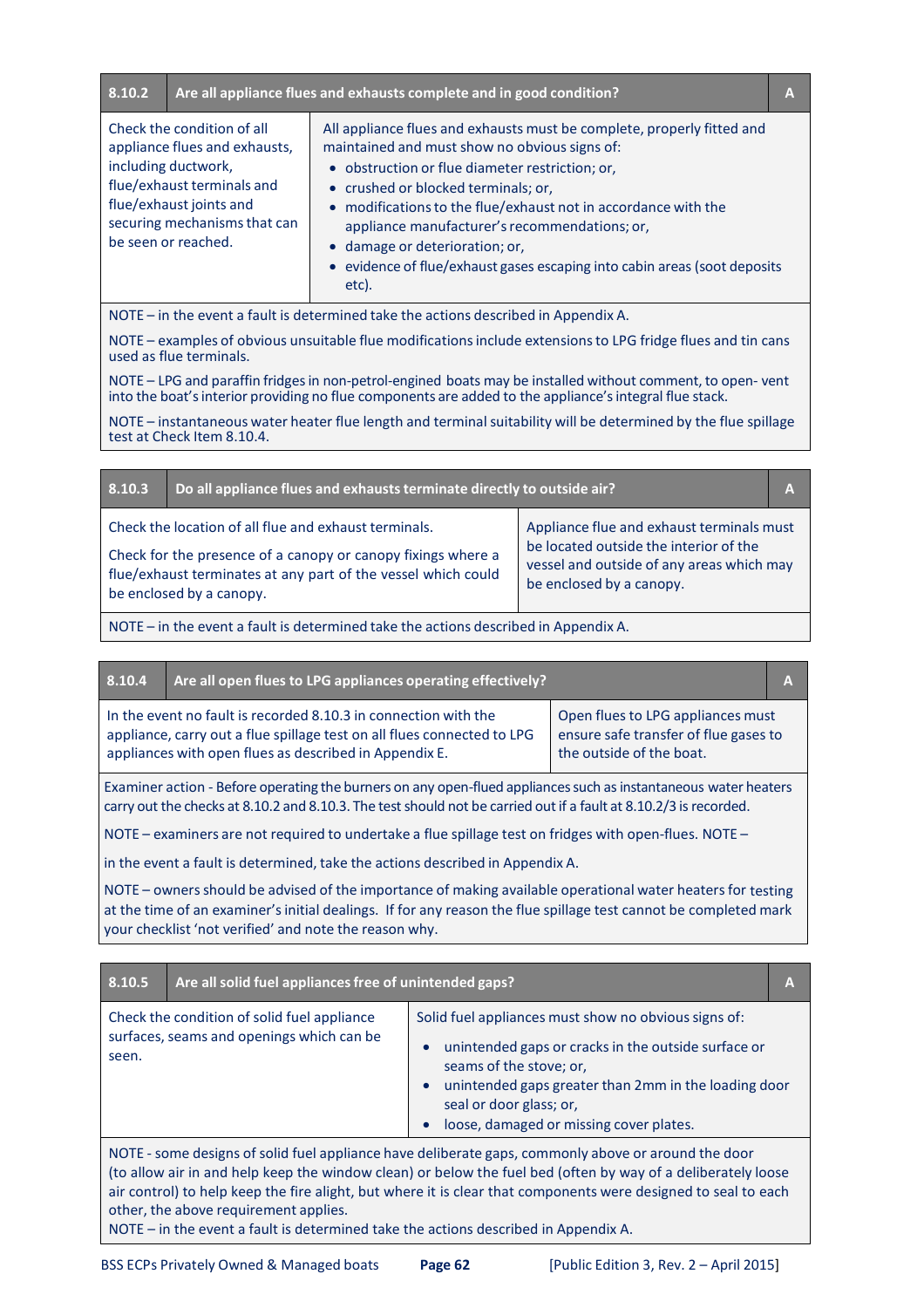# **BSS Examination Checking Procedures – Part 9**

# **Pollution prevention**

## **There are two relevant BSS general requirements:**

**Any leakage of oil from engine equipment must be contained and prevented from being avoidably discharged overboard.**

**31. Bilge pumping and toilet systems must be designed, installed and maintained in a way that minimisesthe risk of avoidable pollution.**

## **9.1 Engine/gearbox oil leak collection**

| 9.1.1                                                                                                                                            | area? | Will all oil leaks from the engine/s or gearbox/es be collected in an engine tray or oil-tight                                       | R |
|--------------------------------------------------------------------------------------------------------------------------------------------------|-------|--------------------------------------------------------------------------------------------------------------------------------------|---|
| Check for the presence and<br>condition of an engine tray or oil-<br>tight area under all fixed internal<br>combustion engines and<br>gearboxes. |       | All fixed internal combustion engine and gearbox installations must have<br>an engine tray or oil-tight area.                        |   |
|                                                                                                                                                  |       | Each engine tray or oil-tight area must be at least as long and as wide as<br>the combined length/width of the engine and gearbox.   |   |
| Estimate the volume of any<br>engine tray and the capacity of<br>the protected engine and<br>gearbox.                                            |       | The material of each engine tray or oil-tight area must be non-porous<br>and oil resistant.                                          |   |
|                                                                                                                                                  |       | All engine trays or oil-tight areas, including joints and seams, must be<br>free of signs of leaks, damage and deterioration.        |   |
|                                                                                                                                                  |       | The volume of each engine tray or oil-tight area must be sufficient to<br>retain the estimated capacity of the engine/gearbox sumps. |   |
| NOTE – oil-tight areas must collect from within the engine space and must not extend into other parts of the<br>vessel.                          |       |                                                                                                                                      |   |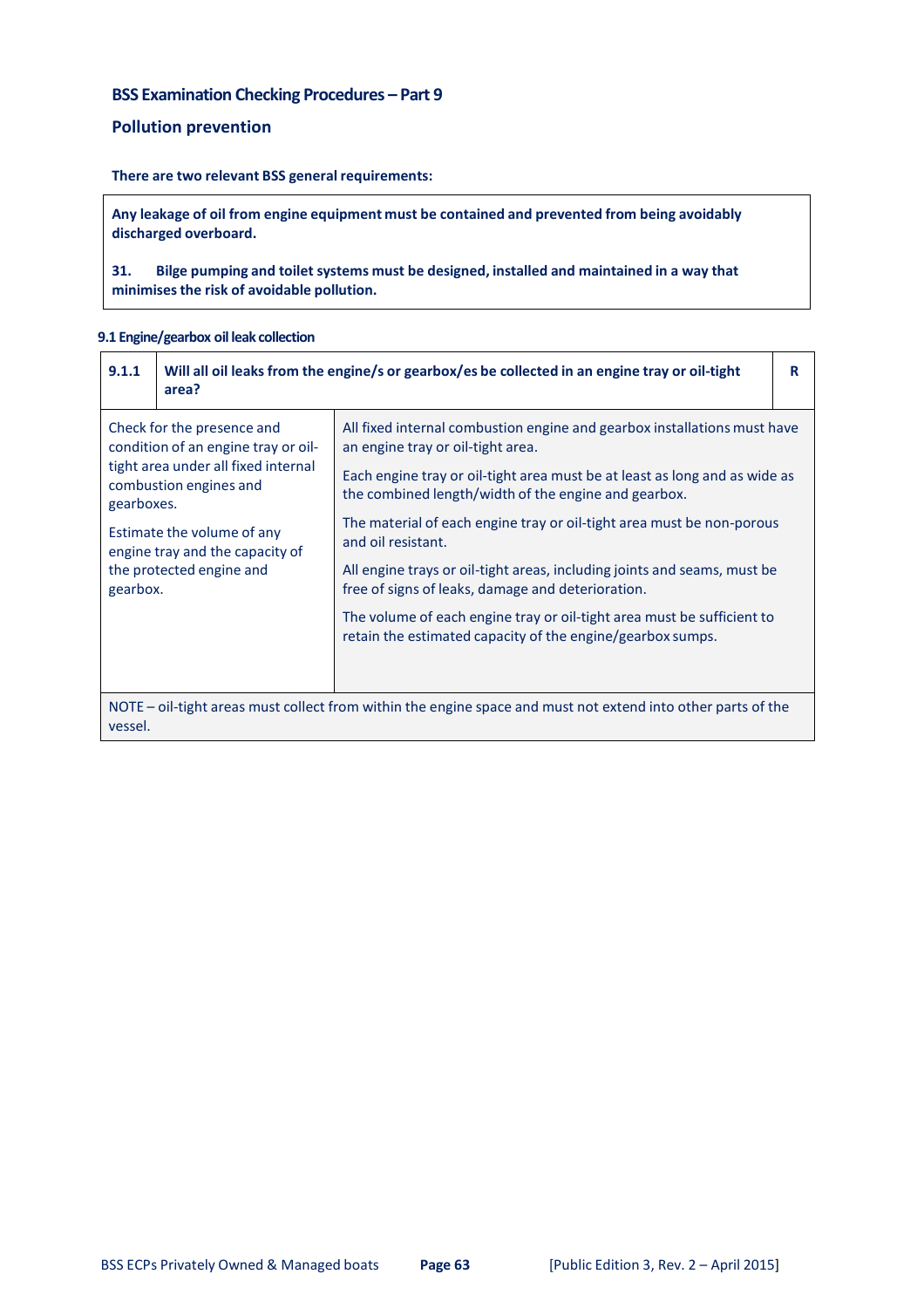# **9.1.2 Does the bilge pumping system minimise the risk of avoidable pollution? R**

| Check for presence of a fixed bilge pump or fixed bilge<br>suction pipe within an engine tray or oil-tight area.                                                                                           | Fixed bilge pumps and bilge suction pipes must not<br>draw from an engine tray or oil-tight area, unless<br>the:                                                                                         |
|------------------------------------------------------------------------------------------------------------------------------------------------------------------------------------------------------------|----------------------------------------------------------------------------------------------------------------------------------------------------------------------------------------------------------|
| If present, check for the presence of a bilge water filter<br>installed in the overboard discharge line or the facility<br>to discharge to a holding tank.                                                 | discharge is through a bilge water filter capable<br>$\bullet$<br>of a 5ppm discharge performance level, as<br>verified by markings on the filter or an<br>appropriate declaration from the manufacturer |
| If a bilge water filter is present, verify the discharge<br>level performance by examining any markings on the<br>filter, or if necessary, any presented declaration from<br>the manufacturer or supplier. | or supplier; or,<br>• there is a facility to discharge to a holding tank.                                                                                                                                |

NOTE – if a portable bilge pump or bilge suction pipe is discovered within an engine tray or oil‐tight area, the owner should be advised to remove it, but no fault recorded.

NOTE – in cases where the discharge performance level of a bilge water filter cannot be verified, 'not verified' must be marked on your checklist, and the filter must be considered as non-compliant until such time as the performance level is verified. Owners should provide the examiner with a declaration from the manufacturer or supplier at the time of the initial dealings with the examiner.

NOTE – if a significant quantity of fuel is found to be escaping into the watercourse, take the actions described in Appendix A and B.

## **9.2 Sanitation systems**

| 9.2.1                               | tank with overboard discharge?                                                                 | Is a closeable valve fitted in the discharge line of any toilet appliance or toilet holding                                             |  |
|-------------------------------------|------------------------------------------------------------------------------------------------|-----------------------------------------------------------------------------------------------------------------------------------------|--|
|                                     | Check all toilets and toilet holding tanks for<br>the presence of an overboard discharge line. | All toilets and toilet holding tanks having an overboard<br>discharge line must have a closeable valve fitted in the<br>discharge line. |  |
| discharge line.                     | If present, check for the presence and<br>condition of a closeable valve installed in the      | The valve and connections must be complete and leak-free.                                                                               |  |
| NOTE - valves must not be operated. |                                                                                                |                                                                                                                                         |  |

NOTE – the diverter valves to toilet holding tanks not capable of being discharged overboard satisfy this check.

NOTE – discharge outlets having a 'tools-to-remove' cap, and overboard discharge lines from toilet holding tanks discharged solely by shore‐side pumping arrangements, are not subject to this check.

Examiner action – if toilet waste is determined to be escaping into the watercourse contact the BSS Office and take the relevant actions described in Appendix B. If the arrangementsinevitably result in toilet waste discharging overboard contact the BSS Office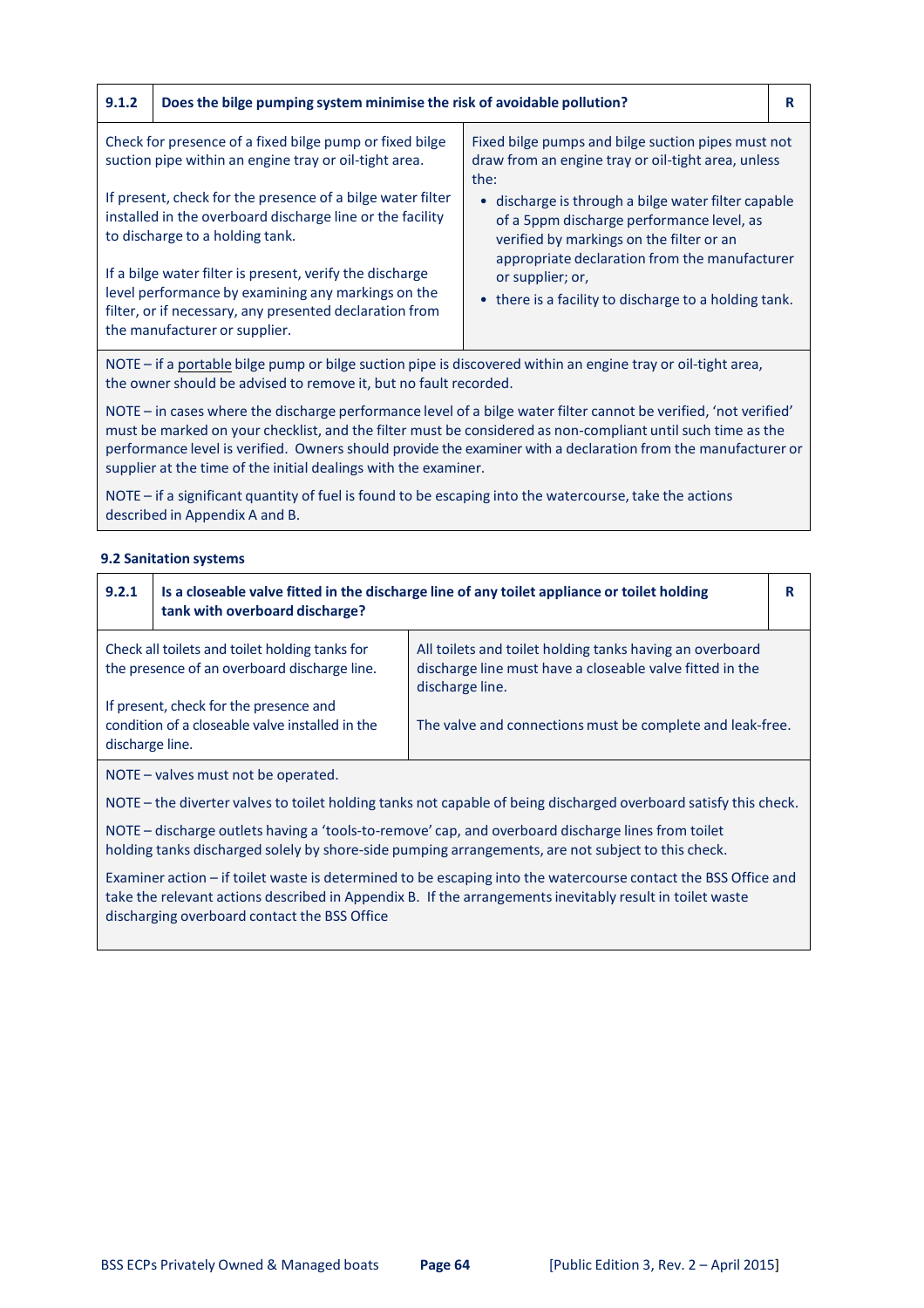#### **SUPPLEMENTARY INFORMATION APPENDICES**

These appendices represent the additional instructions that examiners must carry out under specific circumstances as described in the Examination Checking Procedures parts 2‐9.

- **A PEOPLE OR PROPERTY IN 'IMMEDIATE DANGER' OR 'AT RISK' B 'DANGEROUS BOATS' C LPG INSTALLATIONS TIGHTNESS TESTING USING A MANOMETER ('U'‐GAUGE) D LPG INSTALLATIONS TIGHTNESS TESTING USING A BUBBLE TESTER E FLUE SPILLAGE TEST – OPEN‐FLUED APPLIANCES <sup>F</sup> PLASTIC FUEL TANKS G BATTERY COMPARTMENT VENTILATION READY RECKONER H NAVIGATION AUTHORITIES' PREVIOUS REQUIREMENTS FOR FIRE EXTINGUISHERS I SUPPLEMENTARY INFORMATIONON PORTABLE FIRE EXTINGUISHERS J PRESSURE SYSTEM INSPECTION CERTIFICATES K VENTILATION**
- **L BURNER FLAME TROUBLE CHART**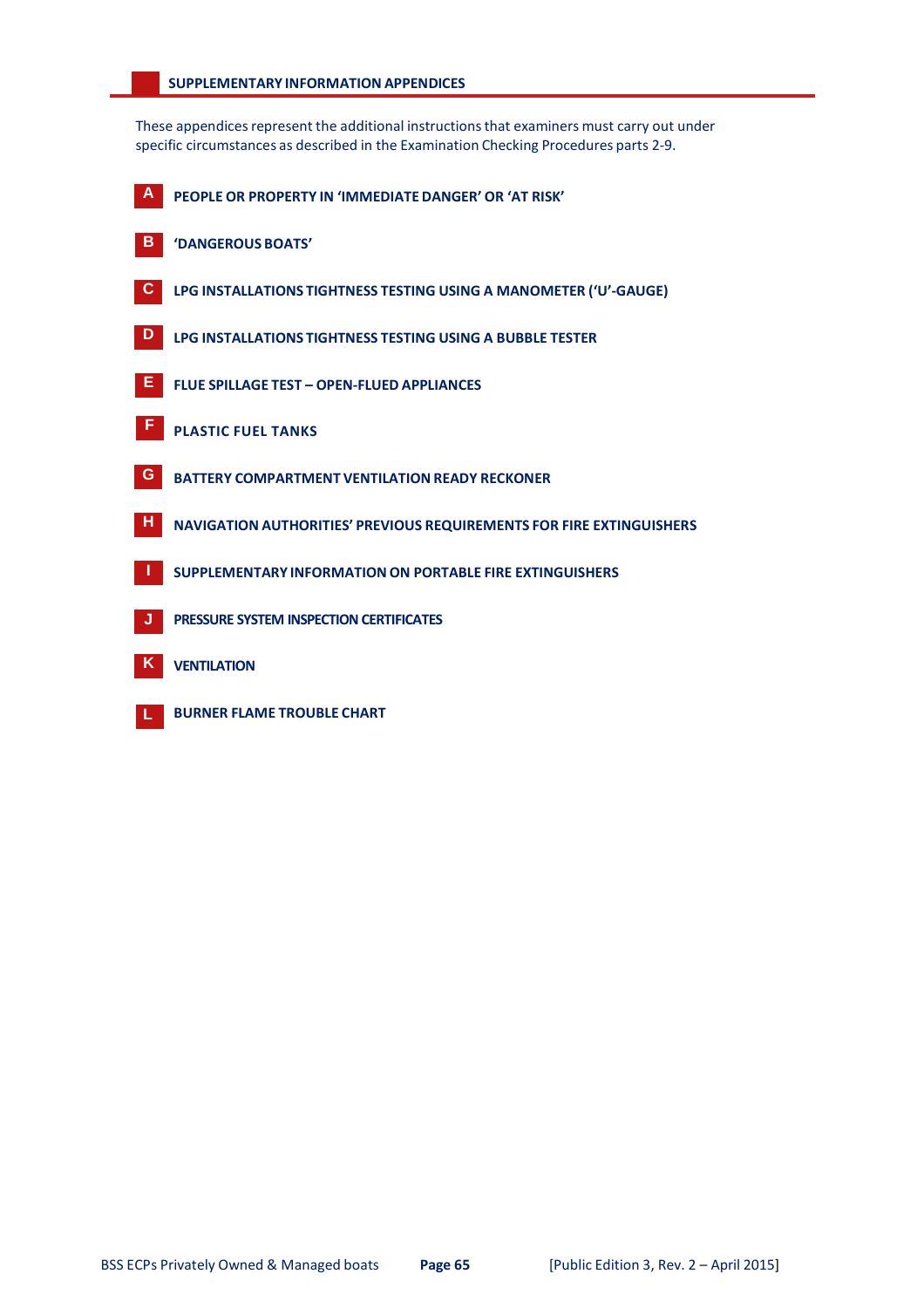# **THE BSS WARNING NOTICE**

**A BSS Warning Notice will be issued in all cases where an examiner has cause to suspect that** people or property may be or are in 'immediate danger' or 'at risk' due to faults in installations or **appliances on a vessel being examined**.

The purpose of the BSS Warning Notice is to alert the owner or person responsible for the craft's condition, that an immediately hazardous defect has been found and secondly to alert anyone stepping aboard that they could be at risk and should take precautions.

#### **NOTES FOR COMPLETING A BSS WARNING NOTICE**

| Defect class tick boxes    | All defects that are not LPG, ventilation or alternating current (a.c.)<br>electrical system related, e.g. leaking fuel, please mark the 'other' box<br>with a cross and write a brief description of the hazard in the space<br>provided; for example, imminent risk of fuel-hose failure or significant<br>quantities of fuel or other substances escaping into the watercourse. |
|----------------------------|------------------------------------------------------------------------------------------------------------------------------------------------------------------------------------------------------------------------------------------------------------------------------------------------------------------------------------------------------------------------------------|
| Boat and Owner's name      | The form includes the boat name and owner's name                                                                                                                                                                                                                                                                                                                                   |
| Description of boat        | Size, model and maker will be stated, if not, type and material e.g. 23ft<br><b>FRP</b> cruiser                                                                                                                                                                                                                                                                                    |
| Index/registration/HIN/CIN | At least one of these unique identifying marks will be recorded<br>whenever possible                                                                                                                                                                                                                                                                                               |
| Description of the defect  | Includes the BSS Check Item number, but if not applicable write N/A.<br>Includes a brief description of the potential hazard. i.e. gas leak, flue<br>gas spillage, heat damaged cables, electrical fire risks, poor ventilation,<br>petrol leak, potential electric shock, etc.                                                                                                    |
| LPG supply disconnected:   | In the event of an immediate danger due to a LPG installation or<br>appliance fault the LPG supply will be disconnected and noted.                                                                                                                                                                                                                                                 |
| Owner advised of the risk: | The owner (or representative) will be informed of the hazards<br>concerned and advised to seek competent help to rectify the defect.<br>This will be noted. If the owner is not informed, add the reason why<br>will be recorded. Where an owner does not commit to fix the defect<br>the BSS Office will be informed.                                                             |
| Date/time notice issued:   | The date and precise time (24-hour clock) of the issue of the BSS<br>Warning Notice will be recorded.                                                                                                                                                                                                                                                                              |

Two top copies of the BSS Warning Notice are given to the owner (or send one copy if not present). The advice is to leave one copy displayed in a prominent position on board the boat, such that, anyone entering the boat will be sure to see it.

The examiner keeps a yellow copy with the boat's examination records.

#### **EXAMINER ISSUE OF PUBLISHED SAFETY RELATED GUIDANCE**

**If the defects relate to leaking flue gases from appliances, or a significant shortfall in the fixed ventilation provision, the examiner is to include with the BSS Warning Notice a copy of the BSS leaflet entitled 'Carbon Monoxide Safety on Boats'. In the event no leaflet is left for any reason the examiner must arrange for one to be sent to the owner by the BSS Office.**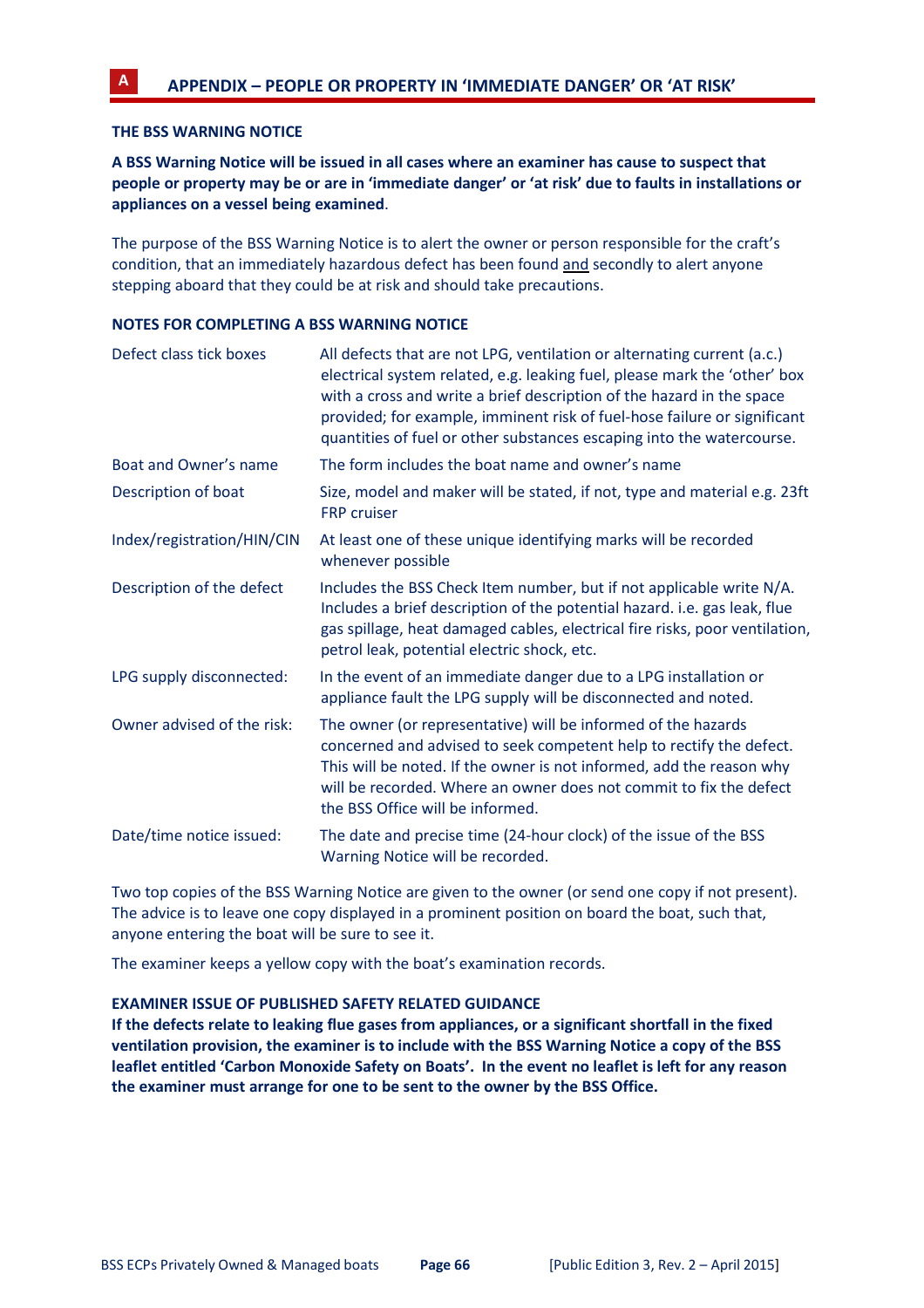## **ADDITIONAL EXAMINER ACTIONS**

## **Where the defects placing people or property in 'immediate danger' or 'at risk' relate to:**

• leaking gas;

**B**

- leaking petrol;
- gas refrigerators with naked flames on petrol-powered boats;
- heat damaged cables or other electrical fire risks;
- a.c. electrocution risks;
- significant quantities of fuel or other substances escaping into the watercourse.

#### **…the following actions in addition to those in Appendix A are taken**

- the owner (or representative) is informed about the hazards as soon as possible;
- the owner is asked for the hazard to made safe or neutralised immediately, such as by turning off the fuel or disconnecting the electricity supply;
- owners are advised that the systems, installations or appliances should not be used again until fixed;

#### NOTE: any repairs are best carried out by a competent person.

**Where the boat is located at any mooring, marina, or basin operated by a third party, the person responsible for those moorings will be advised of the situation, and the current state, by the quickest means available. The manager of the Boat Safety Scheme will be advised by the quickest means available. If the boat is not made safe, this will be made known.**

In the extreme combined circumstances that the boat could not be made safe AND the person responsible for the moorings or the manager of the Boat Safety Scheme could not be contacted, then the examiner will contact the relevant navigation authority or harbour authority by the quickest means available.

# **DEFECTS REQUIRING GAS SUPPLY TO INSTALLATION OR APPLIANCE TO BE TURNED OFF**

# **The examiner is to take the additional actions detailed below if defects relate to leaking gas or** *leaking flue gases from appliances***.**

The risks or dangers will be explained to the owner and why the gas supply to the installation or appliance should be immediately turned off.

The owner will be told that the installation or appliance should not be used until a competent person rectifies the fault(s).

The owner will be requested to turn off the gas supply at cylinder(s), main shut‐off valve(s), or the appliance as appropriate and replace any protective caps or plugs to the cylinder connections.

Where the gas supply has been turned off by means of the main shut-off valve or the appliance isolation valve, the valve will be secured in the closed position by means of adhesive warning tape.

A LPG Warning Label will be tied in a prominent position on or near the main shut off valve or appliance as appropriate. The position should be where anyone entering onto the boat will be sure to see it.

#### **IMPORTANT: DISCONNECTING HEATING SYSTEMS**

**Particular care will be taken if the action taken results in the disconnection of the heating systems on boats with people living on board in cold weather.**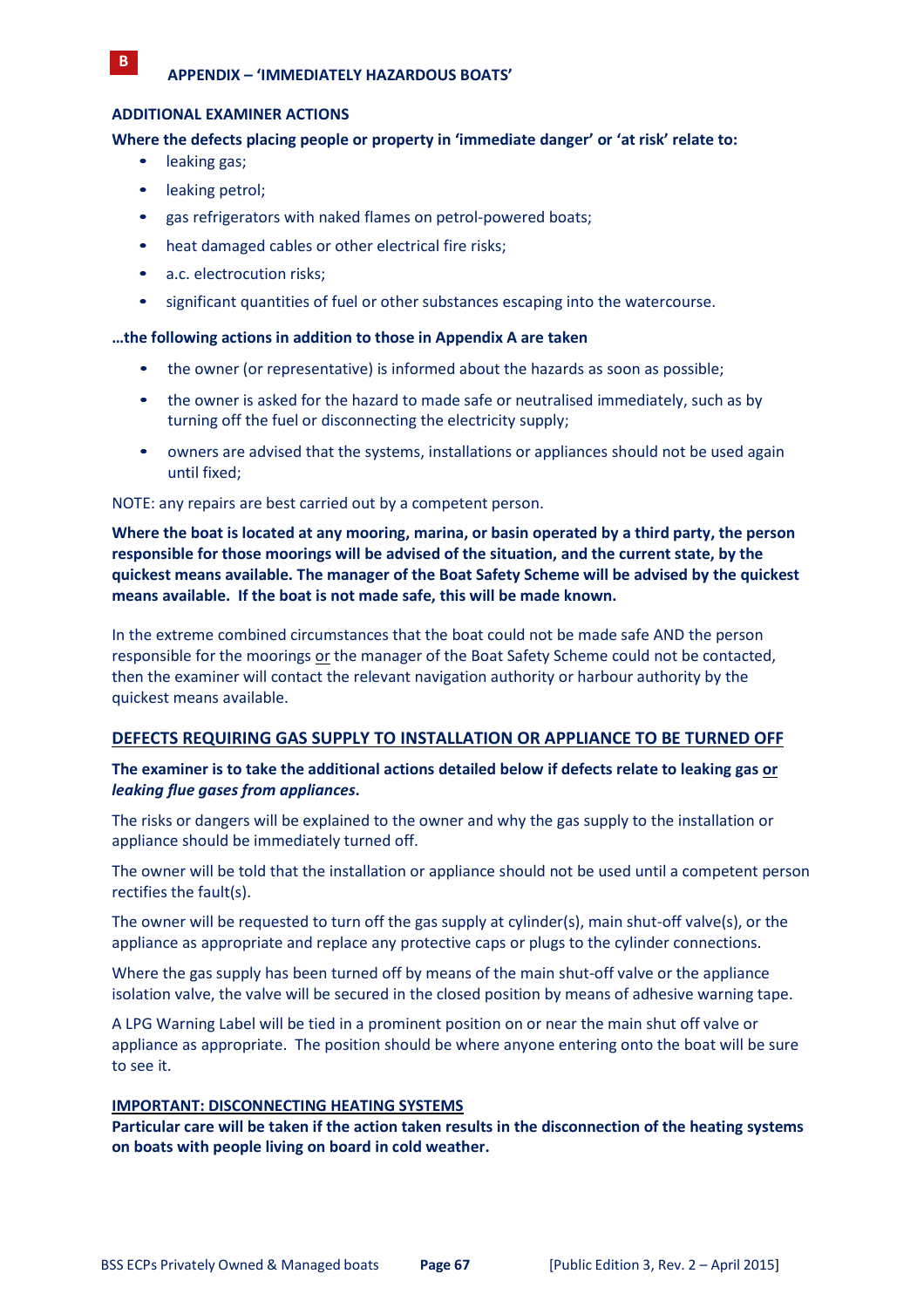IMPORTANT NOTES

*All examiners have been trained and assessed to undertake tightness‐testing using a manometer.*

**However, hire boats, residential boats, houseboats and floating businesses fall within the scope of the Gas Safety (Installation and Use) Regulations (GSIUR);**

**For any 'work' undertaken on these classes of vessels Gas Safe registration is obligatory;**

**The definition of 'work' within the regulations includes the removal and replacing of a screw nipple on a gas‐tightness test point;**

**Thus non‐Gas Safe registered BSS Examiners can only undertake a tightness test to boats within the scope of the regulations if:**

**a bubble tester is fitted; or,**

**a tightness test by manometer is conducted by a Gas Safe registered installer is** *observed* **and recorded by the examiner.**

Additional information is available on the BSS web site ‐ search 'Boats With Gas'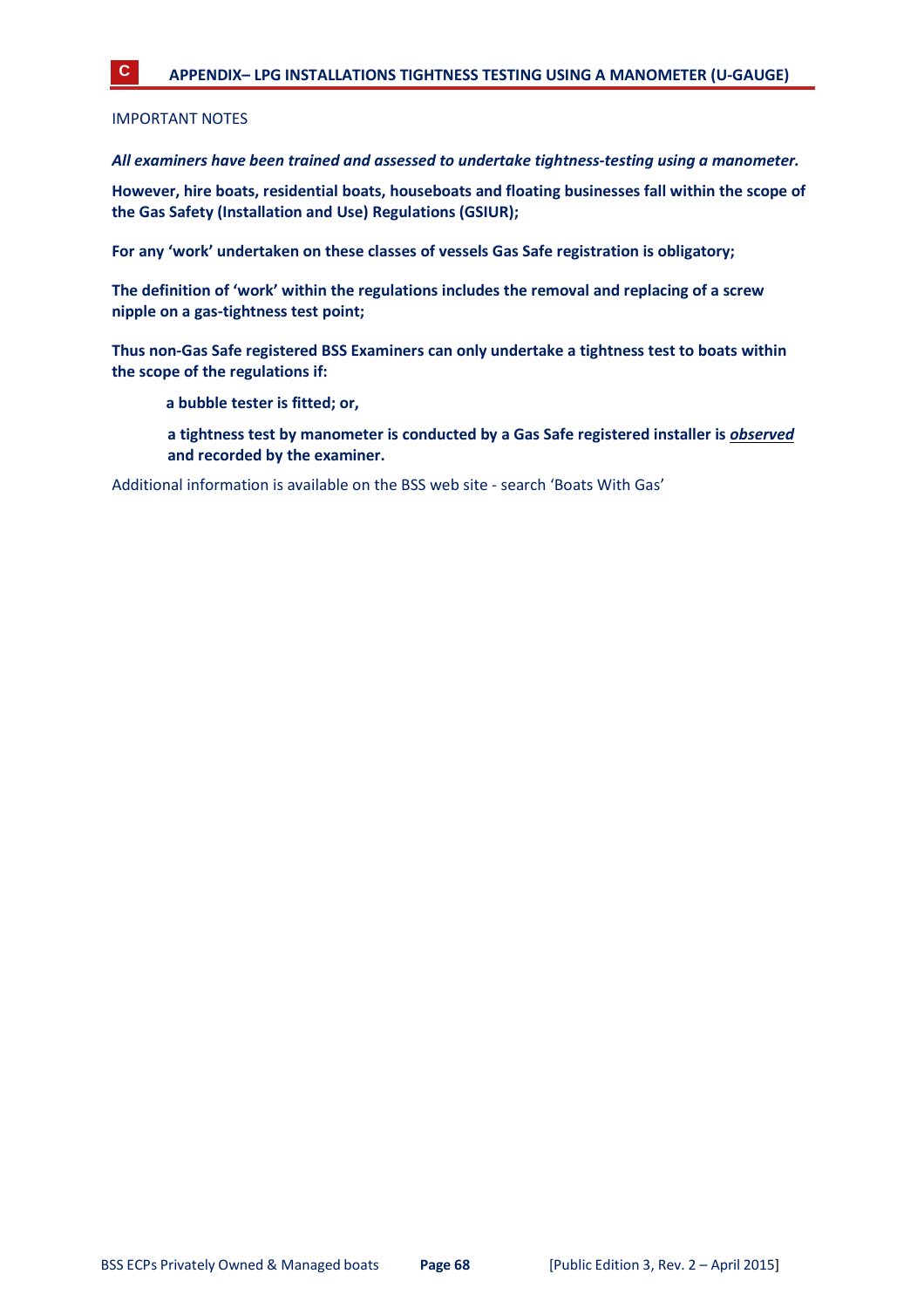# **<sup>D</sup> APPENDIX – LPG INSTALLATIONS TIGHTNESS TESTING USING A BUBBLE TESTER**

#### **D.1 PREPARATIONS**

1. the examiner will check that the bubble tester is installed in a cylinder locker or cylinder housing, if not, seek to undertake another means of testing as detailed at 7.12.1. If no alternative means is available the craft will fail check 7.12.1

## **The examiner will then carry out the following instructions:**

- 2. Ensure all gas appliance control valves (taps) are closed but appliance isolation valves are open
- 3. If the supply is closed, open gas supply at main shut off valve if fitted, otherwise open cylinder valves
- 4. Check all joints and connections between the cylinders and the bubble tester with leak‐ detection fluid

## **D.2 FLUID CHECK PROCEDURE**

- 1. If a bubble tester by‐pass arrangement is fitted, ensure the valves are set to allow flow through the bubble tester
- 2. Light a low‐flow burner (e.g. on gas hob)
- 3. Press down the test button and hold it down in this "test" mode for at least 10 seconds
- 4. At this stage bubbles should appear in the clear fluid chamber assuring the operator that fluid is present in the fluid chamber
- 5. If no bubbles appear, check for fluid in the fluid chamber and for the supply of LPG to pass through the device in the direction of the arrows on the device.
- 6. If there appears to be insufficient fluid in the chamber, you should:
	- ask the owner, or owner's representative to top up the chamber with the correct fluid before commencing the LPG‐tightness test; or,
	- if this cannot be done, seek to undertake another means of testing as detailed at 7.12.1; or,
	- if no alternative means is available, record a failed check at 7.12.1

#### **D.3 LPG‐TIGHTNESS TEST PROCEDURE**

- 1. Turn off low-flow burner
- 2. Operate the button in the "test" mode for at least 60 seconds.
- 3. If bubbles are visible in the fluid chamber at this stage the LPG system is not LPG‐tight
- 4. No bubbles indicate that the system is LPG‐tight
- 5. Return the by-pass arrangement to original position (If fitted)
- 6. Return the main shut‐off valve and appliance isolation valves to the position they were in prior to starting the test procedure at D.1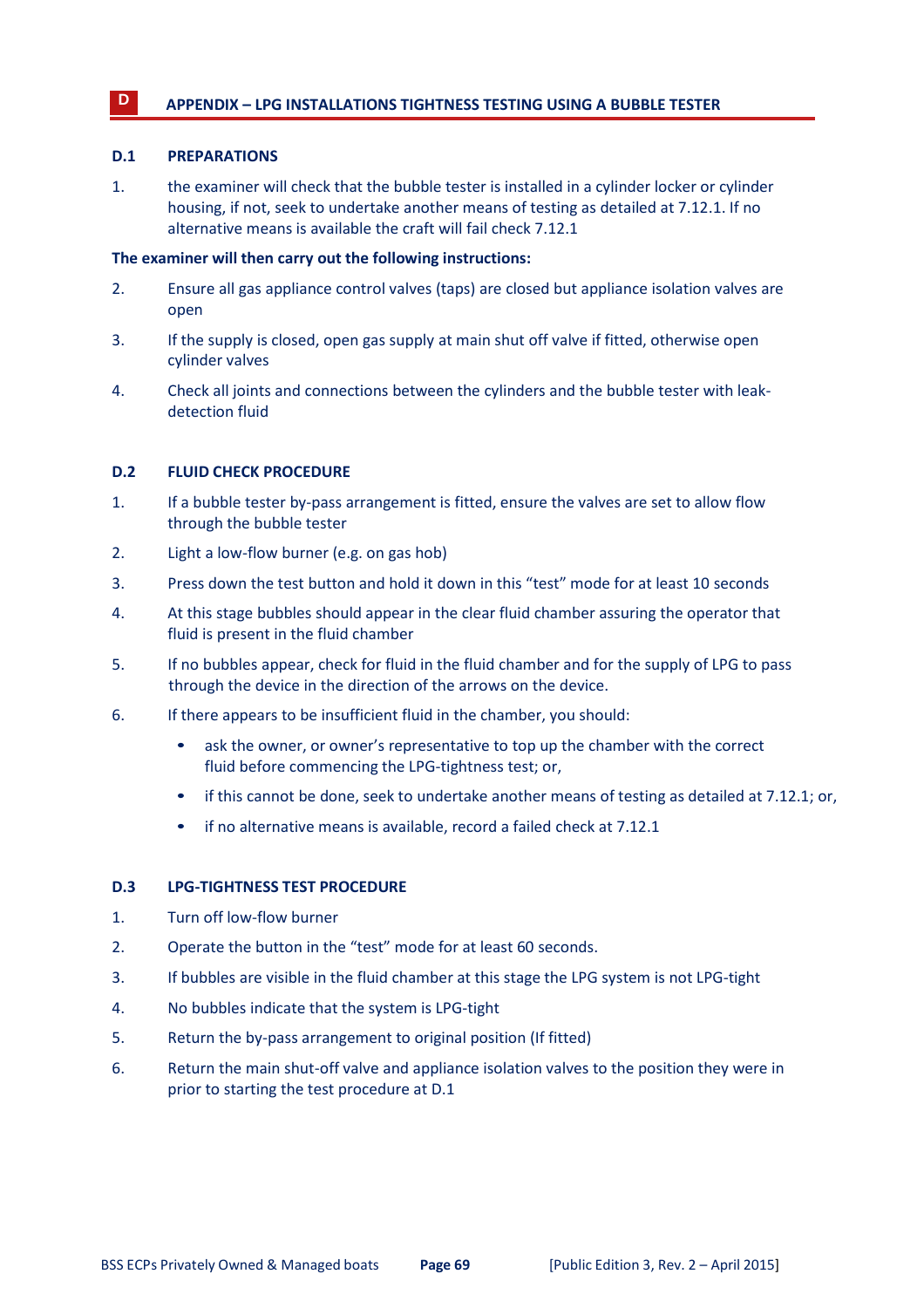#### **IMPORTANT NOTE**

**Flue spillage tests are to be undertaken on LPG appliances fitted with open flues which incorporate draught diverters. Spillage testing is not undertaken on LPG appliances with open** flues not fitted with a draught diverter (sometimes referred to as closed flues), or on solid fuel or **liquid fuelled appliances).**

**The procedures set out below are to be carried out where there are no manufacturer's recommendations available for testing the flue.**

## **E.1 PREPARATIONS**

Visual inspection of appliance

Close all doors, windows, adjustable ventilators

Turn off any extractor fans in the same or adjoining compartments

Light the appliance and allow a 5 minute warm up period before starting the test

Fix a smoke match into a smoke match holder

Note: If the flue passes this check it will be retested with these fans operating. See below at E.3.

# **E.2 TEST PROCEDURE**

Light the smoke match

The match is lit and held 5‐10mm inside the lower lip of the draught diverter or inside the edge of the canopy or smoke hood.

The match is moved to encompass as much of the draught diverter or canopy/smoke hood as possible

All smoke should be drawn into the flue and removed to the outside air. Any temporary or momentary back‐spillage may be discounted

If continuous smoke spillage occurs allow a further warm-up period of 10 min and recheck as described above

# **E.3 RE‐TEST WITH ANY EXTRACTOR FANS IN THE SAME OR ADJOINING COMPARTMENTS OPERATING**

Switch on any fan(s). If there is a fan in an adjoining compartment it should be operated with the connecting doors open

CARRY OUT RETEST AS DESCRIBED ABOVE

All smoke should be drawn into the flue and removed to the outside air.

ANY TEMPORARY OR MOMENTARY BACK‐SPILLAGE MAY BE DISCOUNTED.

# **E.4 POST‐TEST PROCEDURE**

Turn off the appliance and return the system to its pre‐test condition.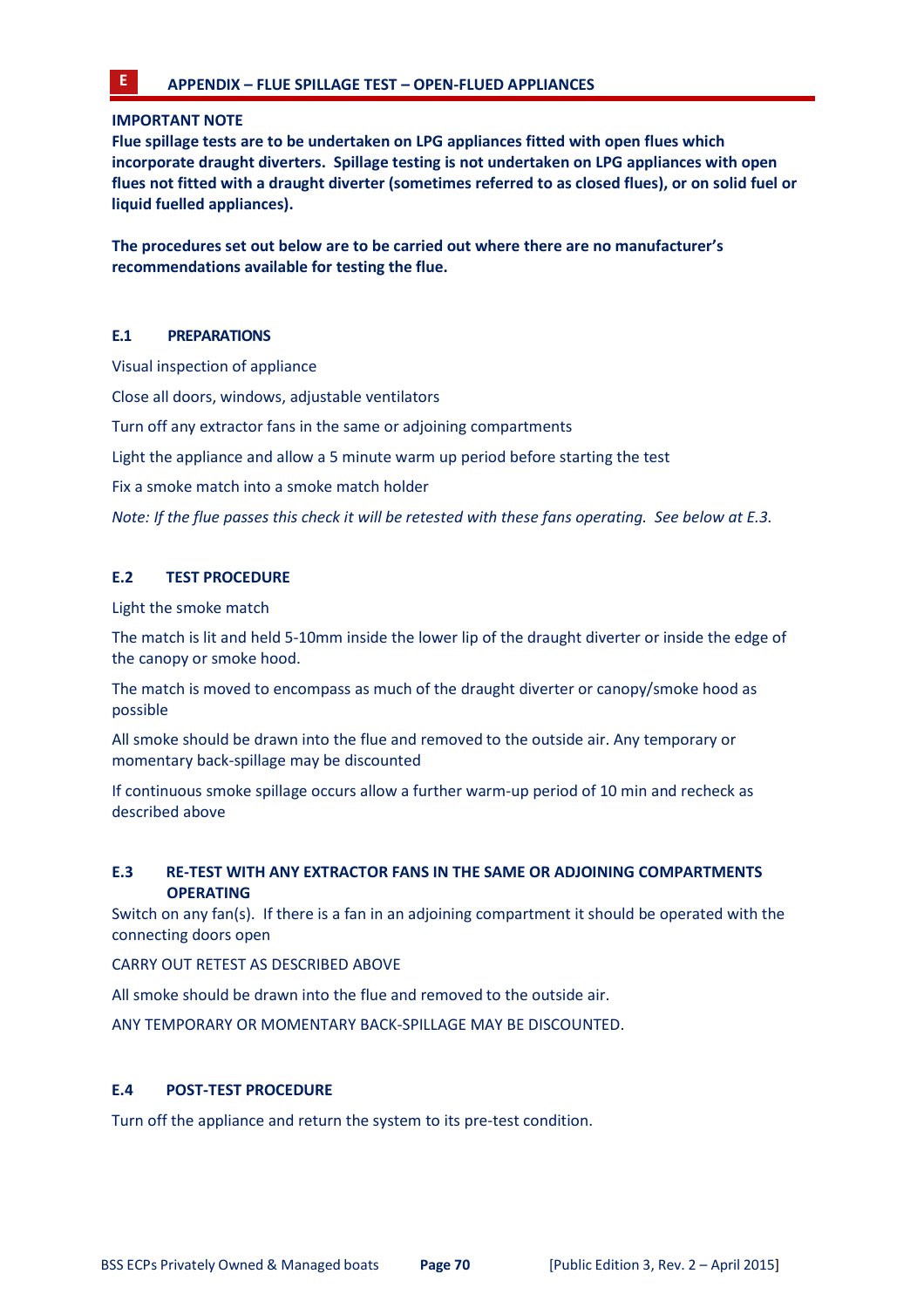**F APPENDIX – PLASTIC FUEL TANKS**

#### **PERMANENTLY INSTALLED PLASTIC FUEL TANKS**

All fuel tanks, intended for use in recreational craft within the scope of the Recreational Craft Directive, (voluntary from 16 June 1996 and mandatory from 16 June 1998), which are placed on the Community/EEA market, must meet the essential requirements of that Directive and must bear the CE marking of conformity. It should be noted that 'CE' marked products and components enjoy free circulation within Europe given the intended purpose, restrictions on the use and installation requirements provided by the manufacturer.

**Additional information on the Recreational Craft Directive is available on the BSS Examiner web site ‐ search 'RCD'**

**In the case of plastic fuel tanks, 'CE' marking to the Recreational Craft Directive (RCD) (94/25/EC as amended in 2005 by directive 2004/44/EC) indicates that the product complies with the essential safety requirements of that Directive and accordingly the product has had the 'CE' marking affixed by the manufacturer or his authorised representative.**

*Note 1 CEmarking of fueltanksmay be affixed to the tanks, or on its packaging, or on both*.

**Plastic fuel tanks, including 'CE' marked tanks, may also be marked by the manufacturer with the standard or code to which it was constructed, provided that this does not mislead third parties with regard to the meaning or form of the CE marking (or reduce its visibility and legibility). However, construction to a standard or code is not the only method whereby a manufacturer might demonstrate compliance of the product with the RCD.**

Note 2 Most standards or codes relating to fuel tanks include a clause requiring the product to be *marked with the manufacturer's details, fuel type(s) for which the tank is suitable, design capacity, test pressure and the standard or code number.*

For example: The US Coast Guard Code of Federal Regulations (CFR) Part 183.510 of 33 CFR, subpart J is one such code. Conformity with this code can be determined by a visual inspection of the tank manufacturer's plate, which should refer to the CFR Part 183.510, or any of the following voluntary codes:

*American Boat and Yacht Council (ABYC) H24 and H33. (N.B. H33 refers to diesel systems and stipulates the same procedures as for petrol systems).*

*American National Standards Institute/Underwriters Laboratories (ANSI/UL) 1102.1991.*

*National Fire Protection Association (NFPA) fire protection standard for pleasure and*

*commercial motor craft ‐ NFPA 302.*

*National Marine Manufacturers Association (NMMA) specification.*

**Where there is no 'CE' marking or other markings or documentation providing guidance to the** tanks suitability for the fuel used, or where there is an indication that the 'CE' marking relates to a **Directive other than the RCD, then advice should be sought from the manufacturer or distributor as to its suitability for the intended purpose.**

*Note 3 Alternatively, the Boat Safety Scheme may already have such information and advice can be sought from the BSS Office particularly as new appropriate standards or codes are published from time to time.*

**All plastic fuel tanks outside the scope of the RCD, which are not manufactured to an appropriate standard or code, do not comply with Boat Safety Scheme requirements***.*

**Plastic fuel tanks should be installed in accordance with the manufacturer's instructions and requirements such as those in Note 5. Manufacturers may specify the intended purpose of the** product and should draw attention to any restrictions on the use of the product. Plastic fuel tanks not **used in accordance with the intended purpose or not installed in accordance with the manufacturer's instructions may pose a serious risk to public safety.**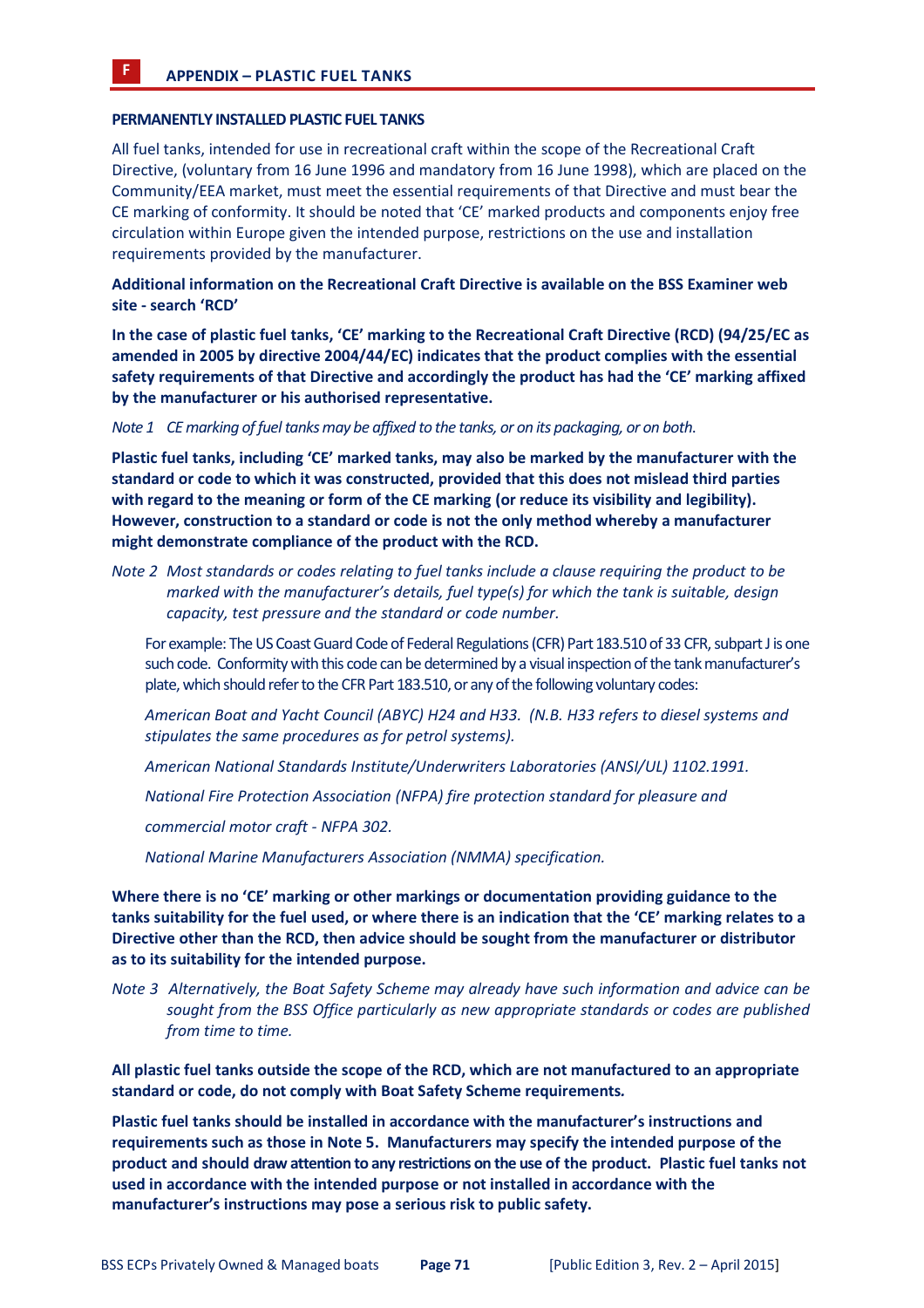*Note 4 Restrictions placed on the intended use by manufacturers may include specifying the type of fuel to be stored and/or excluding other types of fuel.*

*Note 5 Manufacturer's installation instructions may also include requirements for the plastic fuel tank to be installed, for example:*

> *with the smooth base surfaces of the tank supported and secured; in a ventilated area; above deck or open cockpit locations only; outside of accommodation spaces; away from sources of heat, or protected from heat or fire; away from direct sunlight.*

In the absence of the manufacturer's installation instructions, such information may be available from the distributor of the tank. Alternatively information may be available from the Boat Safety Scheme Office.

**Where plastic fuel tanks have been installed in any way other than in accordance with their intended use and manufacturer's installation requirements, this may constitute a failure to meet Boat Safety Scheme requirements under Standard 2.5.**

**In all cases, suspected non‐compliance with the RCD will be reported to the relevant Local Authority Trading Standards Department in Great Britain or District Councils in Northern Ireland. In the event that you find a plastic petrol tank that does not comply with the BSS requirements, please alert the BSS Office as to your findings.**

#### **CONDITIONCHECKS TOBEAPPLIEDTOPORTABLE ANDPERMANENTLY INSTALLEDPLASTIC FUEL TANKS**

#### **If there are any signs of:**

fuel leakage from the fuel tank material;

- physical damage (such as significant chafing or puncture); or,
- signs of corrosive attack (such as softening or environmental stress cracking);

#### **the condition of the plastic fuel tank must be considered unsafe and it must be urgently replaced.**

Note 6 Chafing may potentially occur next to the restraining points on the tank. Chafing may lead to *fuel leaks.*

Softening indicates corrosive attack by the fuel causing the fuel to permeate the plastic or tank gasket material. The physical properties of the material will progressively degrade and may ultimately lead to tank failure or fuel leaks. The presence of softening would indicate that the tank is not being used in accordance with its intended purpose.

Environmental stress cracking may develop should the tank be subject to tension or bending stress beyond its design tolerance and over prolonged periods. Environmental stress cracks may cause fuel leaks. Potential areas of stress cracking can be:

*adjacent to a tank spigot; next to a means to restrain the tank; around a tight radius in the moulded tank surface.*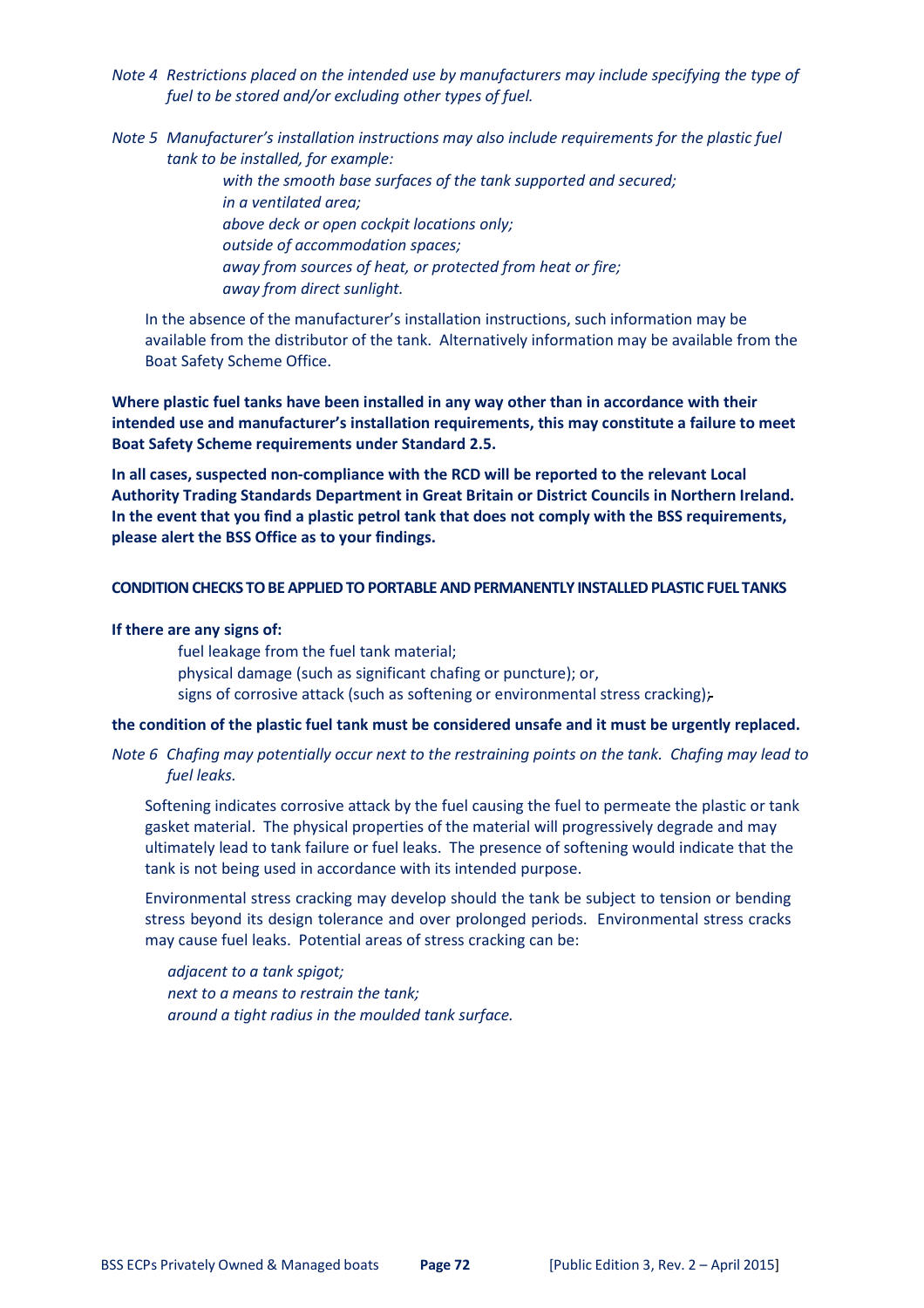# **<sup>G</sup> APPENDIX – BATTERY COMPARTMENT VENTILATION READY RECKONER**

| Ah  | L   | W   | H   | NO.<br><b>CELLS</b> | AREA $mm2$ | Guide - area equates to<br>the no. of 25mm dia.<br>holes below |
|-----|-----|-----|-----|---------------------|------------|----------------------------------------------------------------|
|     |     |     |     | <b>6V BATTERY</b>   |            |                                                                |
| 105 | 293 | 169 | 222 | 3                   | 609        | $\overline{2}$                                                 |
| 160 | 245 | 169 | 330 | 3                   | 929        | $\overline{2}$                                                 |
|     |     |     |     | <b>12V BATTERY</b>  |            |                                                                |
| 63  | 381 | 169 | 222 | 6                   | 731        | $\overline{2}$                                                 |
| 105 | 486 | 199 | 222 | 6                   | 1219       | 3                                                              |
| 160 | 477 | 169 | 330 | 6                   | 1857       | $\overline{4}$                                                 |
|     |     |     |     | <b>24V BATTERY</b>  |            |                                                                |
| 63  | 381 | 169 | 222 | 12                  | 1462       | 3                                                              |
| 105 | 486 | 199 | 222 | 12                  | 2438       | 5                                                              |
| 160 | 477 | 169 | 330 | 12                  | 3714       | 8                                                              |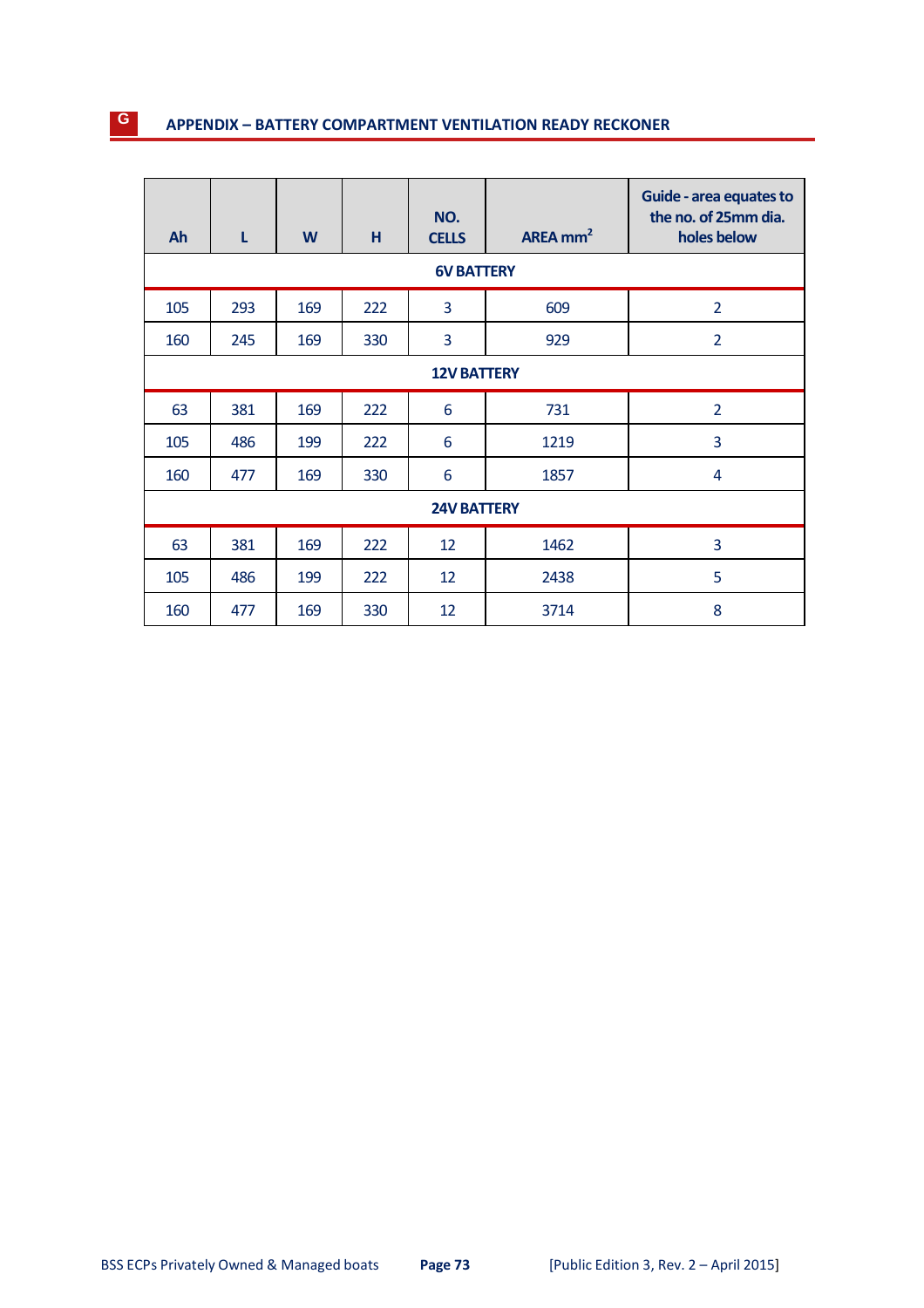**Portable fire extinguishers (PFE) manufactured prior to the introduction of EN 3 may not have fire ratings marked on the extinguisher. Such extinguishers maintained in good condition, properly certified and satisfying the navigation authority's previous individual and total weight requirements are acceptable.**

Such extinguishers marked as approved by the Fire Officers Committee (FOC) are accepted as properly certified. The FOC scheme was the predecessor to the LPCB scheme.

| <b>British Waterways (now Canal &amp; River Trust)</b> |               |                                         |                   |          |  |
|--------------------------------------------------------|---------------|-----------------------------------------|-------------------|----------|--|
| Length of                                              | Minimum       | Types of PFE and minimum total capacity |                   |          |  |
| craft                                                  | number        | <b>Stored</b><br>pressure dry<br>powder | Carbon dioxide    | Foam     |  |
| <b>Below 9m</b>                                        | $\mathcal{L}$ | 2.5 <sub>kg</sub>                       | 4.5kg             | 18 litre |  |
| $9m - 12m$                                             | 2             | 3.5 <sub>kg</sub>                       | 6.0kg             | 18 litre |  |
| Over 12m                                               | 3             | 6.0kg                                   | 9.5 <sub>kg</sub> | 36 litre |  |
| Minimum size of each PFE                               |               | 1.0 <sub>kg</sub>                       | 1.25kg            | 9 litre  |  |

| <b>National Rivers Authority, Thames Region (now Environment Agency)</b> |                |                                                  |                   |          |  |
|--------------------------------------------------------------------------|----------------|--------------------------------------------------|-------------------|----------|--|
| Length of                                                                | Minimum        | Types of extinguisher and minimum total capacity |                   |          |  |
| craft                                                                    | number         | Dry powder or<br>B.C.F                           | Carbon dioxide    | Foam     |  |
| Up to 5m                                                                 | 1              | 1.5 <sub>kg</sub>                                | 2.25kg            | 9 litre  |  |
| $5m - 8m$                                                                | $\mathcal{P}$  | 2.5 <sub>kg</sub>                                | 4.5 <sub>kg</sub> | 18 litre |  |
| $8m - 11m$                                                               | $\overline{2}$ | 3.5 <sub>kg</sub>                                | 5.5kg             | 18 litre |  |
| Over 11m                                                                 | 3              | 5.5kg                                            | 9.5 <sub>kg</sub> | 36 litre |  |
| Minimum size of each PFE                                                 |                | 1.0 <sub>kg</sub>                                | 2.25kg            | 9 litre  |  |

| <b>National Rivers Authority, Anglian Region (now Environment Agency)</b> |               |                                         |                   |  |
|---------------------------------------------------------------------------|---------------|-----------------------------------------|-------------------|--|
| Length of                                                                 | Minimum       | Types of PFE and minimum total capacity |                   |  |
| craft                                                                     | number        | Dry powder or B.C.F                     | Carbon dioxide    |  |
| Up to 5m                                                                  | 1             | 1.0 <sub>kg</sub>                       | 2.25kg            |  |
| $5m - 8m$                                                                 | $\mathcal{P}$ | 2.5 <sub>kg</sub>                       | 4.5 <sub>kg</sub> |  |
| $8m - 11m$                                                                | $\mathcal{P}$ | 3.5 <sub>kg</sub>                       | 5.5 <sub>kg</sub> |  |
| Over 11 <sub>m</sub>                                                      | 3             | 6.0kg                                   | 9.5 <sub>kg</sub> |  |
| Minimum size of each PFE                                                  |               | 1.0 <sub>kg</sub>                       | 1.25kg            |  |

BSS ECPs Privately Owned & Managed boats **Page 74** [Public Edition 3, Rev. 2 – April 2015]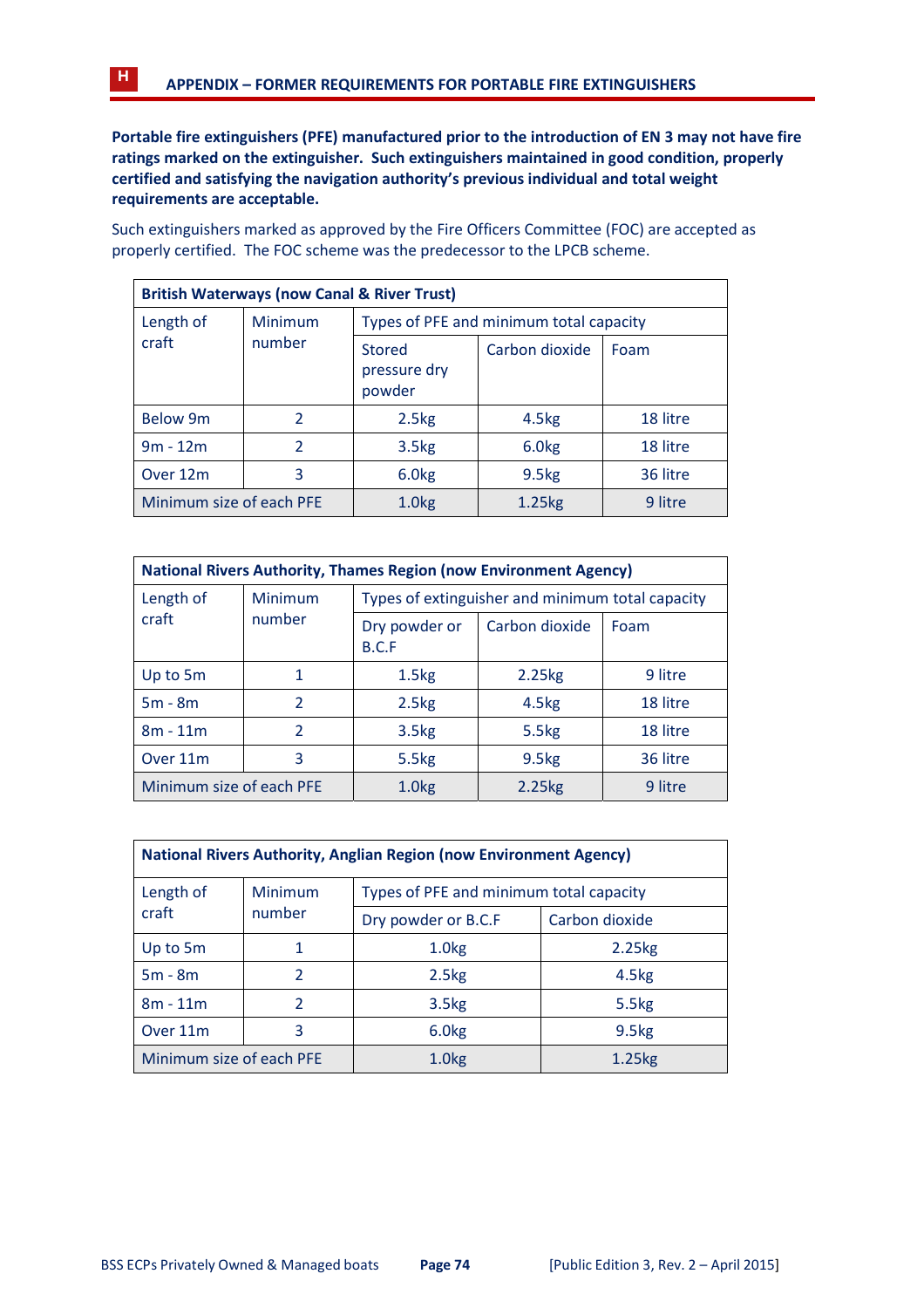#### **FIRE RATINGS**

The fire rating of an extinguisher appears as a series of numbers and letters marked on the side e.g. 5A/34B. The numbers relate to the ability of the extinguisher to successfully put out a fire under test conditions. The bigger the numbers, the bigger the fire on which the extinguisher has been tested.

#### **CLASSOF FIRE**

| Class of fire | Extinguishing medium | Identification - colour of extinguisher, or band |
|---------------|----------------------|--------------------------------------------------|
| А             | Water                | Red                                              |
| A/B           | Foam                 | Red [Pale cream]                                 |
| A/B/C         | Powder               | Red [French blue]                                |
| B/C           | CO <sub>2</sub>      | Red [Black]                                      |

CLASS A fire = paper, wood, textiles and fabric CLASS B fire = flammable liquids CLASS C fire = flammable gases

#### **ADDITIONALNOTES**:

All stored pressure ABC dry powder extinguishers have a Class A/Class B fire rating.

All stored pressure BC dry powder and  $CO<sub>2</sub>$  extinguishers only have a Class B fire rating.

Most, but not all, aqueous film forming foam (AFFF) extinguishers have a Class A/Class B fire rating. Some small-capacity AFFF extinguishers only have a Class B rating.

 $CO<sub>2</sub>$  extinguishers are not to be provided for living spaces.

Halon extinguishers are the subject of an international ban, are illegal to have on board and are no longer to be considered as part of the specified number of portable fire extinguishers. Current DEFRA advice is for owners to contact the supplier or the local amenity waste site operator to arrange for an environmentally-friendly disposal.

A CE mark on a portable fire extinguisher relates to the Pressure Equipment Directive (PED). Conformity with the PED does not give any assurance of manufacture or performance testing, also known as attestation, to EN 3, the recognised manufacturing standard.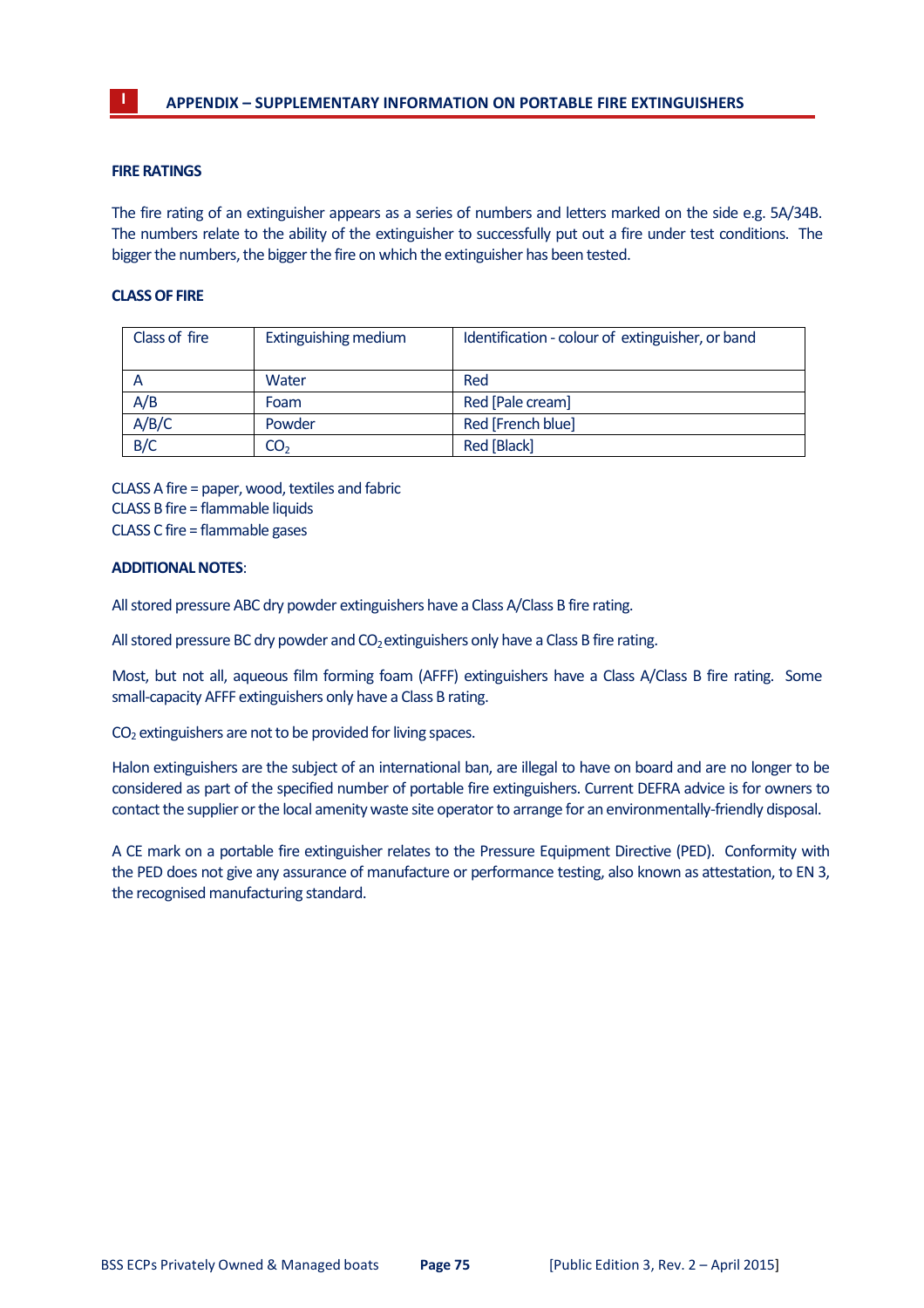# **The inspectioncertificate is actually a detailedreport of an examination of a pressure system which may involve a number ofstages and tests and the report may be issued in two parts**.

There is no set format for the report although HSE does publish a model form, the reports are issued by organisations(often an insurance company) and professional independent competent persons. In all cases the reports will be signed by a person with a title such as:

> tester examiner

inspector

surveyor

engineer surveyor.

A report will be issued whatever the state of the boiler as its purpose is to tell the owner what is wrong as well as what is right. The existence of a report does not mean, therefore, that the boiler is in a satisfactory state to be used, so it must be read carefully.

#### **REPORT ASSESSMENT**

#### **An examiner must be assured ofthe following:**

- has the examination been carried out by a competent person; and,
- does the report indicate satisfactory condition?

#### **COMPETENT PERSON**

#### **Any person issuing a report on behalf of one ofthe following may be accepted as competent:**

insurance companies

pant examination firms

SBA Services Ltd

Northern or Southern Federations of Model Engineering Societies

In the case of other organisations or persons the report is signed by a person of the appropriate designation.

In cases of doubt it may be necessary to refer to the manager of the Boat Safety Scheme.

#### **SATISFACTORY CONDITION**

#### **The indications ofsatisfactory condition tolook forin the report are asfollows**:

- the examination was carried out in two stages
- the report applies to the boat in question;
- date of examination(s); and,
- terminology.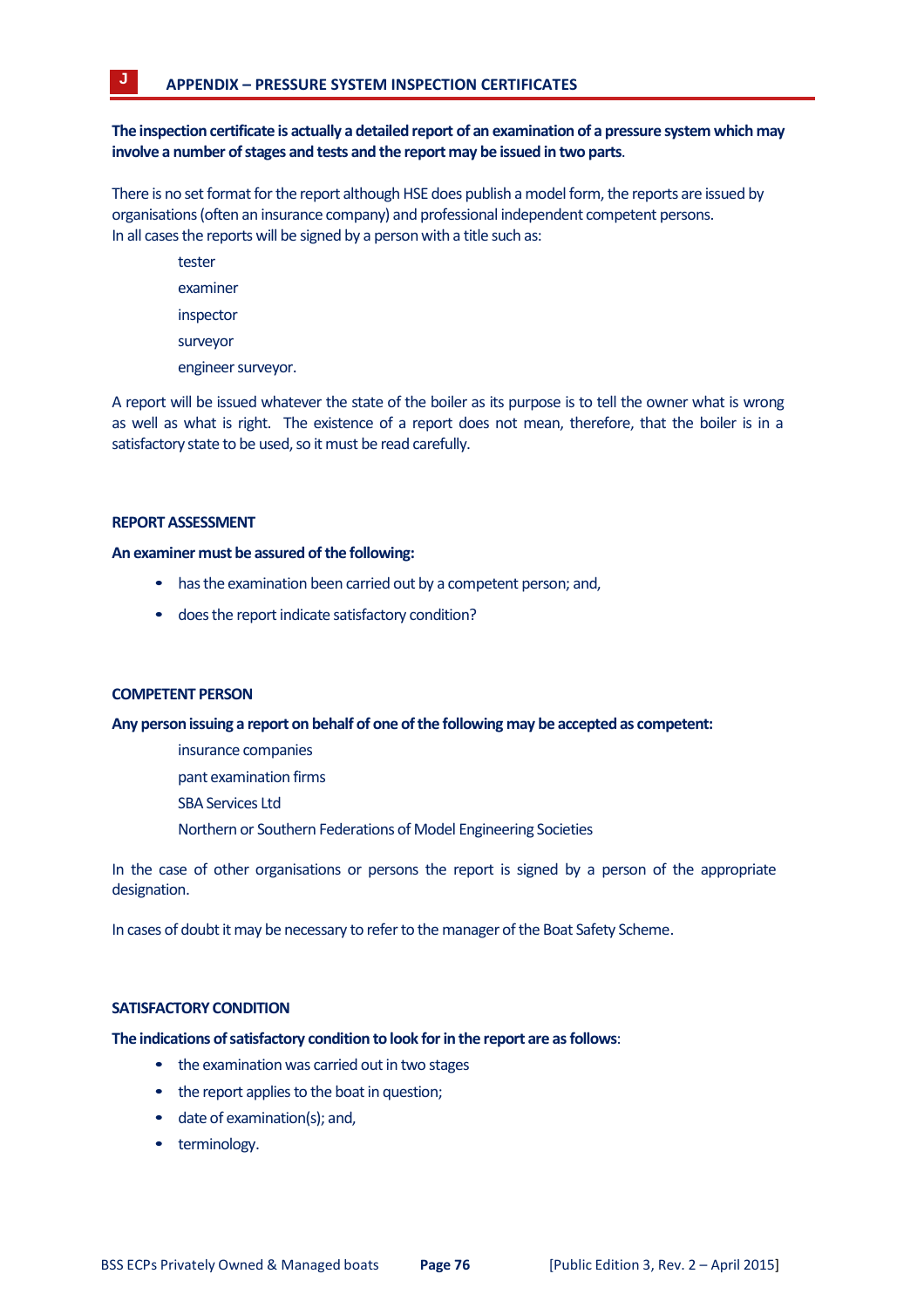#### **TWO‐STAGE EXAMINATION**

#### **The boiler mustfirst be examined cold before itis examined understeam at normalworking pressure.**

The two examinations may have been done on the same date or they may have been done on separate dates, and they may be reported on a single form or on two - one for each examination.

It is essential to establish that both examinations have been carried out.

#### **NAMEOF BOAT**

#### **The name ofthe boatin question must appear on the report.**

Note that some boilers are inspected out of the boat and the boat name is sometimes omitted by the boiler tester.

#### **DATEOF EXAMINATION**

## **Reports are only valid for 14 monthsfollowing the date of the latest examination. The only exception is where the reportstates a 'run‐out' date inwhich case itis valid up to that date.**

Where the examination has been done in two parts the examinations must not be separated by too long a period. There is no maximum but it is recommended that the examinations are done within 3 months of each other. Where the separation is longer, the examiner must seek an explanation.

#### **TERMINOLOGY**

**The report must be carefully checked for words orstatementssuch as**:

- satisfactory/unsatisfactory
- in order/not in order
- repairs required.
- If repairs have been required there is usually documentary evidence that they have been carried out satisfactorily. If not, the owner must be asked to supply the necessary information.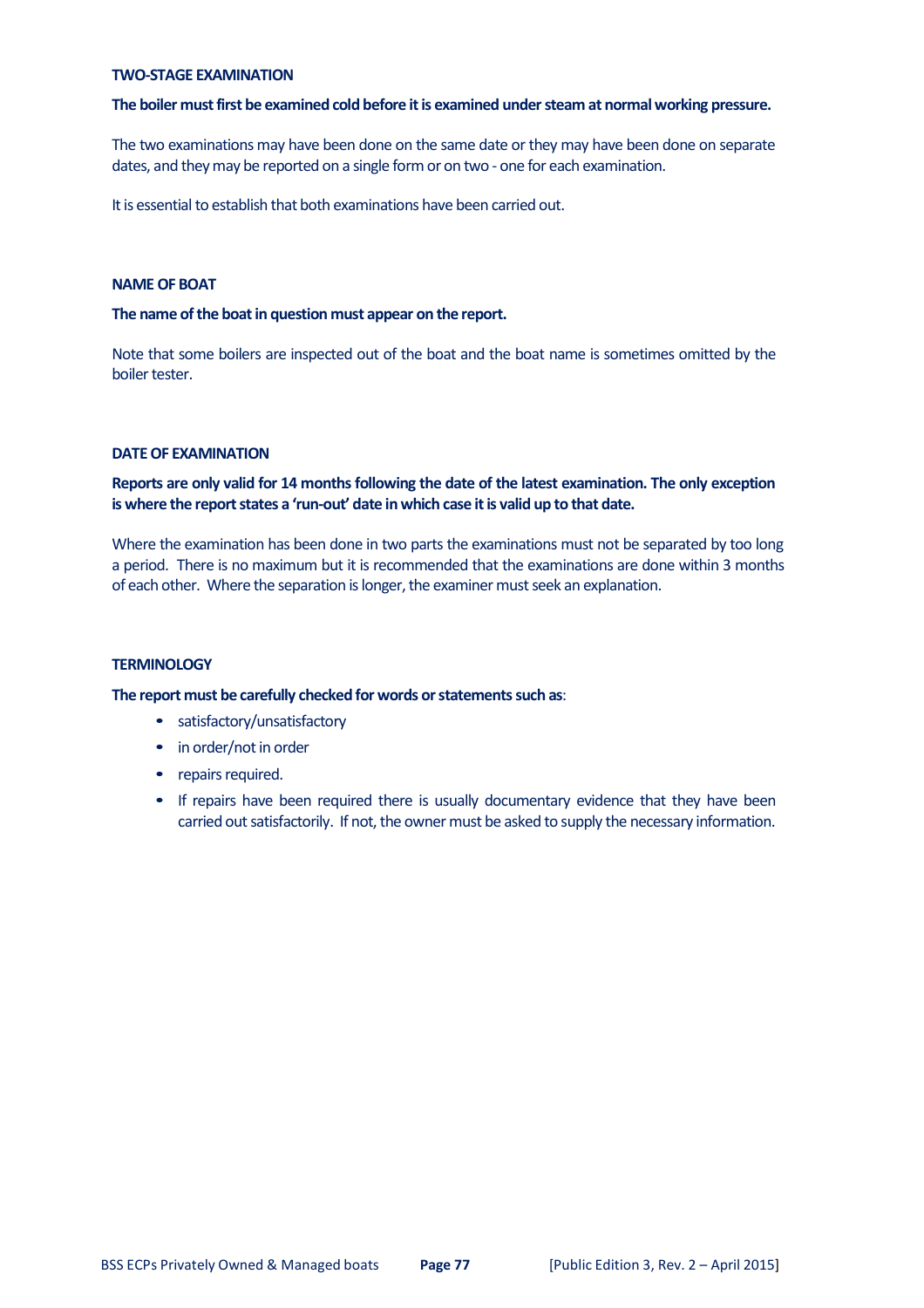# **K APPENDIX – VENTILATION**

### **FIXED VENTILATION**

Fixed ventilation is ventilation that cannot be closed without the use of tools.

Note 1 – Ventilators, doors, windows, hatches and any other openings, which can be fully closed, must not be included in the ventilation calculation.

Note 2 – Ventilators, doors, windows, hatches and any other openings, modified so they cannot be fully closed without the use of tools should only have their minimum fixed ventilation area included in the calculation.

#### **FACTORS AFFECTING TOTAL EFFECTIVEAREAOF FIXED VENTILATION**

The total effective area of fixed ventilation' is:the total area of fixed ventilation provision, as measured.

Each ventilator, door, window, hatch and any other openingsshould bemeasured carefully to determine their individual effective area of fixed ventilation.

Careful examination must be made of each ventilator to determine the presence of any device which would reduce the clear air opening e.g. filter, insect screen, fan blades.

Where filters or screens are fitted, they must also be in a clean and serviceable condition as partial or complete blockage of the clear air openings could make the ventilator totally ineffective.

Louvered doors are a common form of providing fixed ventilation and the effective area needs to be carefully measured.

The total effective area of fixed ventilation is designed to provide:

- combustion air for appliances that are not room-sealed;
- for the evacuation of combustion products from appliances that are not room sealed;
- renewal of fresh air for habitation and comfort.

#### **CALCULATION OF FIXED VENTILATION REQUIREMENTS**

**The formula used to calculate the fixed ventilation requirement is derived from BS 5482‐3 Annex B (Code of practice for domestic butane and propane gas‐burning installations — Part 3: Installations in boats, yachts and other vessels), but as extended by BS8511AnnexA (Code of practice forthe installation ofsolid fuel heating and cooking appliancesin small craft)to addresssolid fuelstoves and other appliances.**

The formula for calculating the fixed ventilation requirement ( $\text{in mm}^2$ ) is as follows:

- $=$  [2200 x U] + [650 x P] + [550 x H] + [440 x F], where:
- $U =$  input rating for all unflued appliances (inc. cookers) (in kW)
- $P =$  number of persons for which the accommodation space is designed
- $H =$  nominal output rating of all open-flued solid fuel appliances (in kW)
- $F =$  input rating for all open-flued appliances (in kW)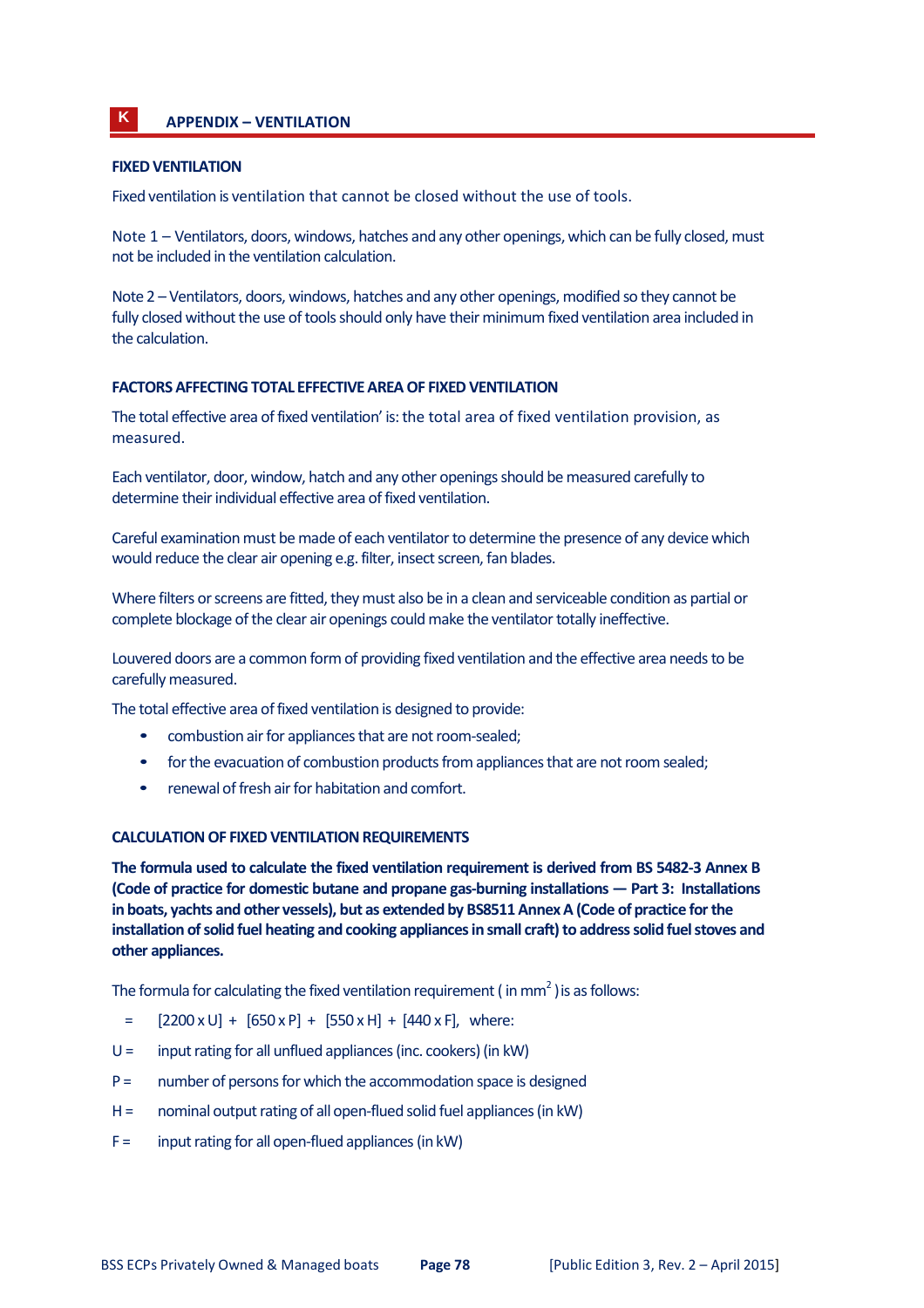The calculation is to be specifically made for each installation with reference to appliance input ratings (output ratings for solid fuel appliances) taken from manufacturer's plates, manuals or accumulated reference lists. It is not acceptable or appropriate to estimate or guess fixed ventilation requirements.

Examiners will retain a written record of the ventilation calculation for each examination made. The record will detail all appliances and ratings and whether it is flued or not.

#### **CLOSED‐FLUE APPLIANCES**

From the Glossary definition, 'open-flue' appliances take their air for combustion from the space in which they are installed. Open-flue appliances can be identified by the presence of a draught diverter which provides a draught break between the primary flue on the appliance and the secondary flue connecting the draught diverter and the flue terminal.

Closed‐flue appliances also take their air for combustion from the space in which they are installed, but the flue is closed from the space due to the absence of a draught diverter. Solid fuel appliances usually have closed‐flues, as do many central heating boilers.

In regard to factors 'H' and 'F' the formula for calculating the fixed ventilation requirement refers to 'open‐flued' appliances. However, the output ratings of all closed‐flue solid fuel appliances must also be included within 'H', and the input ratings of all other closed-flue appliances must be included within 'F', when making the calculation.

Closed‐flue appliances must not be confused with balanced (or room‐sealed) appliances which are not included in the calculation.

#### **SOLID FUEL APPLIANCES**

In the absence of manufacturer's details, an output rating of 5kW may be assumed as forming a reasonable basis for the fixed ventilation requirement for solid-fuel appliances.

#### **APPLICATION**

The calculation should be applied to any part of the vessel containing a fuel burning appliance that:

- is normally divided as a separate compartment;
- can be temporarily divided except by curtaining.

#### **HIGHANDLOWLEVEL VENTILATION**

The total effective area of fixed ventilation (at least up to the calculated fixed ventilation requirement) should be divided as equally as practicable between high ‐ and low‐level.

Where the total effective area of fixed ventilation exceeds the calculated fixed ventilation requirement there is no requirement for the excess fixed ventilation provision to be divided as equally as practicable between high ‐ and low‐level.

Low-level ventilation can be achieved by spillage of cold air from vents in doors and/or bulkheads or by means of ducting from a higher level.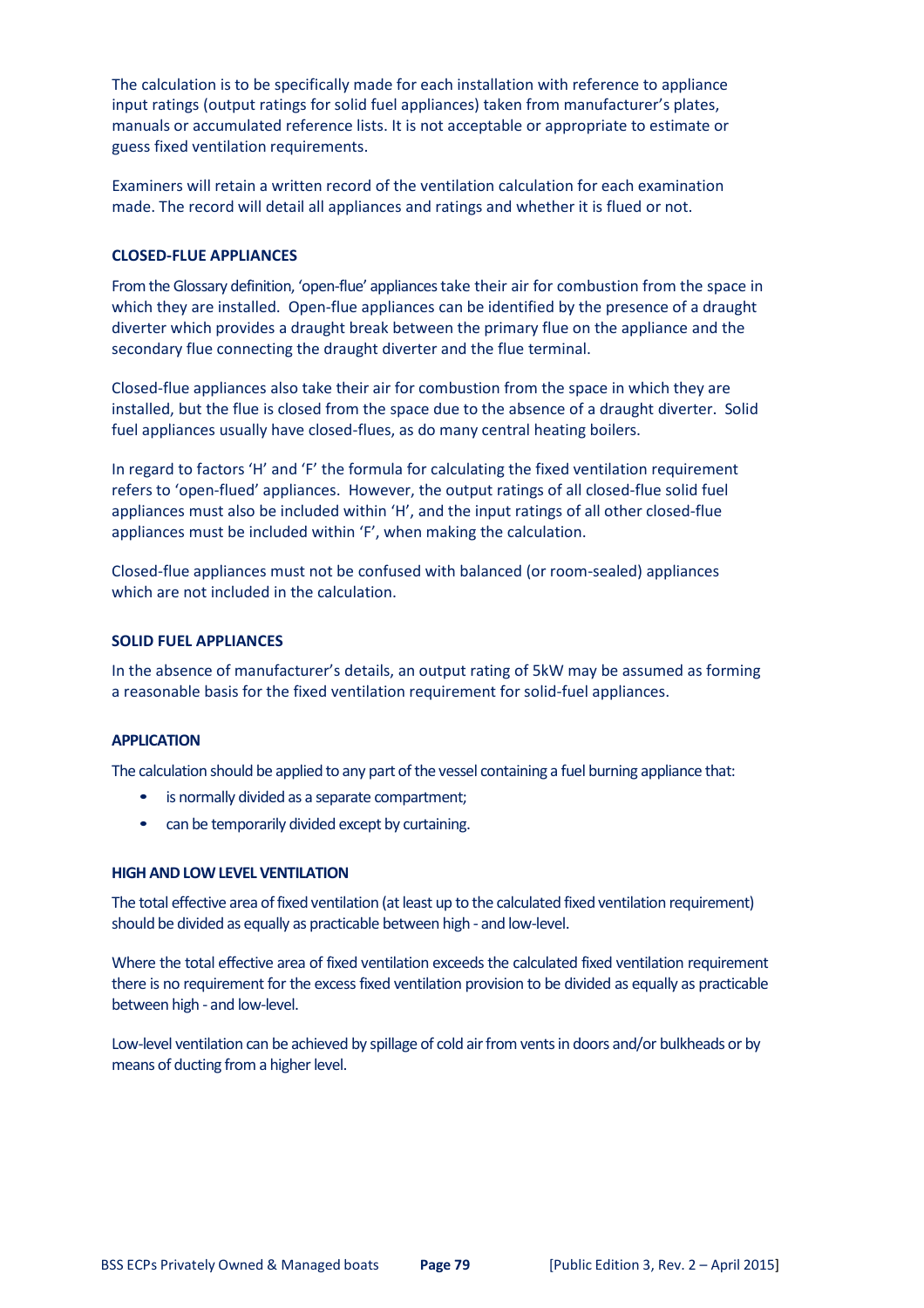| <b>SYMPTOM</b>                            | <b>POSSIBLE CAUSE</b>                                                                       |
|-------------------------------------------|---------------------------------------------------------------------------------------------|
| Yellow flame/tip                          | Insufficient air                                                                            |
|                                           | Oversize injector                                                                           |
| Orange flame                              | Particles of dirt or dust in mixing tube being<br>$\bullet$<br>carried through burner ports |
| Individual flames lift above burner ports | Too much primary air<br>$\bullet$                                                           |
|                                           | Burner ports partially blocked                                                              |
|                                           | Too much pressure                                                                           |
| Delayed ignition or slow lighting         | Pilot flame incorrectly located<br>$\bullet$                                                |
|                                           | Too much primary air                                                                        |
| Smell of gas                              | <b>Gas leak</b>                                                                             |
|                                           | Delayed ignition                                                                            |
|                                           | No combustion                                                                               |
|                                           | Cylinder running out                                                                        |
| <b>Combustion odour</b>                   | Lack of secondary air<br>$\bullet$                                                          |
|                                           | Flame impingement                                                                           |
|                                           | Cylinder running out                                                                        |
| <b>Floating flame</b>                     | Lack of secondary air<br>$\bullet$                                                          |
|                                           | (In oven) - gas rates too high                                                              |
|                                           | Flue way obstructed                                                                         |
|                                           | <b>Drafts</b>                                                                               |

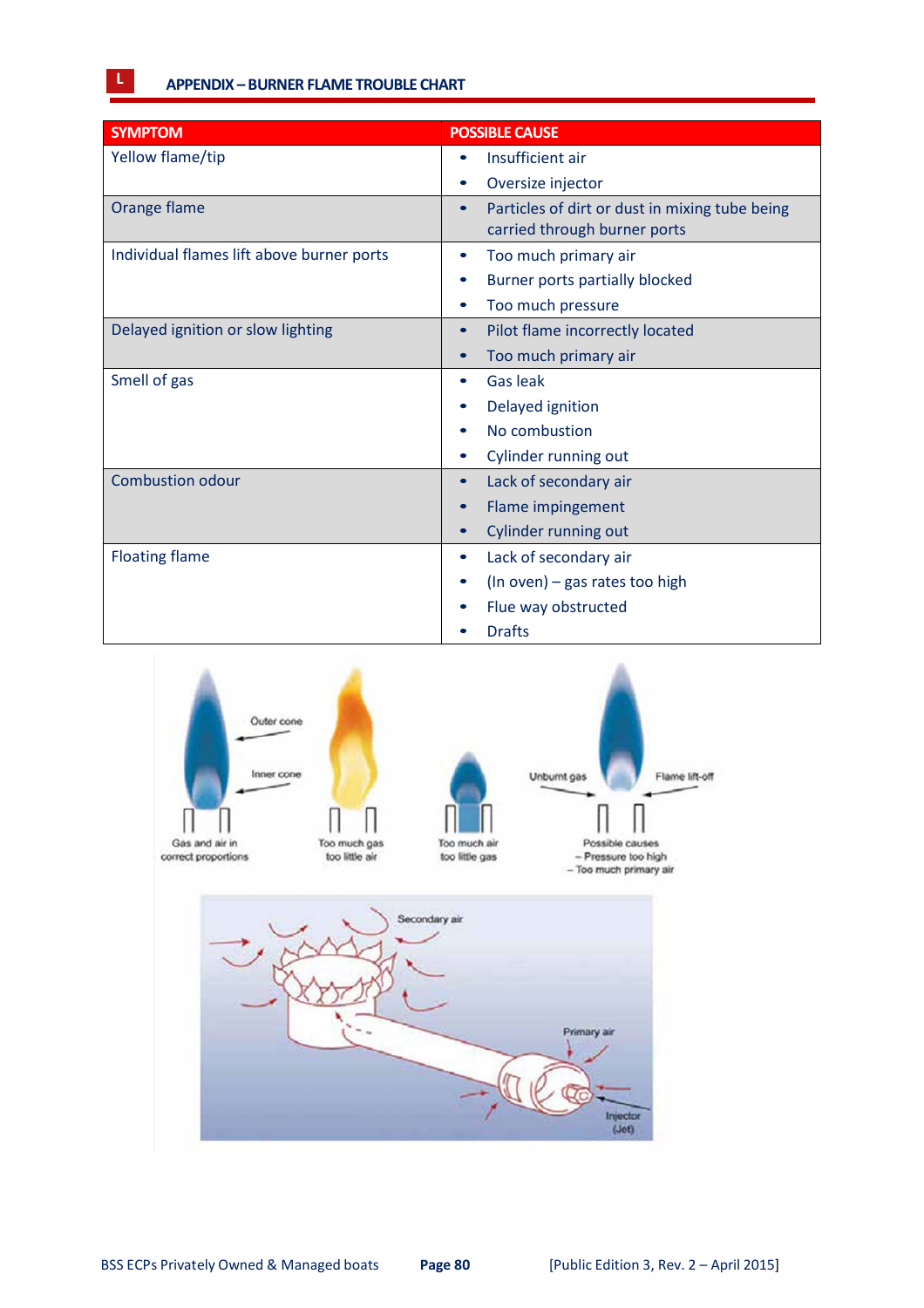# **BSS Checklist for Privately Owned and Managed Boats**



**[Public use version based on edition 3.03 March 2013]**

Mark up: P= pass / F= fault / NV= not verified / NR= not relevant

| Part 2 | Permanently installed fuel systems and fixed engines                                                                                                        |  |
|--------|-------------------------------------------------------------------------------------------------------------------------------------------------------------|--|
| 2.1    | <b>Fuel filling points</b>                                                                                                                                  |  |
| 2.1.1R | Does the location and condition of the fuel filling point ensure that any fuel overflow is prevented from<br>entering the interior of the vessel?           |  |
| 2.1.2R | Is the fuel in use correctly and clearly marked on, or adjacent to, the fuel filling point?                                                                 |  |
| 2.1.3R | Are all disused fuel filling points disabled?                                                                                                               |  |
| 2.1.4R | Is the internal diameter of the fuel filling point at least 31.5mm (1¼in)?                                                                                  |  |
| 2.2    | <b>Fuel filling lines</b>                                                                                                                                   |  |
| 2.2.1R | Are the fuel filling line connections free of signs of leaks and in good condition, and are all fuel filling<br>hose connections accessible for inspection? |  |
| 2.2.2R | Is the fuel filling line self-draining so that fuel is not retained and is it free of kinks or other restrictions?                                          |  |
| 2.2.3R | Is the material of the fuel filling line suitable and in good condition?                                                                                    |  |
| 2.3    | <b>Fuel tank vents</b>                                                                                                                                      |  |
| 2.3.1R | Does every fuel tank have a vent facility?                                                                                                                  |  |
| 2.3.2R | Does the fuel tank vent line have a minimum internal diameter of 9.5mm (%in)?                                                                               |  |
| 2.3.3R | Are the fuel tank vent line connections free of signs of leaks and in good condition, and are all vent<br>hose connections accessible for inspection?       |  |
| 2.3.4R | Is the fuel tank vent line self-draining so that fuel is not retained, and is it free of kinks or other<br>restrictions?                                    |  |
| 2.3.5R | Is the material of the fuel tank vent line suitable and in good condition?                                                                                  |  |
| 2.4    | <b>Fuel tank vent outlets</b>                                                                                                                               |  |
| 2.4.1R | Does the fuel tank vent outlet, or the vent line swan neck, rise at least as high as the filling point?                                                     |  |
| 2.4.2R | Is the fuel tank vent outlet fitted with an effective flame arrester or flame-arresting gauze?                                                              |  |
| 2.4.3R | Is the fuel tank vent outlet in a position where no danger will be incurred from leaking fuel or escaping<br>vapour?                                        |  |
| 2.5    | <b>Fuel tank design and condition</b>                                                                                                                       |  |
| 2.5.1R | Are the fuel tanks secure?                                                                                                                                  |  |
| 2.5.2R | Are fuel tanks made of suitable materials?                                                                                                                  |  |
| 2.5.3R | Are fuel tanks, including seams and openings, in good condition and free of signs of leaks?                                                                 |  |
| 2.5.4R | Are fuel tanks within engine spaces suitably fire resistant or otherwise protected against the effects of<br>fire?                                          |  |
| 2.5.5R | Are petrol tanks installed at the required distances from heat sources or protected by a heat baffle?                                                       |  |
| 2.6    | <b>Fuel gauges</b>                                                                                                                                          |  |
| 2.6.1R | Are any glass, or plastic tube, or strip-type fuel gauges fitted to diesel tanks only?                                                                      |  |
| 2.6.2R | Are any glass, or plastic tube, or strip-type fuel gauges protected against damage and by self-closing<br>valves?                                           |  |
| 2.6.3R | Are all fuel gauges and level-indicators in good condition and free of signs of leaks?                                                                      |  |
| 2.6.4R | Are fuel tank openings for dipsticks closed by a fuel-tight cap or fitting?                                                                                 |  |
| 2.7    | Petrol fuel system electrical bonding                                                                                                                       |  |
| 2.7.1R | Are all metallic components in the petrol filling and tank system electrically bonded to earth?                                                             |  |
|        | [Public Edition 3, Rev. 2 - April 2015]<br><b>BSS ECPs Privately Owned &amp; Managed boats</b><br>Page 81                                                   |  |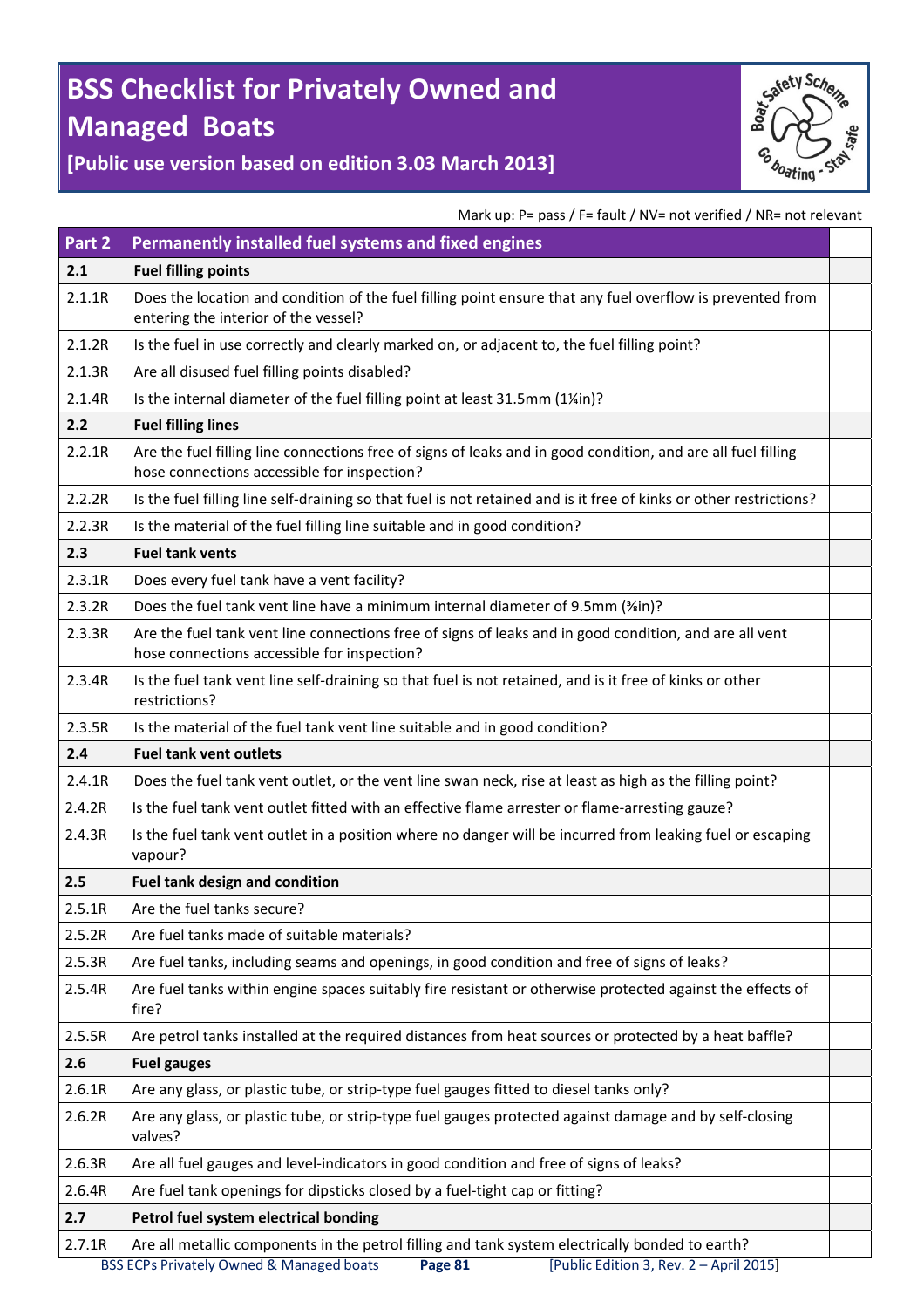| 2.7.2R  | Are all parts of electrical bonding systems in good condition?                                                                    |  |
|---------|-----------------------------------------------------------------------------------------------------------------------------------|--|
| 2.8     | <b>Fuel tank connections</b>                                                                                                      |  |
| 2.8.1R  | Is the fuel tank drain fitted with a plug or cap which can only be removed with tools?                                            |  |
| 2.8.2R  | Are the petrol feed and return (if fitted) line connections in lift-pump systems made to the top of the<br>tank?                  |  |
| 2.8.3R  | Is the petrol feed line on a gravity system fitted with a cock or valve directly attached to the tank?                            |  |
| 2.8.4R  | Are tank connections and tank valves accessible for inspection, in good condition and free of signs of<br>leaks?                  |  |
| 2.9     | <b>Fuel tank balance lines</b>                                                                                                    |  |
| 2.9.1R  | Are multiple petrol tank systems free of balance lines?                                                                           |  |
| 2.9.2R  | Are balance lines on diesel tank systems made of suitable materials and are they in good condition and<br>free of signs of leaks? |  |
| 2.10    | Fuel feed return and on-engine lines                                                                                              |  |
| 2.10.1R | Are all fuel feed, return and on-engine pipes made of suitable materials?                                                         |  |
| 2.10.2R | Are all fuel feed, return and on-engine hoses suitable for the fuel used and fire resistant?                                      |  |
| 2.10.3R | Are all feed, return and on-engine pipes secure and in good condition?                                                            |  |
| 2.10.4R | Are all fuel feed, return and on-engine hoses properly supported and in good condition?                                           |  |
| 2.10.5R | Do the injector leak-off (spill rail) arrangements meet specified requirements?                                                   |  |
| 2.11    | Fuel feed return and on-engine fuel line connections                                                                              |  |
| 2.11.1R | Are all fuel line connections of the correct type and free of signs of leaks?                                                     |  |
| 2.11.2R | Are all fuel line connections, cocks, valves fittings and other components secure?                                                |  |
| 2.11.3R | Are fuel hose connections made with hose clips or clamps effective and in good condition?                                         |  |
| 2.12    | <b>Fuel filters</b>                                                                                                               |  |
| 2.12.1R | Are fuel filters in good condition?                                                                                               |  |
| 2.12.2R | Are all fuel filters inside engine spaces fire resistant?                                                                         |  |
| 2.13    | <b>Fuel shut-offs</b>                                                                                                             |  |
| 2.13.1R | Is an emergency fuel shut-off installed in every fuel feed line?                                                                  |  |
| 2.13.2R | Are all fuel shut-off valves or cocks, or their means of operation, in a readily accessible position?                             |  |
| 2.13.3R | Are all fuel shut-off valves or cocks, or their means of operation, in open view or their location clearly<br>marked?             |  |
| 2.13.4R | Are petrol gravity-fed fuel lines provided with the required fuel shut-off facilities?                                            |  |
| 2.14    | <b>Carburettors</b>                                                                                                               |  |
| 2.14.1R | Are all non-down-draught carburettors fitted with a drip tray?                                                                    |  |
| 2.14.2R | Is the carburettor drip tray in good condition, free of signs of leaks, and easily emptied?                                       |  |
| 2.14.3R | Is the carburettor drip tray fitted with effective flame arresting gauze permanently attached along all<br>edges?                 |  |
| 2.14.4R | Is a petrol, petroil, or paraffin engine fitted with flame trap or air filter?                                                    |  |
| 2.15    | <b>Engine installation</b>                                                                                                        |  |
| 2.15.1R | Are all parts of engine mounting systems secure and in good condition?                                                            |  |
| 2.15.2R | Are the structures and surfaces surrounding exhaust system components free of signs of heat damage?                               |  |
| 2.15.3R | Are all fuel system components in fixed inboard engine spaces permanently installed?                                              |  |
| 2.16    | <b>Steam engines</b>                                                                                                              |  |
| 2.16.1R | Is the steam engine pressure system supported by an inspection certificate issued by a competent<br>person?                       |  |
| 2.16.2R | Is the steam engine boiler fuel supply system compliant with the applicable BSS requirements?                                     |  |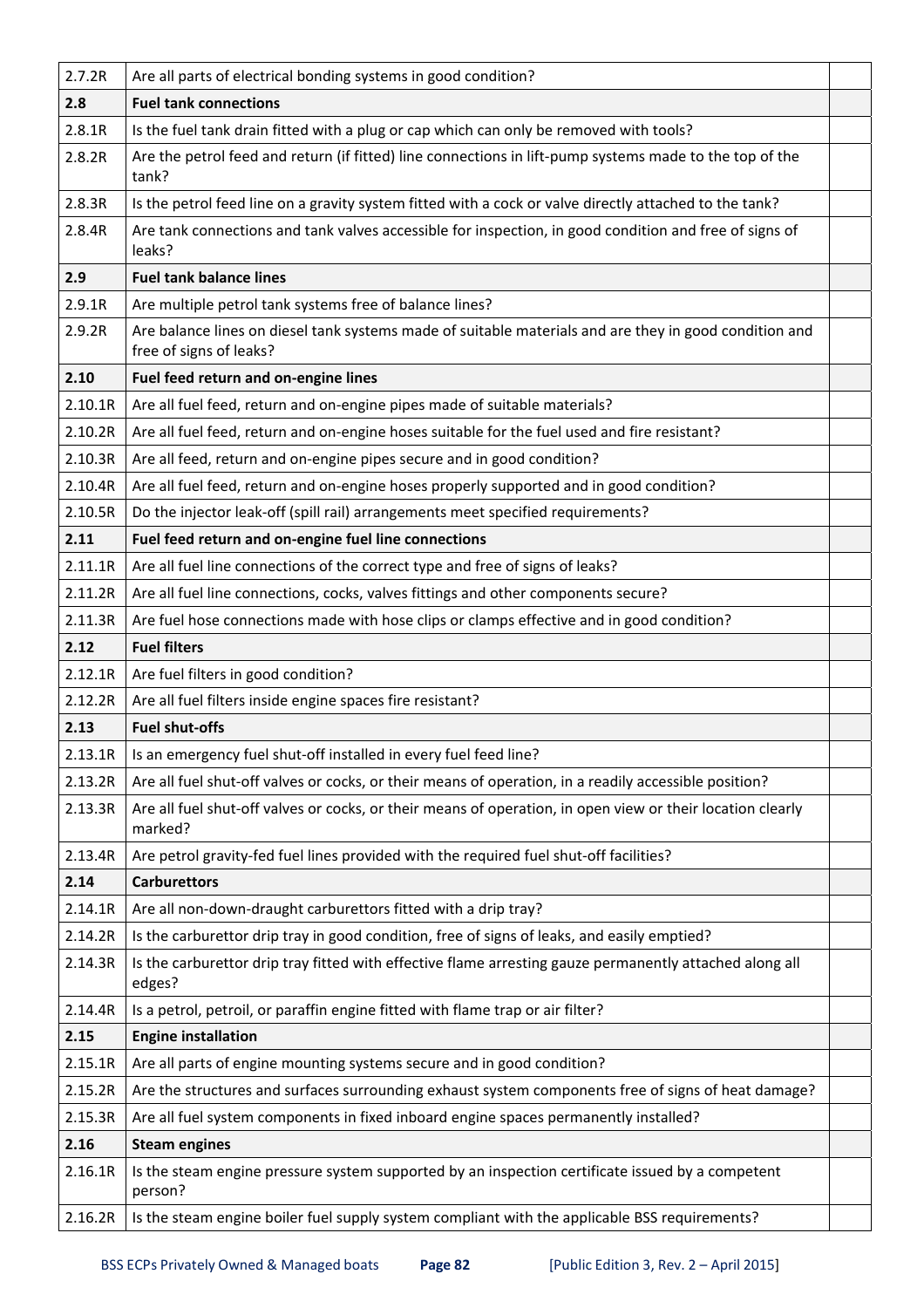| 2.17    | <b>LPG engines</b>                                                                                                                                                                             |  |
|---------|------------------------------------------------------------------------------------------------------------------------------------------------------------------------------------------------|--|
| 2.17.1R | Are fuel supply arrangements to LPG-fuelled propulsion engines compliant with UKLPG CoP 18, or an<br>equivalent standard, and are any dual-fuel petrol/LPG arrangements of an acceptable type? |  |
| Part 3  | <b>Electrical systems</b>                                                                                                                                                                      |  |
| 3.1     | <b>Battery storage</b>                                                                                                                                                                         |  |
| 3.1.1R  | Are all unsealed or open-vented batteries ventilated to prevent risk of explosion through hydrogen<br>accumulation?                                                                            |  |
| 3.1.2R  | Are batteries secure against excessive movement in any direction?                                                                                                                              |  |
| 3.1.3R  | Are battery terminals correctly insulated or protected?                                                                                                                                        |  |
| 3.1.4R  | Are batteries installed away from metallic petrol and LPG system components?                                                                                                                   |  |
| 3.2     | <b>Cable specifications and condition</b>                                                                                                                                                      |  |
| 3.2.1R  | Are all electrical cables insulated?                                                                                                                                                           |  |
| 3.2.2R  | Are battery cables of a sufficient current-carrying capacity?                                                                                                                                  |  |
| 3.2.3R  | Are all cables free of damage or deterioration?                                                                                                                                                |  |
| 3.3     | <b>Cable location</b>                                                                                                                                                                          |  |
| 3.3.1R  | Are all electrical cables supported in a safe position?                                                                                                                                        |  |
| 3.3.2R  | Are all cables clear of LPG and fuel supply lines?                                                                                                                                             |  |
| 3.3.3R  | Are all electrical cable connections above bilge water level or suitably protected?                                                                                                            |  |
| 3.3.4R  | Are spark plug leads free of damage or deterioration and properly supported?                                                                                                                   |  |
| 3.4     | <b>Cable connections</b>                                                                                                                                                                       |  |
| 3.4.1R  | Are all battery cable connections effective and in good condition?                                                                                                                             |  |
| 3.4.2R  | Are all electrical circuit cable connections effective and in good condition?                                                                                                                  |  |
| 3.5     | <b>Fuses and circuit breakers</b>                                                                                                                                                              |  |
| 3.5.1R  | Are all a.c. and d.c. fuses and miniature circuit-breakers appropriately rated, complete and in good<br>condition?                                                                             |  |
| 3.5.2R  | Are all fuse panels, boxes, holders and consumer units complete and in good condition?                                                                                                         |  |
| 3.6     | <b>Battery isolators</b>                                                                                                                                                                       |  |
| 3.6.1R  | Are battery isolators fitted and are they as close as practicable to the battery?                                                                                                              |  |
| 3.6.2R  | Do all electrical circuits pass through a battery isolator, or are those requiring a continuous supply<br>otherwise protected?                                                                 |  |
| 3.6.3R  | Are battery isolators, or the means to operate them, in readily accessible positions?                                                                                                          |  |
| 3.6.4R  | Are battery isolators and connections complete and in good condition?                                                                                                                          |  |
| 3.6.5R  | Is the location of all battery isolators, or the means to operate them, in open view, or their location<br>clearly marked?                                                                     |  |
| 3.7     | Two-wire systems                                                                                                                                                                               |  |
| 3.7.1A  | Is the electrical system insulated from the hull?                                                                                                                                              |  |
| 3.7.2R  | Is a low resistance return cable provided from the engine or starter motor to the battery?                                                                                                     |  |
| 3.8     | Shore-power and other alternating current (a.c.) electrical inlet and lead connections                                                                                                         |  |
| 3.8.1A  | Are all a.c. shore-power and battery charging lead inlet connections of the correct type in good<br>condition, and suitably protected from the weather?                                        |  |
| 3.8.2A  | Are all shore-power, battery charging, and other a.c. power source lead connections of a suitable type?                                                                                        |  |
| 3.8.3A  | Are all shore-power, battery charging, and other a.c. power source leads and connectors in good<br>condition?                                                                                  |  |
| 3.9     | Alternating current systems - multiple power sources and consumer units                                                                                                                        |  |
| 3.9.1A  | Is it impossible to connect simultaneously more than one power source to the alternating current<br>distribution system?                                                                       |  |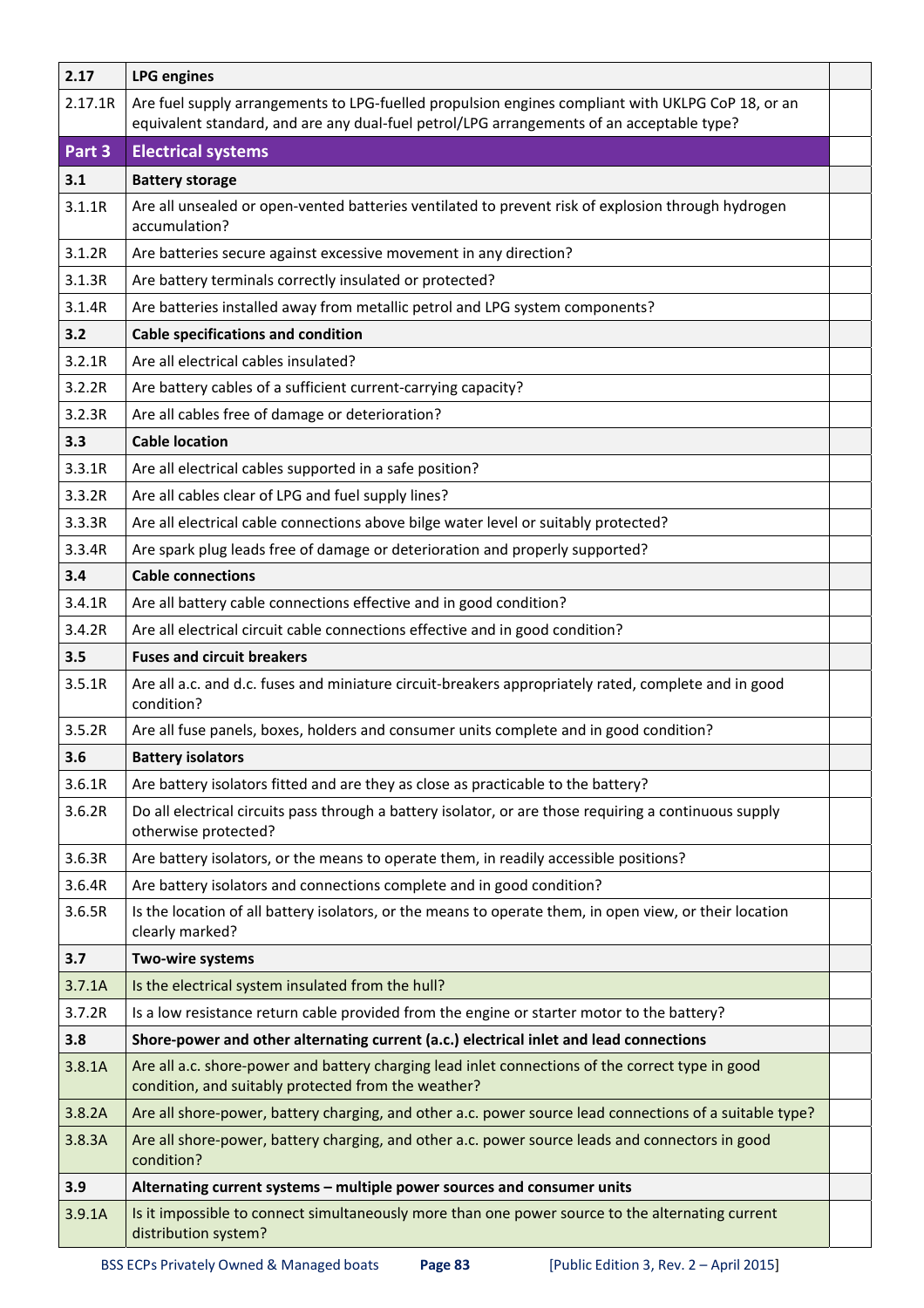| 3.9.2A | Do all a.c. electrical circuits pass through a consumer unit?                                                                                                                           |  |
|--------|-----------------------------------------------------------------------------------------------------------------------------------------------------------------------------------------|--|
| Part 4 | <b>Electrical propulsion systems</b>                                                                                                                                                    |  |
| 4.1    | 4.1 Electrically propelled boats                                                                                                                                                        |  |
| 4.1.1R | Is the electrical-propulsion supply system compliant with Part 3 as applicable?                                                                                                         |  |
| 4.2    | <b>Electrical propulsion motor and controller</b>                                                                                                                                       |  |
| 4.2.1R | Are all parts of the electric-propulsion motor mounting systems secure and in good condition?                                                                                           |  |
| 4.2.2R | Is the motor and controller equipment adequately ventilated and in good condition?                                                                                                      |  |
| 4.3    | <b>Battery charging equipment</b>                                                                                                                                                       |  |
| 4.3.1R | Is the battery charging equipment ventilated, complete and in good condition?                                                                                                           |  |
| Part 5 | Outboard and portable combustion engines and portable fuel systems                                                                                                                      |  |
| 5.1    | <b>Portable fuel systems</b>                                                                                                                                                            |  |
| 5.1.1R | Do permanently installed fuel systems supplying outboard and portable combustion engines comply<br>with the applicable BSS requirements for the fuel supply system?                     |  |
| 5.1.2R | Are all components of portable fuel systems of suitable proprietary manufacture?                                                                                                        |  |
| 5.1.3R | Are all components of portable fuel systems complete and in good condition?                                                                                                             |  |
| 5.1.4R | Are portable fuel systems fitted with a means of shutting off the fuel supply?                                                                                                          |  |
| $5.2$  | <b>Portable petrol tanks</b>                                                                                                                                                            |  |
| 5.2.1R | Does the maximum capacity of individual portable petrol tanks permit safe and convenient carrying and<br>removal for refilling outside the vessel?                                      |  |
| 5.2.2R | Are all portable petrol tanks stored, when not in use, to ensure that any leaking fuel or escaping vapour<br>will not enter the interior of the vessel?                                 |  |
| 5.3    | <b>Spare fuel containers</b>                                                                                                                                                            |  |
| 5.3.1R | Are all spare petrol containers stored to ensure that any leaking fuel or escaping vapour will not enter<br>the interior of the vessel?                                                 |  |
| 5.3.2R | Are all spare petrol containers suitable for the purpose and limited to the permitted volume?                                                                                           |  |
| 5.3.3R | Are all spare fuel containers in good condition?                                                                                                                                        |  |
| 5.4    | <b>Outboard and portable combustion engines</b>                                                                                                                                         |  |
| 5.4.1R | Are all outboard and portable combustion engines free of fuel leaks?                                                                                                                    |  |
| 5.4.2R | Are all outboard and portable combustion engines with integral petrol or LPG tanks stored to ensure                                                                                     |  |
|        | that leaking fuel or escaping vapour will not enter the interior of the vessel?                                                                                                         |  |
| 5.4.3R | Are outboard engine mounting systems in good condition?                                                                                                                                 |  |
| 5.5    | LPG-fuelled outboard propulsion engines                                                                                                                                                 |  |
| 5.5.1R | Do the fuel supply arrangements to LPG-fuelled outboard engines comply with UKLPG CoP 18 or<br>equivalent standard and are any dual-fuel petrol/LPG arrangements of an acceptable type? |  |
| Part 6 | <b>Fire Extinguishing and Escape</b>                                                                                                                                                    |  |
| 6.1    | <b>Portable fire extinguishers</b>                                                                                                                                                      |  |
| 6.1.1R | Are the correct number of portable fire extinguishers provided, and do they have the correct fire<br>ratings?                                                                           |  |
| 6.1.2R | Is the performance of all the portable fire extinguishers properly certificated?                                                                                                        |  |
| 6.1.3R | Are all portable fire extinguishers in good condition?                                                                                                                                  |  |
| 6.1.4R | Are portable fire extinguishers distributed around the vessel in readily accessible and safe locations<br>adjacent to escape routes?                                                    |  |
| 6.1.5R | Are all portable fire extinguishers in open view, or their location clearly marked?                                                                                                     |  |
| 6.2    | <b>Fire blankets</b>                                                                                                                                                                    |  |
| 6.2.1R | If the vessel has permanent cooking facilities, is a fire blanket of the correct specification provided?                                                                                |  |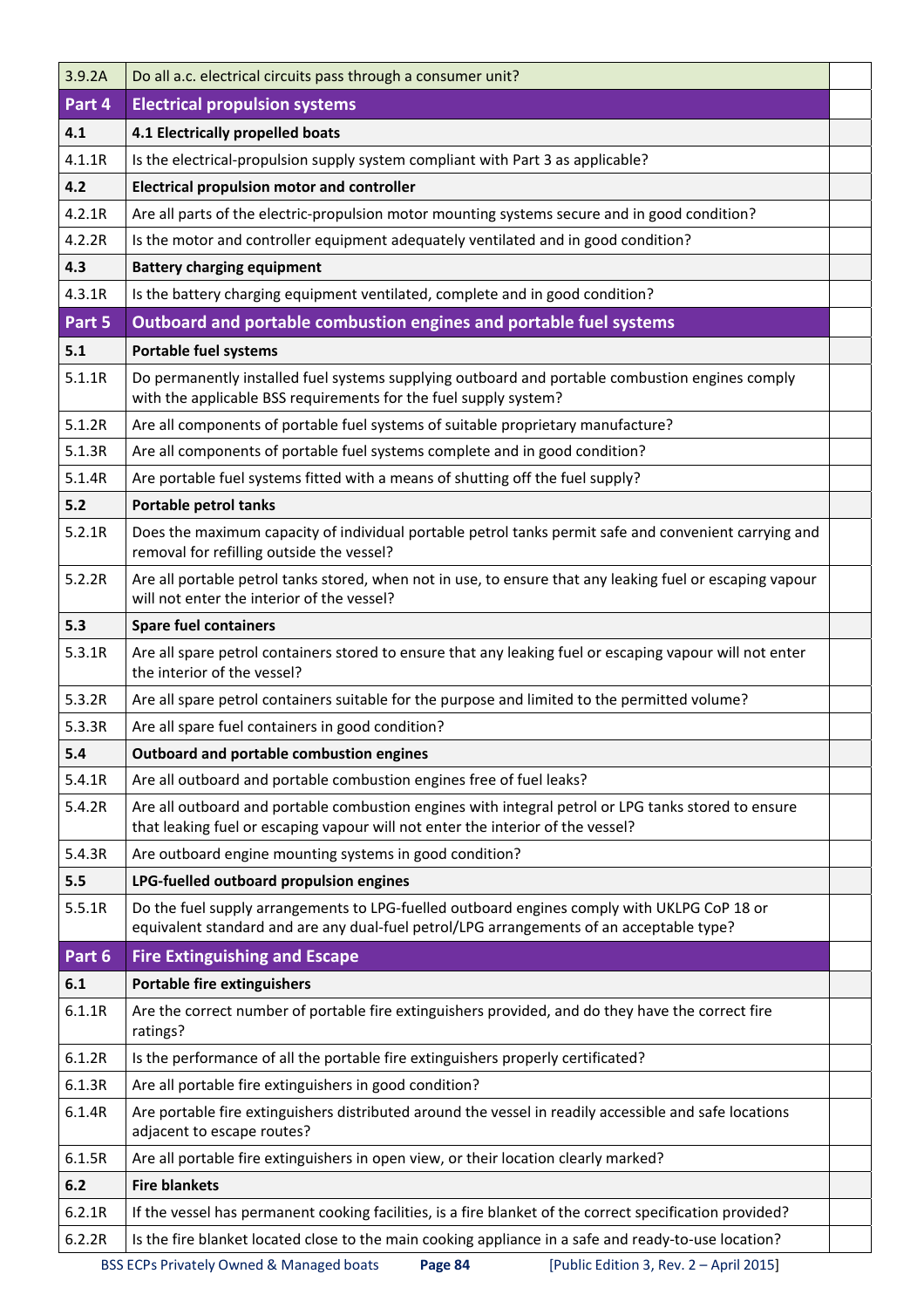| 6.3    | <b>Emergency escape</b>                                                                                                                                                              |  |
|--------|--------------------------------------------------------------------------------------------------------------------------------------------------------------------------------------|--|
| 6.3.1A | Is the vessel provided with adequate means of escape?                                                                                                                                |  |
| Part 7 | <b>Liquefied Petroleum Gas (LPG) systems</b>                                                                                                                                         |  |
| 7.1    | LPG cylinder storage                                                                                                                                                                 |  |
| 7.1.1R | Are all LPG cylinders and containers stored in a position where any leakage will be directed safely<br>overboard?                                                                    |  |
| 7.1.2R | Are all self-contained portable LPG appliances stored so that any LPG leakage will be directed safely<br>overboard?                                                                  |  |
| 7.2    | LPG cylinder locker and housing LPG-tightness                                                                                                                                        |  |
| 7.2.1R | Is the cylinder locker, up to the level of the top of the cylinder valves or other high-pressure<br>components, free of any path for leaked LPG to enter the interior of the vessel? |  |
| 7.2.2R | Are the sealing arrangements on pipework exiting the cylinder locker of the correct type to ensure LPG-<br>tightness and in good condition?                                          |  |
| 7.2.3R | Are arrangements on side-opening cylinder lockers compliant with ISO 10239?                                                                                                          |  |
| 7.2.4R | Do the arrangements in a self-draining cockpit prevent LPG entering the interior of the vessel?                                                                                      |  |
| 7.3    | LPG cylinder locker drains                                                                                                                                                           |  |
| 7.3.1R | Is there a drain in the cylinder locker and is the drain outlet above the waterline?                                                                                                 |  |
| 7.3.2R | Is the drain opening at or close to the bottom of the cylinder locker or is any volume beneath the drain<br>opening minimised by the use of suitable material?                       |  |
| 7.3.3R | Is the cylinder locker clear of any items that could block the drain?                                                                                                                |  |
| 7.3.4R | Does the drain line fall continuously from the cylinder locker to the drain outlet and are both ends clear<br>of blockage?                                                           |  |
| 7.3.5R | Is the drain line material, including the connections, in good condition?                                                                                                            |  |
| 7.3.6R | Does the drain line, or the drain opening, have a minimum appropriate internal diameter or equivalent<br>area?                                                                       |  |
| 7.4    | Protecting LPG cylinders and components against damage                                                                                                                               |  |
| 7.4.1R | Are all cylinders secured and stored upright with the valve at the top?                                                                                                              |  |
| 7.4.2R | Is the cylinder locker secure?                                                                                                                                                       |  |
| 7.4.3R | Are LPG cylinders in a locker protected against falling objects?                                                                                                                     |  |
| 7.4.4R | Is the cylinder locker clear of any items that could damage the LPG equipment or ignite leaked LPG?                                                                                  |  |
| 7.4.5R | Is the cylinder locker constructed of material of the required thickness?                                                                                                            |  |
| 7.5    | <b>Cylinder locker openings</b>                                                                                                                                                      |  |
| 7.5.1R | Are all openings to cylinder lockers outside of any engine, battery or electrical equipment space?                                                                                   |  |
| 7.6    | LPG system shut-off valves                                                                                                                                                           |  |
| 7.6.1R | Are all LPG system shut-off valves, or their means of operation, in a readily accessible position?                                                                                   |  |
| 7.6.2R | Are the locations of all LPG system shut-off valves, or their means of operation, in open view, or their<br>locations clearly marked?                                                |  |
| 7.7    | LPG high-pressure system components                                                                                                                                                  |  |
| 7.7.1R | Are all high-pressure LPG system components either inside a cylinder locker or in an open location?                                                                                  |  |
| 7.7.2R | Where two or more cylinders are connected on the high-pressure side, does each connection have a<br>non-return valve fitted?                                                         |  |
| 7.7.3R | Are all hoses on the high-pressure side of pre-assembled lengths not exceeding 1m and to the correct<br>specification?                                                               |  |
| 7.7.4R | Are all high-pressure LPG system components secure and in good condition?                                                                                                            |  |
| 7.7.5R | Are non-cylinder mounted regulators located to prevent damage?                                                                                                                       |  |
| 7.7.6R | Is the installation free of manually-adjustable regulators?                                                                                                                          |  |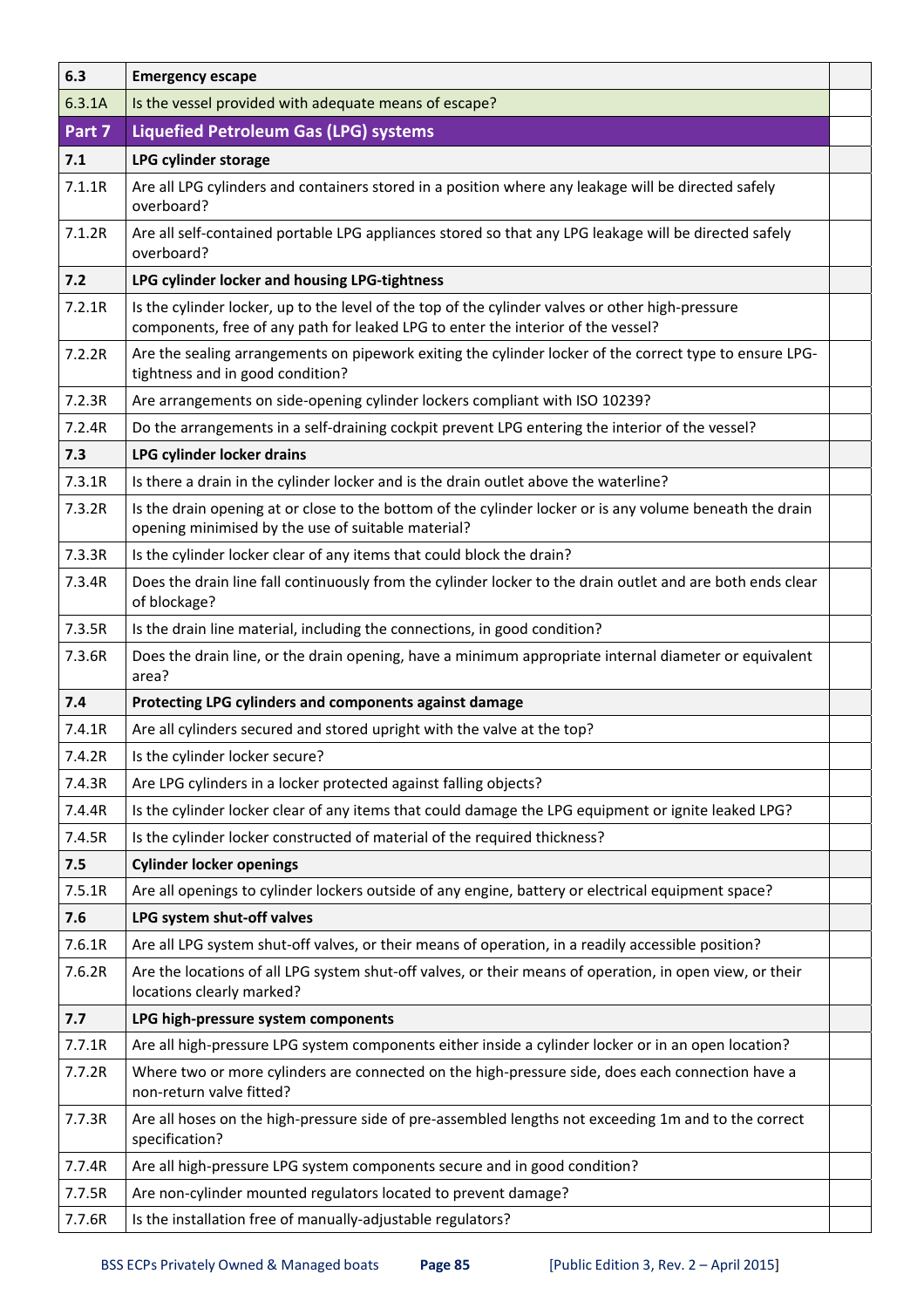| 7.8     | LPG pipework, joints and connections                                                                                                                                                                                               |  |
|---------|------------------------------------------------------------------------------------------------------------------------------------------------------------------------------------------------------------------------------------|--|
| 7.8.1R  | Is the LPG pipework made of a suitable material, adequately secured and free from damage?                                                                                                                                          |  |
| 7.8.2R  | Is the LPG pipe protected where it passes through metal bulkheads or decks?                                                                                                                                                        |  |
| 7.8.3R  | Are all LPG pipe joints accessible for inspection and of the correct type?                                                                                                                                                         |  |
| 7.8.4R  | Are all LPG pipe joints secure, in good condition and competently made?                                                                                                                                                            |  |
| 7.8.5R  | Are all unused appliance spurs properly capped or plugged?                                                                                                                                                                         |  |
| 7.8.6R  | Are all LPG pipes running through petrol engine spaces or electrical equipment spaces jointless and in a<br>gas-proof conduit?                                                                                                     |  |
| 7.8.7R  | Is the LPG pipe at least 75mm from exhaust system and flue components?                                                                                                                                                             |  |
| 7.9     | Low-pressure LPG hoses and hose connections                                                                                                                                                                                        |  |
| 7.9.1R  | Are all low pressure LPG hoses accessible for inspection, of the correct material and in good condition?                                                                                                                           |  |
| 7.9.2R  | Is all low pressure LPG hose protected against damage where it passes through bulkheads, decks or<br>partitions?                                                                                                                   |  |
| 7.9.3R  | Is all low pressure LPG hose at least 75mm from exhaust system and flue components?                                                                                                                                                |  |
| 7.9.4R  | Are all low pressure LPG hoses used to connect regulators or appliances to LPG supply pipework only,<br>and are they a maximum of 1m in length?                                                                                    |  |
| 7.9.5R  | Are all low pressure LPG hose connections accessible for inspection, of the correct type, secure and in<br>good condition?                                                                                                         |  |
| 7.9.6R  | Do 'all-hose' systems comply fully with ISO 10239?                                                                                                                                                                                 |  |
| 7.10    | <b>Portable appliance connections</b>                                                                                                                                                                                              |  |
| 7.10.1R | Are all portable appliance connection points provided with an isolation valve?                                                                                                                                                     |  |
| 7.10.2R | Are portable appliance hoses connected with bayonet, plug or screwed fittings, complete and in good<br>condition?                                                                                                                  |  |
| 7.10.3R | Are all unused screwed portable appliance connection points properly capped or plugged?                                                                                                                                            |  |
| 7.11    | <b>Appliance isolation valves</b>                                                                                                                                                                                                  |  |
| 7.11.1R | Can all appliance supply hoses be isolated through individual shut-off valves?                                                                                                                                                     |  |
| 7.11.2R | Are appliance isolation valves of the correct type?                                                                                                                                                                                |  |
| 7.11.3R | Are appliance isolation valves, or the means of operating them, readily accessible?                                                                                                                                                |  |
| 7.12    | <b>Testing for LPG system tightness</b>                                                                                                                                                                                            |  |
| 7.12.1R | Is there a LPG test point in the system, or a bubble tester in the cylinder locker or housing?                                                                                                                                     |  |
| 7.12.2R | Is the LPG system free of leaks as defined in the tightness test?                                                                                                                                                                  |  |
| Part 8  | <b>Appliances and flues</b>                                                                                                                                                                                                        |  |
| 8.1     | Appliance fuel and power supply                                                                                                                                                                                                    |  |
| 8.1.1R  | Do the fuel supply arrangements to all installed appliances meet the applicable BSS requirements?                                                                                                                                  |  |
| 8.1.2R  | Are all liquid-fuelled appliances fitted with shut-off valves, and are the valves or their means of<br>operation, in a readily accessible and safe position?                                                                       |  |
| 8.2     | LPG or paraffin refrigerators on vessels with petrol propulsion engines                                                                                                                                                            |  |
| 8.2.1R  | Where the vessel has a petrol propulsion engine, is the burner of a LPG or paraffin refrigerator room-<br>sealed, or completely enclosed?                                                                                          |  |
| 8.2.2R  | On vessels with petrol propulsion engines that have non-room-sealed fridges with enclosed burners, is<br>the combustion air drawn and exhausted through a suitable effective flame trap, or piped to the<br>appliance as required? |  |
| 8.3     | Installation of appliances in petrol engine spaces                                                                                                                                                                                 |  |
| 8.3.1R  | Are petrol-engine spaces free of LPG and/or liquid-fuelled appliances?                                                                                                                                                             |  |
| 8.4     | Protection against fire risks from appliance installations                                                                                                                                                                         |  |
| 8.4.1R  | Are appliances and surrounding surfaces clear of signs of heat damage and leaking fuel?                                                                                                                                            |  |